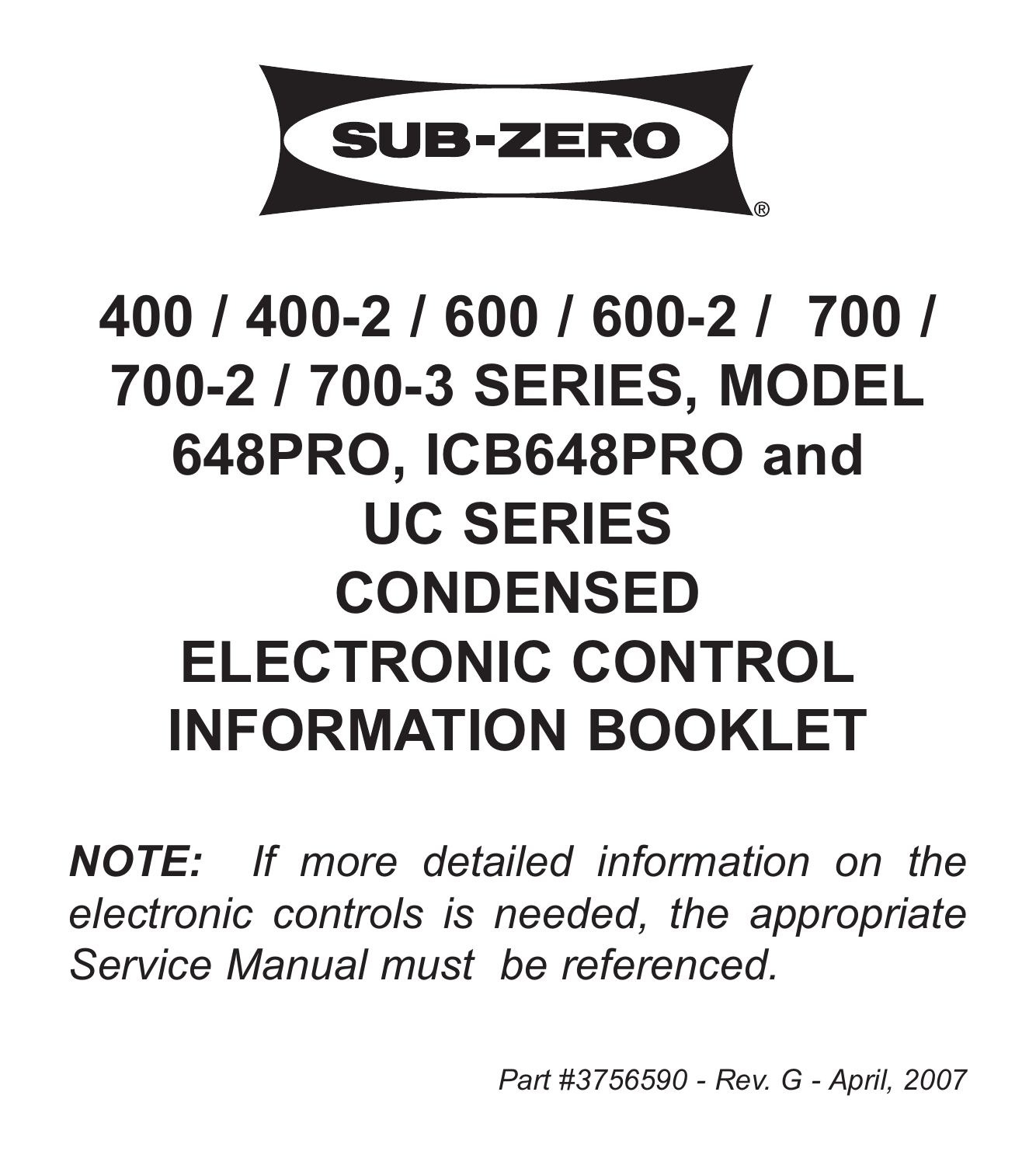#### **TABLE OF CONTENTS** PAGE

| -<br>۰,<br>M.<br>۰. |  |
|---------------------|--|
|---------------------|--|

| Basic Input Operations<br>5<br>Power ON/OFF - Adiust Set-Points -<br>Lighting ON/OFF - Temp Alarm ON/OFF                 |
|--------------------------------------------------------------------------------------------------------------------------|
| Unique Input Operations  5<br>Temp Units Selection Mode - Sabbath<br>Mode - Showroom Mode                                |
|                                                                                                                          |
| Troubleshooting Input Operations  7                                                                                      |
| Diagnostic Mode - Valve Activation Mode -<br>Temp. Log Recall Mode (Event Indicators)                                    |
| 400 Series (Model 427R Ref)  12                                                                                          |
| Basic Input Operations  12<br>Power ON/OFF - Adjust Set-Points -<br>Drawer Ajar Alarm ON/OFF                             |
| Unique Input Operations  12<br>Temp Units Selection Mode - Sabbath<br>Mode - Showroom Mode                               |
|                                                                                                                          |
| Troubleshooting Input Operations  14<br>Diagnostic Mode                                                                  |
| 400-2 Series (Wine)  16                                                                                                  |
| Power ON/OFF - Adiust Set-Points -<br>Lighting ON/OFF - Temp Alarm ON/OFF                                                |
| Unique Input Operations  16<br>Temp Units Selection Mode - Sabbath<br>Mode - Showroom Mode                               |
|                                                                                                                          |
| Troubleshooting Input Operations  18<br>Diagnostic Mode (Error Code Table) -<br>Valve Activation Mode - Temp. Log Recall |
| Mode (Event Indicators)                                                                                                  |

| 400-2 Series (Model 427R-2 Ref)  25      |    |
|------------------------------------------|----|
| Basic Input Operations  25               |    |
| Power ON/OFF - Adjust Set-Points -       |    |
| Drawer Aiar Alarm ON/OFF                 |    |
| Unique Input Operations  25              |    |
| Temp Units Selection Mode - Sabbath      |    |
| Mode - Showroom Mode                     |    |
|                                          |    |
| Troubleshooting Input Operations  27     |    |
| Diagnostic Mode (Error Code Table) -     |    |
| Valve Activation Mode - Temp. Log Recall |    |
| Mode (Event Indicators)                  |    |
| Service Input Operations  33             |    |
| Auto and Manual Entry Model              |    |
| Configuration Mode (Model Code Table)    |    |
| 600 Series (PTS #1810000)  36            |    |
| Basic Input Operations  36               |    |
| Power ON/OFF - Adjust Set-Points - IM    |    |
| ON/OFF                                   |    |
| Unique Input Operations  36              |    |
| Sabbath Mode - Showroom Mode -           |    |
| Manual Defrost                           |    |
|                                          |    |
| Troubleshooting Input Operations  38     |    |
| Diagnostic Mode                          |    |
| 600 Series (SWS #1810000)  41            |    |
| Basic Input Operations  41               |    |
| Power ON/OFF - Adjust Set-Points - IM    |    |
| ON/OFF - Door Ajar Alarm ON/OFF          |    |
| Unique Input Operations  42              |    |
| Temp Units Selection Mode - Sabbath      |    |
| Mode - Showroom Mode - Compartment       |    |
| Disable Mode - Manual Defrost            |    |
|                                          |    |
| Troubleshooting Input Operations         | 44 |
| Diagnostic Mode (Error Code Table) -     |    |
| Component Activation Mode -              |    |
| Compartment Temp. Log Recall Mode -      |    |
| Compartment/Evap. Temp. Log Recall       |    |
| (Event Indicators)                       |    |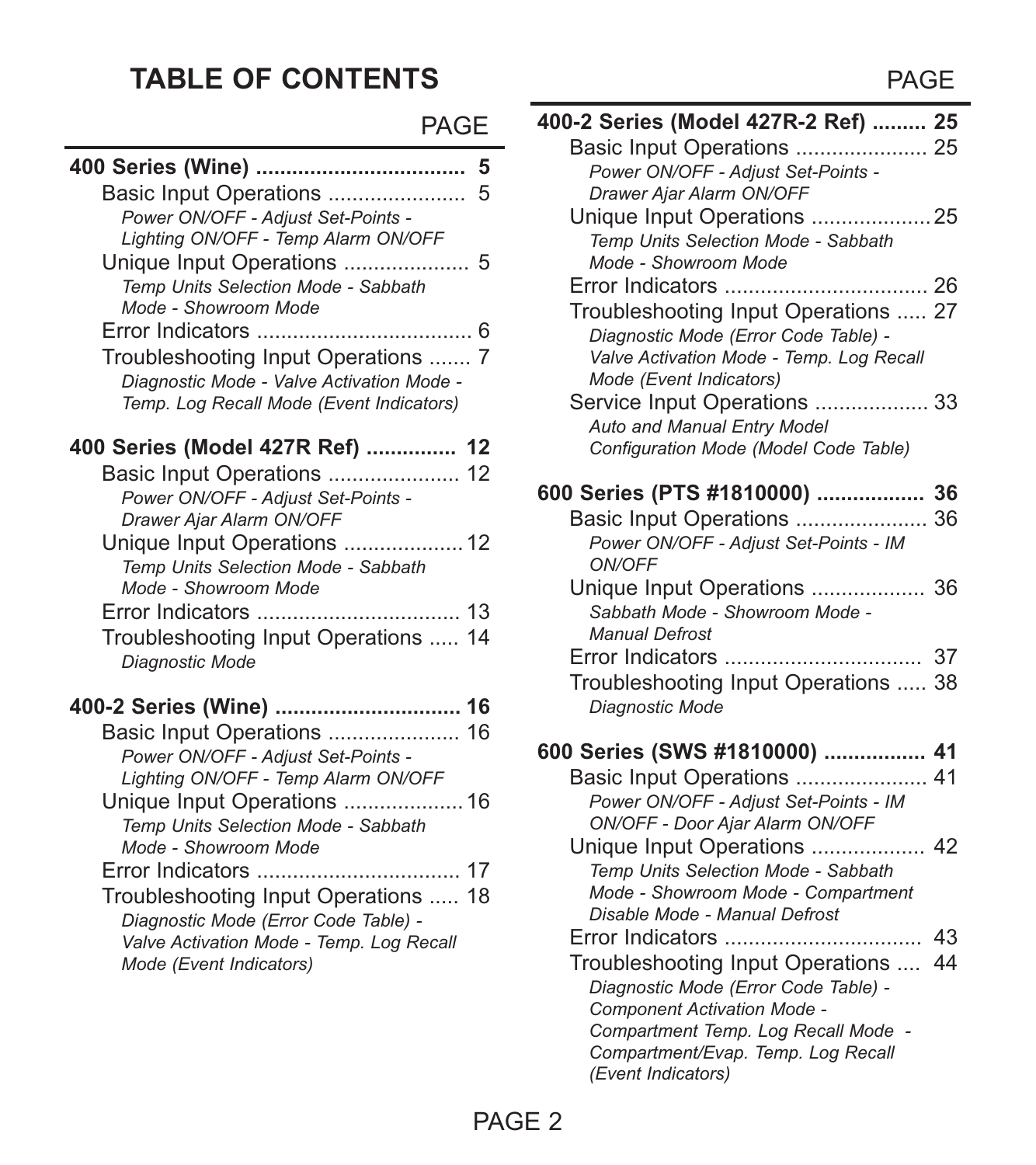| Basic Input Operations  52            |    |
|---------------------------------------|----|
| Power ON/OFF - Adjust Set-Points - IM |    |
| ON/OFF - Door Ajar Alarm ON/OFF       |    |
| Unique Input Operations  53           |    |
| Temp Units Selection Mode - Sabbath   |    |
| Mode - Showroom Mode - Compartment    |    |
| Disable Mode - Manual Defrost         |    |
| Error Indicators                      | 54 |
| Troubleshooting Input Operations  55  |    |
| Diagnostic Mode (Error Code Table) -  |    |
| Component Activation Mode -           |    |
| Compartment Temp. Log Recall Mode -   |    |
| Compartment/Evap. Temp. Log Recall    |    |
| (Event Indicators)                    |    |
|                                       |    |
|                                       |    |
| Basic Input Operations  63            |    |
| Adjust Set-Points - Door Ajar Alarm   |    |
| ON/OFF                                |    |
|                                       | 64 |
|                                       |    |
| Basic Input Operations                | 66 |
| Power ON/OFF - Adiust Set-Points - IM |    |
| ON/OFF - Door Ajar Alarm ON/OFF       |    |
| Unique Input Operations  67           |    |
| Temp Units Selection Mode - Sabbath   |    |
| Mode - Showroom Mode - Compartment    |    |
| Disable Mode - Manual Defrost         |    |
| Error Indicators                      | 68 |
| Troubleshooting Input Operations  69  |    |
| Diagnostic Mode (Error Code Table) -  |    |
| Component Activation Mode -           |    |
| Compartment Temp. Log Recall Mode -   |    |
| Compartment/Evap. Temp. Log Recall    |    |
| (Event Indicators)                    |    |

| <b>PAGE</b>          | PAGE                                                                                                                                                                                                           |  |
|----------------------|----------------------------------------------------------------------------------------------------------------------------------------------------------------------------------------------------------------|--|
| …… 52<br>. 52<br>IM  | 700-3 Series Tall Units  77<br>Power ON/OFF - Adjust Set-Points - IM<br>ON/OFF - Door Ajar Alarm ON/OFF                                                                                                        |  |
| 53<br>'n<br>nent     | Temp Units Selection Mode - Sabbath<br>Mode - Showroom Mode - Compartment<br>Disable Mode - Manual Defrost                                                                                                     |  |
| . 54                 | Error Indicators<br>79                                                                                                                                                                                         |  |
| s  55<br>$e$ -<br>aШ | Troubleshooting Input Operations  80<br>Diagnostic Mode (Error Code Table) -<br>Component Activation Mode -<br>Compartment Temp. Log Recall Mode -<br>Compartment/Evap. Temp. Log Recall<br>(Event Indicators) |  |
| . 63                 | 700-2 Series (Base)<br>88                                                                                                                                                                                      |  |
| . 63                 | Basic Input Operations<br>88<br>Power ON/OFF - Adjust Set-Points - IM<br>ON/OFF - Door Ajar Alarm ON/OFF                                                                                                       |  |
| . 64                 | Unique Input Operations  89<br>Temp Units Selection Mode - Sabbath                                                                                                                                             |  |
| 66                   | Mode - Showroom Mode - Manual Defrost                                                                                                                                                                          |  |
| 66<br>.              |                                                                                                                                                                                                                |  |
| IM                   | Troubleshooting Input Operations  91<br>Diagnostic Mode                                                                                                                                                        |  |
|                      |                                                                                                                                                                                                                |  |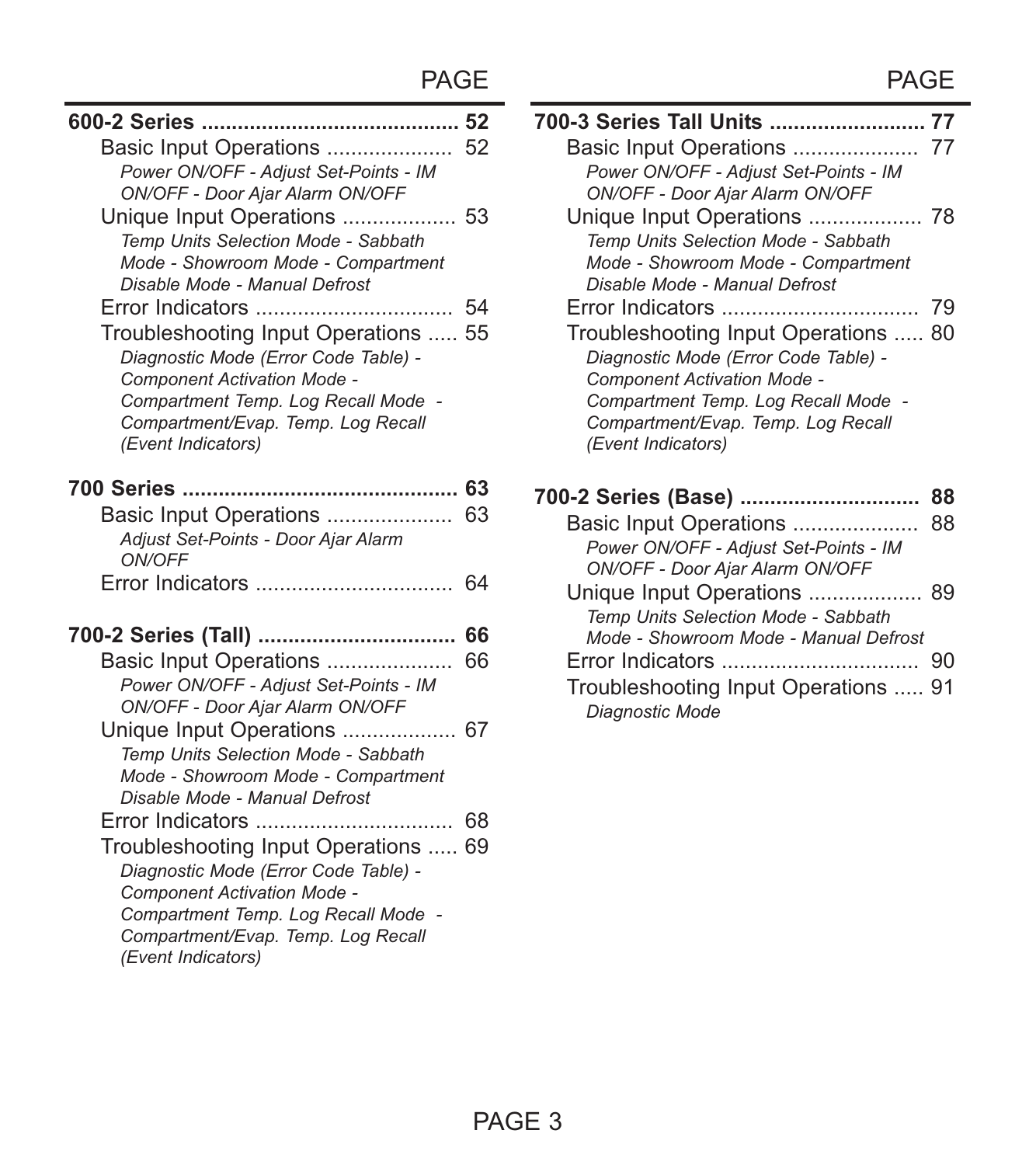| 700-3 Series Base Units<br>93         |  |
|---------------------------------------|--|
| Basic Input Operations<br>93          |  |
| Power ON/OFF - Adjust Set-Points - IM |  |
| ON/OFF - Door Ajar Alarm ON/OFF       |  |
| Unique Input Operations  94           |  |
| Temp Units Selection Mode - Sabbath   |  |
| Mode - Showroom Mode - Compartment    |  |
| Disable Mode - Manual Defrost         |  |
|                                       |  |
| Troubleshooting Input Operations  96  |  |
| Diagnostic Mode (Error Code Table) -  |  |
| Component Activation Mode -           |  |
| Compartment Temp. Log Recall Mode -   |  |
| Compartment/Evap. Temp. Log Recall    |  |
| (Event Indicators)                    |  |
| Service Input Operations  103         |  |
| Auto and Manual Entry Model           |  |
| Configuration Mode (Model Code Table) |  |
| Model 648PRO & ICB648PRO  106         |  |
| Basic Input Operations  106           |  |
| Power ON/OFF - Adjust Set-Points - IM |  |
| ON/OFF - Door Ajar Alarm ON/OFF       |  |
| Unique Input Operations 107           |  |
| Temp Units Selection Mode - Sabbath   |  |
| Mode - Showroom Mode - Compartment    |  |
| Disable Mode - Manual Defrost         |  |
|                                       |  |

|  | Service Mode (Error Codes)  109 |  |
|--|---------------------------------|--|
|--|---------------------------------|--|

| PAGE        | PAGE                                                                                                                                                                                      |
|-------------|-------------------------------------------------------------------------------------------------------------------------------------------------------------------------------------------|
| 93          | <b>Undercounter Series  113</b>                                                                                                                                                           |
| . 93        | Basic Input Operations  113                                                                                                                                                               |
| IM          | Power ON/OFF - Adjust Set-Points                                                                                                                                                          |
|             | Unique Input Operations<br>114                                                                                                                                                            |
| 94          | Temp Units Selection Mode - Sabbath                                                                                                                                                       |
| 'n          | Mode - Showroom Mode - Manual Defrost                                                                                                                                                     |
| nent        |                                                                                                                                                                                           |
| 95<br>s  96 | Troubleshooting Input Operations  116<br>Diagnostic Mode (Error Code Table) -<br>Component Activation Mode -<br>Compartment Temp. Log Recall Mode -<br>Compartment/Evap. Temp. Log Recall |
| le -        | (Event Indicators)                                                                                                                                                                        |
| эll<br>103  | Service Input Operations  123<br>Auto and Manual Entry Model<br>Configuration Mode (Model Code Table)                                                                                     |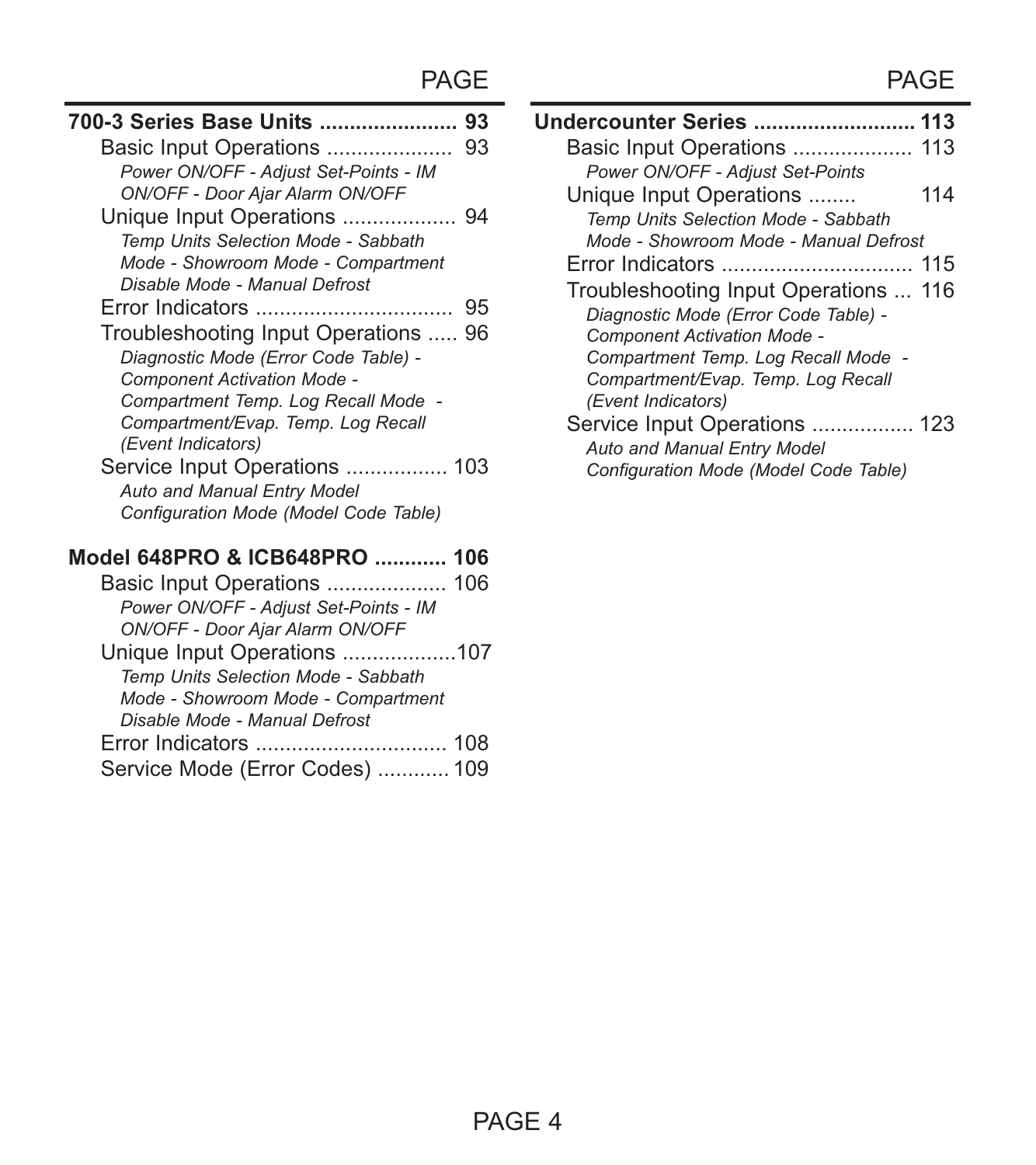### **Basic Input Operations**

- **» Power ON/OFF**
	- Press UNIT ON/OFF key
- **» Adjusting Set-Point** *(Temperature Adjust)*

Press COLDER or WARMER keys of desired compartment *NOTE: Actual compartment temp. is displayed 10 seconds after last keystroke.*

### **» Lighting System ON/OFF**

Press LIGHTS ON/OFF key

#### **» Temperature Alarm ON/OFF**

Press Bell ON/OFF key

### **Unique Input Operations**

- **» Temperature Units Selection Mode** *(°F or °C Display)*
	- Within first minute of power up, press Bell ON/OFF key & UNIT ON/OFF key simultaneously for 5 seconds
- » **Sabbath Mode** *(Disables lighting)*
	- 1. Switch unit OFF
	- 2. Press & hold UNIT ON/OFF key for 10 seconds *NOTE: To exit Sabbath Mode, repeat steps above.*

#### **» Showroom Mode** *(Disables all but lighting)*

- 1. Switch unit OFF
- 2. Press COLDER, WARMER & UNIT ON/OFF keys simultaneously

*NOTE: To exit Showroom Mode, repeat steps above.*

#### PAGE 5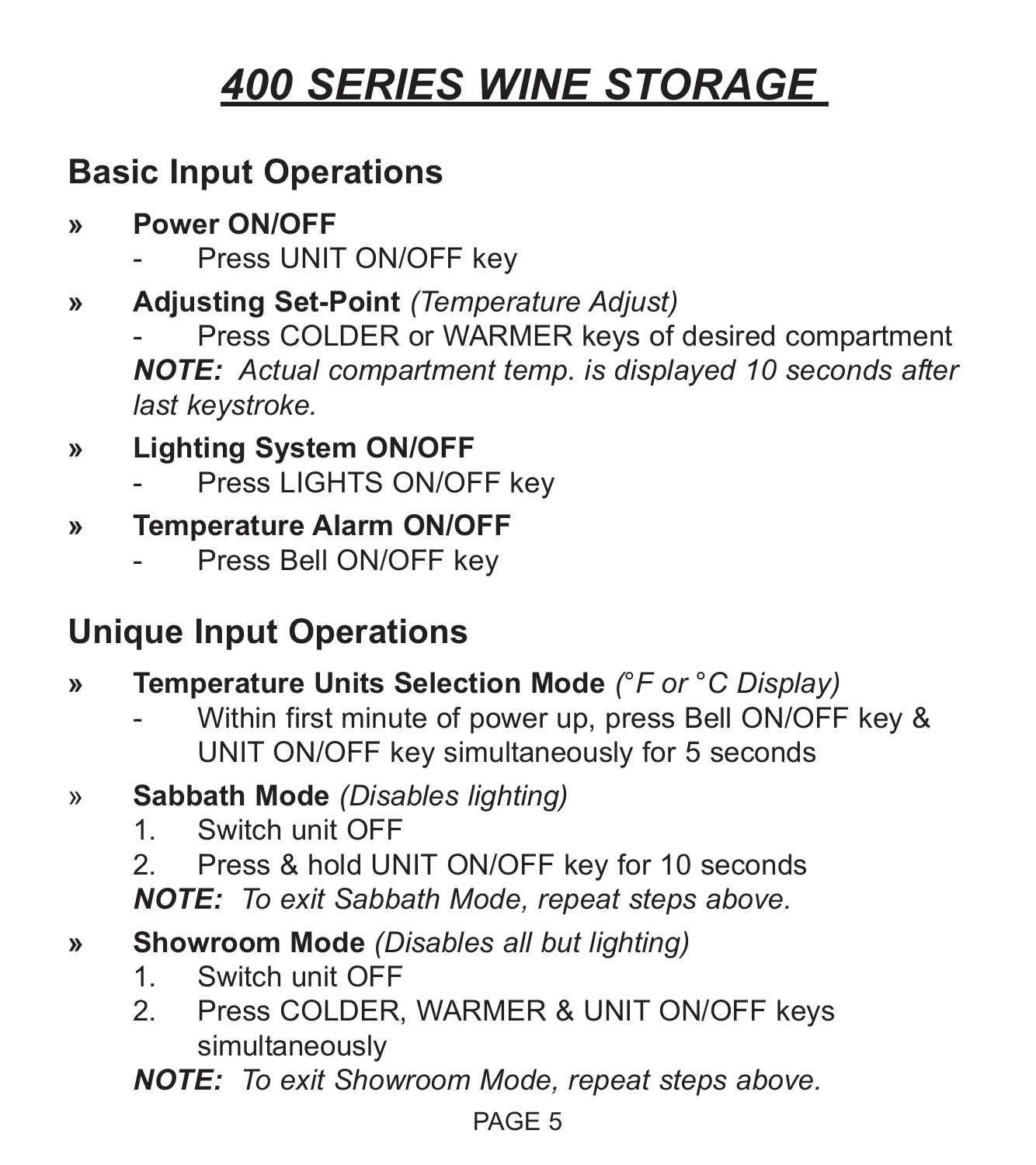### **Possible Error Indicators**

*NOTE: Temperatures shown are for reference only, actual temperatures may vary.*

55 **SERVICE** *(Flashing)* EE Upper compartment thermistor fault **BELL ON** (*Flashing*) 55 **SERVICE** (*Flashing*) EE Upper compartment thermistor fault with temperature alarm EE **SERVICE** (*Flashing*) 55 Lower compartment thermistor fault **BELL ON** *(Flashing)* EE **SERVICE** (*Flashing*) 55 Lower compartment thermistor fault with temperature alarm 55 **SERVICE** (*Flashing*) 55 Either evaporator thermistor fault **BELL ON** *(Flashing)* 55 **SERVICE** (*Flashing*) 55 Either evaporator thermistor fault with temperature alarm *NOTE: Cooling functions are disabled when error indicators appear.*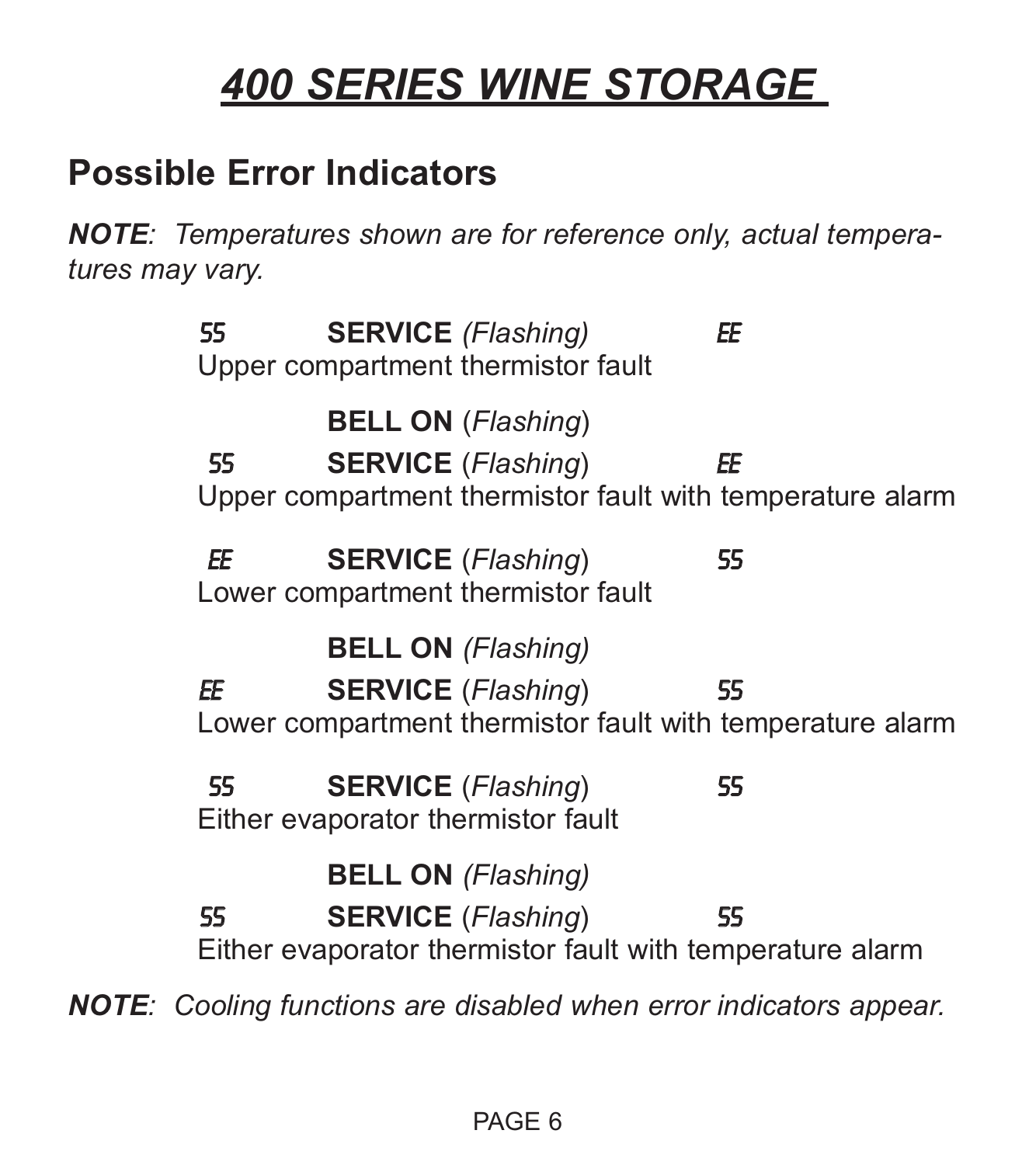### **Troubleshooting Input Operations**

#### **» Diagnostic Mode**

- 1. Unit must be ON
- 2. Press either COLDER key & the UNIT ON/OFF key simultaneously

*NOTE: After performing the above key strokes, the following will appear on the display. Temperatures shown are for reference only, actual temperatures may vary.*

50 **SERVICE** (*Illuminated*) UE *Temperature of UE (Upper Evaporator)*

Press COLDER key to toggle to next reading

47 **SERVICE** (*Illuminated*) LE *Temperature of LE (Lower Evaporator)*

- Press COLDER key to toggle to next reading

55 **SERVICE** (*Illuminated*) UP *Temperature of UP (Upper Compartment)*

Press COLDER key to toggle to next reading

52 **SERVICE** (*Illuminated*) LO *Temperature of LO (Lower Compartment)*

*NOTE*: *Diagnostic Mode will end 10 seconds after last key stroke. To observe temperatures longer than 10 seconds, press and hold UNIT ON/OFF key while in Diagnostic Mode.*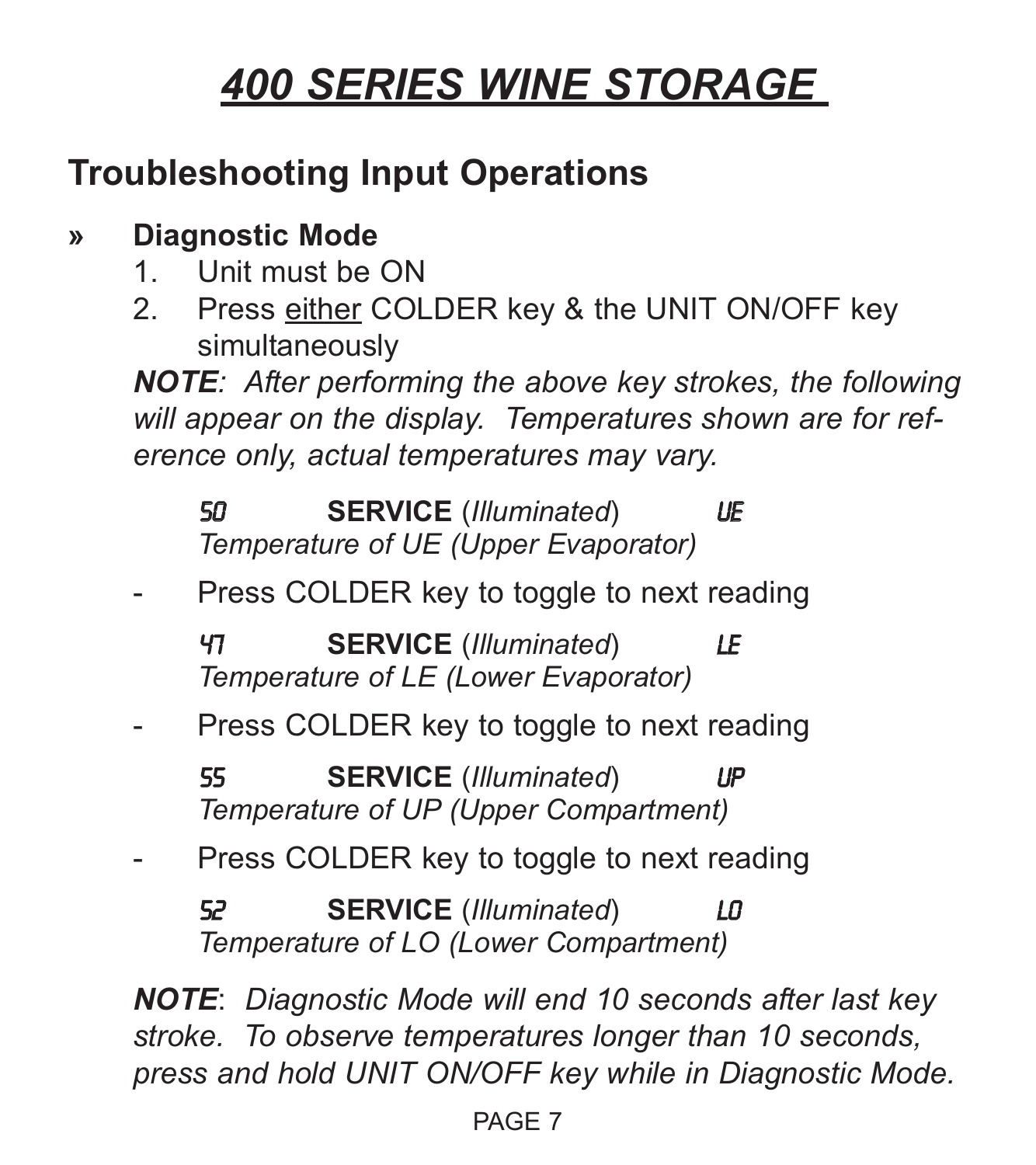#### **» Valve Activation Mode** *(opens valve for 5 min.)*

- 1. Unit must be ON
- 2. Press and hold desired compartment COLDER key and the UNIT ON/OFF key for 30 seconds
- *If lower compartment COLDER key is chosen for above key strokes, the following will appear on the display. Temperatures shown are for reference only, actual temperatures may vary.*

51 **SERVICE** (*Illuminated*) LE *Temperature of LE (Lower Evaporator) displayed for 5 min.*

*- If upper compartment COLDER key is chosen for above key strokes, the following will appear on the LED. Temperatures shown are for reference only, actual temperatures may vary.*

49 **SERVICE** (*Illuminated*) UE *Temperature of UE (Upper Evaporator) displayed for 5 min.*

*NOTE*: *Valve Activation Mode will end after 5 minutes. To exit before the full 5 minutes, press the UNIT ON/OFF key to switch the unit OFF, then again to switch it back ON.*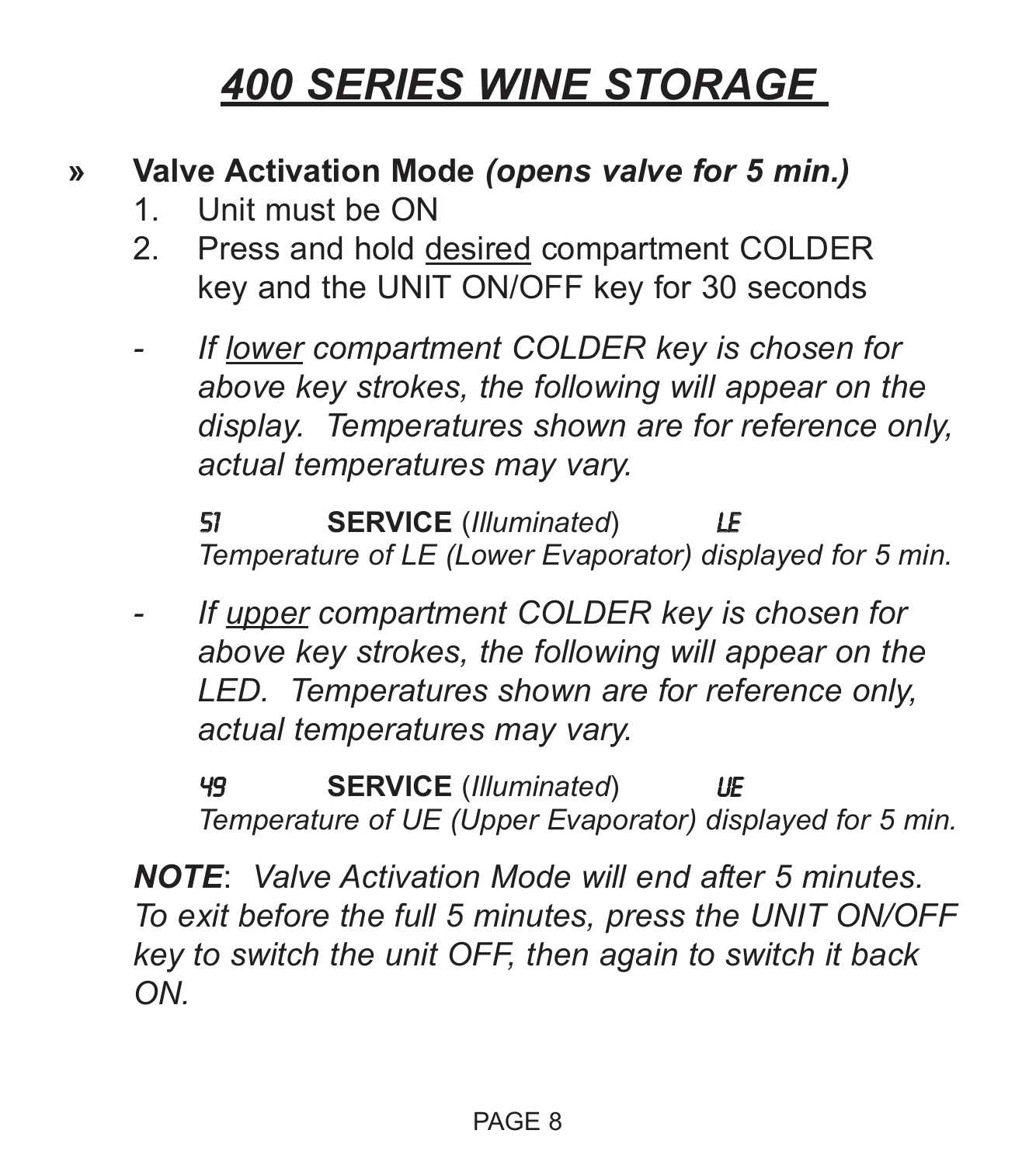#### **» Temperature Log Recall Mode**

1. Unit must be ON

2. Press and hold desired compartment WARMER key and the UNIT ON/OFF, then release both keys *NOTE: After performing the above key strokes, the following will appear on the display. Temperatures shown are for reference only, actual temperatures may vary.*

53 **SERVICE** (*Illuminated*) 1 4 hour compartment temperature average (at left) with index number. Number 1 is most recent 4 hour period. *NOTE*: *SERVICE is always illuminated at first index.*

- Press WARMER key in multiple keystrokes to toggle up through indexes, from 1 to 64.

60 64

4 hour compartment temperature average (at left) with index number. Number 64 is oldest recorded 4 hour period.

- Press COLDER key in multiple keystrokes to toggle down through indexes, from 64 to 1.

*NOTE: See following page for possible event indicators during Temperature Log Recall Mode. Temperature Log Recall Mode will end 10-15 seconds after last key stroke.*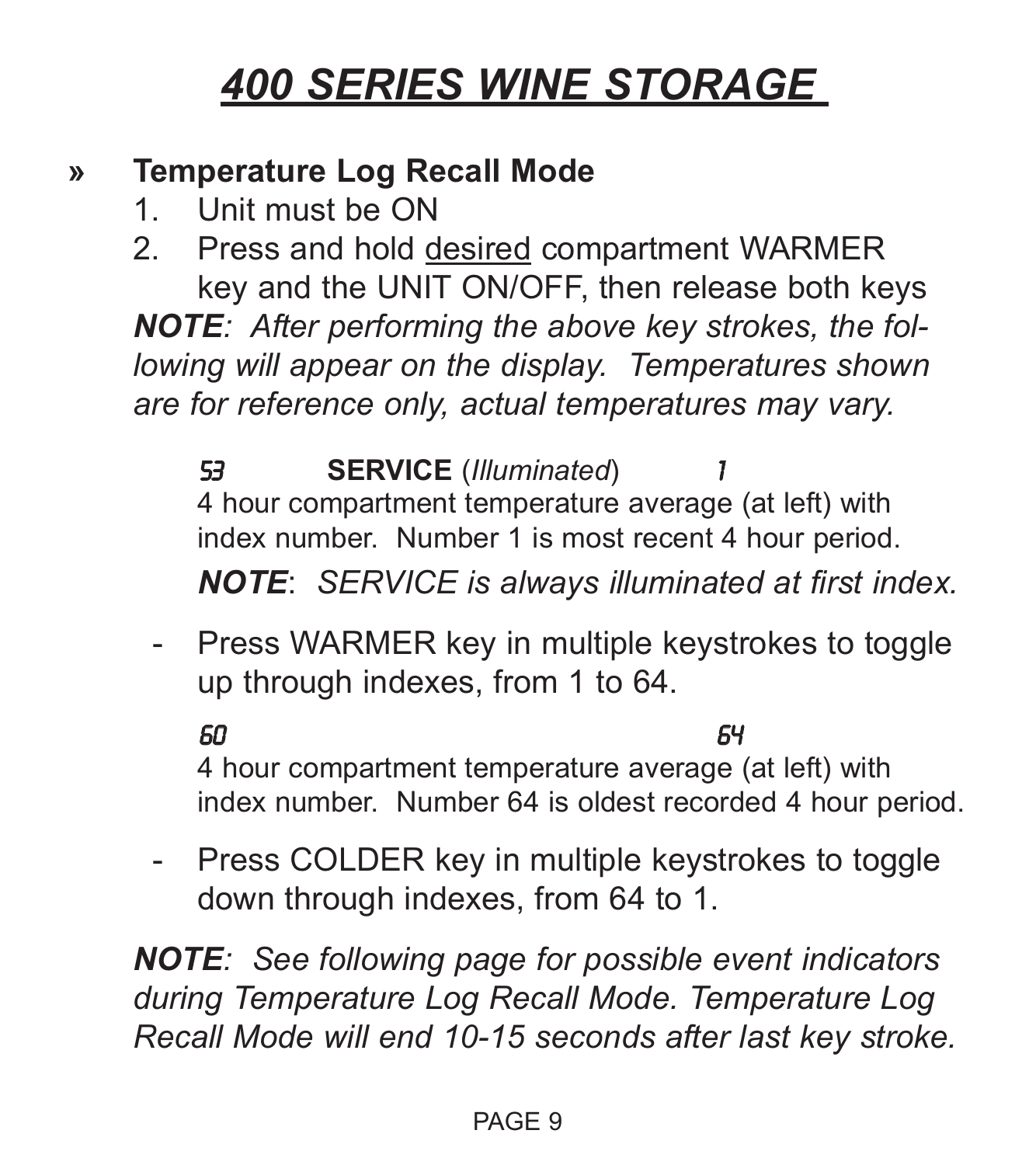### **Possible Event Indicators During Temperature Log Recall**

**BELL ON** *(Illuminated)*

66 2 BELL ON Illuminated indicates power failure/interruption.

68 **SERVICE** (*Illuminated*) 29 SERVICE illuminated indicates unit was switched off with UNIT ON/OFF key

- - - -

Double Dashes (- - ) displayed indicates electronic control board is bad. Control board must be replaced.

*NOTE*: *Temperature Log Recall Mode will end 10-15 seconds after last key stroke.*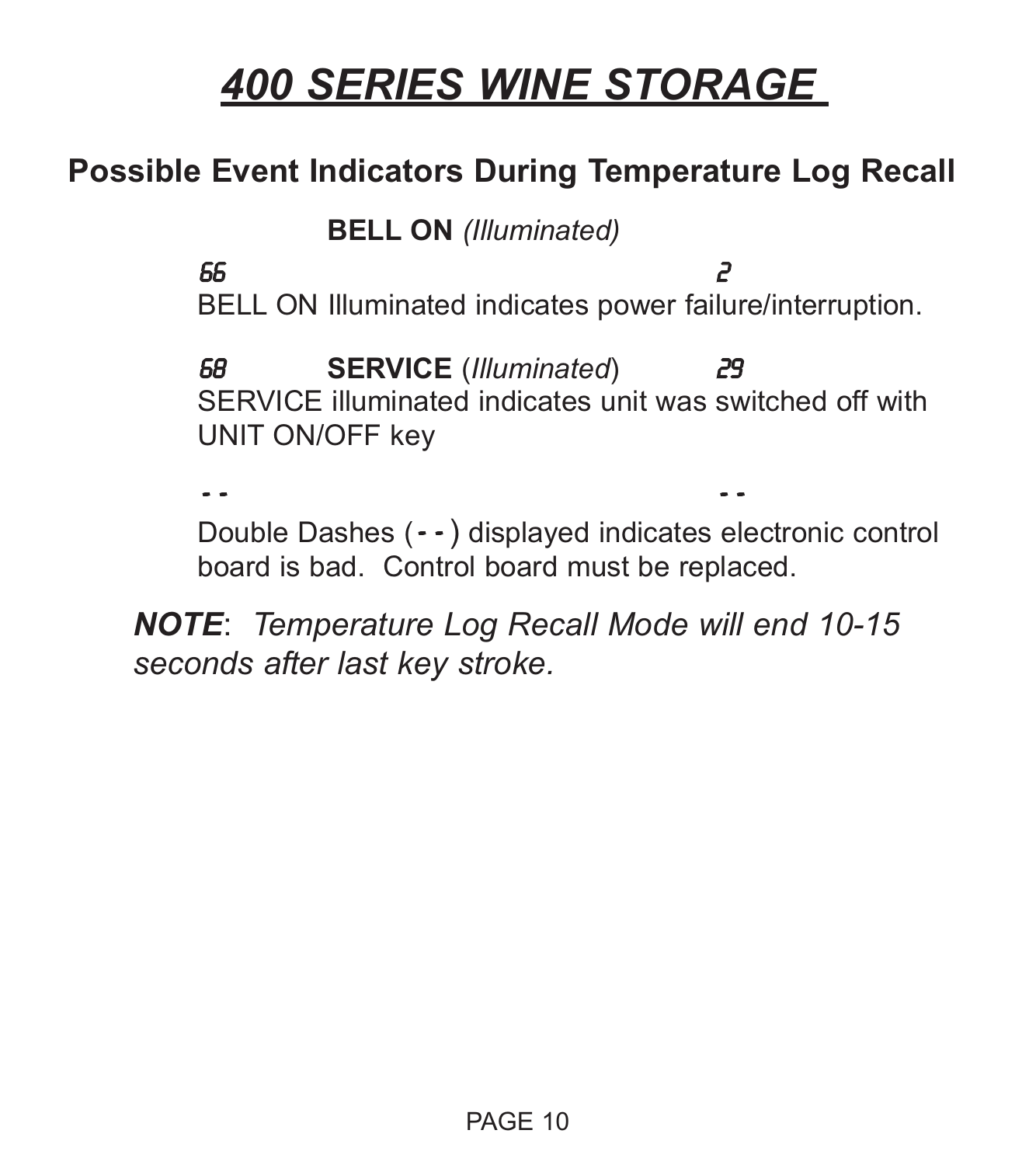## *400 SERIES WINE STORAGE NOTES*

| <u>. In the contract of the contract of the contract of the contract of the contract of the contract of the contract of the contract of the contract of the contract of the contract of the contract of the contract of the cont</u> |  |  |
|--------------------------------------------------------------------------------------------------------------------------------------------------------------------------------------------------------------------------------------|--|--|
|                                                                                                                                                                                                                                      |  |  |
|                                                                                                                                                                                                                                      |  |  |
|                                                                                                                                                                                                                                      |  |  |
| __                                                                                                                                                                                                                                   |  |  |
|                                                                                                                                                                                                                                      |  |  |
|                                                                                                                                                                                                                                      |  |  |
| ____                                                                                                                                                                                                                                 |  |  |
|                                                                                                                                                                                                                                      |  |  |
|                                                                                                                                                                                                                                      |  |  |
| ___<br>____                                                                                                                                                                                                                          |  |  |
|                                                                                                                                                                                                                                      |  |  |
|                                                                                                                                                                                                                                      |  |  |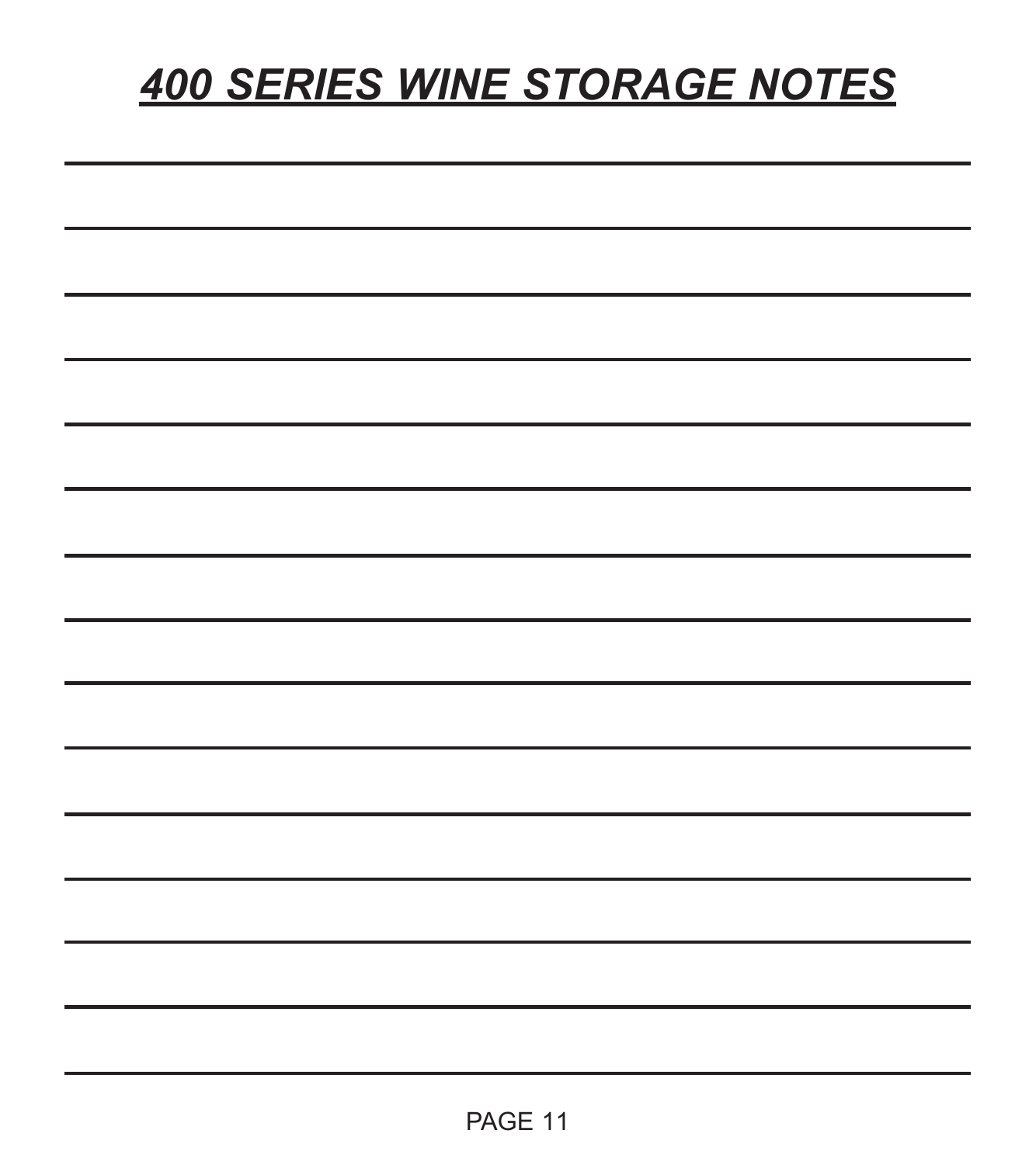## *400 SERIES, MODEL 427R REFRIGERATOR*

### **Basic Input Operations**

- **» Power ON/OFF**
	- Press UNIT ON/OFF key
- **» Adjusting Set-Point** *(Temperature Adjust)*
	- Press COLDER or WARMER key

*NOTE: Actual compartment temp. is displayed 10 seconds after last keystroke.*

### **» Drawer Ajar Alarm ON/OFF**

Press Alarm ON/OFF key

### **Unique Input Operations**

- **» Temperature Units Selection Mode** *(°F or °C Display)*
	- Within first minute of power up, press Alarm ON/OFF key & UNIT ON/OFF key simultaneously
- » **Sabbath Mode** *(Disables lighting)*
	- 1. Switch unit OFF
	- 2. Press & hold UNIT ON/OFF key for 10 seconds

*NOTE: To exit Sabbath Mode, repeat steps above.*

- **» Showroom Mode** *(Disables all but lighting)*
	- 1. Switch unit OFF
	- 2. Press COLDER, WARMER & UNIT ON/OFF keys simultaneously

*NOTE: To exit Showroom Mode, repeat steps above.*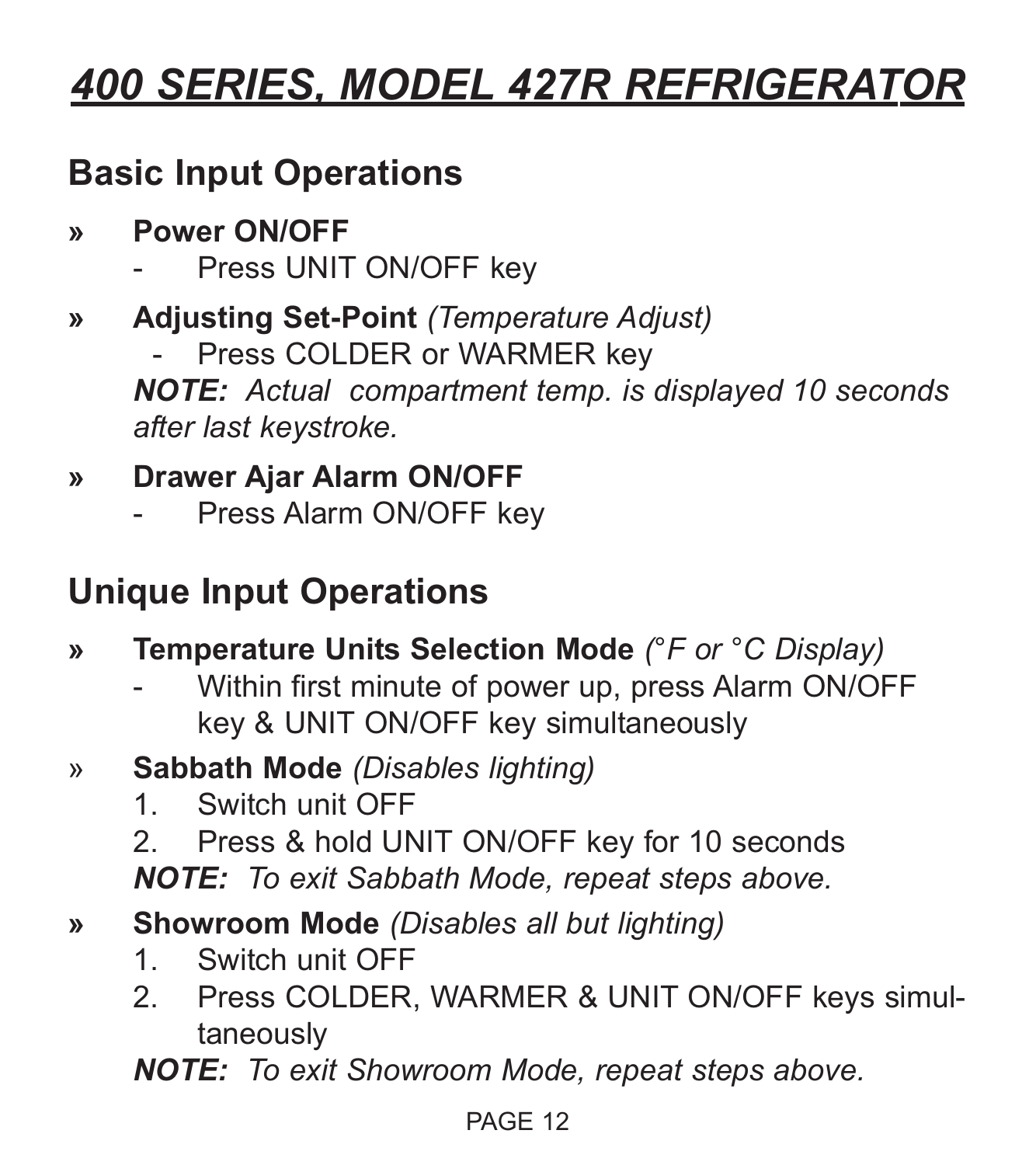## *400 SERIES, MODEL 427R REFRIGERATOR*

### **Possible Error Indicators**

*NOTE: Temperature shown is for reference only, actual temperature may vary.*

> **TOP DRAWER** *(Flashing)* EE **LOWER DRAWER** *(Flashing)* Refrigerator compartment thermistor fault

> > **TOP DRAWER** (*Flashing*)

40 **LOWER DRAWER** (*Flashing*)

Refrigerator evaporator thermistor fault.

### E0

700BR & 700BF Communication Error between Control Board & Control Panel

#### $\mathbf{E}$

700BR & 700BF Communication Error between Control Board & Control Panel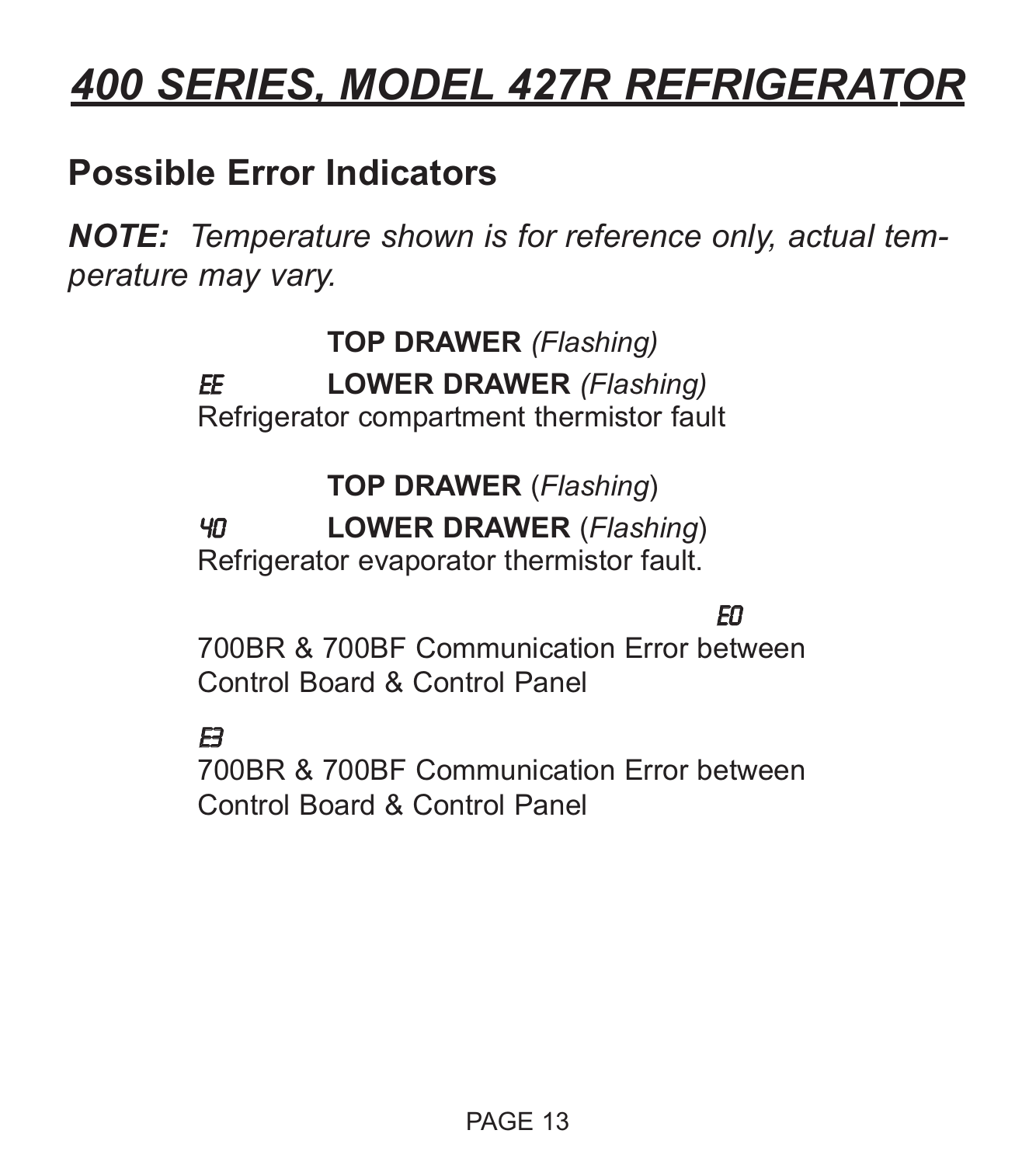## *400 SERIES, MODEL 427R REFRIGERATOR*

### **Troubleshooting Input Operations**

### **» Diagnostic Mode**

- 1. Unit must be ON
- 2. Press COLDER & UNIT ON/OFF keys simultaneously, then release both keys

*NOTE: After performing the above key strokes, the following will appear on the LCD. Temperatures shown are for reference only, actual temperatures may vary.*

#### 38

First reading is refrigerator compartment temperature.

#### *r*

Press UNIT ON/OFF key while in Diagnostic Mode to display location. (*r = Refrigerator Compartment)*

#### 34

Press COLDER key. Second reading is evaporator Temp.

#### E

Press UNIT ON/OFF key while in Diagnostic Mode to display location. (*E = Evaporator)*

#### EE

If "EE" is displayed in place of temperature, thermistor is faulty.

*NOTE*: *Diagnostic Mode ends 10 seconds after last key stroke.*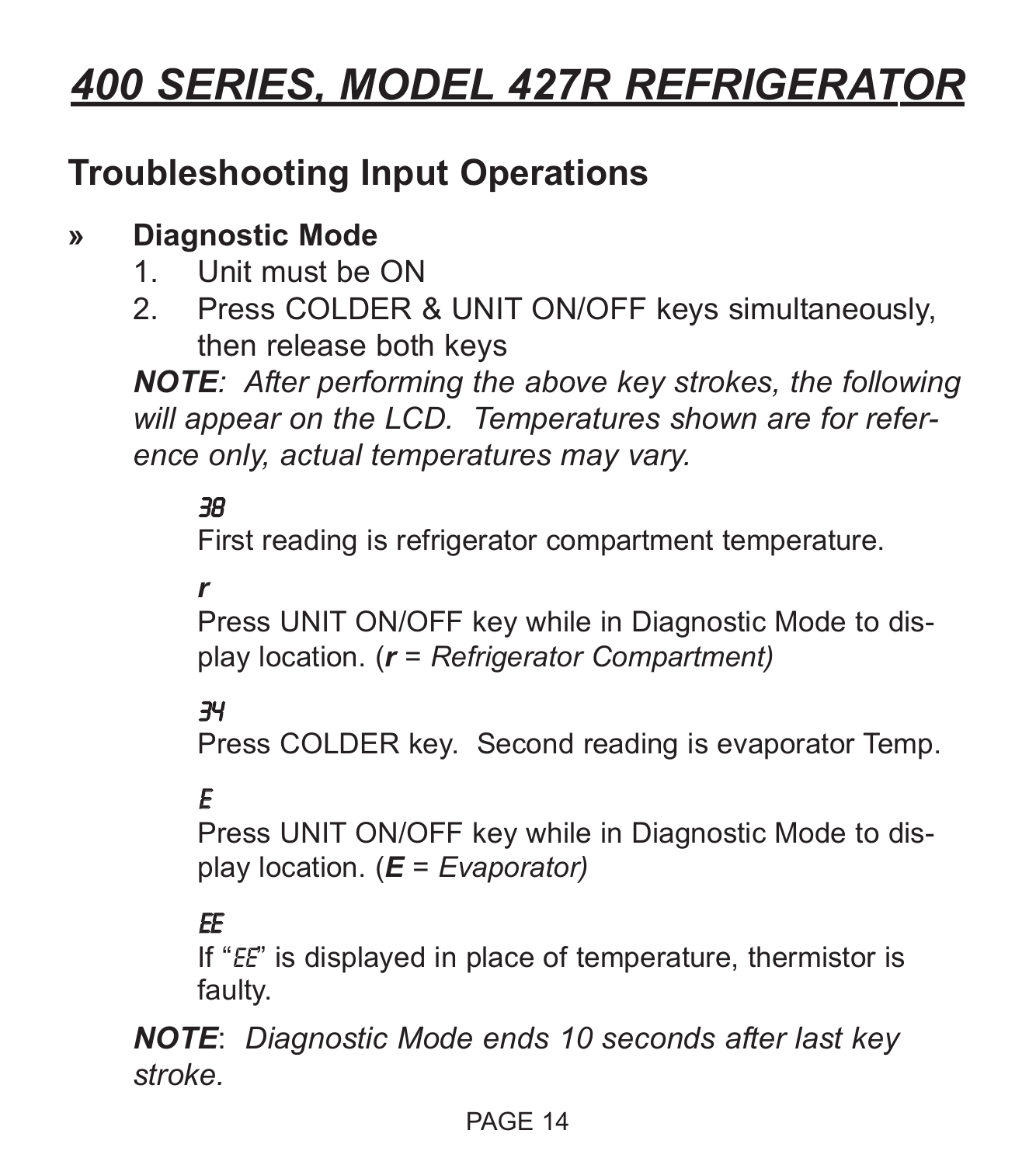## *400 SERIES, MDL 427R REFRIG NOTES*

| ۰ |  |  |
|---|--|--|
| ۰ |  |  |
| ۰ |  |  |
| ٠ |  |  |
|   |  |  |
|   |  |  |
|   |  |  |
| ٠ |  |  |
|   |  |  |
|   |  |  |
|   |  |  |
|   |  |  |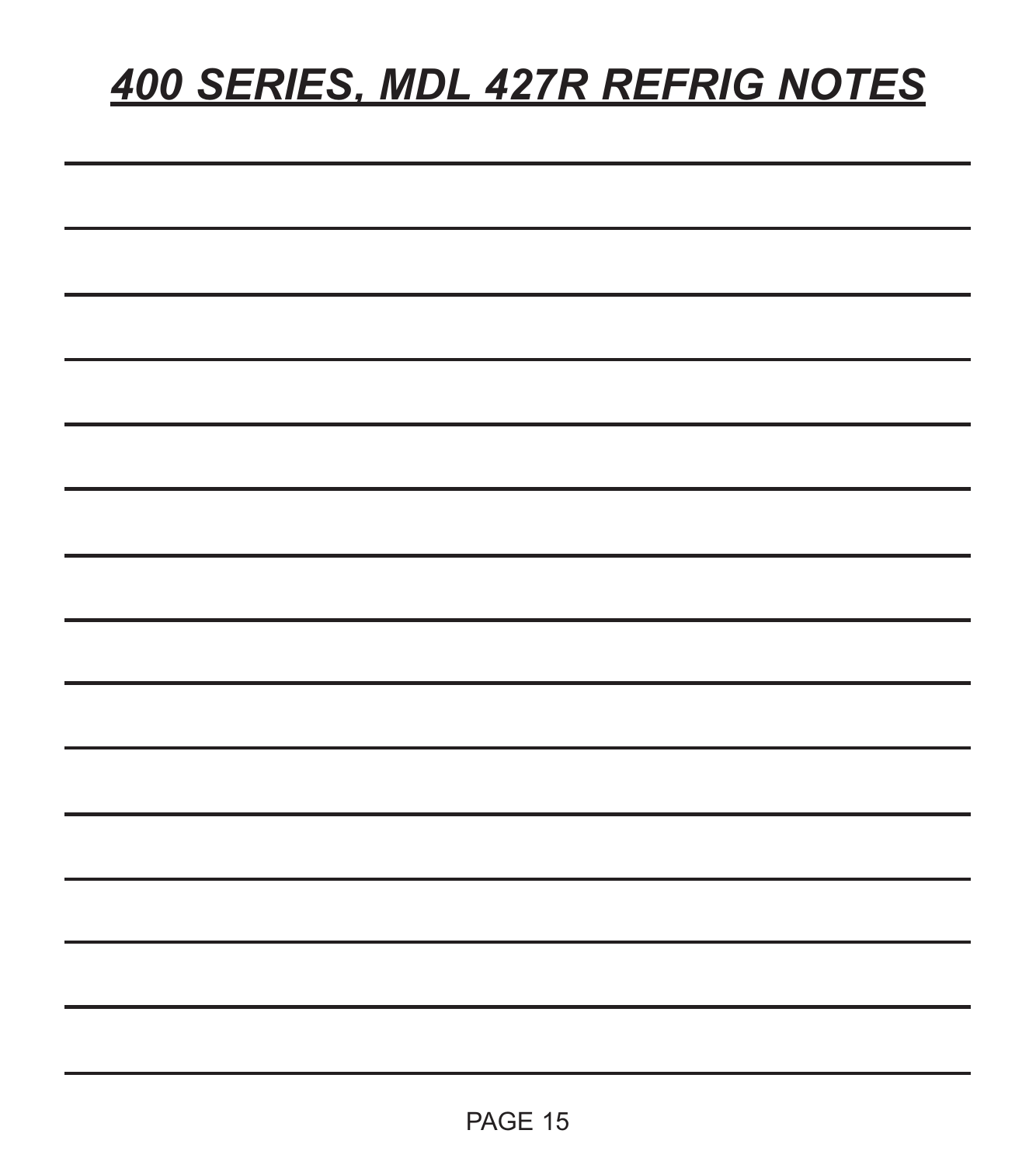### **Basic Input Operations**

- **» Power ON/OFF**
	- Press UNIT ON/OFF key
- **» Adjusting Set-Point** *(Temperature Adjust)*

Press COLDER or WARMER keys of desired compartment *NOTE: Actual compartment temp. is displayed 10 seconds after last keystroke.*

### **» Lighting System ON/OFF**

Press LIGHTS ON/OFF key

#### **» Temperature Alarm ON/OFF**

Press Bell ON/OFF key

### **Unique Input Operations**

- **» Temperature Units Selection Mode** *(°F or °C Display)*
	- Within first minute of power up, press Bell ON/OFF key & UNIT ON/OFF key simultaneously for 5 seconds
- » **Sabbath Mode** *(Disables lighting)*
	- 1. Switch unit OFF
	- 2. Press & hold UNIT ON/OFF key for 10 seconds *NOTE: To exit Sabbath Mode, press UNIT ON/OFF.*

#### **» Showroom Mode** *(Disables all but lighting)*

- 1. Switch unit OFF
- 2. Press COLDER, WARMER & UNIT ON/OFF keys simultaneously

*NOTE: To exit Showroom Mode, repeat steps above.*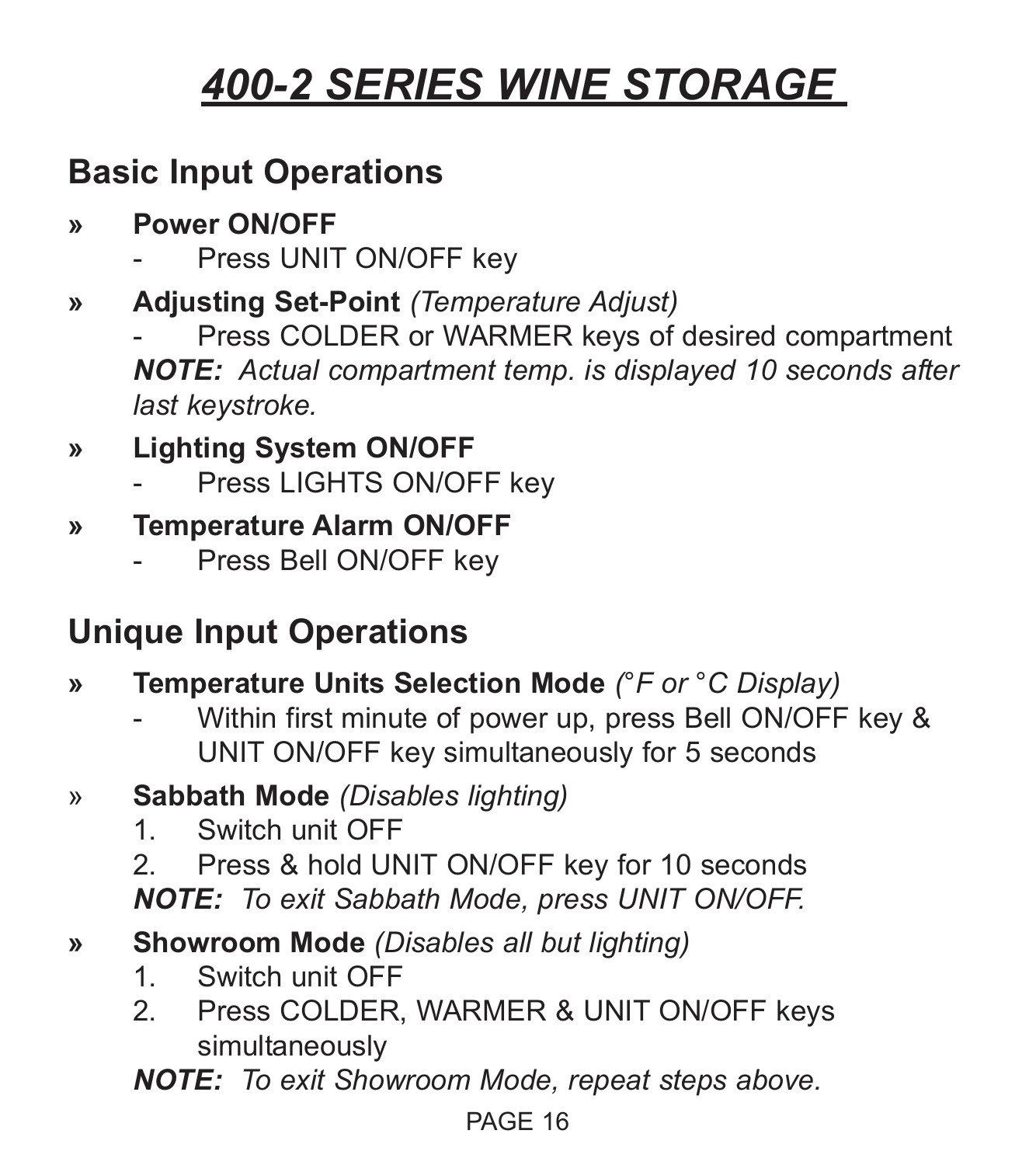### **Possible Error Indicators**

*NOTE: Temperatures shown are for reference only, actual temperatures may vary.*

55 **SERVICE** *(Flashing)* EE Upper compartment thermistor fault **BELL ON** (*Flashing*) 55 **SERVICE** (*Flashing*) EE Upper compartment thermistor fault with temperature alarm EE **SERVICE** (*Flashing*) 55 Lower compartment thermistor fault **BELL ON** *(Flashing)* EE **SERVICE** (*Flashing*) 55 Lower compartment thermistor fault with temperature alarm 55 **SERVICE** (*Flashing*) 55 Either evaporator thermistor fault **BELL ON** *(Flashing)* 55 **SERVICE** (*Flashing*) 55 Either evaporator thermistor fault with temperature alarm *NOTE: Cooling functions are disabled when error indicators appear.*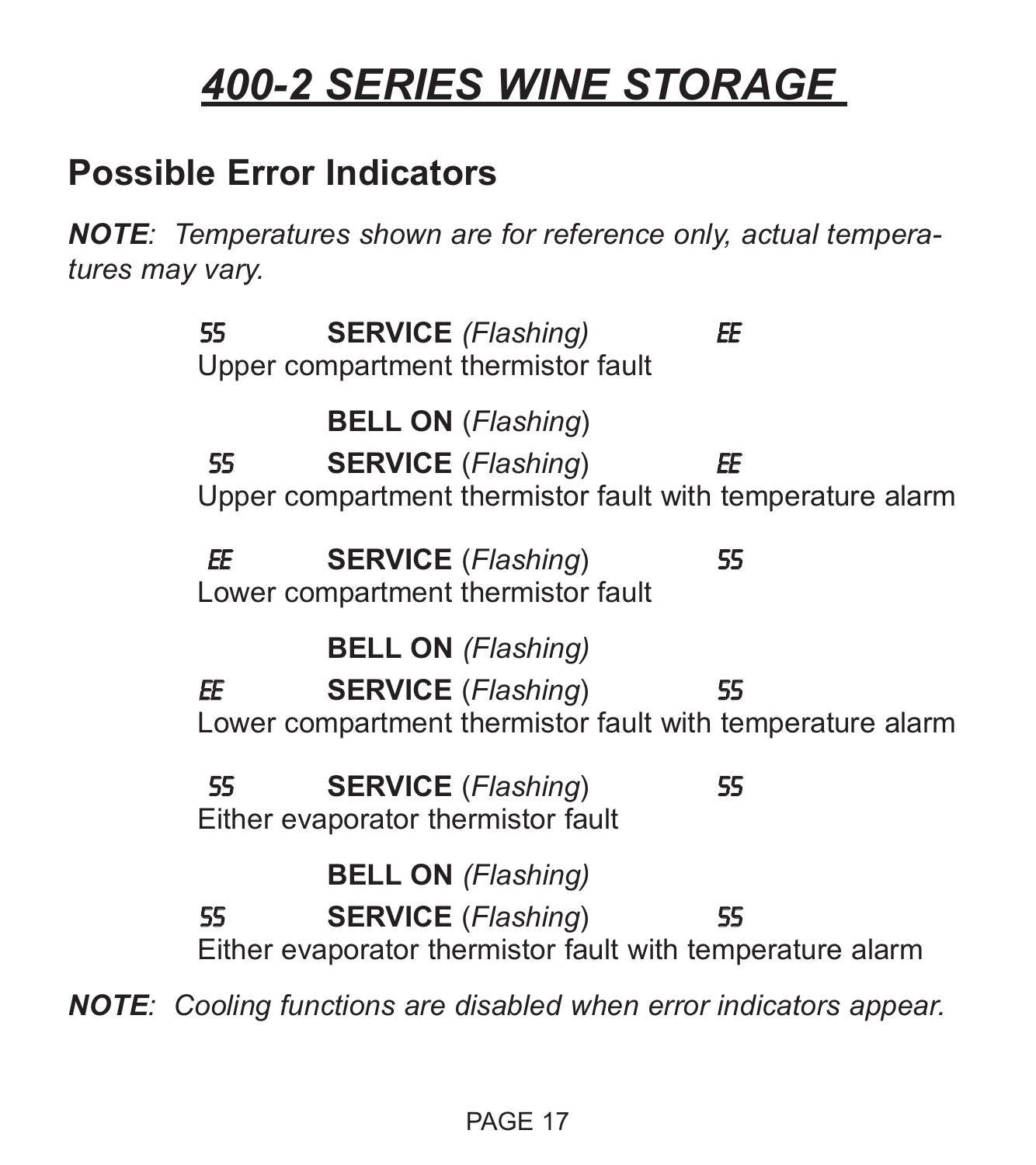### **Troubleshooting Input Operations**

#### **» Diagnostic Mode**

- 1. Unit must be ON
- 2. Press COLDER & UNIT ON/OFF keys simultaneously, then release both keys
- *NOTE: After performing the above key strokes, the following will appear on the display. Temperatures shown are for reference only, actual temperatures may vary.*

50 **SERVICE** (*Illuminated*) UE *Temperature of Upper Evaporator*

Press COLDER key to toggle to next reading

47 **SERVICE** (*Illuminated*) LE *Temperature of Lower Evaporator*

Press COLDER key to toggle to next reading

55 **SERVICE** (*Illuminated*) UP *Temperature of Upper Compartment*

- Press COLDER key to toggle to next reading

52 **SERVICE** (*Illuminated*) LO *Temperature of Lower Compartment*

Pressing the COLDER key at this time will take the display back to the first reading.

*(CONTINUED)*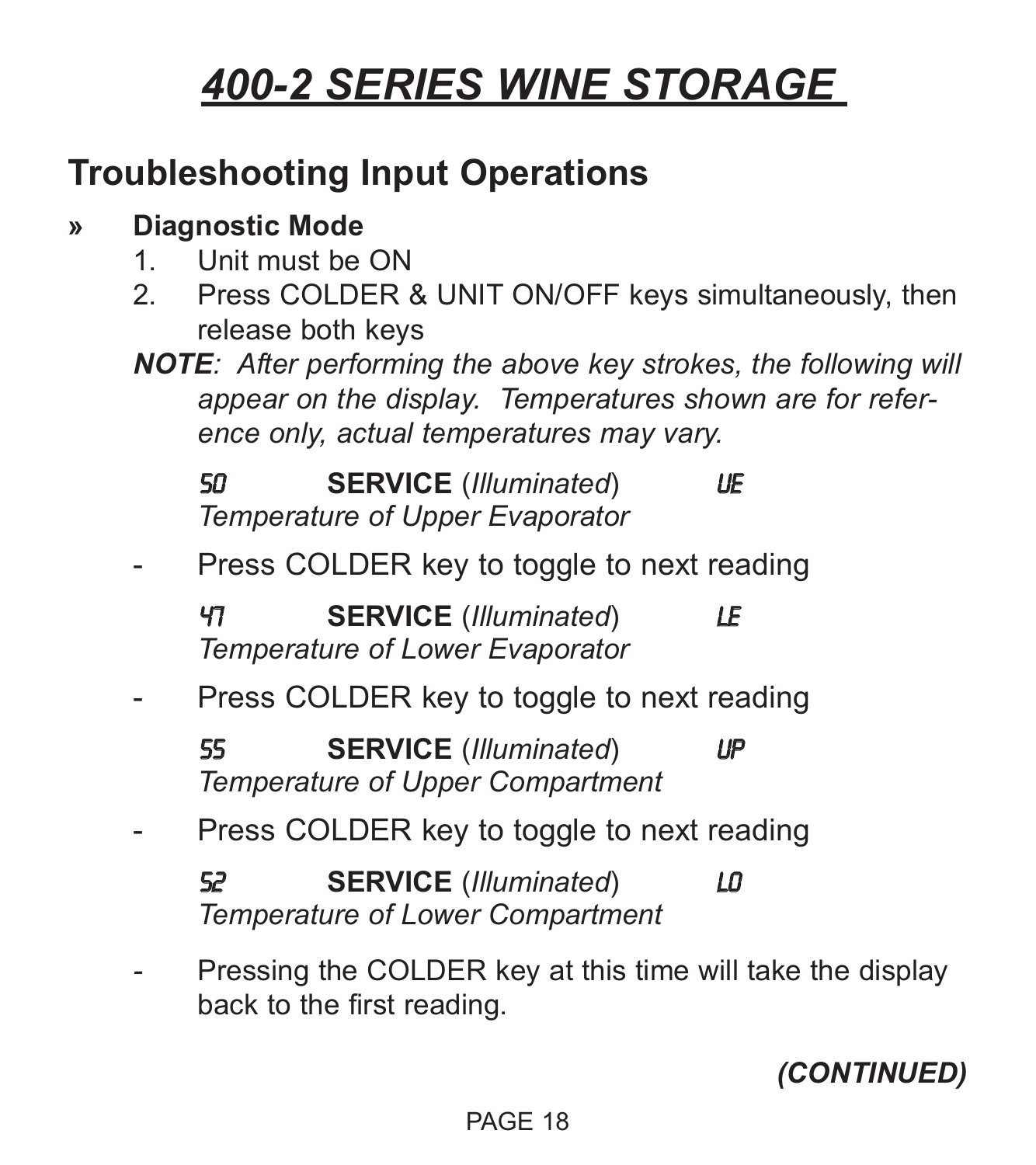#### *(CONTINUED)*

*NOTE:* If "EC" (Error Code) is displayed, see Error Code Table on next page.

*NOTE:* If "*EE*" is displayed in place of temperature, thermistor in that location is faulty.

*NOTE*: *Diagnostic Mode will end 10 seconds after last key stroke.*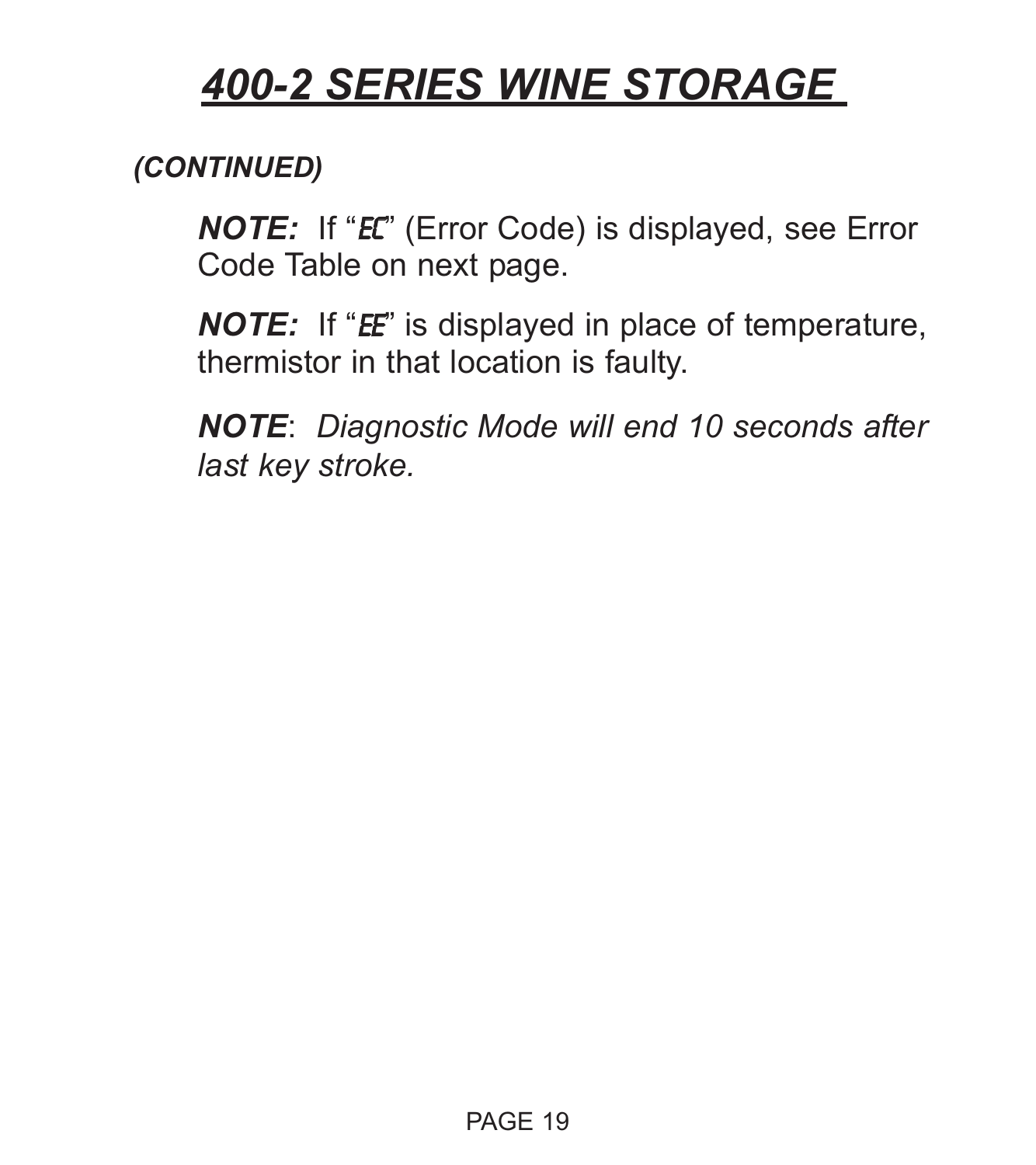| <b>ERROR CODE TABLE</b> |                                                                                                  |  |  |
|-------------------------|--------------------------------------------------------------------------------------------------|--|--|
| <b>CODE</b>             | <b>INDICATION</b>                                                                                |  |  |
| 05                      | Upper Cabinet Thermistor read open / short for 10+<br>seconds, or repeatedly erratic temp's.     |  |  |
| 06                      | Upper Evap. Thermistor read open / short for 10+<br>seconds, or repeatedly erratic temp's.       |  |  |
| 07                      | Lower Cabinet Thermistor read open / short for 10+<br>seconds, or repeatedly erratic temp's.     |  |  |
| 08                      | Lower Evap. Thermistor read open / short for 10+<br>seconds, or repeatedly erratic temp's.       |  |  |
| 10                      | Upper Cabinet Warm Temperature alarm                                                             |  |  |
| 11                      | Upper Cabinet Cold Temperature alarm                                                             |  |  |
| 12                      | Lower Cabinet Warm Temperature alarm                                                             |  |  |
| 13                      | Lower Cabinet Cold Temperature alarm                                                             |  |  |
| 15                      | Sealed System Fault (evap temp. cannot drop 5° in<br>5 minutes, 3 consecutive valve activations) |  |  |

*NOTE: To clear Error Codes, see next page.*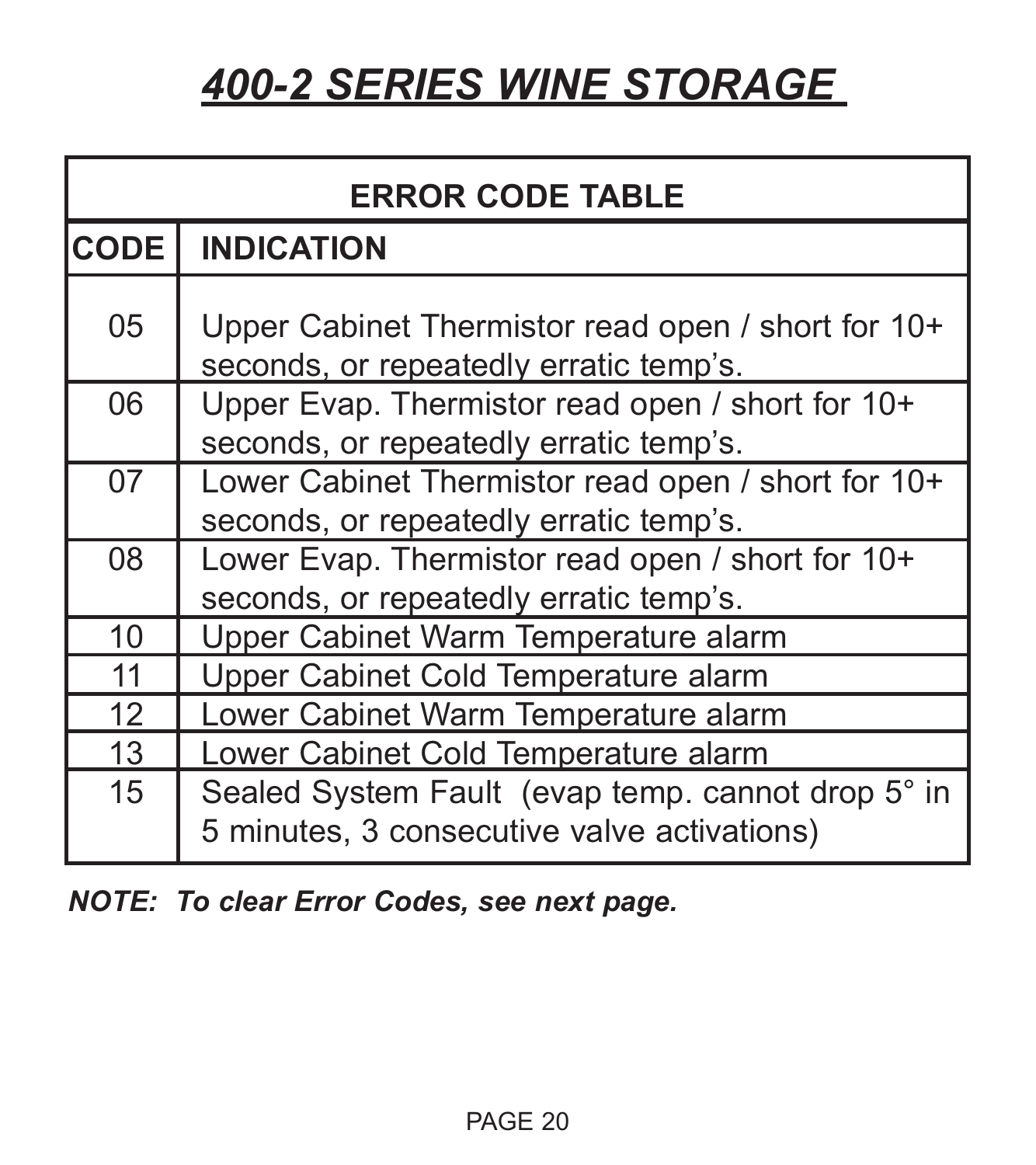#### **» Clearing Error Codes**

- 1. Unit must be ON and problem repaired
- 2. Press and hold Bell ON/OFF key for 15 seconds

### **» Manual Valve Activation Mode**

(Energizes cooling system for 5 minutes)

- 1. Unit must be ON
- 2. Press desired COLDER & UNIT ON/OFF keys simultaneously for 10 seconds

*NOTE: After performing the above key strokes (depending on COLDER key chosen), the following will appear on the LCD. Temperatures shown are for reference only, actual temperatures may vary.*

|           | 51 | <b>SERVICE</b> (Illuminated)<br>Temperature of Lower Evaporator | LE. |
|-----------|----|-----------------------------------------------------------------|-----|
| <b>OR</b> |    |                                                                 |     |
|           | 51 | <b>SERVICE</b> (Illuminated)                                    | LÆ  |

*Temperature of Upper Evaporator*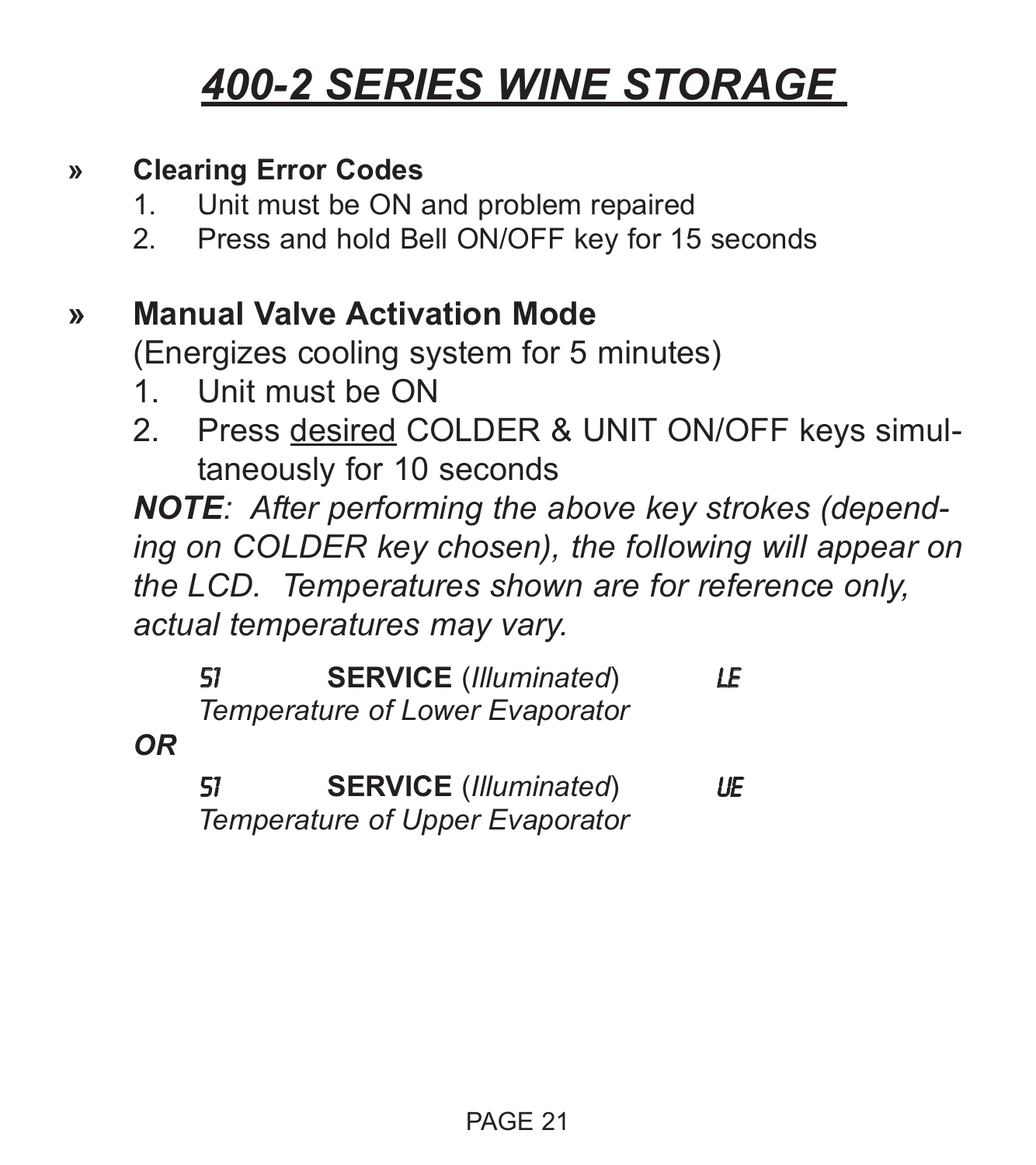#### **» Temperature Log Recall Mode**

(Compartment Temperature History Only)

- 1. Unit must be ON
- 2. Press desired WARMER & UNIT ON/OFF keys simultaneously, then release both keys

*NOTE: After performing the above key strokes (depending on COLDER key chosen), the following will appear on the display. Temperatures shown are for reference only, actual temperatures may vary.*

53 **SERVICE** (*Illuminated*) 1 4 hour compartment temperature average (at left) with index number. Number 1 is most recent 4 hour period. *NOTE: SERVICE is always illuminated at first index.*

- Press WARMER key in multiple keystrokes to toggle up through indexes, from 1 to 64.

60 64

4 hour compartment temperature average (at left) with index number. Number 64 is oldest recorded 4 hour period.

- Press COLDER key in multiple keystrokes to toggle down through indexes, from 64 to 1.

*NOTE: See following page for possible event indicators during Temperature Log Recall Mode. Temperature Log Recall Mode will end 10-15 seconds after last key stroke.*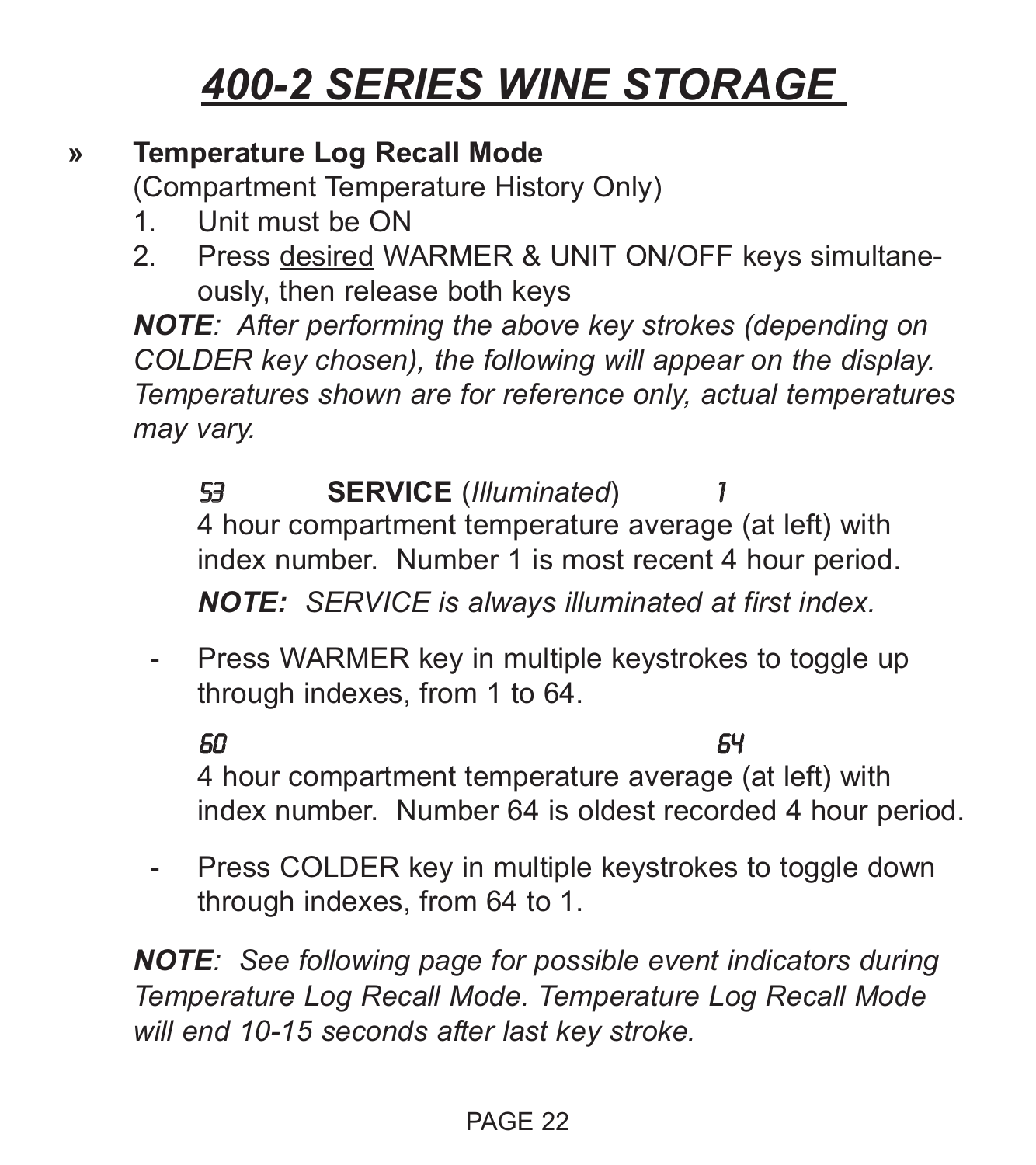#### **Possible Event Indicators During Temperature Log Recall**

**BELL ON** *(Illuminated)*

66 2 BELL ON Illuminated indicates power failure/interruption.

68 **SERVICE** (*Illuminated*) 29 SERVICE illuminated indicates unit was switched off with UNIT ON/OFF key

- - - -

Double Dashes (- - ) displayed indicates electronic control board is bad. Control board must be replaced.

*NOTE*: *Temperature Log Recall Mode will end 10-15 seconds after last key stroke.*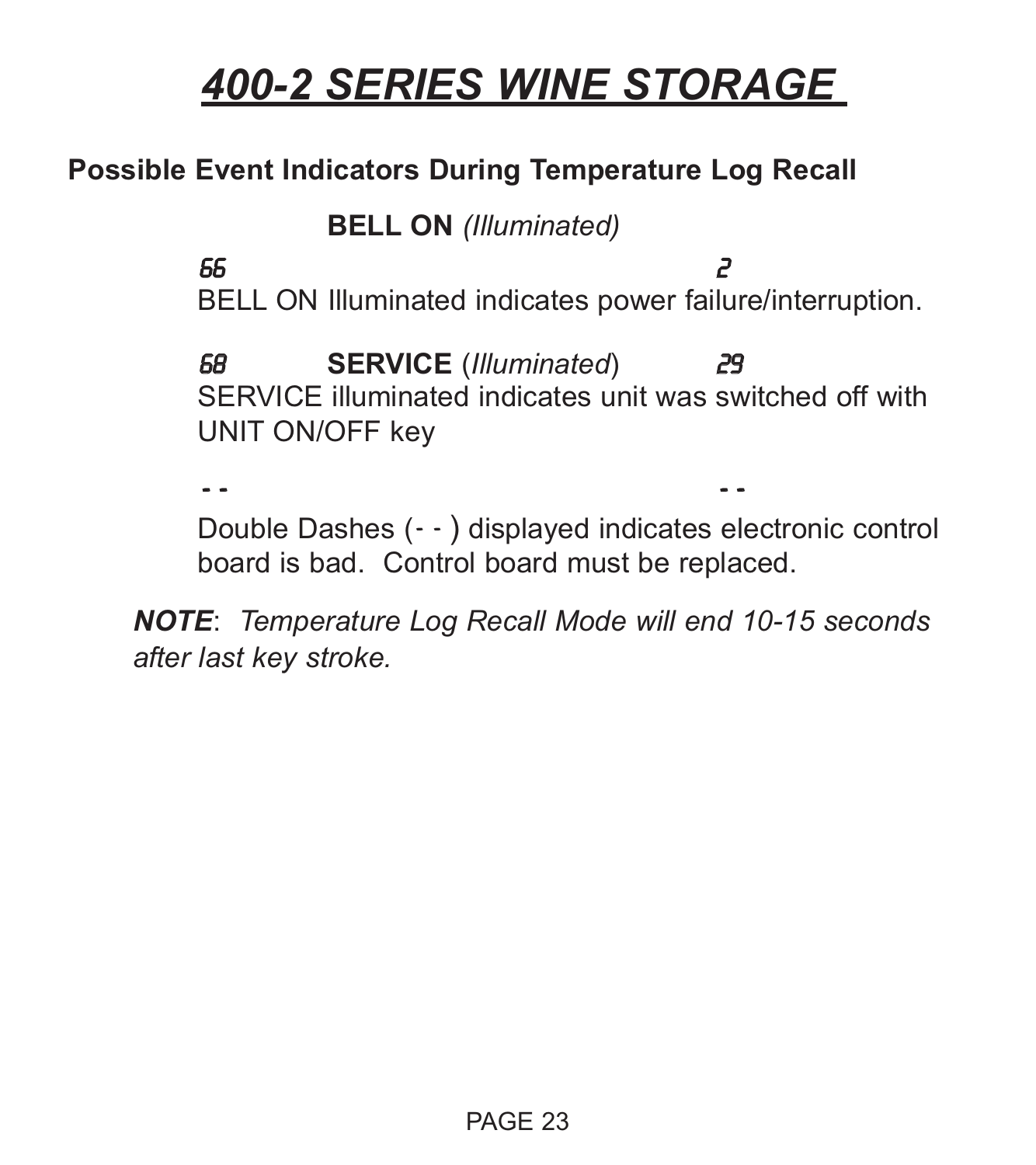## *400-2 SERIES WINE STORAGE NOTES*

| -  |  |  |  |
|----|--|--|--|
| __ |  |  |  |
| ۰  |  |  |  |
|    |  |  |  |
|    |  |  |  |
|    |  |  |  |
|    |  |  |  |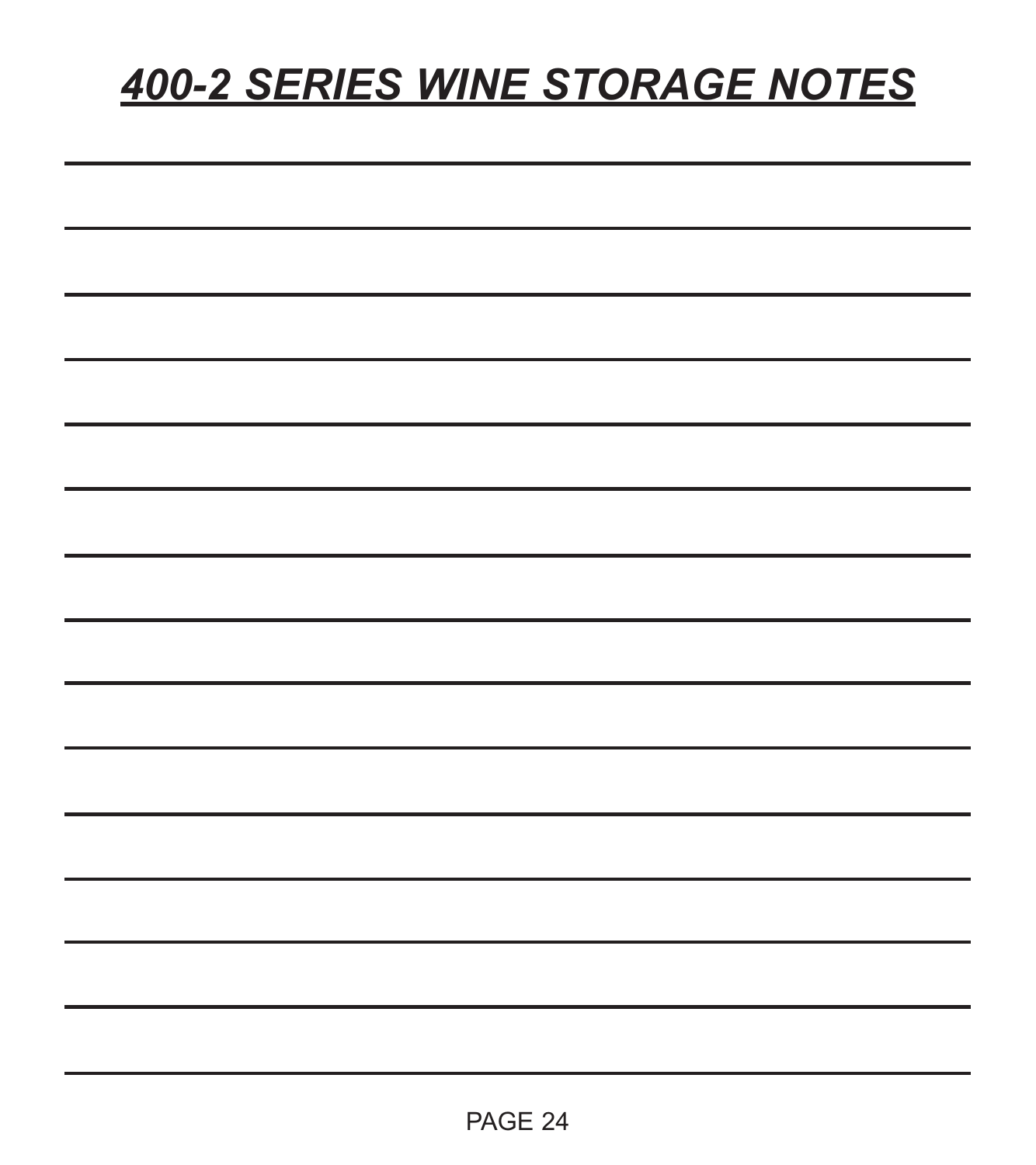### **Basic Input Operations**

- **» Power ON/OFF**
	- Press UNIT ON/OFF key
- **» Adjusting Set-Point** *(Temperature Adjust)*
	- Press COLDER or WARMER key

*NOTE: Actual compartment temp. is displayed 10 seconds after last keystroke.*

### **» Drawer Ajar Alarm ON/OFF**

Press Alarm ON/OFF key

### **Unique Input Operations**

- **» Temperature Units Selection Mode** *(°F or °C Display)*
	- Within first minute of power up, press Alarm ON/OFF key & UNIT ON/OFF key simultaneously
- » **Sabbath Mode** *(Disables lighting)*
	- 1. Switch unit OFF
	- 2. Press & hold UNIT ON/OFF key for 10 seconds *NOTE: To exit Sabbath Mode, press UNIT ON/OFF key.*
- **» Showroom Mode** *(Disables all but lighting)*
	- 1. Switch unit OFF
	- 2. Press COLDER, WARMER & UNIT ON/OFF keys simultaneously

*NOTE: To exit Showroom Mode, repeat steps above.*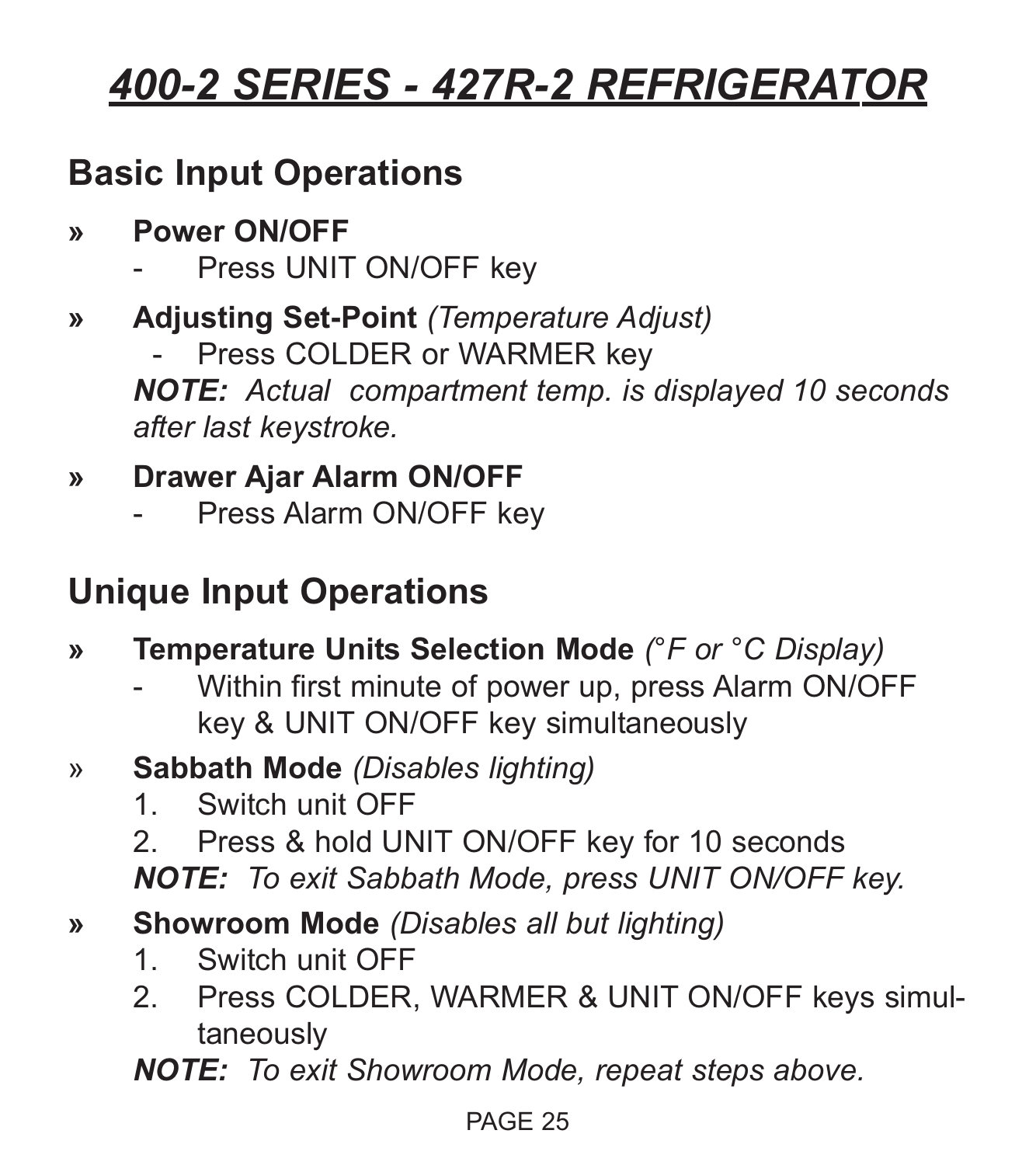### **Possible Error Indicators**

*NOTE: Temperatures shown are for reference only, actual temperatures may vary.*

> EE **SERVICE** (*Flashing*) Refrigerator compartment thermistor fault

38 **SERVICE** (*Flashing*) Several excessive compressor run periods OR Refrigerator evaporator thermistor fault

38 **SERVICE** (Steady, not *Flashing*) Error Codes logged and observed but not cleared.

**- -**

Several consecutive Double Dashes (**- -**) displayed indicates electronic control board is bad. Control board must be replaced.

*NOTE: To clear Error Indicators, repair problem then switch unit OFF and back ON. To clear Error Codes, press bell ON/OFF key for 15 seconds.*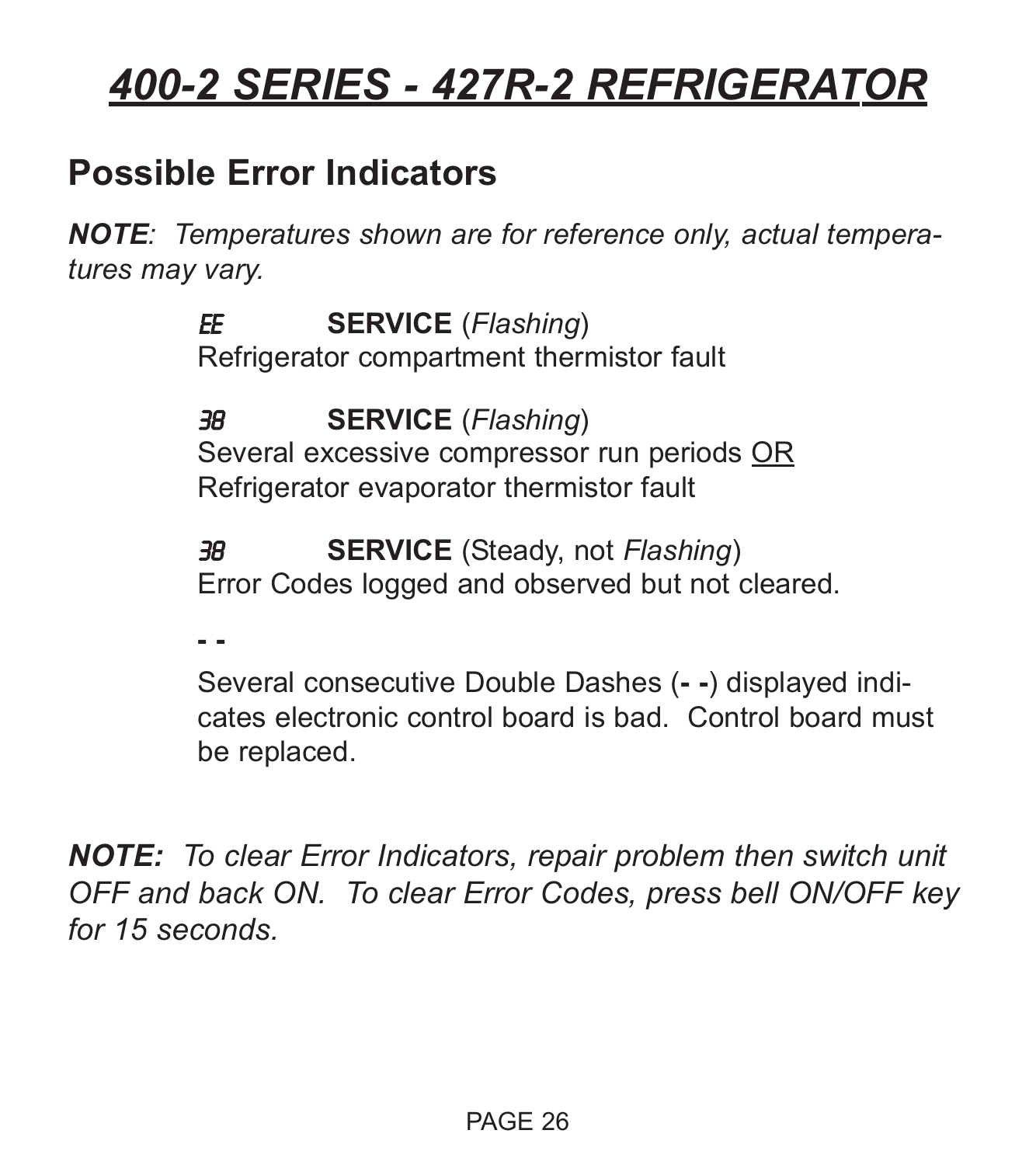### **Troubleshooting Input Operations**

#### **» Diagnostic Mode**

- 1. Unit must be ON
- 2. Press COLDER & UNIT ON/OFF keys simultaneously, then release both keys
- *NOTE: After performing the above key strokes, the following will appear on the LCD. Temperatures shown are for reference only, actual temperatures may vary.*

40 **SERVICE** (*Illuminated*) *r Temperature of r (Refrigerator Compartment)*

Press COLDER key to toggle to next reading

32 **SERVICE** (*Illuminated*) E *Temperature of E (Evaporator)*

*-* Pressing the COLDER key at this time will take display back to first reading.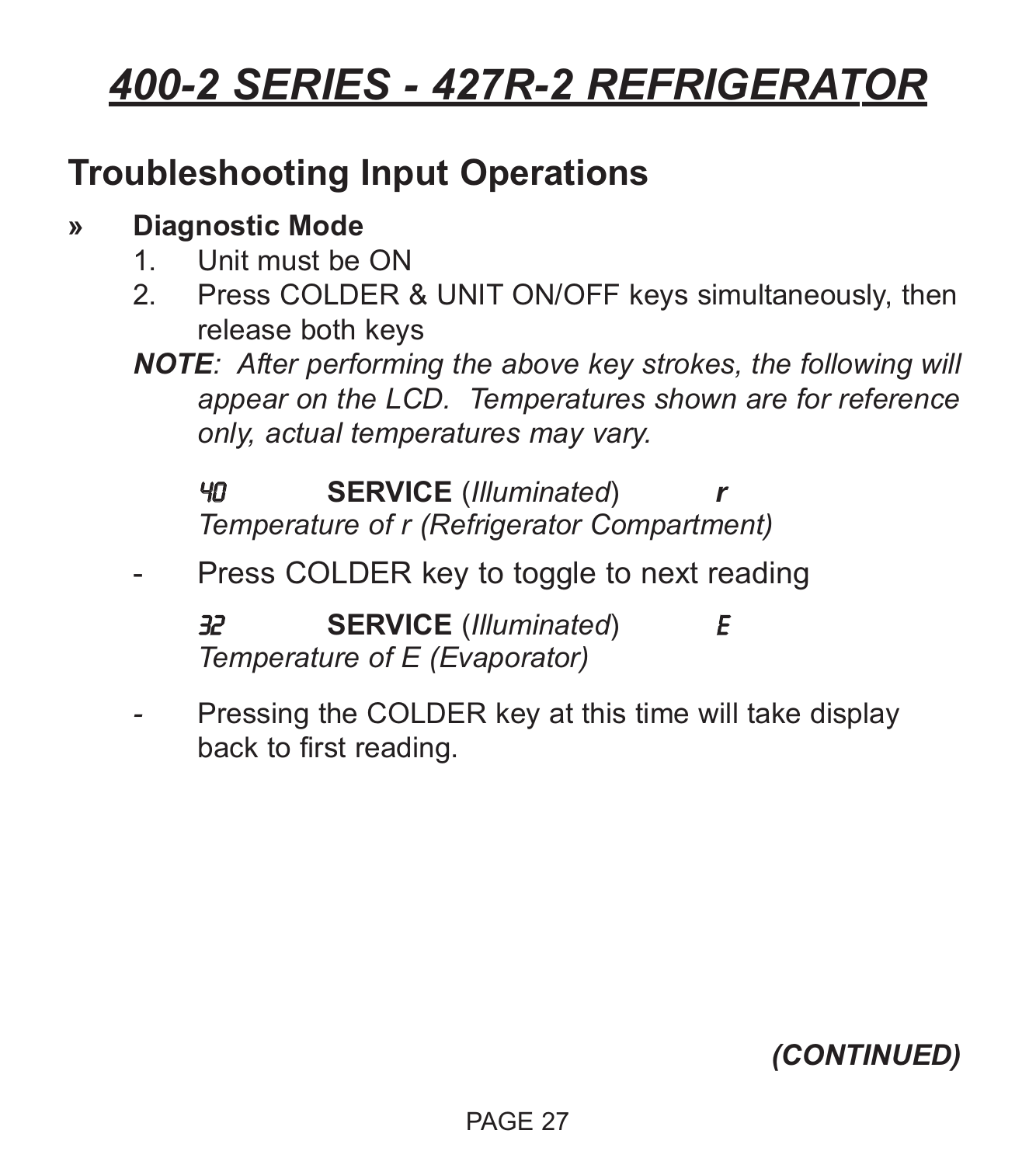#### *(CONTINUED)*

*NOTE:* If "EC" (Error Code) is displayed, see Error Code Table below.

*NOTE:* If "*EE*" is displayed in place of temperature, thermistor in that location is faulty.

*NOTE:* If "S*r*" is displayed in place of temperature, unit is in Showroom Mode.

*NOTE*: *Diagnostic Mode will end 20 seconds after last key stroke.*

| <b>ERROR CODE TABLE</b> |                                                                                              |  |  |  |
|-------------------------|----------------------------------------------------------------------------------------------|--|--|--|
| <b>CODE</b>             | <b>INDICATION</b>                                                                            |  |  |  |
| 05                      | Upper Cabinet Thermistor read open / short for 10+<br>seconds, or repeatedly erratic temp's. |  |  |  |
| 06                      | Upper Evap. Thermistor read open / short for 10+<br>seconds, or repeatedly erratic temp's.   |  |  |  |
| 50                      | Excessive Refrigerator compressor run                                                        |  |  |  |

*NOTE: To clear Error Codes, see next page.*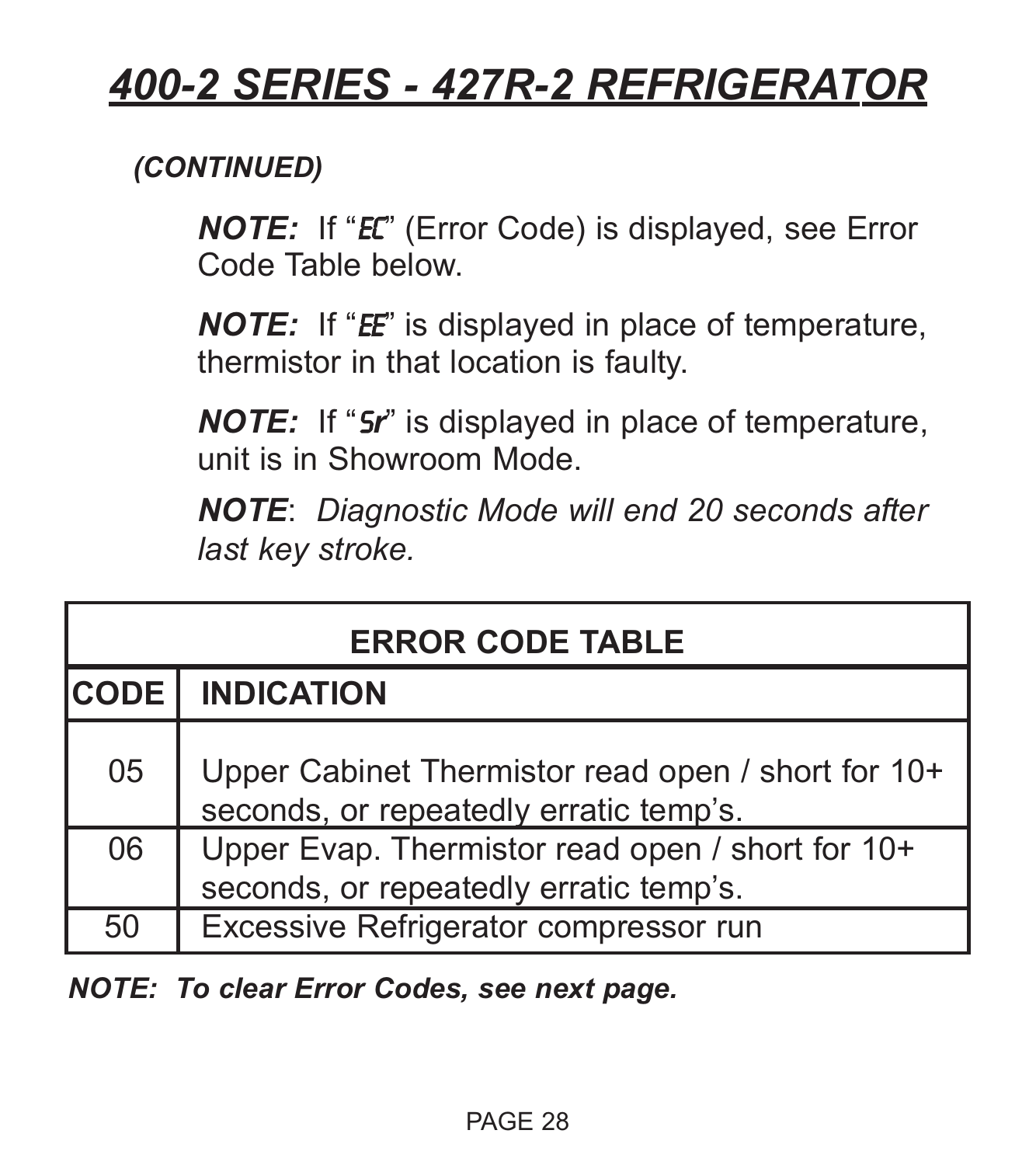#### **» Clearing Error Codes**

- 1. Unit must be ON
- 2. Repair problem
- 3. Press and hold Bell ON/OFF key for 15 seconds

#### **» Manual Component Activation Mode**

(Energizes cooling system for 5 minutes)

- 1. Unit must be ON
- 2. Press COLDER & UNIT ON/OFF keys simultaneously for 10 seconds

*NOTE: After performing the above key strokes, the following will appear on the LCD. Temperatures shown are for reference only, actual temperatures may vary.*

29 **SERVICE** (*Illuminated*) E *Temperature of E (Refrigerator Evaporator)*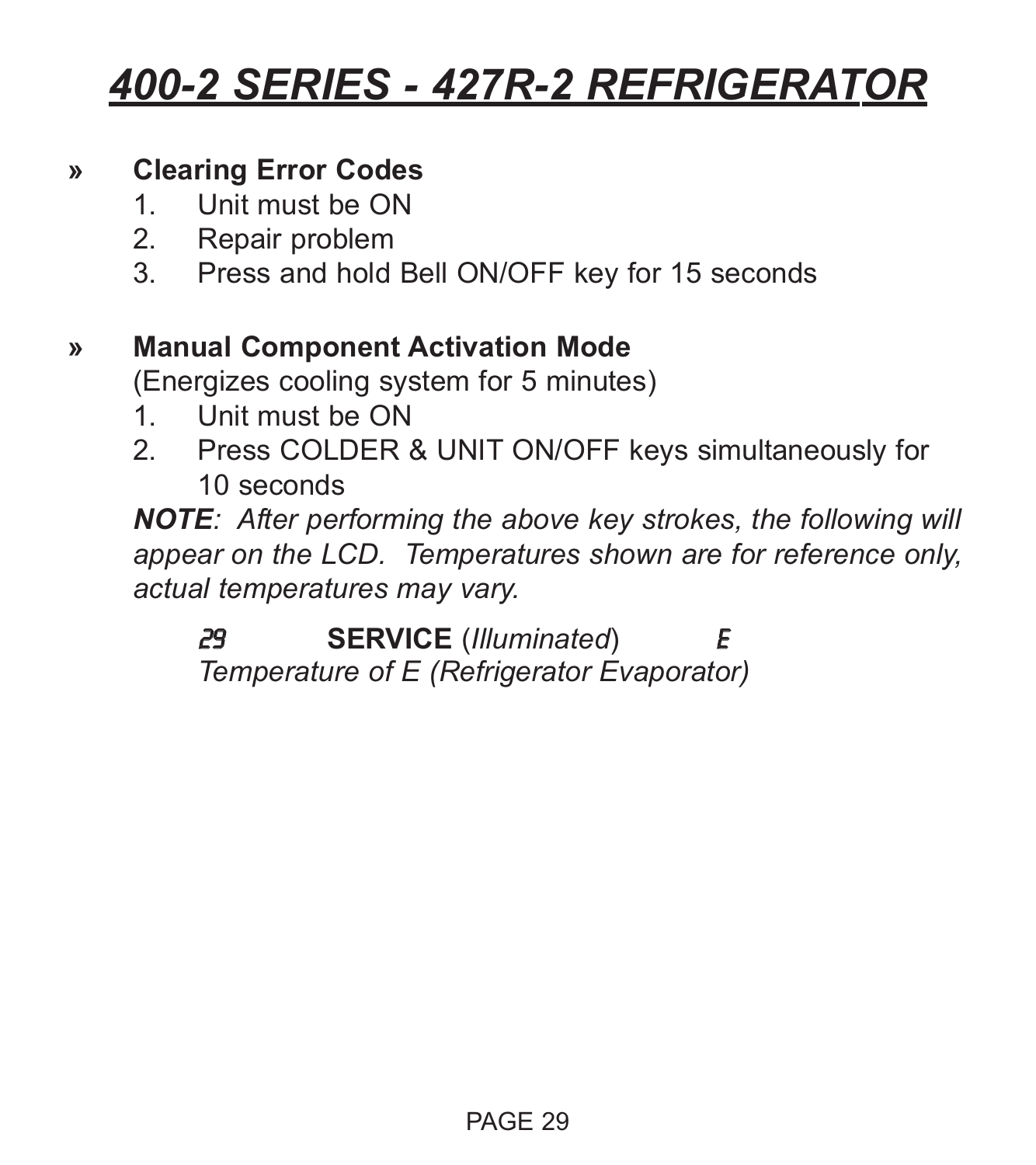#### **» Temperature Log Recall Mode**

(Compartment Temperature History Only)

- 1. Unit must be ON
- 2. Press WARMER & UNIT ON/OFF keys simultaneously, then release both keys

*NOTE: After performing the above key strokes, the following will appear on the LCD. Temperatures shown are for reference only, actual temperatures may vary.*

38 **SERVICE** (*Illuminated*) 1 2 hour compartment temperature average (at left) with index number. Number 1 is most recent 2 hour period.

*NOTE*: *SERVICE is always illuminated at first index.*

- Press WARMER key in multiple keystrokes to toggle up through indexes, from 1 to 168.

36 168 2 hour compartment temperature average (at left) with index number. Number 168 is oldest recorded 2 hour period.

- Press COLDER key in multiple keystrokes to toggle down through indexes, from 168 to 1.

*NOTE: Possible event indicators during Temperature Log Recall Mode is covered later. Temperature Log Recall Mode ends 15 seconds after last key stroke.*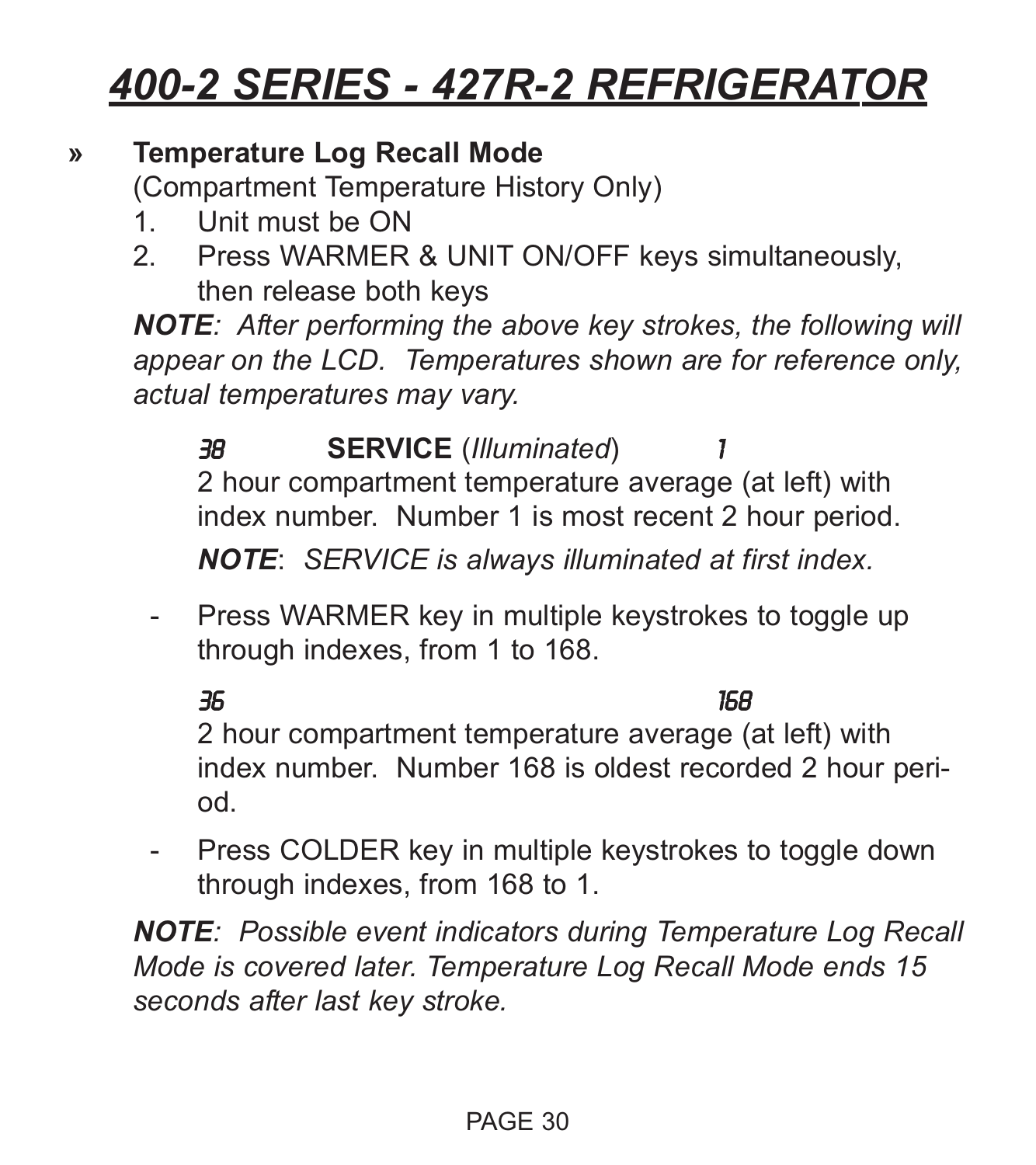#### **» Temperature Log Recall Mode**

(Compartment &/or Evaporator temperature History)

- 1. With unit on, initiate Diagnostic Mode Press COLDER key & UNIT ON/OFF keys simultaneously, then release.
- 2. Toggle through temperature readings by pressing COLDER or WARMER key until desired thermistor temperature is observed
- 3. Press WARMER key for that compartment and UNIT ON/OFF simultaneously

*NOTE: After performing the above key strokes, the following will appear on the LCD. Temperatures shown are for reference only, actual temperatures may vary.*

30 **SERVICE** (*Illuminated*) 1 2 hour thermistor temperature average (at left) with index number. Number 1 is most recent 2 hour period.

- Press WARMER key in multiple keystrokes to toggle up through indexes, from 1 to 168.

28 168

2 hour thermistor temperature average (at left) with index number. Number 168 is oldest recorded 2 hour period.

Press COLDER key in multiple keystrokes to toggle down through indexes, from 168 to 1.

*NOTE: Possible event indicators during Temperature Log Recall Mode are on next page. Temperature Log Recall Mode ends 15 seconds after last key stroke.*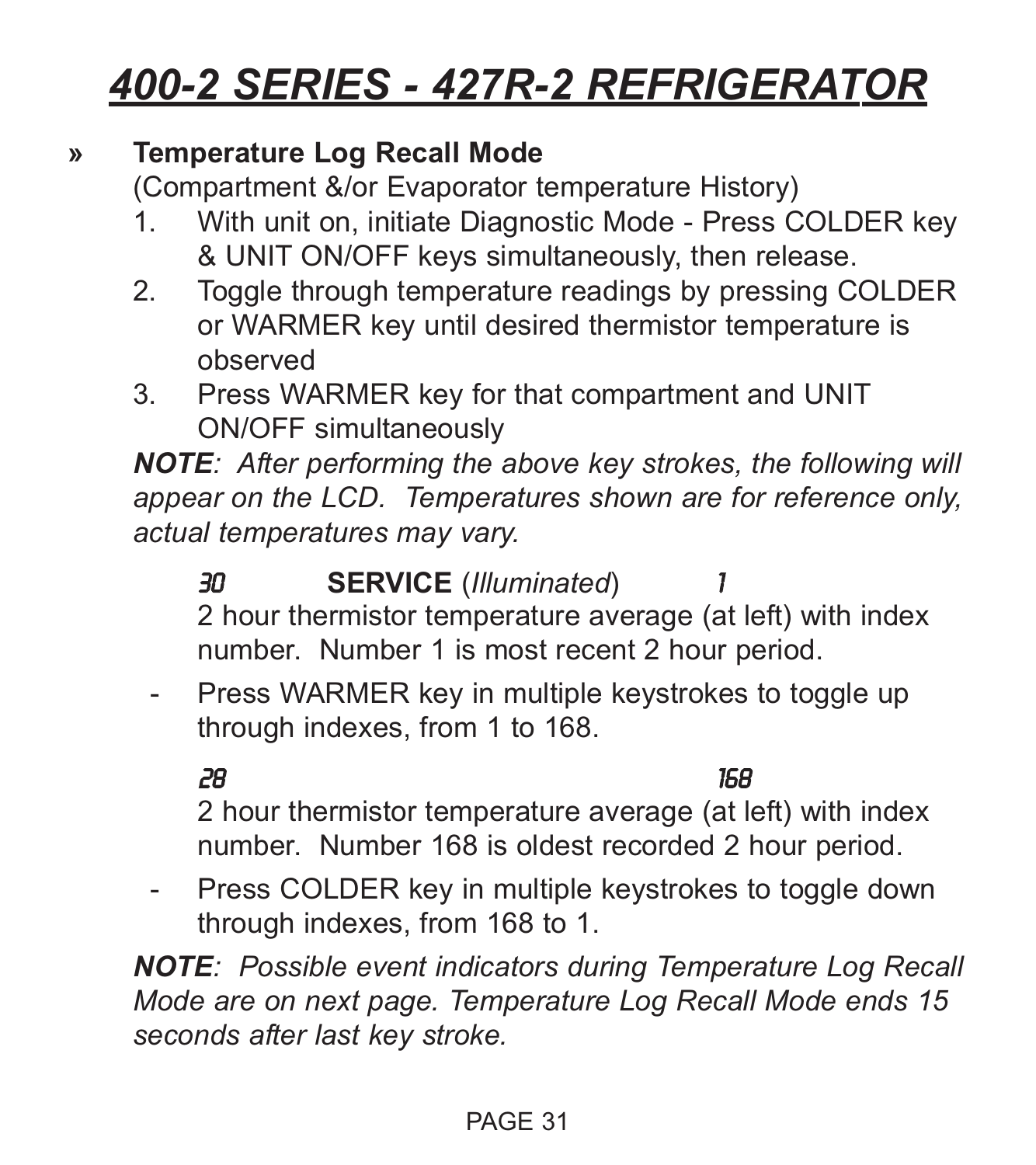### **Possible Event Indicators During Temperature Log Recall**

*bl* 107 "bl" indicates index is blank, no temperature recorded yet 36 **SERVICE** (*Illuminated*) 89 SERVICE illuminated indicates unit was switched off with UNIT ON/OFF key

**Bell** *(Illuminated)*

38 105 BELL Illuminated indicates power failure/interruption.

**- -** 28 Several consecutive Double Dashes (**- -**) displayed indicates electronic control board is bad. Control board must be replaced.

*NOTE*: *Temperature Log Recall Mode will end 15 seconds after last key stroke.*

*NOTE*: *Temperatures continue to be logged when unit is switched off with UNIT ON/OFF key and when Showroom Mode or Manual Compartment Disable Mode is initiated.*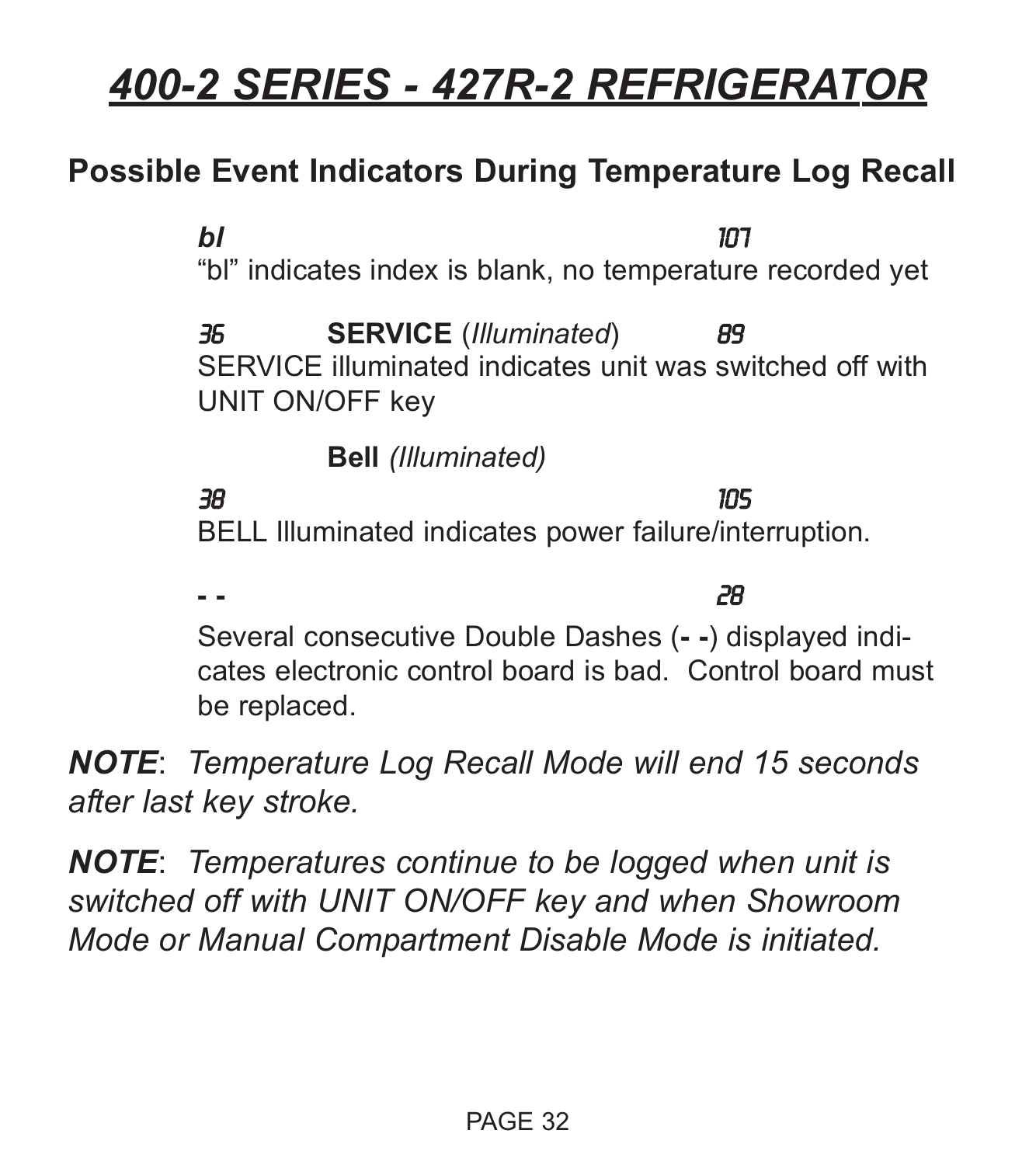### **Service Input Operations**

#### **» Auto Model Configuration Mode**

If a new main control board is installed during a service call, double dashes ( - - ) will appear on the LCD indicating the board must be configured for the model it was installed into.

- 1. Open bottom drawer.
- 2. With unit on Press COLDER or WARMER key to toggle through model codes, then stop when proper code is displayed (See Model Code Table on next page).
- 3. Press UNIT ON/OFF key to store configuration.

#### **» Manual Entry Model Configuration Mode**

If control board configuration needs to be verified or changed:

- 1. Open bottom drawer.<br>2. With unit on Press 0
- With unit on Press COLDER and UNIT ON/OFF keys simultaneously, then release.
- 3. Press Bell ON/OFF and UNIT ON/OFF keys simultaneously, then release.
- 4. Press COLDER or WARMER key to toggle through model codes, then stop when proper code is displayed (See Model Code Table on next page).
- 3. Press UNIT ON/OFF key to store configuration.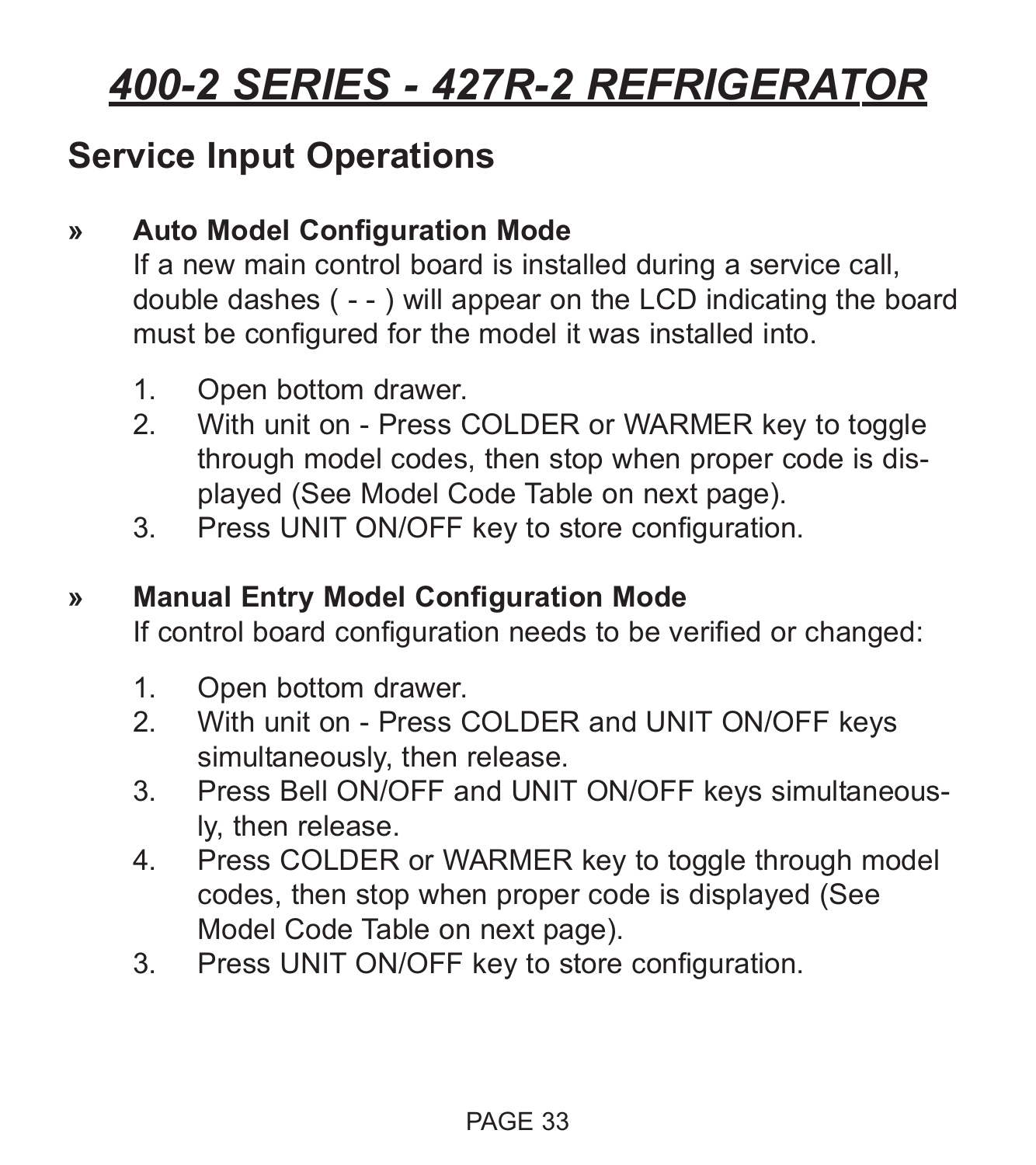| <b>MODEL CODE TABLE</b> |                         |  |  |  |
|-------------------------|-------------------------|--|--|--|
| <b>CODE</b>             | <b>MODEL</b>            |  |  |  |
| br                      | <b>700BR</b>            |  |  |  |
| bC                      | <b>700BC</b>            |  |  |  |
| 27                      | 427R                    |  |  |  |
| bF                      | <b>700BFI</b>           |  |  |  |
| 2r                      | <b>UC-24R / UC-24RO</b> |  |  |  |
| 2C                      | <b>UC-24C</b>           |  |  |  |
| 2 <sub>b</sub>          | <b>UC-24B</b>           |  |  |  |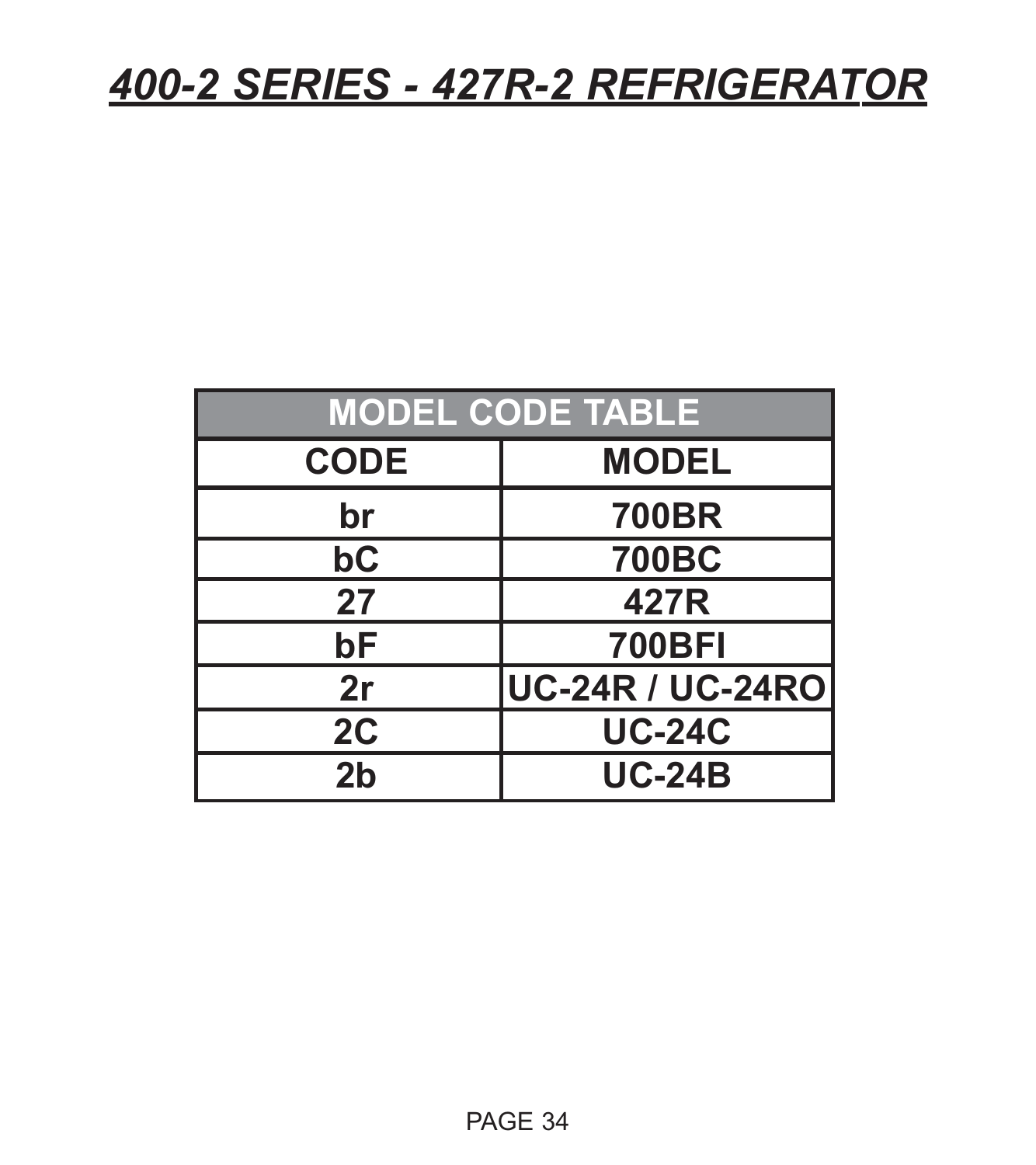### *400-2 SERIES NOTES*

| AG'<br>. . |  |
|------------|--|
|------------|--|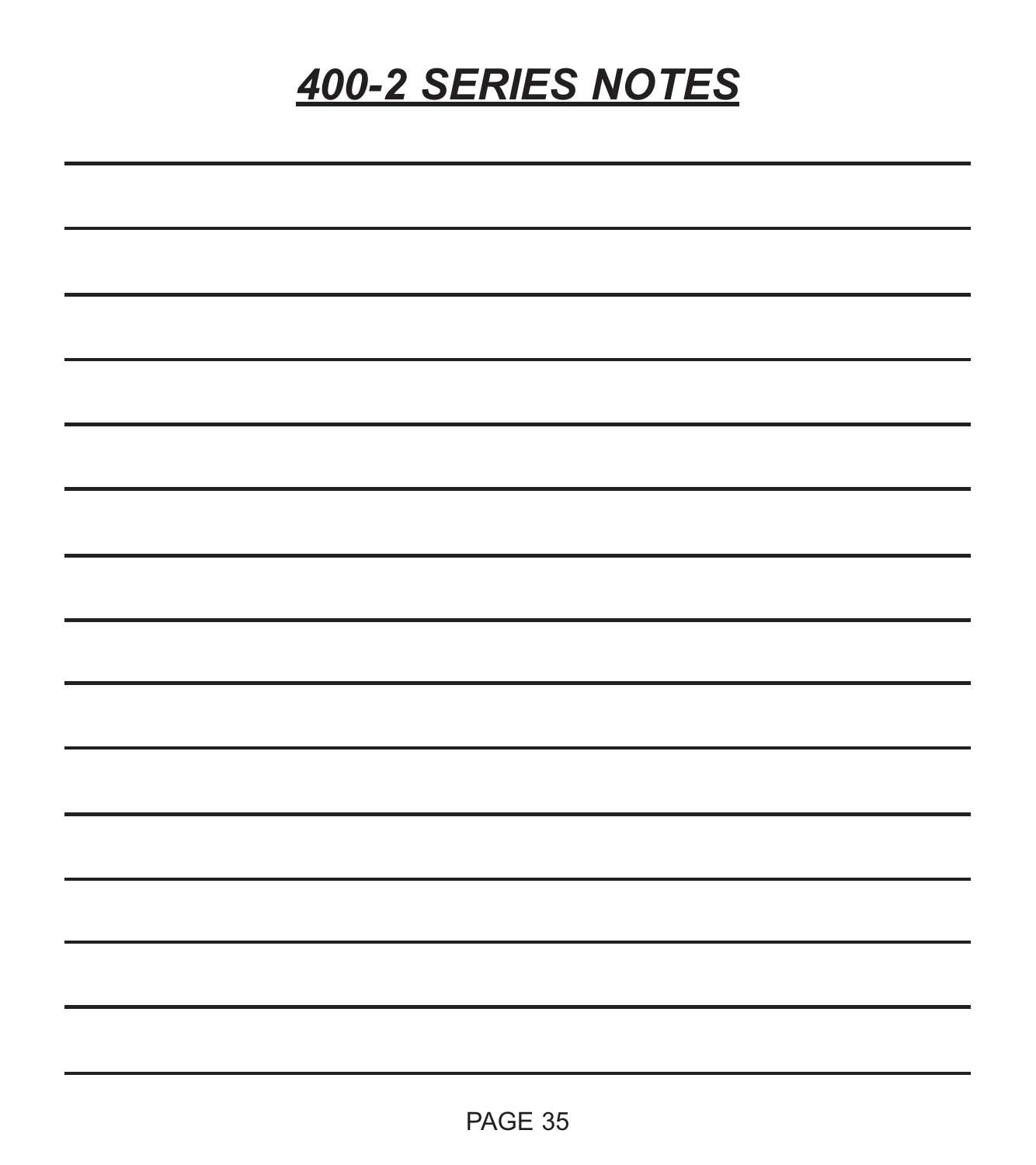## *600 SERIES (Prior To Serial #1810000)*

### **Basic Input Operations**

- **» Power ON/OFF**
	- Press UNIT ON/OFF key
- **» Adjusting Set-Point** *(Temperature Adjust)*
	- Press COLDER or WARMER keys of desired compartment

*NOTE: Actual compartment temp. is displayed 10 seconds after last keystroke.*

- **» Icemaker ON/OFF**
	- Press ICE ON/OFF key ("ICE" appears on LCD)

### **Unique Input Operations**

- » **Sabbath Mode** *(Disables lighting)*
	- 1. Switch unit OFF

2. Press & hold UNIT ON/OFF key for 10 seconds *NOTE: To exit Sabbath Mode, repeat steps above.*

- **» Showroom Mode** *(Disables all but lighting)*
	- 1. Switch unit OFF
	- 2. Press COLDER, WARMER & UNIT ON/OFF keys simultaneously

*NOTE: To exit Showroom Mode, repeat steps above.*

#### **» Manual Defrost**

- Press & hold ICE ON/OFF key for 5 seconds.

#### PAGE 36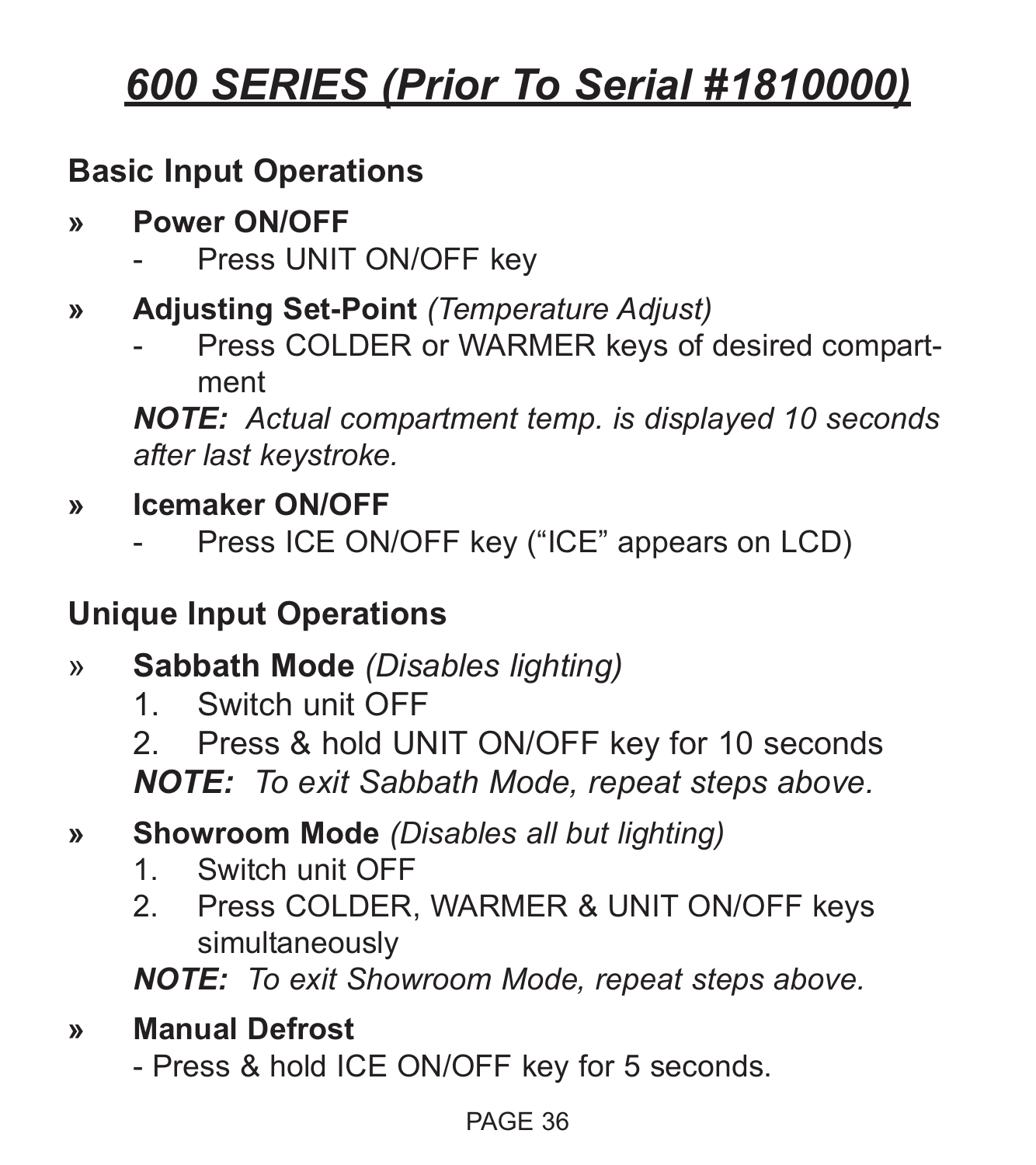# *600 SERIES (Prior To Serial #1810000)*

## **Possible Error Indicators**

*NOTE: Temperatures shown are for reference only, actual temperatures may vary.*

> EE **SERVICE** (*Flashing*) 38 Freezer compartment thermistor Fault 00 **SERVICE** (*Flashing*) EE Refrigerator compartment thermistor fault

00 **SERVICE** (*Flashing*) 38 Refrigerator evaporator thermistor fault

**SERVICE** (*Flashing*)

00 **ICE** *(Flashing)* 38

Water valve energized longer than 15 seconds. Icemaker system disabled.

*NOTE: A 45 minute dwell follows each IM cycles (no power to Icemaker). To bypass 45 minute dwell, Switch unit OFF then back ON.*

**SERVICE** (*Flashing*)

12 **VACUUM** (*Flashing*) 45 **CONDENSER**

Several excessive compressor run periods

*NOTE:To clear Error Indicators, repair problem then switch unit OFF and back ON.*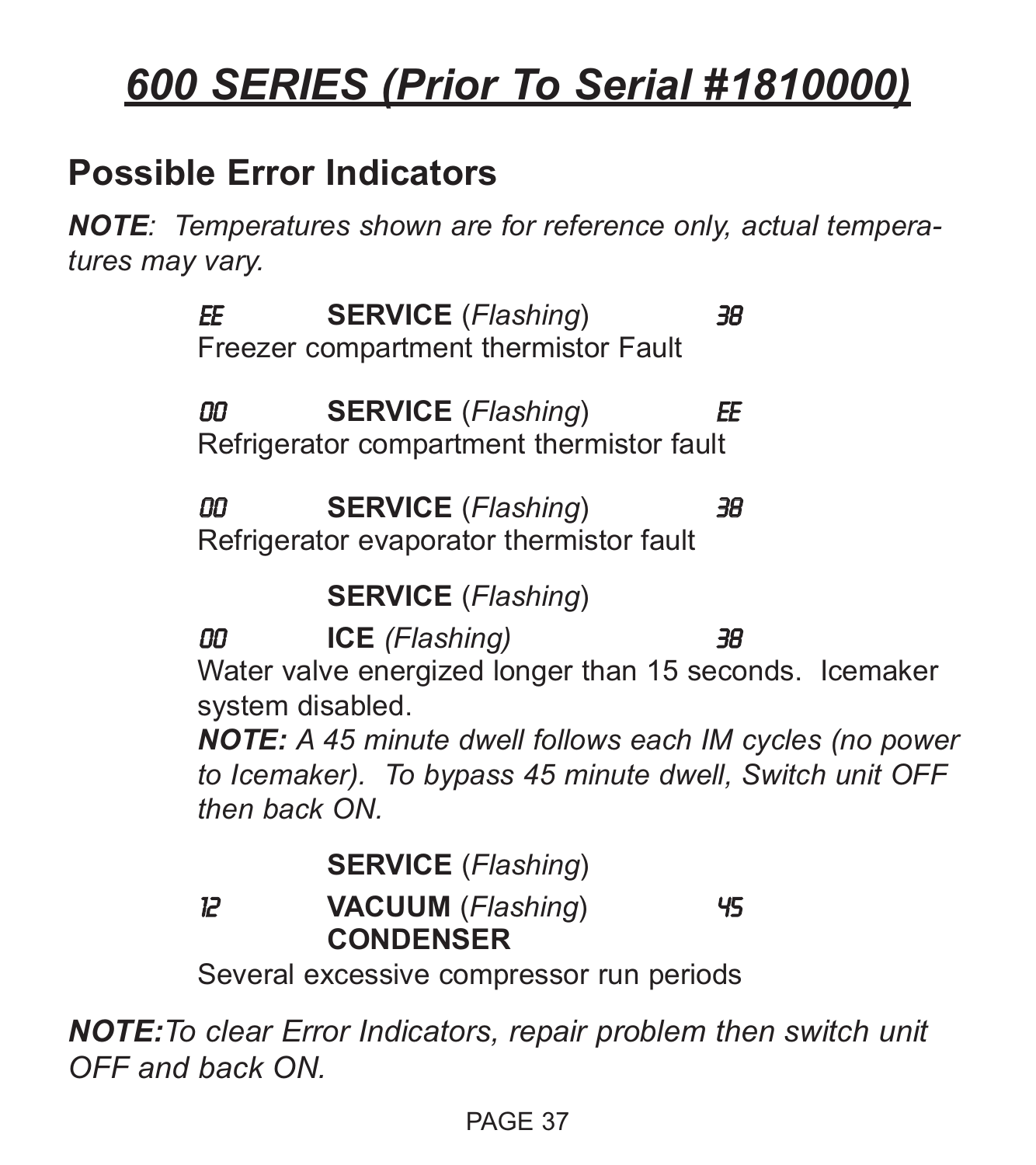# *600 SERIES (Prior To Serial #1810000)*

## **Troubleshooting Input Operations**

### **» Diagnostic Mode**

- 1. Unit must be ON
- 2. Press COLDER & UNIT ON/OFF keys simultaneously, then release both keys

*NOTE: After performing the above key strokes, the following will appear on the LCD. Temperatures shown are for reference only, actual temperatures may vary.*

## 0 **SERVICE** (*Illuminated*)

First reading is freezer compartment temperature.

## F **SERVICE** (*Illuminated*)

Press UNIT ON/OFF key to display location code. (F *= Freezer Compartment)*

## 38 **SERVICE** (*Illuminated*)

Press COLDER key. Second reading is refrigerator compartment temperature.

## *r* **SERVICE** (*Illuminated*)

Press UNIT ON/OFF key to display location code. (*r = Refrigerator Compartment)*

## 15 **SERVICE** (*Illuminated*)

Press COLDER key. Third reading is refrigerator evaporator temperature.

## *r*E **SERVICE** (*Illuminated*)

- Press UNIT ON/OFF key to display location code.
	- (*r*E *= Refrigerator Evaporator) (CONTINUED)*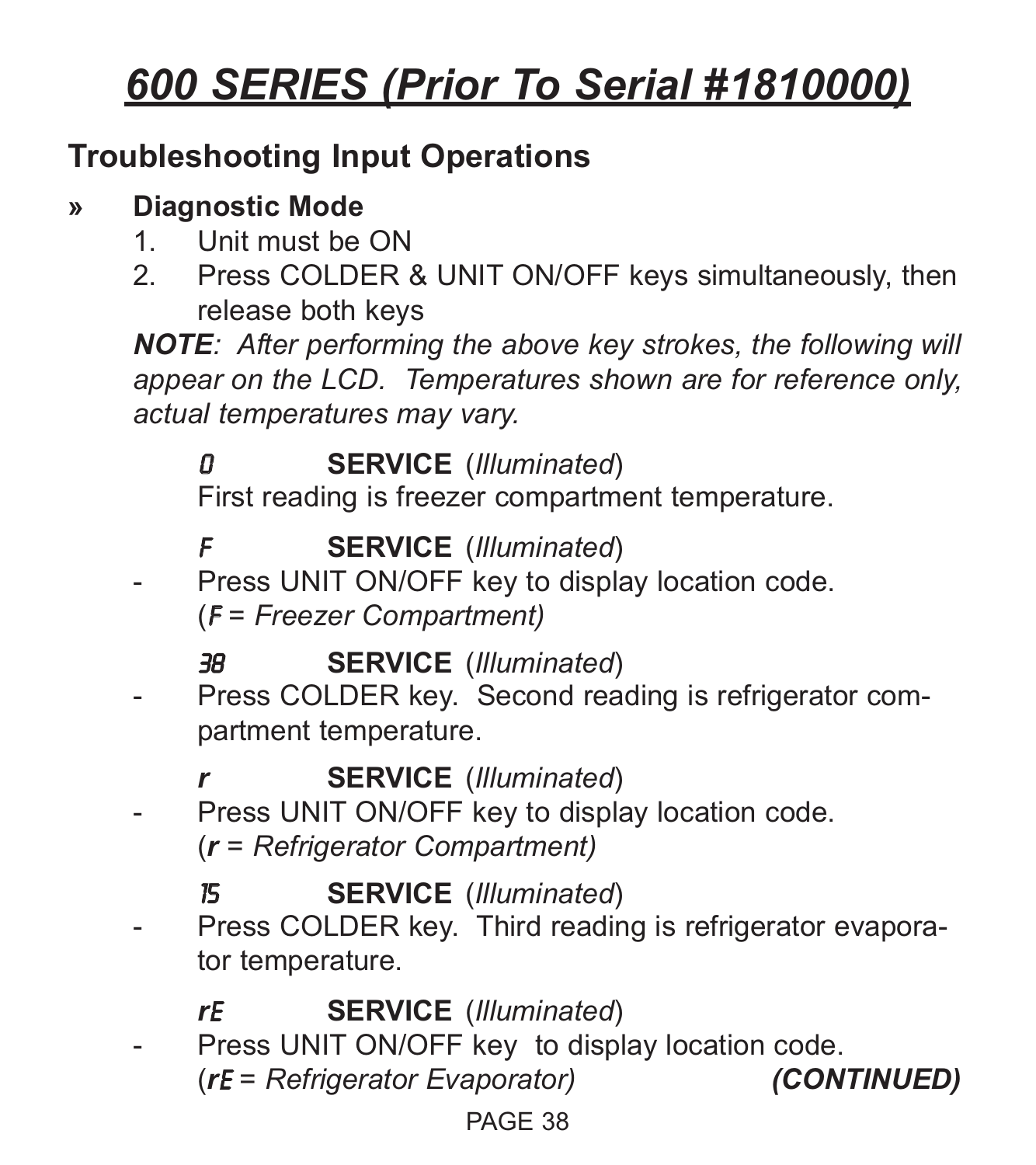# *600 SERIES (Prior To Serial #1810000)*

## *(CONTINUED)*

## -10 **SERVICE** (*Illuminated*)

Press COLDER key. Fourth reading is freezer evaporator temperature.

## FE **SERVICE** (*Illuminated*)

Press UNIT ON/OFF key to display location code. (F *= Freezer Compartment)*

## 00 **SERVICE** (*Illuminated*)

Press COLDER key. Fifth reading is inactive line, no temperature.

## iL **SERVICE** (*Illuminated*)

- Press UNIT ON/OFF key to display location code. (iL *= Inactive Line, Disregard)*
- Pressing the COLDER key at this time will take the display back to the first reading, the freezer compartment temperature.

*NOTE: It is possible to toggle through the temperature readings by pressing the COLDER key without the steps of pressing the UNIT ON/OFF key.*

*NOTE: If* **"**EE **"** *appears instead of a temperature, press UNIT ON/OFF key to determine which thermistor is faulty.*

*NOTE*: *Diagnostic Mode will end 10 seconds after last key stroke.*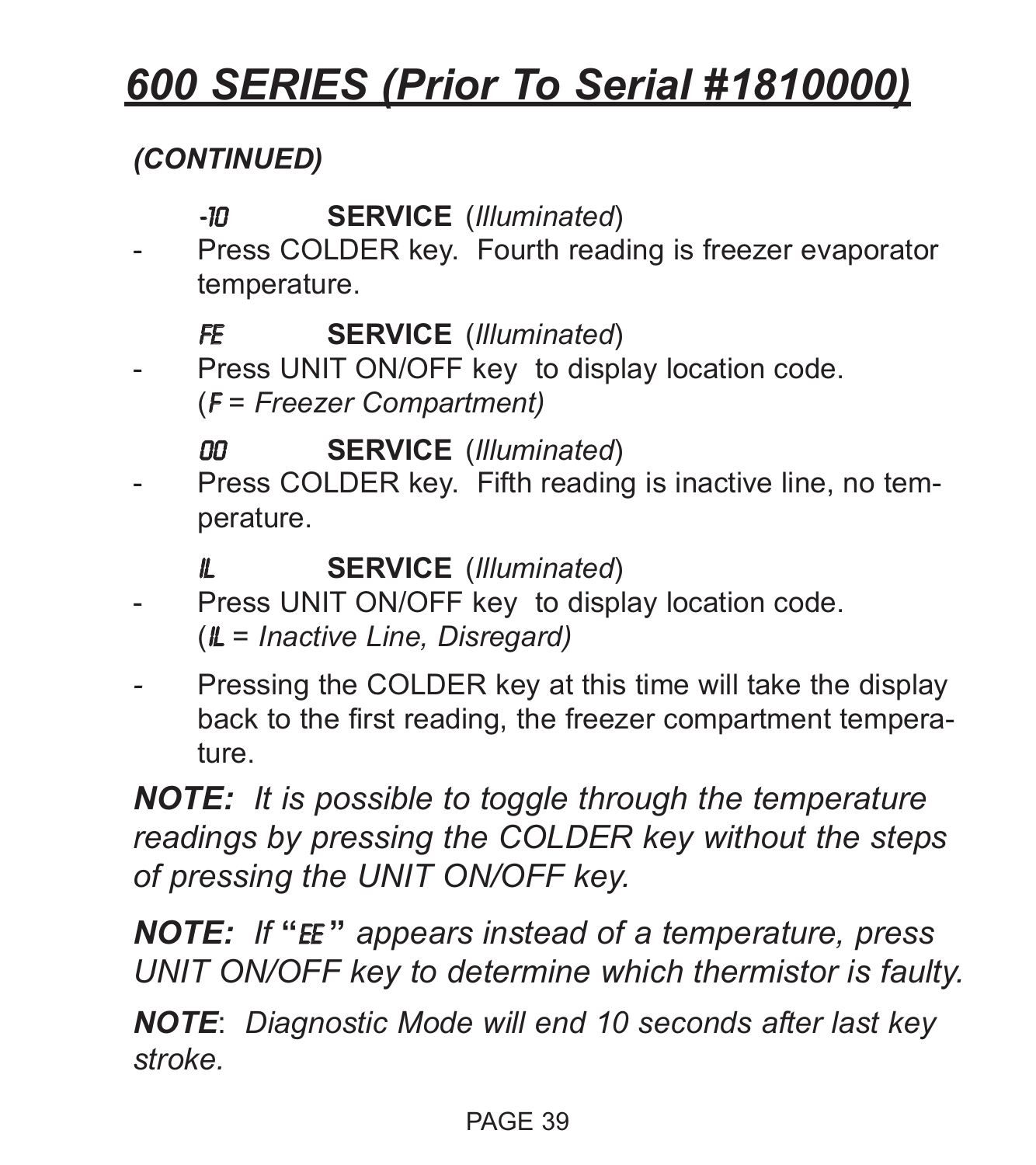# *600 SERIES (PTS #1810000) NOTES*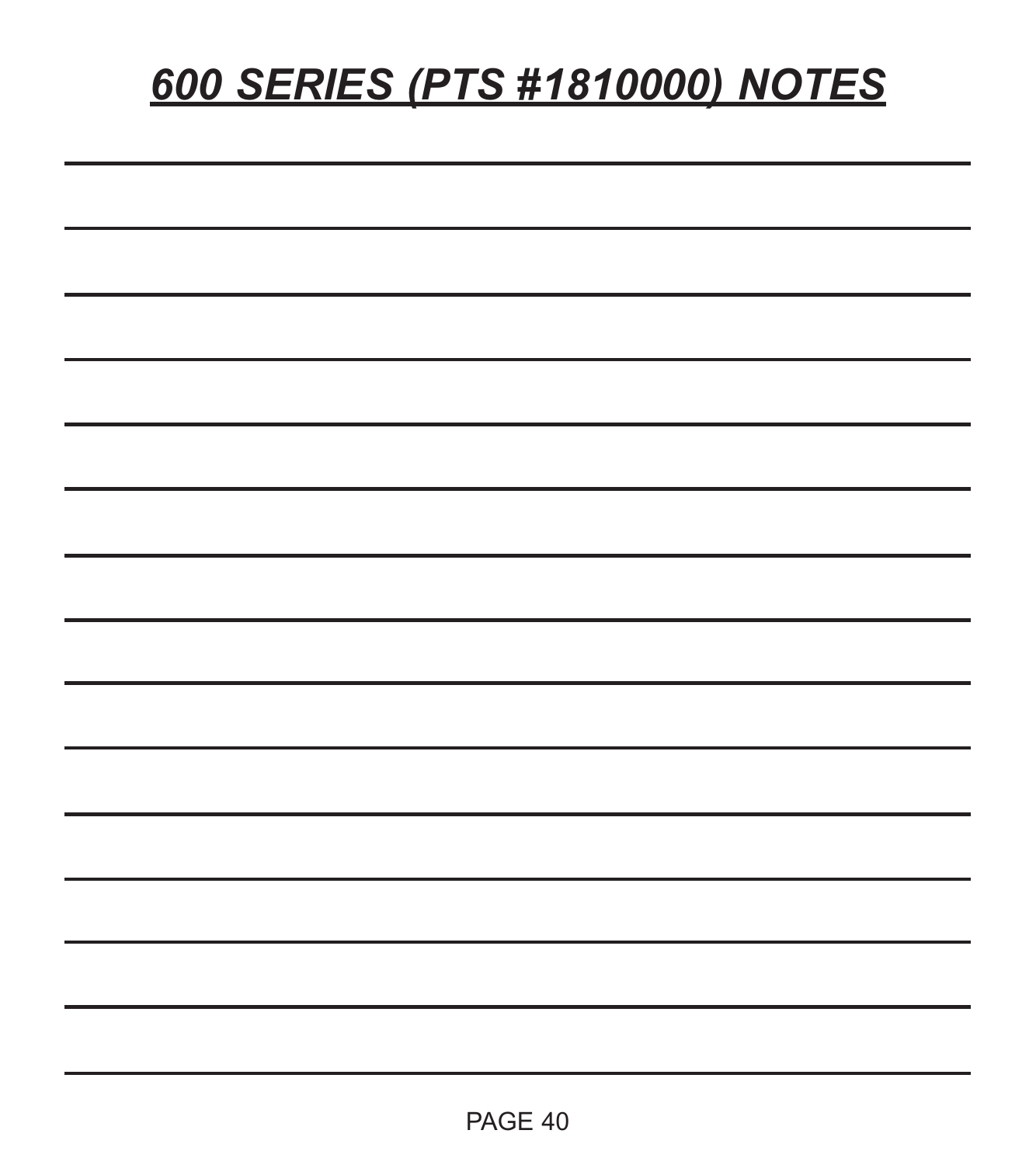## **Basic Input Operations**

- **» Power ON/OFF**
	- Press UNIT ON/OFF key
- **» Adjusting Set-Point** *(Temperature Adjust)*
	- Press COLDER or WARMER keys of desired compartment

*NOTE: Actual compartment temp. is displayed 10 seconds after last keystroke.*

- **» Icemaker ON/OFF**
	- Press ICE ON/OFF key
- **» Door Ajar Alarm ON/OFF**
	- Press Bell ON/OFF key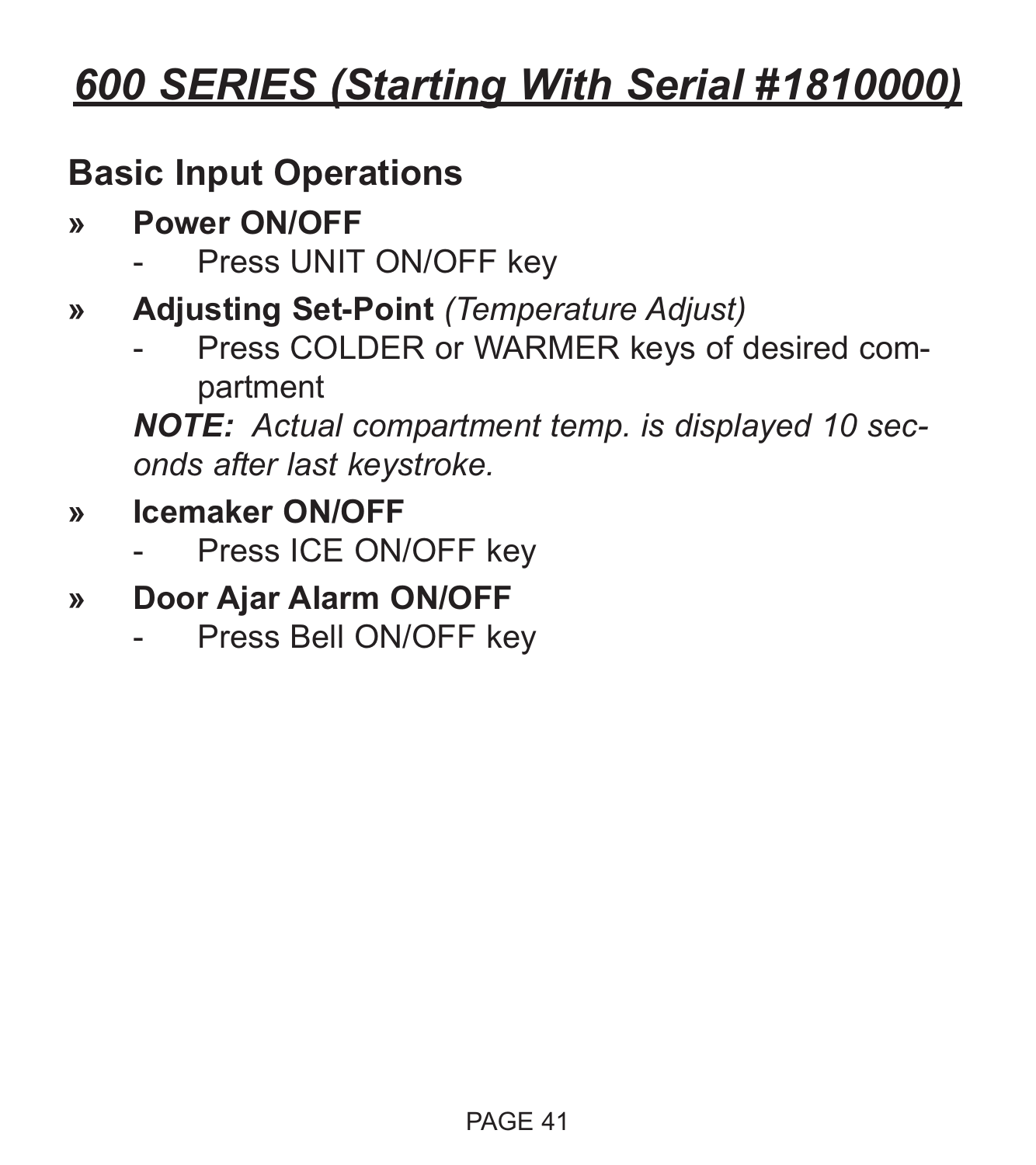## **Unique Input Operations**

- **» Temperature Units Selection Mode** *(°F or °C Display)*
	- Within first minute of power up, press Bell ON/OFF key & UNIT ON/OFF key simultaneously for 5 seconds
- » **Sabbath Mode** *(Disables lighting)*
	- 1. Switch unit OFF
	- 2. Press & hold UNIT ON/OFF key for 10 seconds

*NOTE: To exit Sabbath Mode, repeat steps above.*

- **» Showroom Mode** *(Disables all but lighting)*
	- 1. Switch unit OFF
	- 2. Press COLDER, WARMER & UNIT ON/OFF keys simultaneously

*NOTE: To exit Showroom Mode, repeat steps above.*

- **» Compartment Disable Mode** *(Disables compartment cooling, "- -" appears on LCD)*
	- 1. Switch unit OFF
	- 2. Press desired WARMER & UNIT ON/OFF keys simultaneously

*NOTE: To return to normal operation, repeat steps above.*

## **» Manual Defrost**

- Press & hold ICE ON/OFF key for 5 seconds.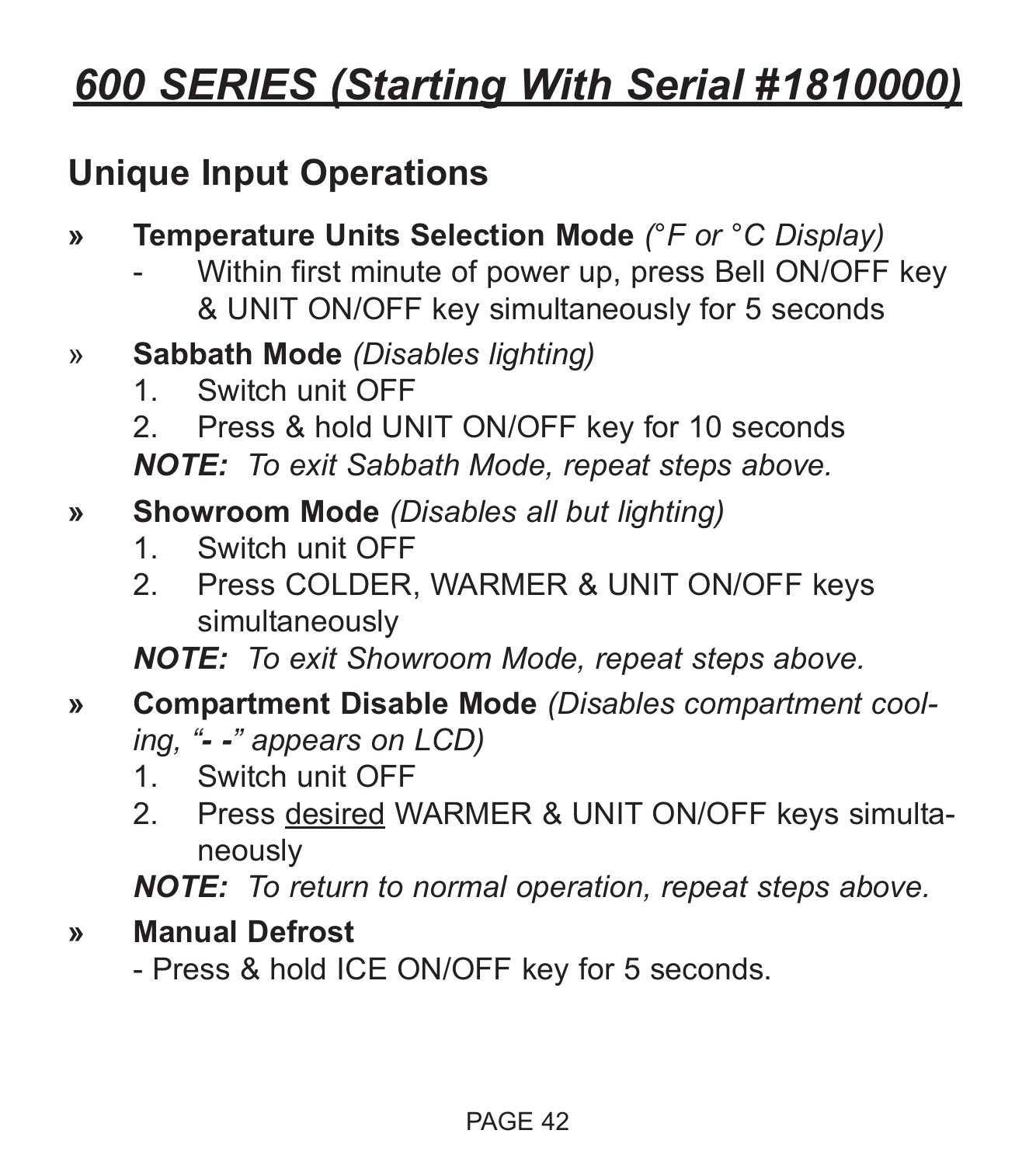## **Possible Error Indicators**

*NOTE: Temperatures shown are for reference only, actual temperatures may vary.*

> EE **SERVICE** (*Flashing*) 38 Freezer compartment thermistor fault

> 00 **SERVICE** (*Flashing*) EE Refrigerator compartment thermistor fault

00 **SERVICE** (*Flashing*) 38 Several excessive compressor run periods OR Refrigerator evaporator thermistor fault

**SERVICE** (*Flashing*)

00 **ICE** *(Flashing)* 38 Water valve energized longer than 15 seconds. Icemaker system disabled.

*NOTE: A 45 minute dwell follows each IM cycles (no power to Icemaker). To bypass 45 minute dwell, Switch unit OFF then back ON.*

*NOTE: To clear Error Indicators, repair problem then switch unit OFF and back ON.*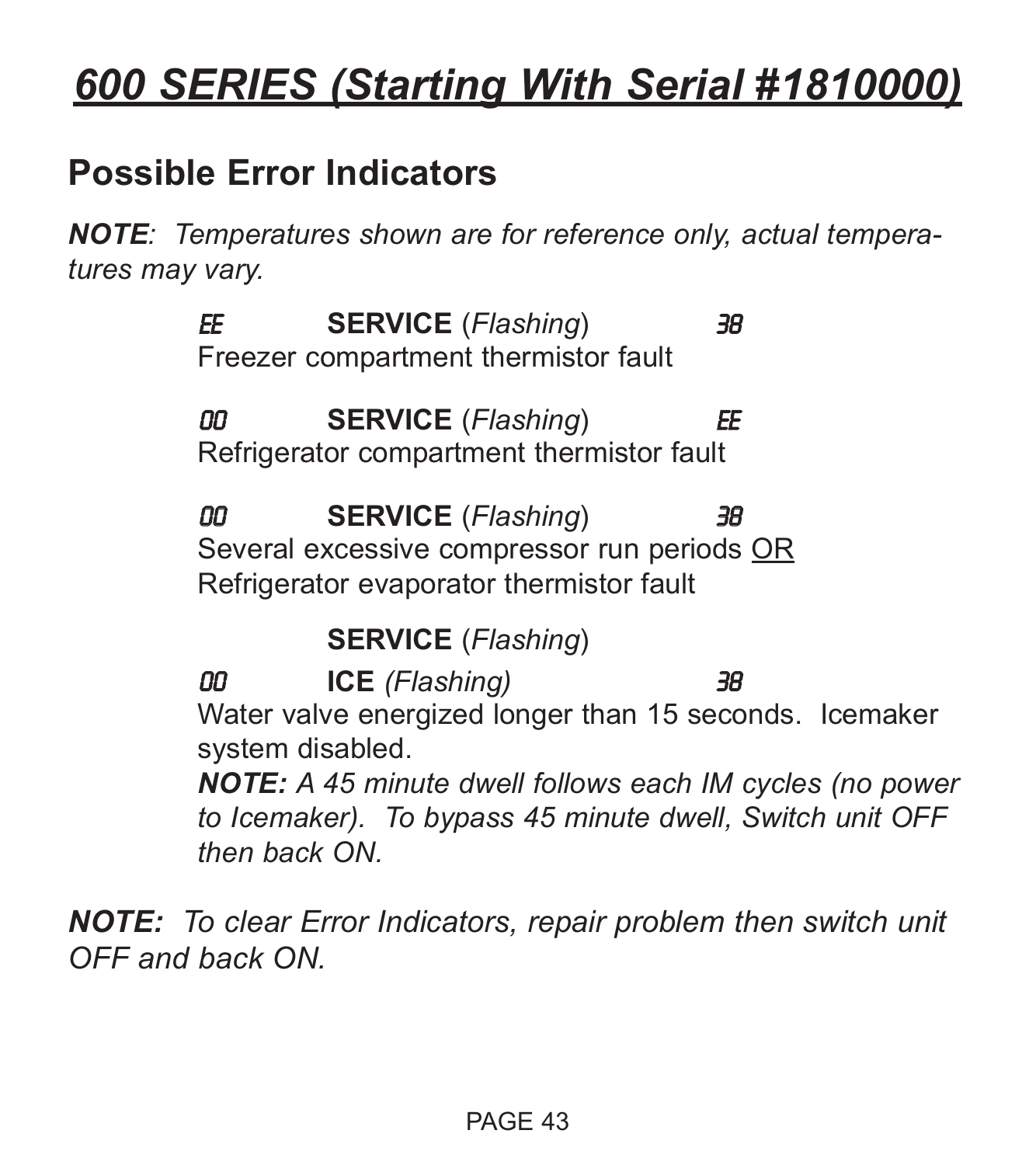## **Troubleshooting Input Operations**

## **» Diagnostic Mode**

- 1. Unit must be ON
- 2. Press COLDER & UNIT ON/OFF keys simultaneously, then release both keys
- *NOTE: After performing the above key strokes, the following will appear on the LCD. Temperatures shown are for reference only, actual temperatures may vary.*

**-05 SERVICE** (*Illuminated*) *Temperature of F (Freezer Compartment)*

Press COLDER key to toggle to next reading

40 **SERVICE** (*Illuminated*) *r Temperature of r (Refrigerator Compartment)*

Press COLDER key to toggle to next reading

-12 **SERVICE** (*Illuminated*) FE *Temperature of FE (Freezer Evaporator)*

Press COLDER key to toggle to next reading

29 **SERVICE** (*Illuminated*) *r*E *Temperature of rE (Refrigerator Evaporator)*

Pressing the COLDER key at this time will take the display back to the first reading, the freezer compartment temperature.

*(CONTINUED)*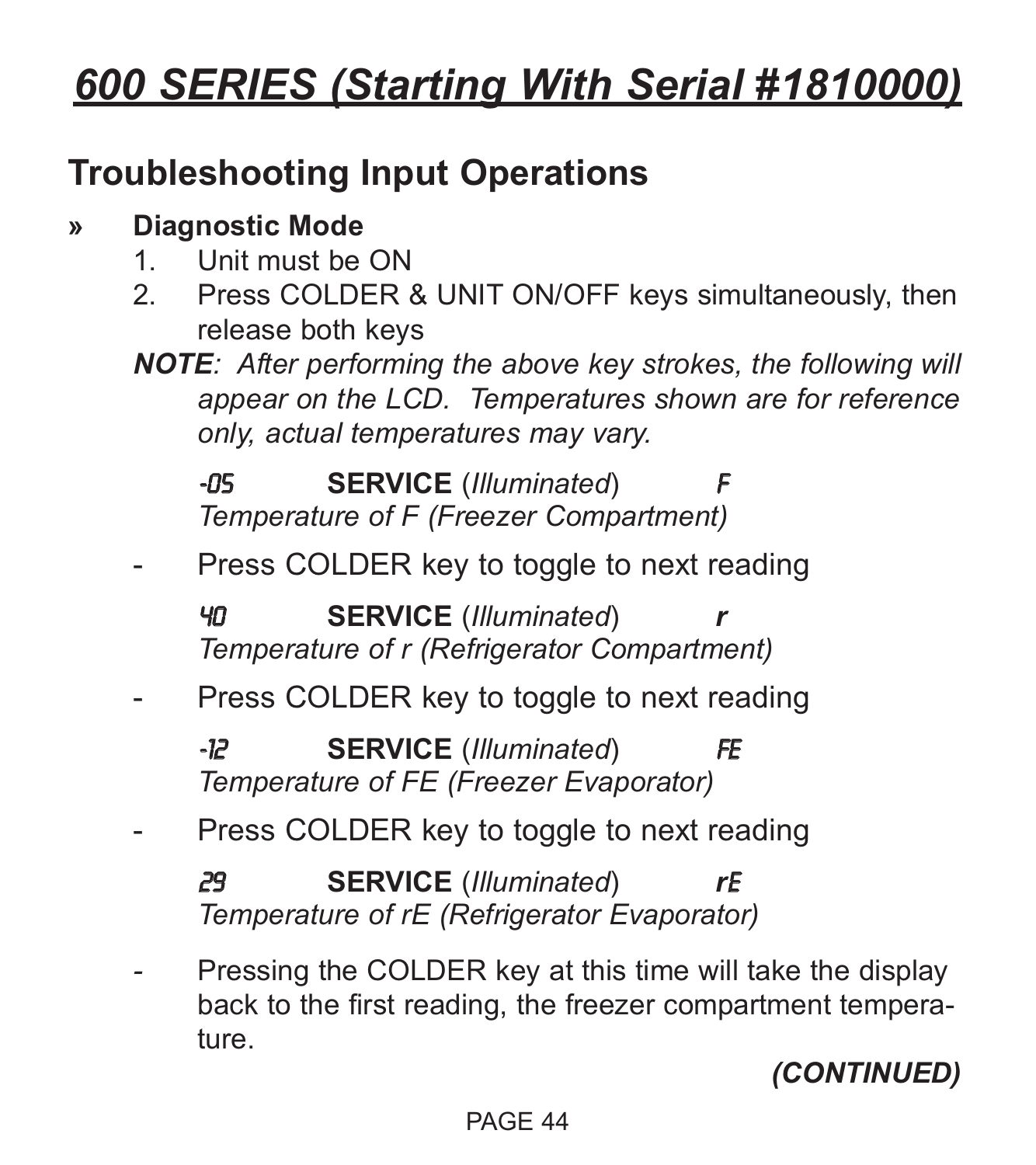## *(CONTINUED)*

*NOTE:* If "EC" (Error Code) is displayed, see Error Code Table on next page.

*NOTE:* If "*EE*" is displayed in place of temperature, thermistor in that location is faulty.

*NOTE:* If "S*r*" is displayed in place of temperature, unit is in Showroom Mode.

*NOTE*: *Diagnostic Mode will end 10 seconds after last key stroke.*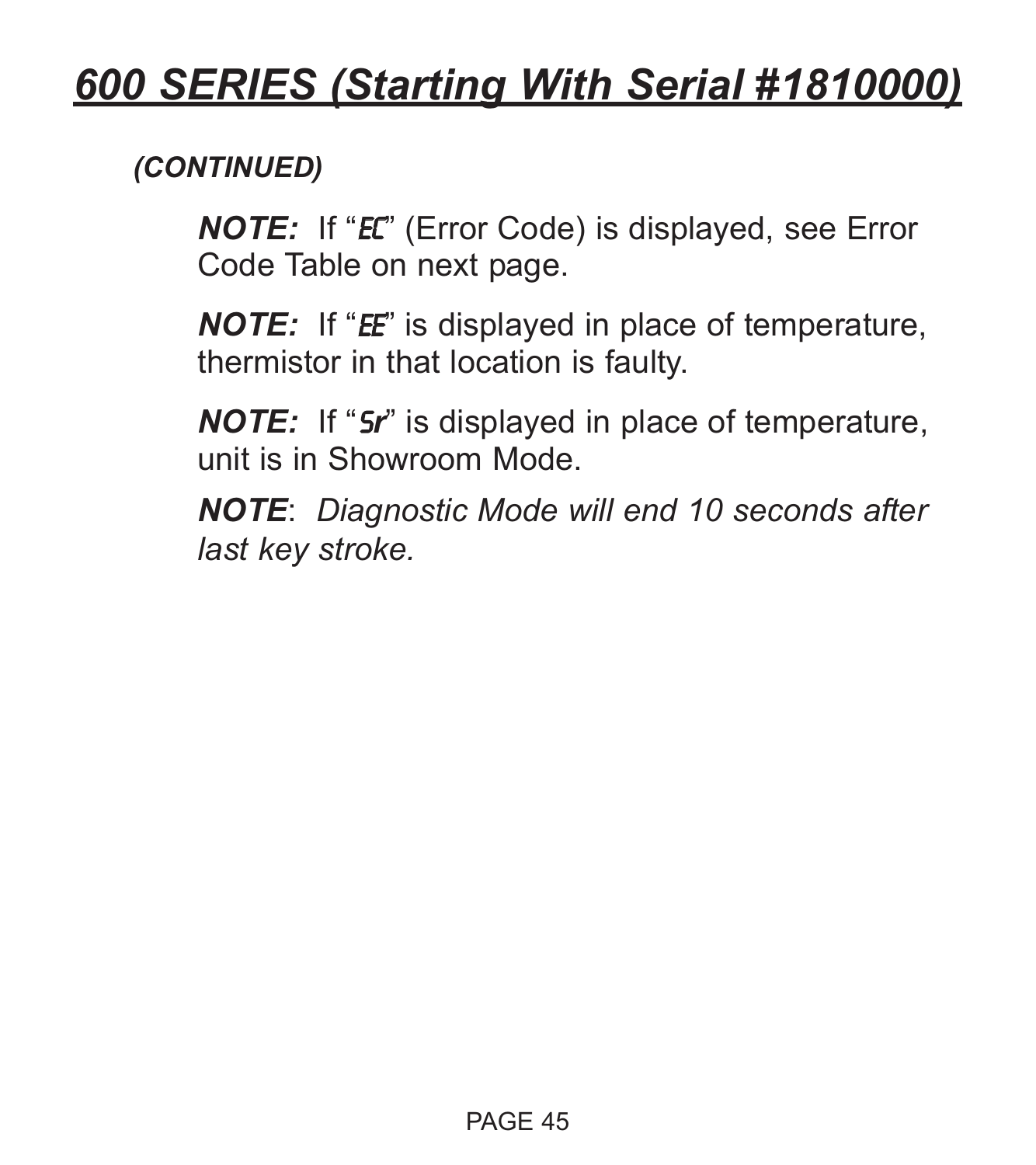| <b>Error Code Table</b> |                                                                                                          |  |
|-------------------------|----------------------------------------------------------------------------------------------------------|--|
| <b>CODE</b>             | <b>INDICATION</b>                                                                                        |  |
| 05                      | Refrig. Cabinet Thermistor read open or shorted for<br>10+ seconds, or repeatedly read erratic temp's    |  |
| 06                      | Refrig. Evaporator Thermistor read open or shorted for<br>10+ seconds, or repeatedly read erratic temp's |  |
| 07                      | Freezer Cabinet Thermistor read open or shorted for<br>10+ seconds, or repeatedly read erratic temp's    |  |
| 08                      | Freezer Evaporator Thermistor read open or shorted<br>for 10+ seconds, or repeatedly read erratic temp's |  |
| 20                      | Defrost Underheat with No Voltage Feedback Through<br><b>Gray/White Wire at Defrost Start</b>            |  |
| 21                      | <b>Defrost Overheat</b>                                                                                  |  |
| 22                      | No Voltage Feedback Through Gray/White Wire at<br><b>Defrost Start</b>                                   |  |
| 23                      | Defrost Overheat with No Voltage Feedback through<br><b>Gray/White Wire at Defrost Start</b>             |  |
| 24                      | <b>Defrost Underheat</b>                                                                                 |  |

*NOTE: Currently, Error Codes are registered because of thermistor or defrost system errors only. The table above will be updated through addendums when subsequent software and electrical changes occur and more error codes are added.*

*To clear Error Codes, see next page.*

PAGE 46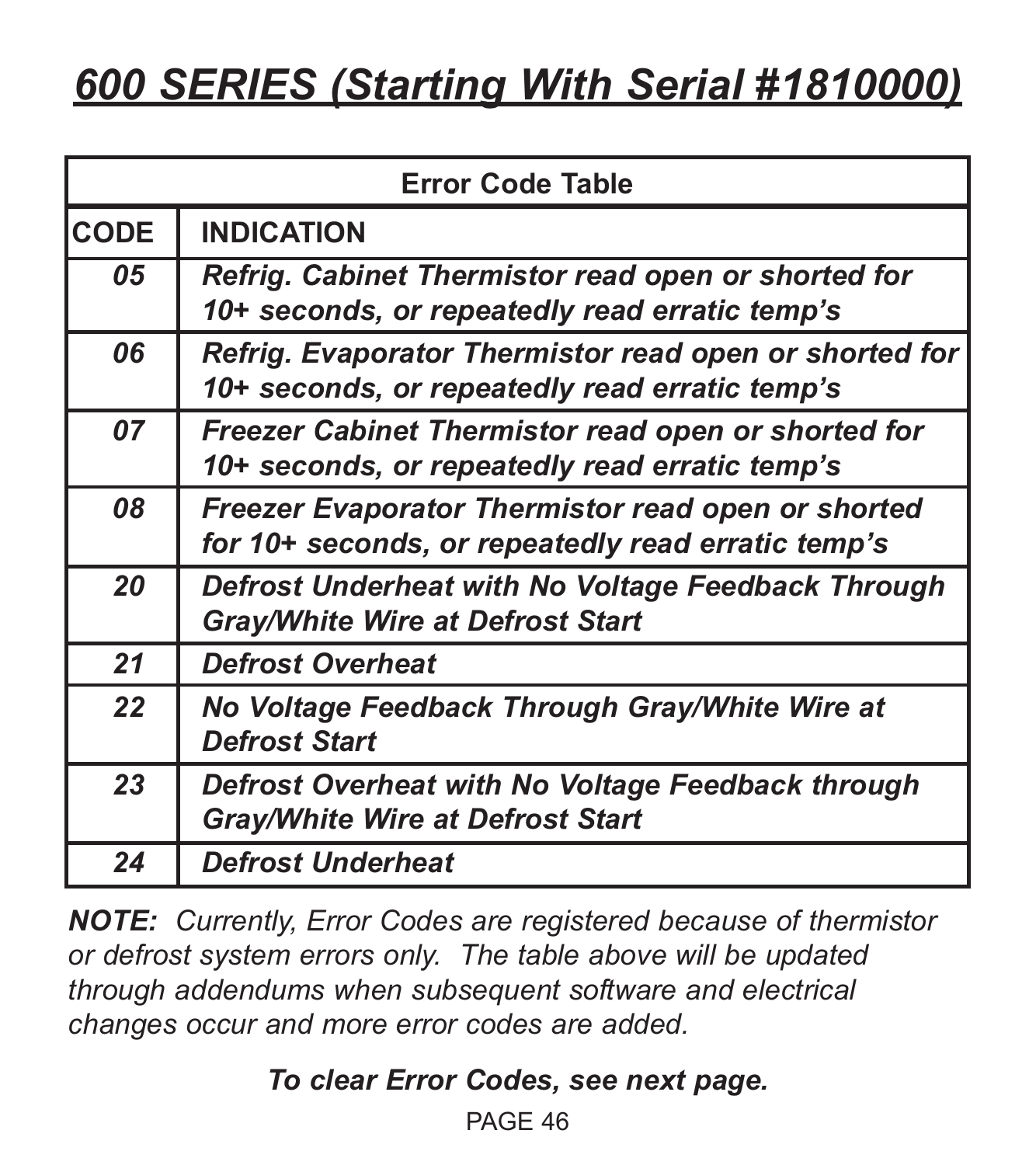#### **» Clearing Error Codes**

- 1. Unit must be ON
- 2. Repair problem
- 3. Press and hold Bell ON/OFF key for 15 seconds

#### **» Manual Component Activation Mode**

(Energizes cooling system for 5 minutes)

- 1. Unit must be ON
- 2. Press desired COLDER & UNIT ON/OFF keys simultaneously for 10 seconds

*NOTE: After performing the above key strokes (depending on COLDER key chosen), the following will appear on the LCD. Temperatures shown are for reference only, actual temperatures may vary.*

-18 **SERVICE** (*Illuminated*) FE *Temperature of F (Freezer Evaporator)*

*OR*

29 **SERVICE** (*Illuminated*) *r*E *Temperature of rE (Refrigerator Evaporator)*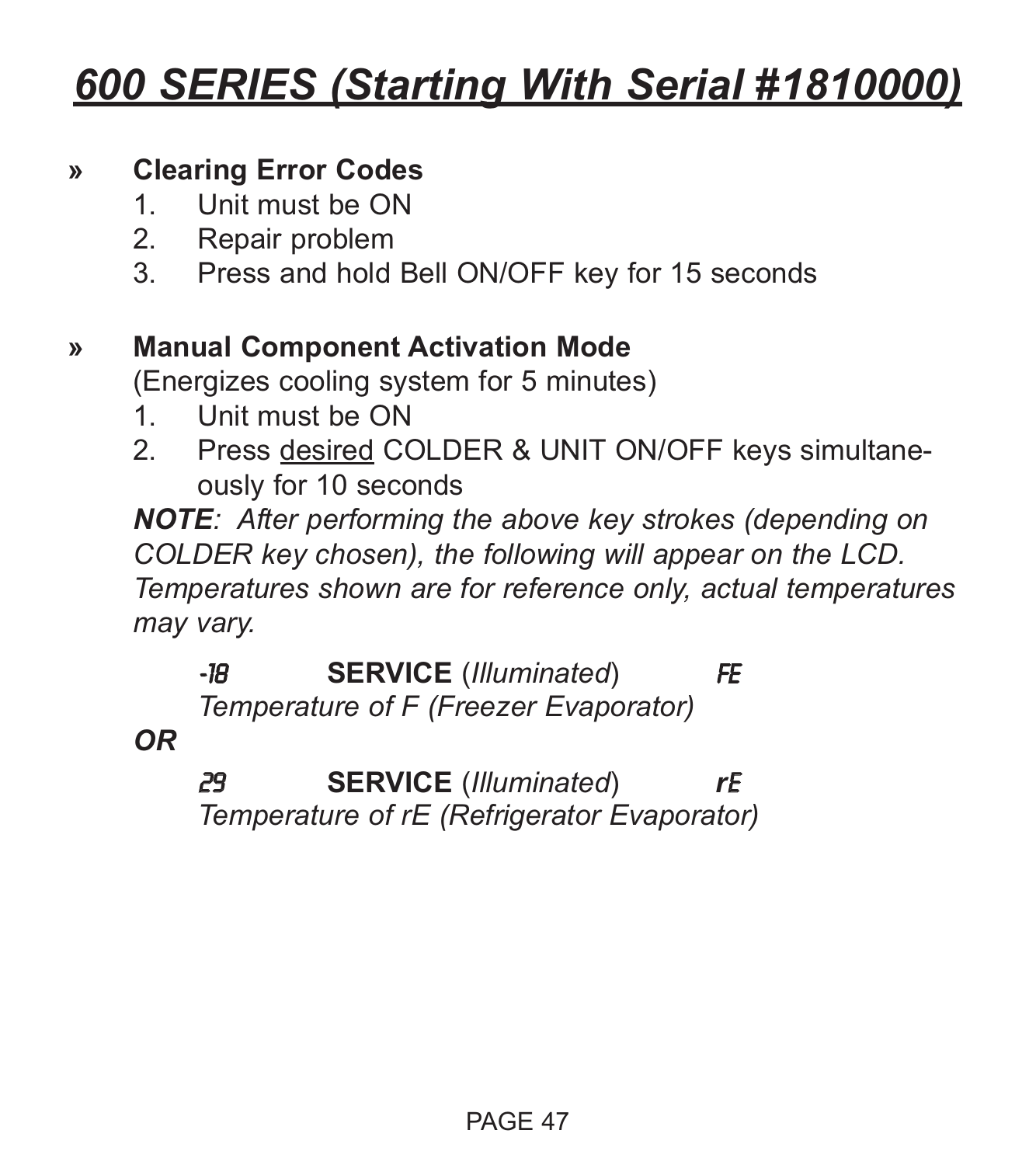#### **» Temperature Log Recall Mode**

(Compartment Temperature History Only)

- 1. Unit must be ON
- 2. Press desired WARMER & UNIT ON/OFF keys simultaneously, then release both keys

*NOTE: After performing the above key strokes (depending on COLDER key chosen), the following will appear on the LCD. Temperatures shown are for reference only, actual temperatures may vary.*

38 **SERVICE** (*Illuminated*) 01 2 hour compartment temperature average (at left) with index number. Number 1 is most recent 2 hour period. *NOTE*: *SERVICE is always illuminated at first index.*

- Press WARMER key in multiple keystrokes to toggle up through indexes, from 1 to 168.

36 168 2 hour compartment temperature average (at left) with index number. Number 168 is oldest recorded 2 hour period.

- Press COLDER key in multiple keystrokes to toggle down through indexes, from 168 to 1.

*NOTE: Possible event indicators during Temperature Log Recall Mode is covered later. Temperature Log Recall Mode ends 15 seconds after last key stroke.*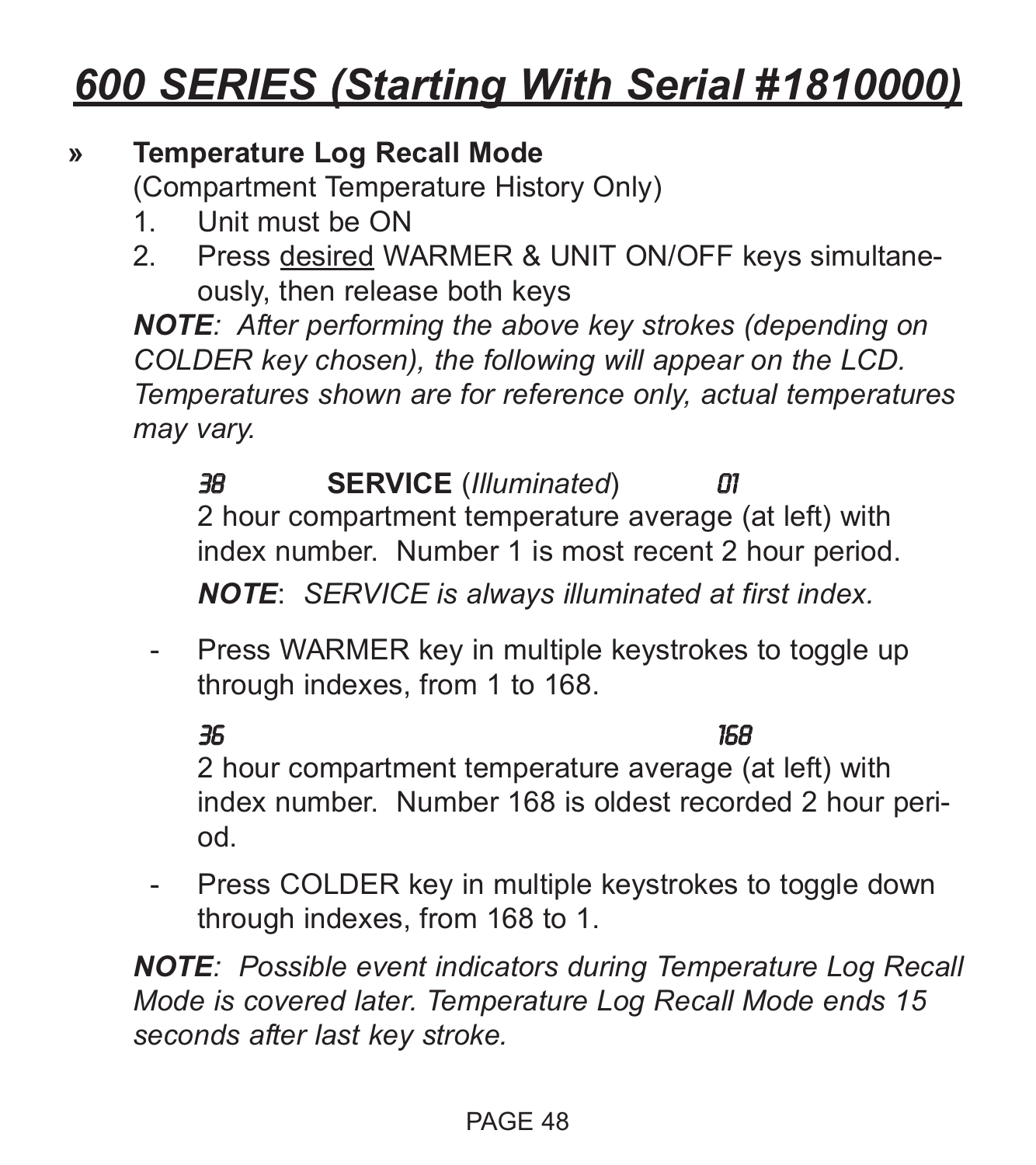#### **» Temperature Log Recall Mode**

(Compartment &/or Evaporator temperature History)

- 1. With unit on, initiate Diagnostic Mode Press either COLD-ER key & UNIT ON/OFF keys simultaneously, then release.
- 2. Toggle through temperature readings by pressing COLDER or WARMER key until desired thermistor temperature is observed
- 3. Press WARMER key for that compartment and UNIT ON/OFF simultaneously

*NOTE: After performing the above key strokes (depending on WARMER key chosen), the following will appear on the LCD. Temperatures shown are for reference only, actual temperatures may vary.*

- -10 **SERVICE** (*Illuminated*) 01 2 hour thermistor temperature average (at left) with index number. Number 1 is most recent 2 hour period.
- Press WARMER key in multiple keystrokes to toggle up through indexes, from 1 to 168.

-12 168

2 hour thermistor temperature average (at left) with index number. Number 168 is oldest recorded 2 hour period.

- Press COLDER key in multiple keystrokes to toggle down through indexes, from 168 to 1.

*NOTE: Possible event indicators during Temperature Log Recall Mode is on next page. Temperature Log Recall Mode ends 15 seconds after last key stroke.*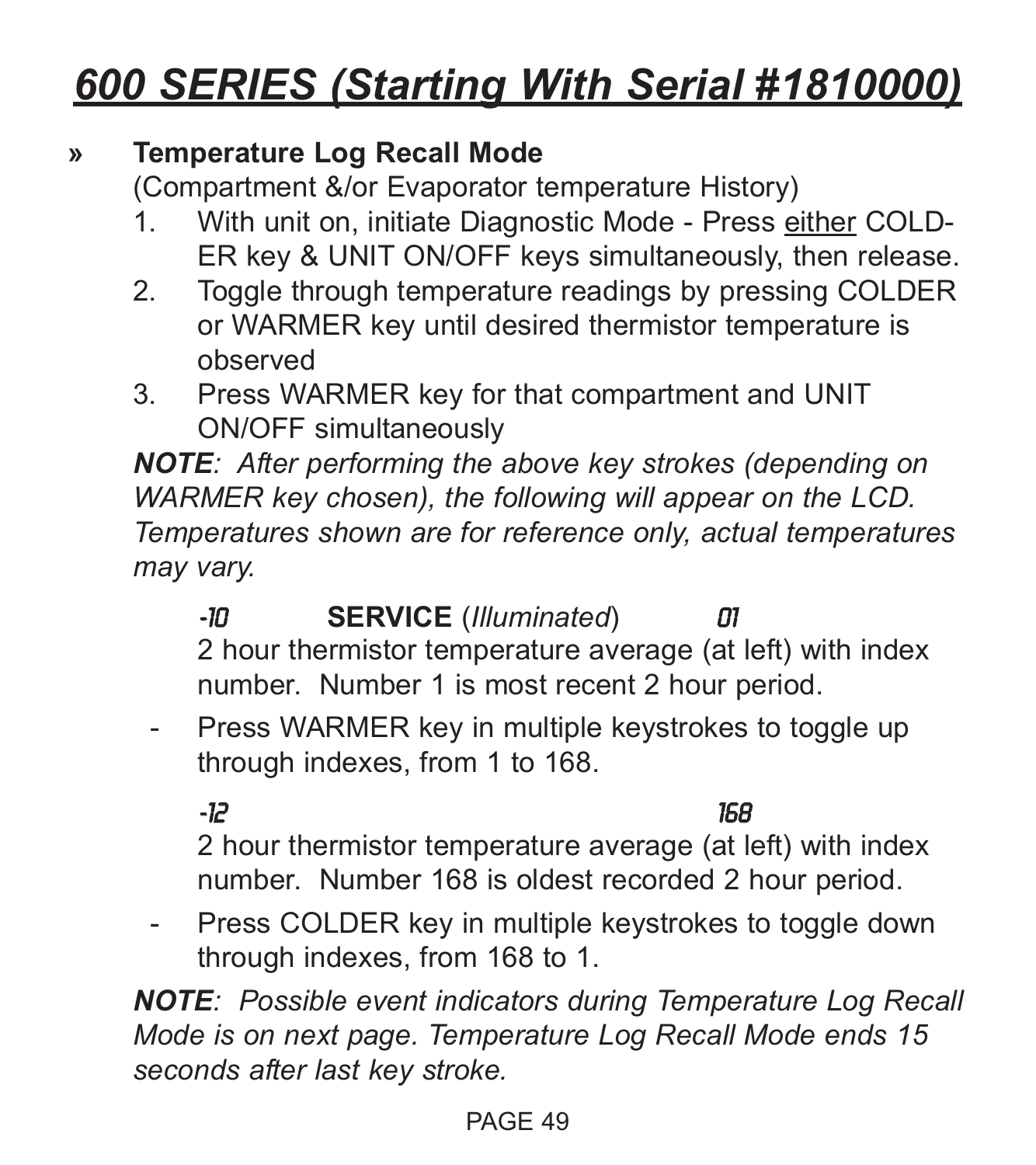## **Possible Event Indicators During Temperature Log Recall**

*bl* 107 "bl" indicates index is blank, no temperature recorded yet 36 **SERVICE** (*Illuminated*) 89 SERVICE illuminated indicates unit was switched off with UNIT ON/OFF key

**Bell** *(Illuminated)*

38 105

BELL Illuminated indicates power failure/interruption.

**- -** 28 Several consecutive Double Dashes (**- -**) displayed indicates electronic control board is bad. Control board must be replaced.

*NOTE*: *Temperature Log Recall Mode will end 10 seconds after last key stroke.*

*NOTE*: *Temperatures continue to be logged when unit is switched off with UNIT ON/OFF key and when Showroom Mode or Manual Compartment Disable Mode is initiated.*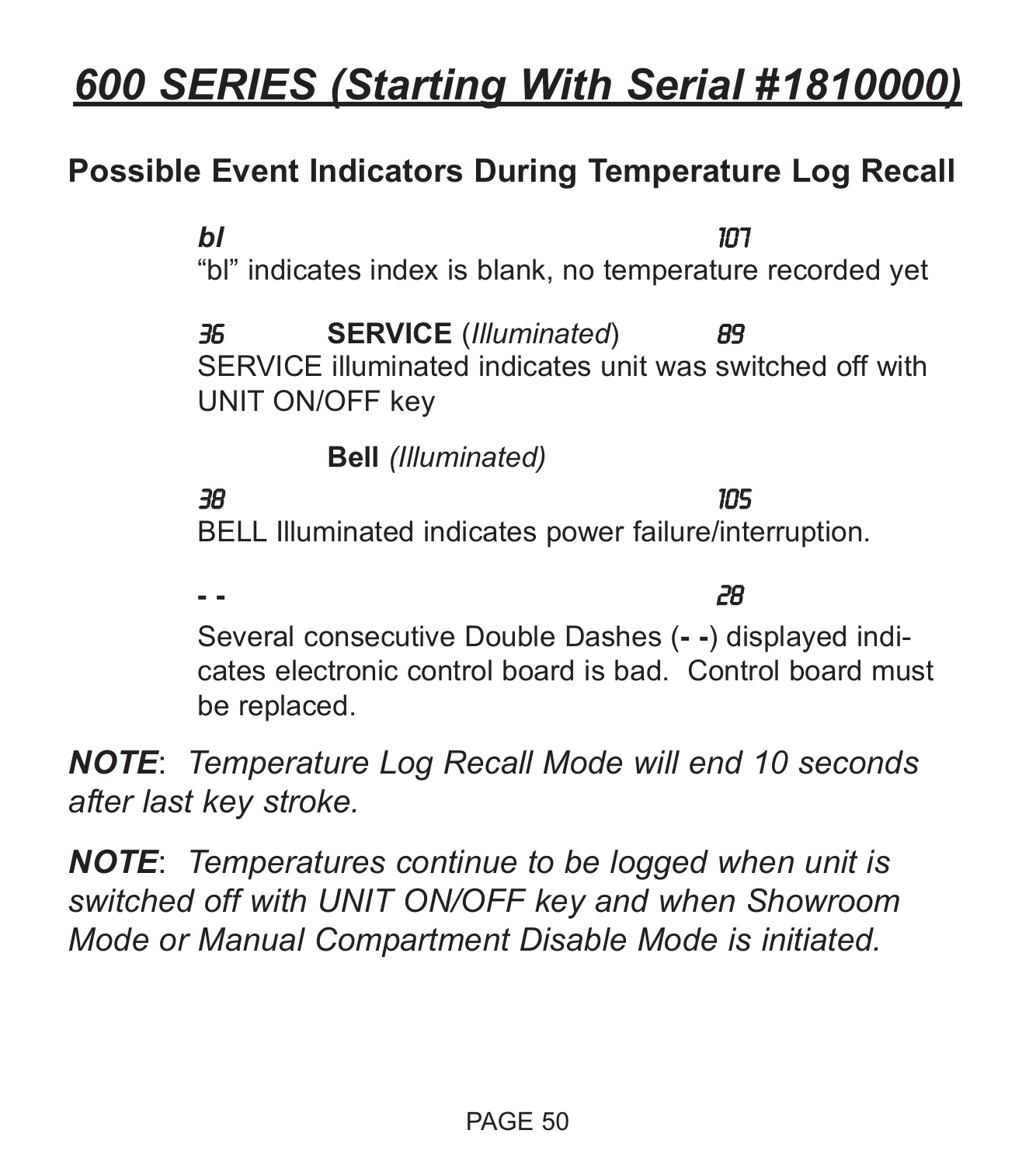# *600 SERIES (SWS #1810000) NOTES*

| --   |  |
|------|--|
|      |  |
| ____ |  |
|      |  |
|      |  |
|      |  |
|      |  |
|      |  |
|      |  |
|      |  |
|      |  |
|      |  |
|      |  |
|      |  |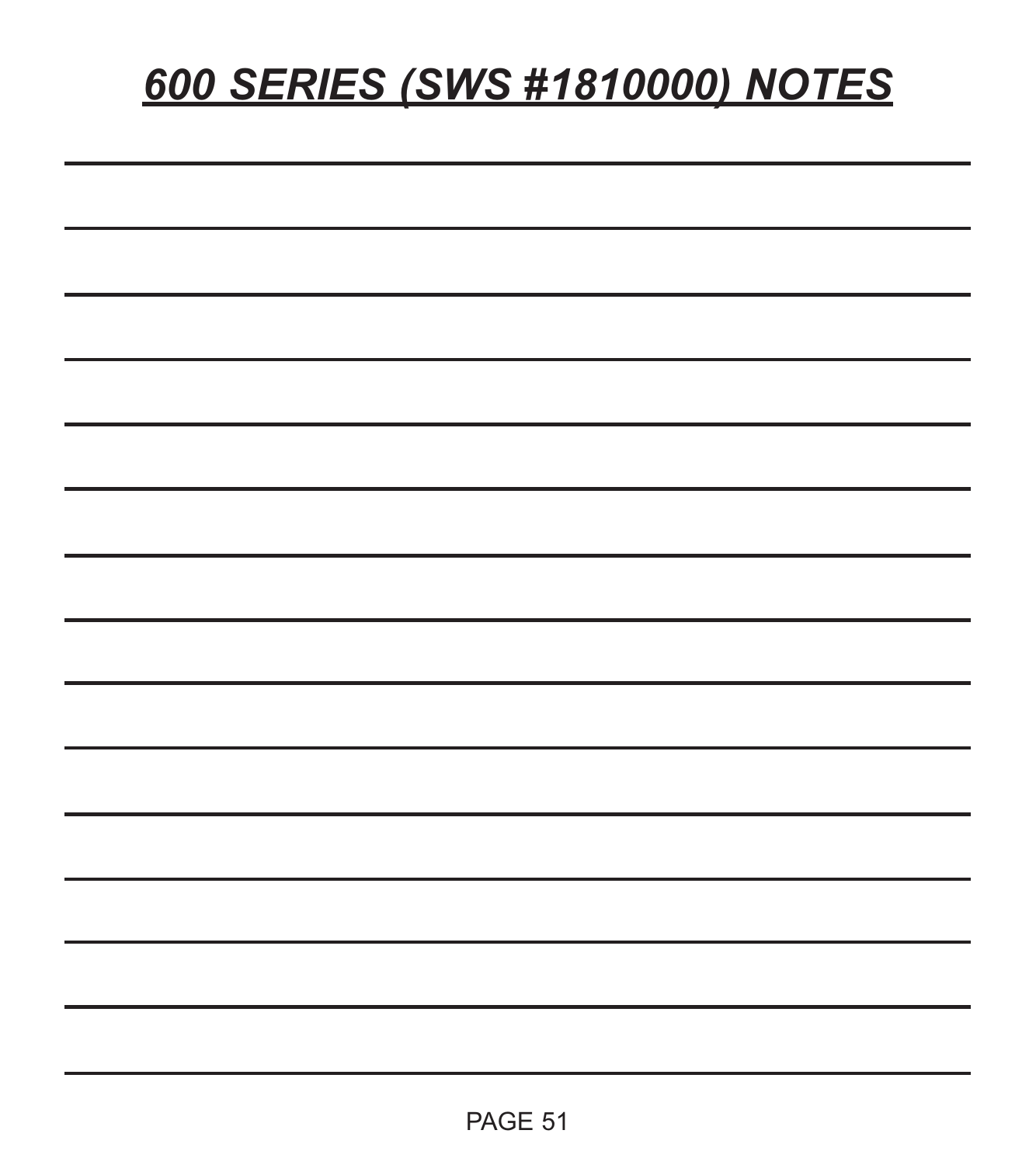## **Basic Input Operations**

- **» Power ON/OFF**
	- Press UNIT ON/OFF key
- **» Adjusting Set-Point** *(Temperature Adjust)*
	- Press COLDER or WARMER keys of desired compartment

*NOTE: Actual compartment temp. is displayed 10 seconds after last keystroke.*

- **» Icemaker ON/OFF**
	- Press ICE ON/OFF key
- **» Door Ajar Alarm ON/OFF**
	- Press Bell ON/OFF key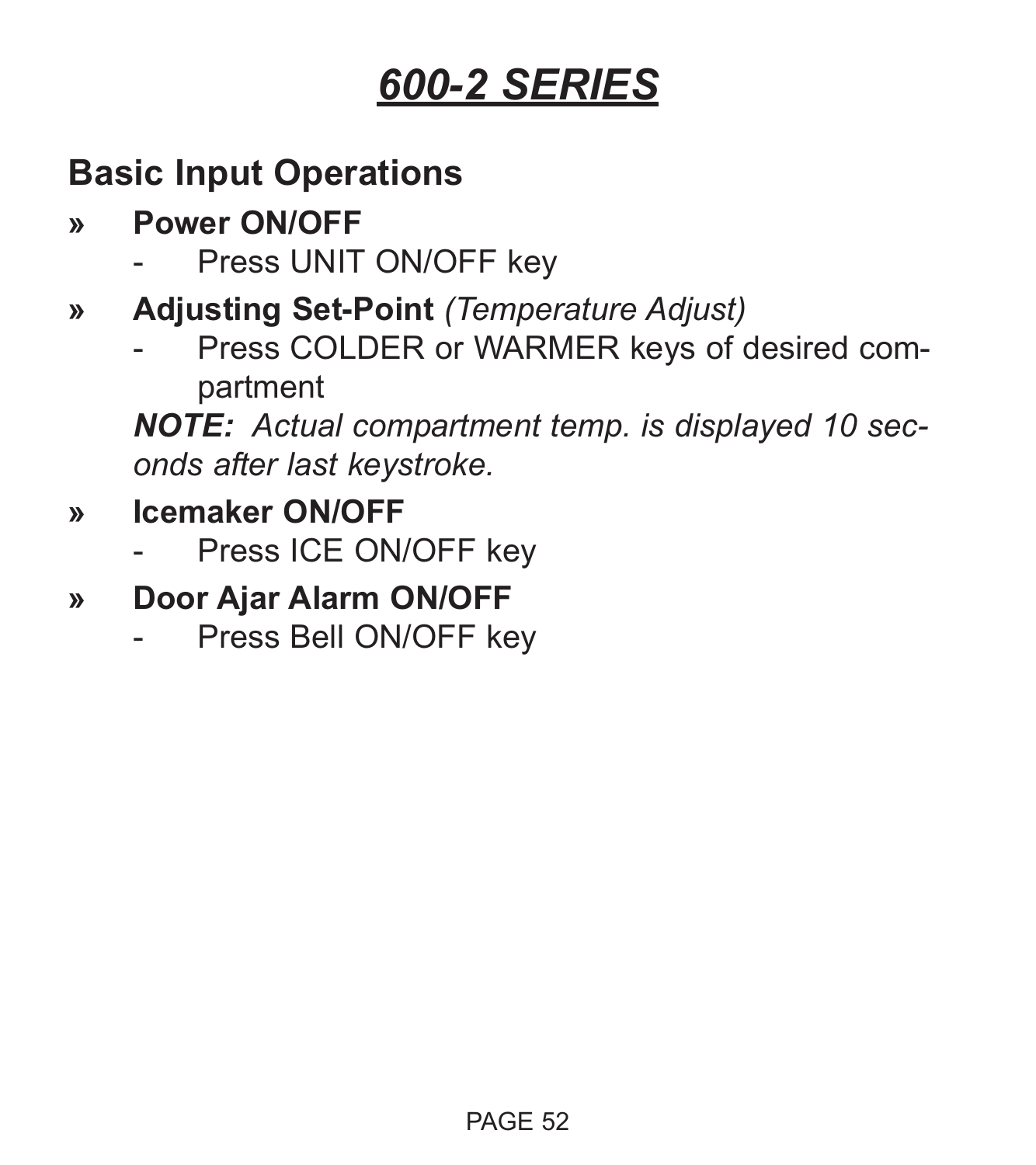## **Unique Input Operations**

- **» Temperature Units Selection Mode** *(°F or °C Display)*
	- Within first minute of power up, press Bell ON/OFF key & UNIT ON/OFF key simultaneously for 5 seconds
- » **Sabbath Mode** *(Disables lighting)*
	- 1. Switch unit OFF
	- 2. Press & hold UNIT ON/OFF key for 10 seconds

*NOTE: To exit Sabbath Mode, press UNIT ON/OFF Key.*

- **» Showroom Mode** *(Disables all but lighting)*
	- 1. Switch unit OFF
	- 2. Press COLDER, WARMER & UNIT ON/OFF keys simultaneously

*NOTE: To exit Showroom Mode, repeat steps above.*

- **» Compartment Disable Mode** *(Disables compartment cooling, "- -" appears on LCD)*
	- 1. Switch unit OFF
	- 2. Press desired WARMER & UNIT ON/OFF keys simultaneously

*NOTE: To return to normal operation, repeat steps above.*

**» Manual Defrost**

- Press & hold ICE ON/OFF key for 5 seconds.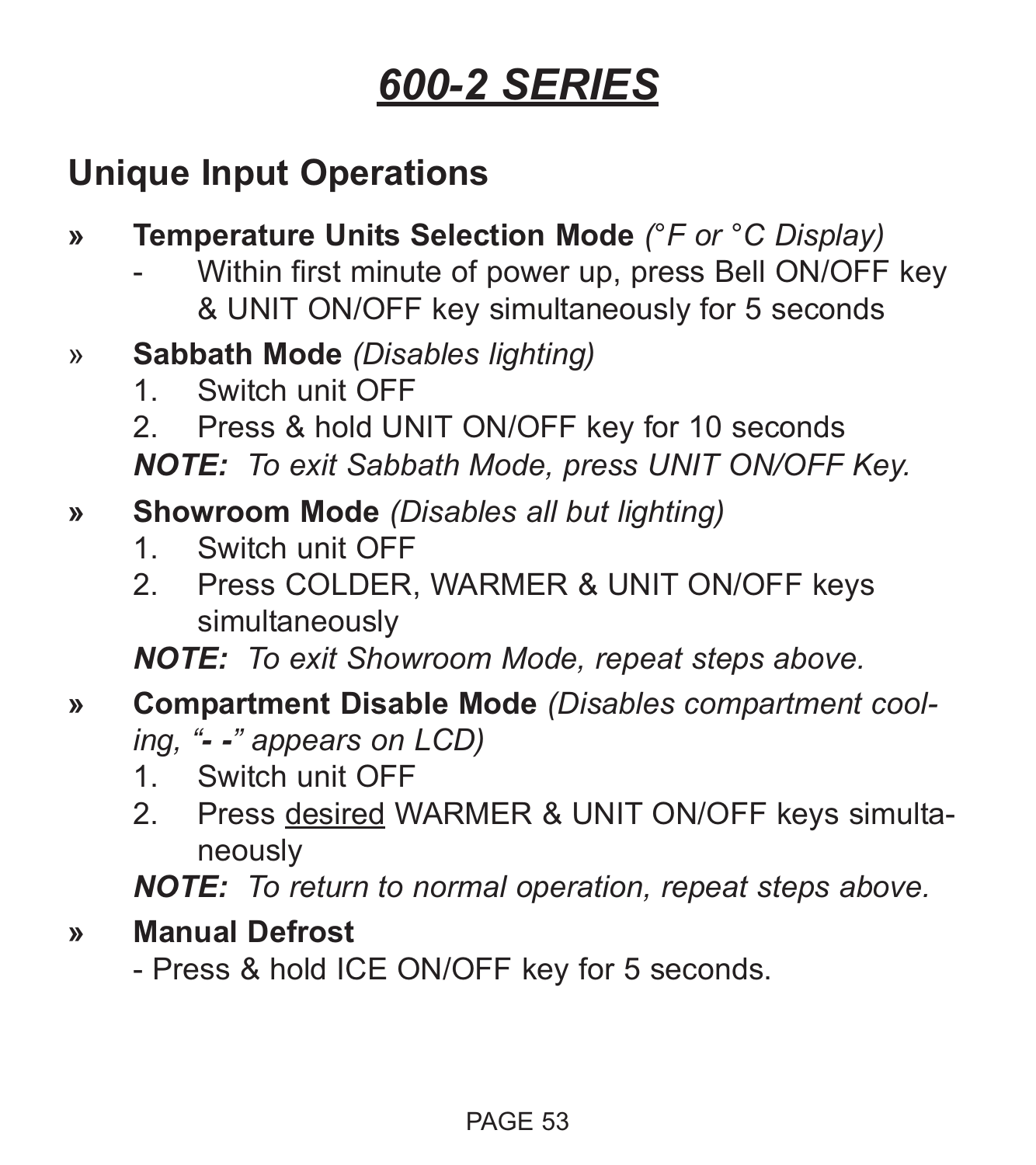## **Possible Error Indicators**

*NOTE: Temperatures shown are for reference only, actual temperatures may vary.*

> EE **SERVICE** (*Flashing*) 38 Freezer compartment thermistor fault

> 00 **SERVICE** (*Flashing*) EE Refrigerator compartment thermistor fault

00 **SERVICE** (*Flashing*) 38 Several excessive compressor run periods OR Refrigerator evaporator thermistor fault

**SERVICE** (*Flashing*)

00 **ICE** *(Flashing)* 38 Water valve energized longer than 15 seconds, five consecutive times. Icemaker system disabled 24 hours each time. *NOTE: A 45 minute dwell follows each IM cycles (no power to Icemaker). To bypass 45 minute dwell, Switch ice maker system OFF then back ON.*

00 **SERVICE** (Steady, not *Flashing*)38 Error Codes logged and observed but not cleared.

*NOTE: To clear Error Codes, press bell ON/OFF key for 15 seconds.*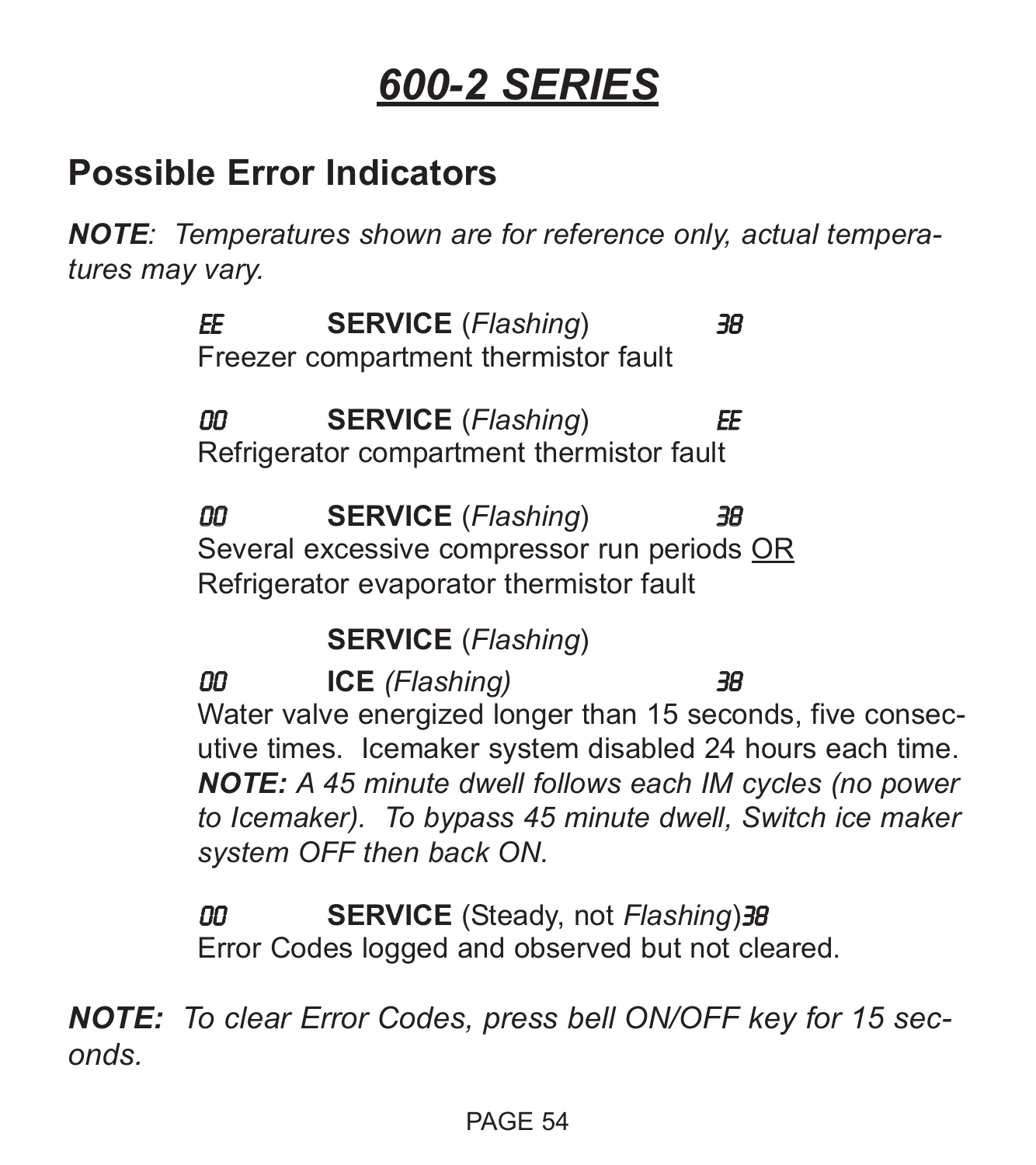## **Troubleshooting Input Operations**

## **» Diagnostic Mode**

- 1. Unit must be ON
- 2. Press COLDER & UNIT ON/OFF keys simultaneously, then release both keys
- *NOTE: After performing the above key strokes, the following will appear on the LCD. Temperatures shown are for reference only, actual temperatures may vary.*

**-05 SERVICE** (*Illuminated*) *Temperature of F (Freezer Compartment)*

Press COLDER key to toggle to next reading

40 **SERVICE** (*Illuminated*) *r Temperature of r (Refrigerator Compartment)*

Press COLDER key to toggle to next reading

-12 **SERVICE** (*Illuminated*) FE *Temperature of FE (Freezer Evaporator)*

Press COLDER key to toggle to next reading

29 **SERVICE** (*Illuminated*) *r*E *Temperature of rE (Refrigerator Evaporator)*

Pressing the COLDER key at this time will take the display back to the first reading, the freezer compartment temperature.

*(CONTINUED)*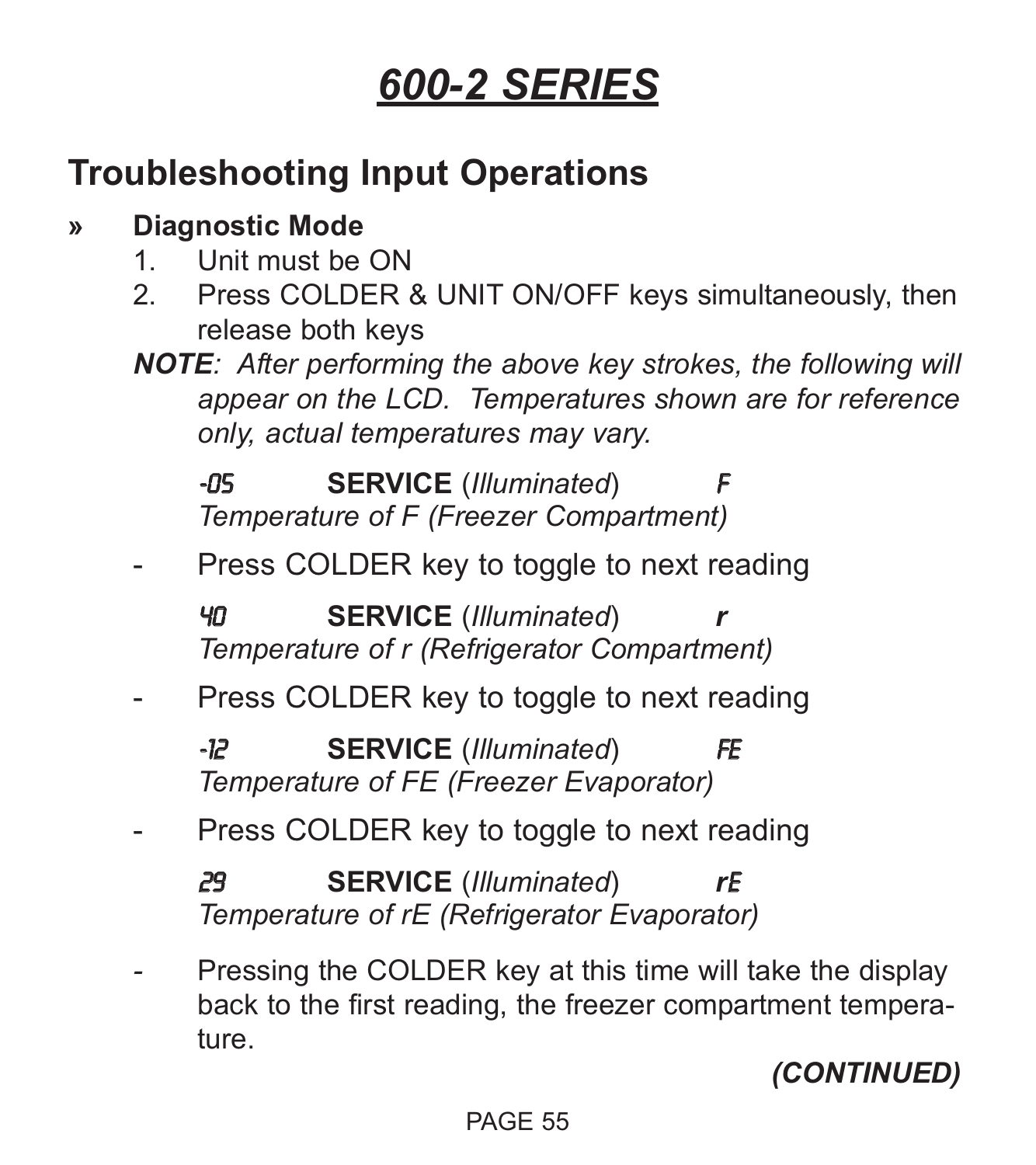*(CONTINUED)*

- *NOTE: If "*EC*" (Error Code) is displayed, see Error Code Table below.*
- **NOTE:** If "**E** is displayed in place of temperature, ther*mistor in that location is faulty.*
- *NOTE: If "*S*r" is displayed in place of temperature, unit is in Showroom Mode.*
- *NOTE: Diagnostic Mode will end 10 seconds after last key stroke.*

*NOTE: To clear Error Indicators, repair problem then switch unit OFF and back ON. To clear Error Codes, press bell ON/OFF key for 15 seconds.*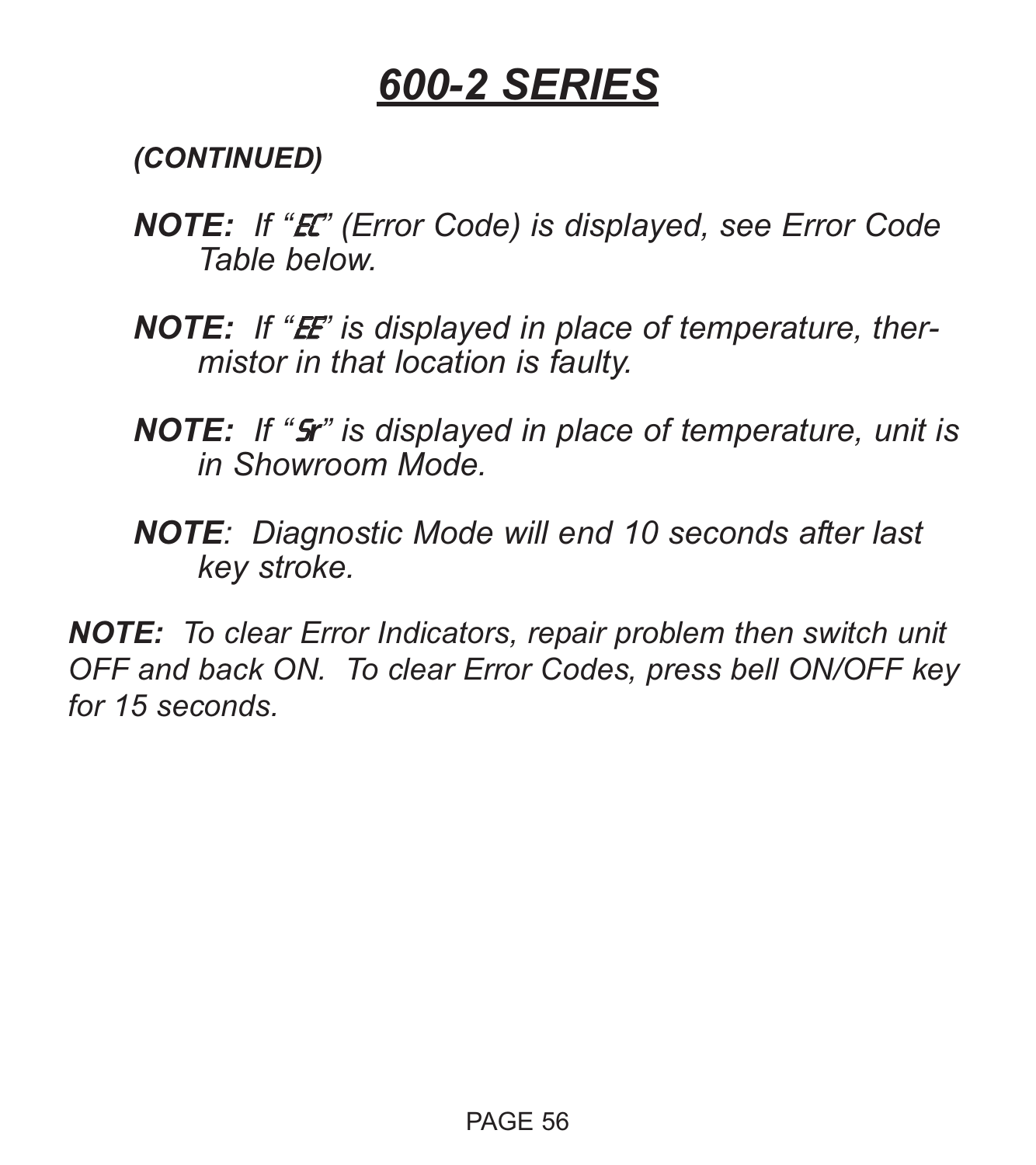| <b>Error Code Table</b> |                                                                    |  |
|-------------------------|--------------------------------------------------------------------|--|
| <b>CODE</b>             | <b>INDICATION</b>                                                  |  |
| 05                      | Ref. cabinet therm. read open, short or erratic temp for 10+ sec's |  |
| 06                      | Ref. evap. therm. read open, short or erratic temp for 10+ sec's   |  |
| 07                      | Fre. cabinet therm. read open, short or erratic temp for 10+ sec's |  |
| 08                      | Fre. evap. therm. read open, short or erratic temp for 10+ sec's   |  |
| 20                      | Defrost underheat & no feedback thru Gr/Wh wire at defrst start    |  |
| 21                      | <b>Defrost overheat</b>                                            |  |
| 22                      | No feedback thru Gr/Wh wire at defrost start                       |  |
| 23                      | Defrost overheat & no feedback thru Gr/Wh wire at defrost start    |  |
| 24                      | Defrost underheat                                                  |  |
| 30                      | <b>Excess IM Water Valve Solenoid Activation (&gt; 15 Seconds)</b> |  |
| 40                      | <b>Excessive Freezer Comp Run</b>                                  |  |
| 50                      | <b>Excessive Refrigerator Comp Run</b>                             |  |

*NOTE: To clear Error Codes, see next page.*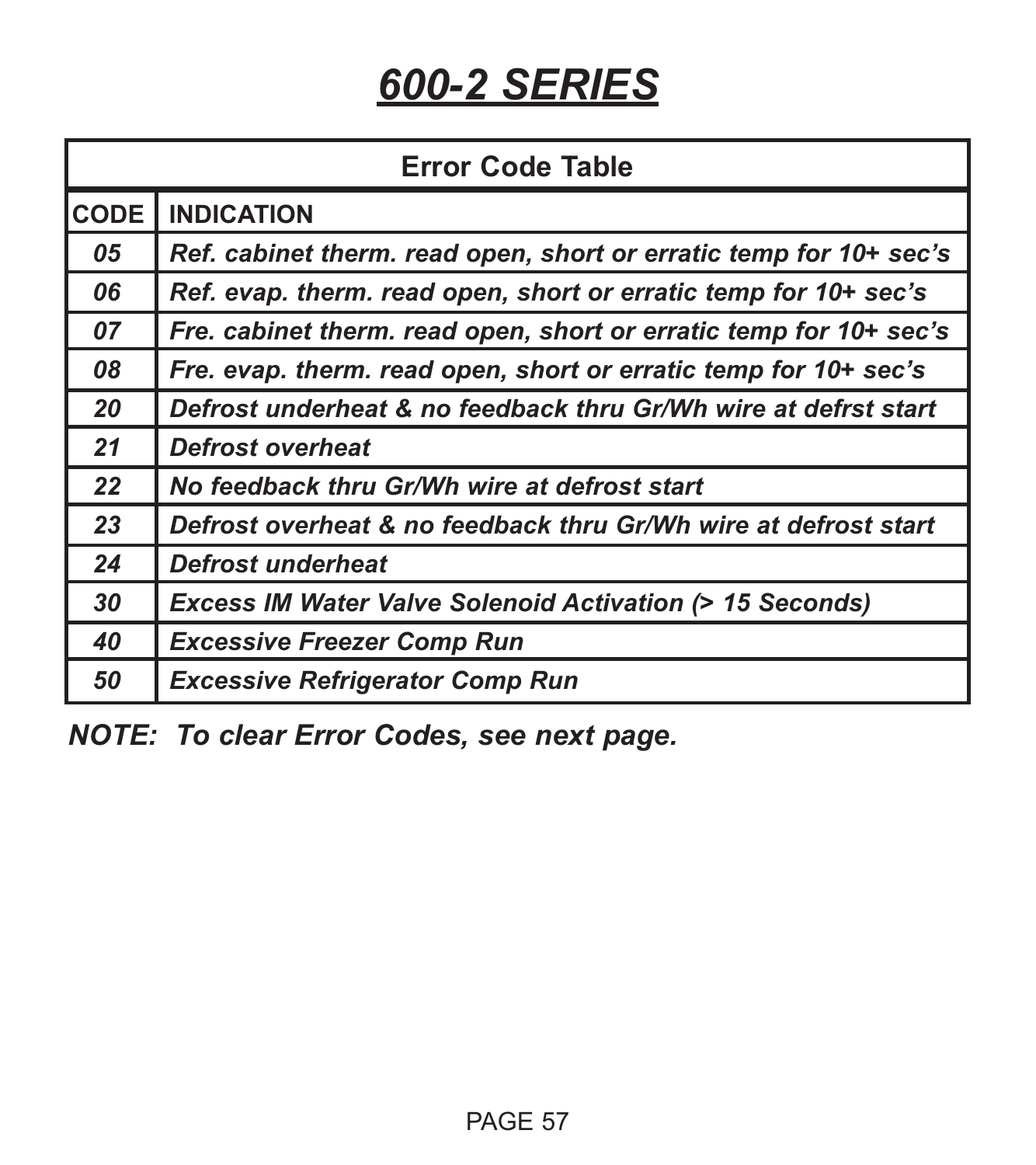#### **» Clearing Error Codes**

- 1. Unit must be ON
- 2. Repair problem
- 3. Press and hold Bell ON/OFF key for 15 seconds

#### **» Manual Component Activation Mode**

(Energizes cooling system for 5 minutes)

- 1. Unit must be ON
- 2. Press desired COLDER & UNIT ON/OFF keys simultaneously for 10 seconds

*NOTE: After performing the above key strokes (depending on COLDER key chosen), the following will appear on the LCD. Temperatures shown are for reference only, actual temperatures may vary.*

-18 **SERVICE** (*Illuminated*) FE *Temperature of F (Freezer Evaporator)*

*OR*

29 **SERVICE** (*Illuminated*) *r*E *Temperature of rE (Refrigerator Evaporator)*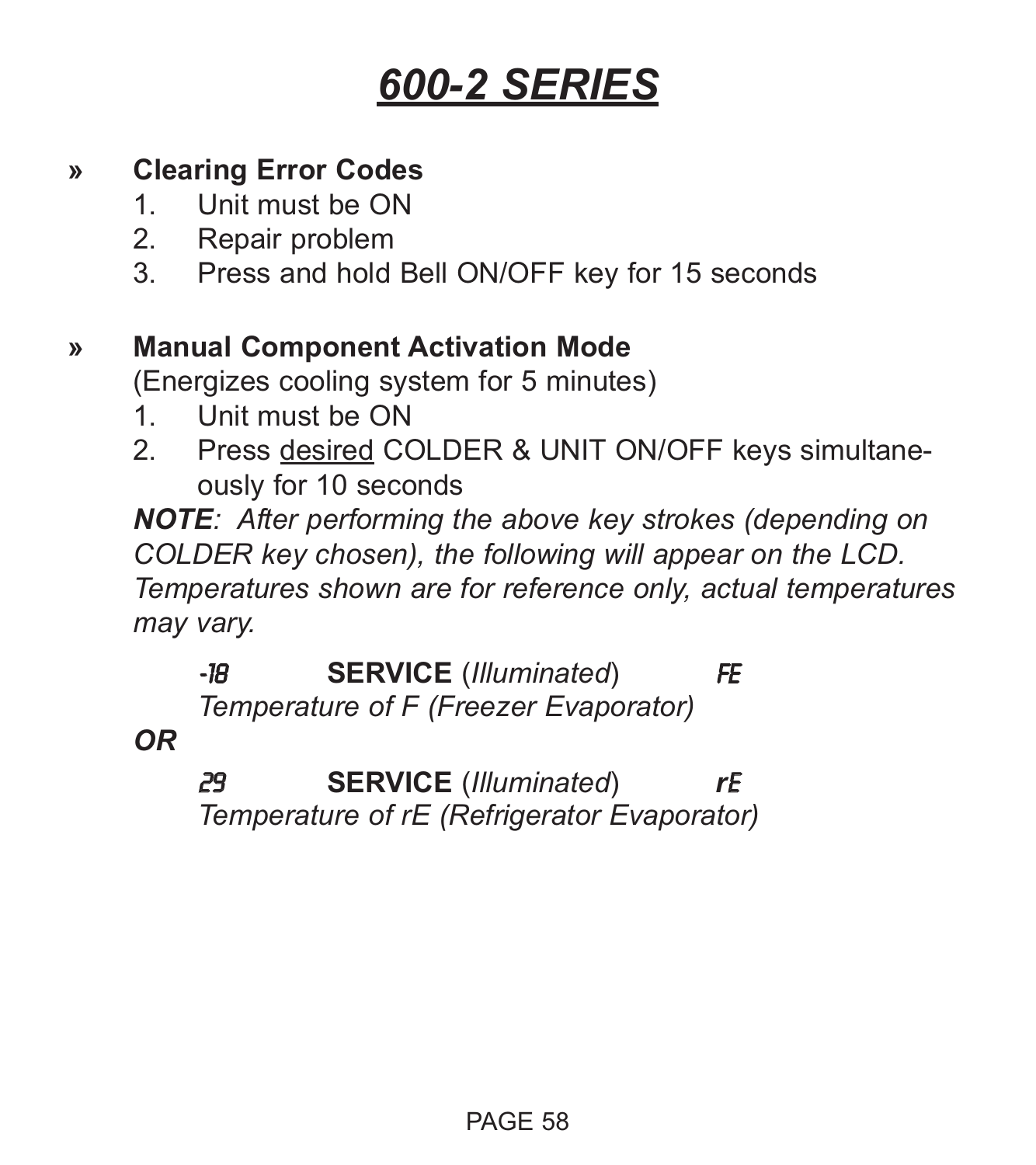#### **» Temperature Log Recall Mode**

(Compartment Temperature History Only)

- 1. Unit must be ON
- 2. Press desired WARMER & UNIT ON/OFF keys simultaneously, then release both keys

*NOTE: After performing the above key strokes (depending on COLDER key chosen), the following will appear on the LCD. Temperatures shown are for reference only, actual temperatures may vary.*

38 **SERVICE** (*Illuminated*) 01 2 hour compartment temperature average (at left) with index number. Number 1 is most recent 2 hour period. *NOTE*: *SERVICE is always illuminated at first index.*

- Press WARMER key in multiple keystrokes to toggle up through indexes, from 1 to 168.

36 168 2 hour compartment temperature average (at left) with index number. Number 168 is oldest recorded 2 hour period.

- Press COLDER key in multiple keystrokes to toggle down through indexes, from 168 to 1.

*NOTE: Possible event indicators during Temperature Log Recall Mode is covered later. Temperature Log Recall Mode ends 15 seconds after last key stroke.*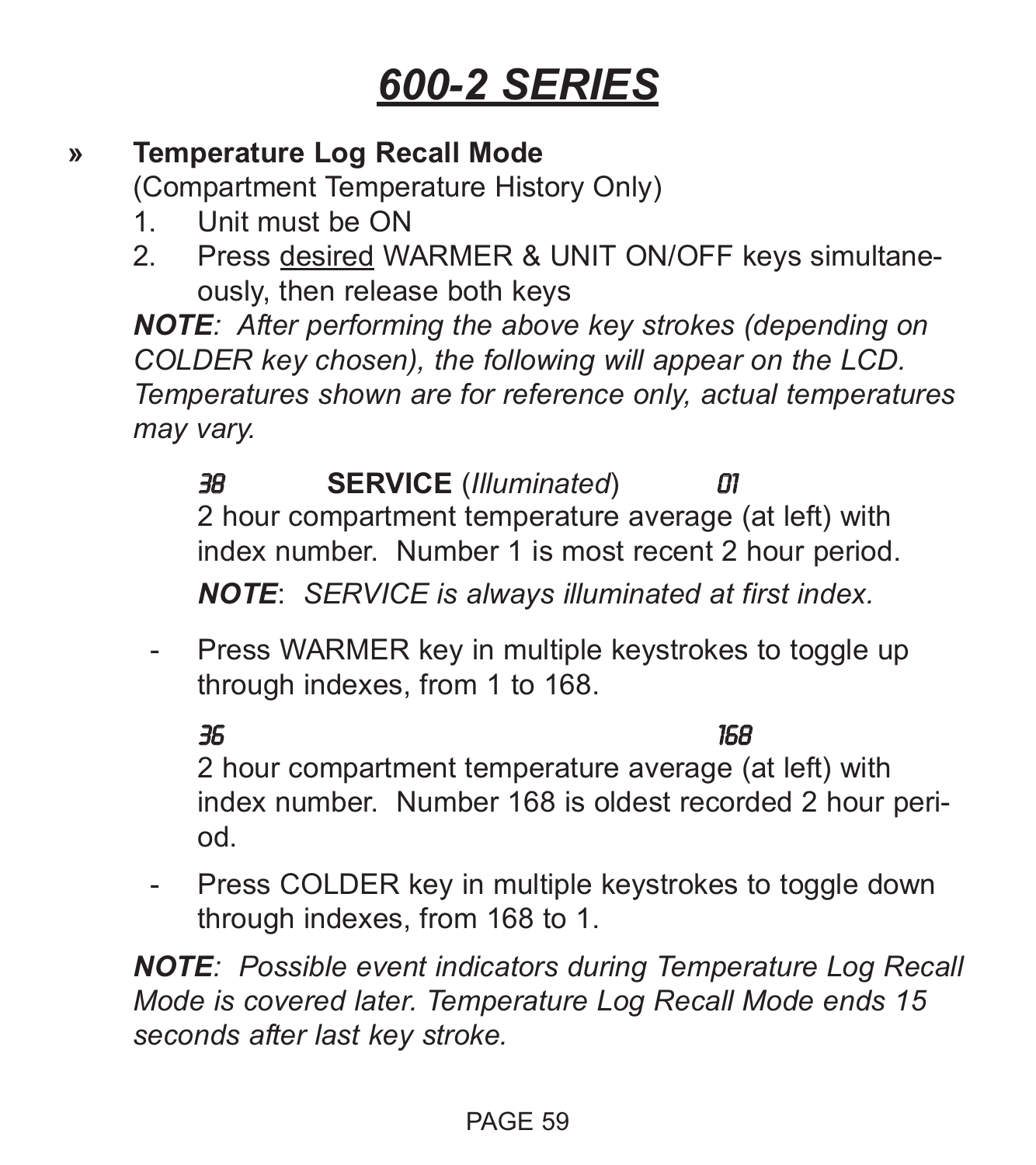#### **» Temperature Log Recall Mode**

(Compartment &/or Evaporator temperature History)

- 1. With unit on, initiate Diagnostic Mode Press either COLD-ER key & UNIT ON/OFF keys simultaneously, then release
- 3. Toggle through temperature readings by pressing COLDER or WARMER key until desired thermistor temperature is observed
- 4. Press WARMER key for that compartment and UNIT ON/OFF simultaneously

*NOTE: After performing the above key strokes (depending on WARMER key chosen), the following will appear on the LCD. Temperatures shown are for reference only, actual temperatures may vary.*

- -10 **SERVICE** (*Illuminated*) 01 2 hour thermistor temperature average (at left) with index number. Number 1 is most recent 2 hour period.
- Press WARMER key in multiple keystrokes to toggle up through indexes, from 1 to 168.

-12 168

2 hour thermistor temperature average (at left) with index number. Number 168 is oldest recorded 2 hour period.

- Press COLDER key in multiple keystrokes to toggle down through indexes, from 168 to 1.

*NOTE: Possible event indicators during Temperature Log Recall Mode is on next page. Temperature Log Recall Mode ends 15 seconds after last key stroke.*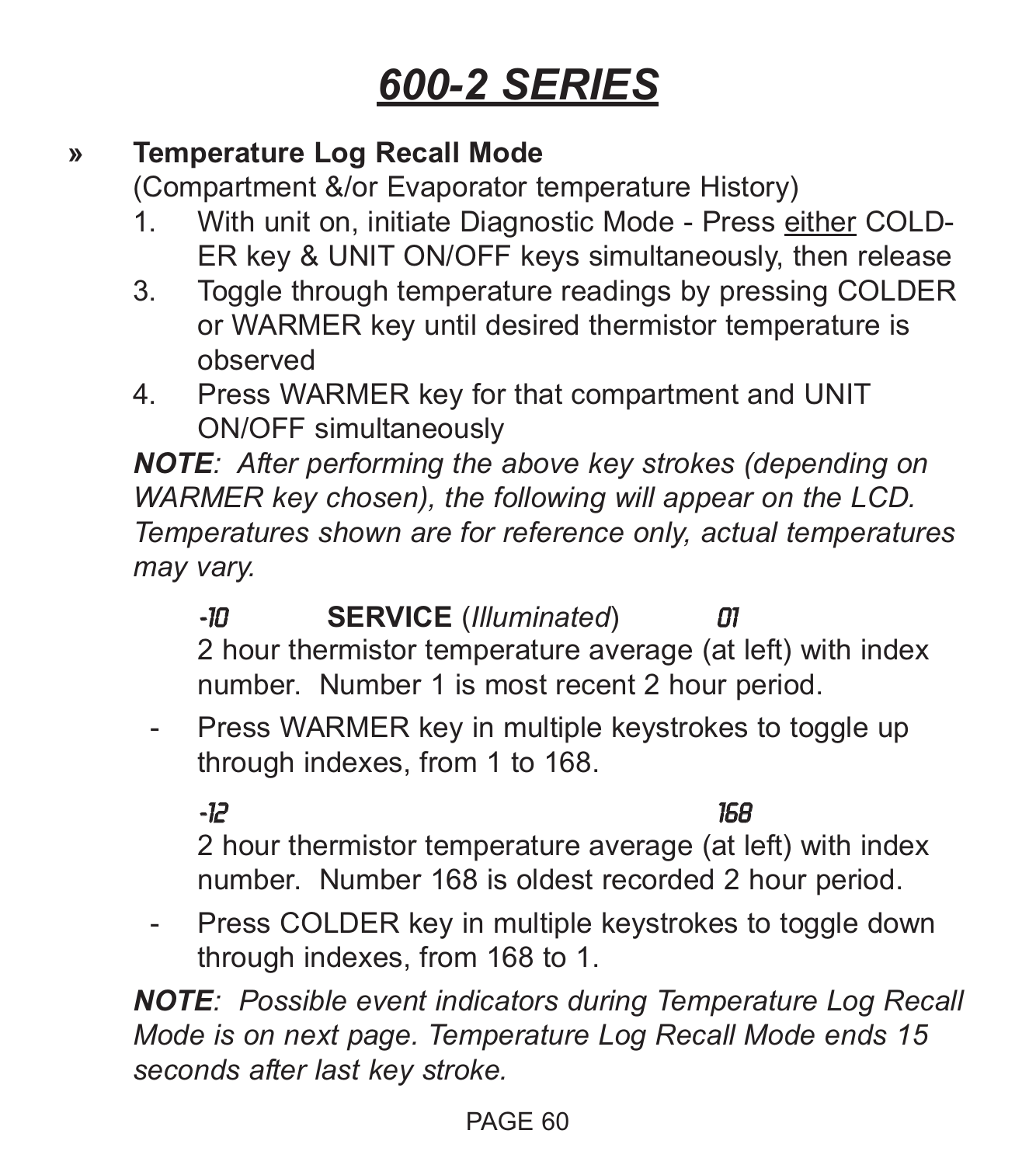## **Possible Event Indicators During Temperature Log Recall**

*b*1 107 "bl" indicates index is blank, no temperature recorded yet 36 **SERVICE** (*Illuminated*) 89 SERVICE illuminated indicates unit was switched off with UNIT ON/OFF key **Bell** *(Illuminated)* 38 105 BELL Illuminated indicates power failure/interruption. **- -** 28

Several consecutive Double Dashes (**- -**) displayed indicates electronic control board is bad. Control board must be replaced.

*NOTE*: *Temperature Log Recall Mode will end 20 seconds after last key stroke.*

*NOTE*: *Temperatures continue to be logged when unit is switched off with UNIT ON/OFF key and when Showroom Mode or Manual Compartment Disable Mode is initiated.*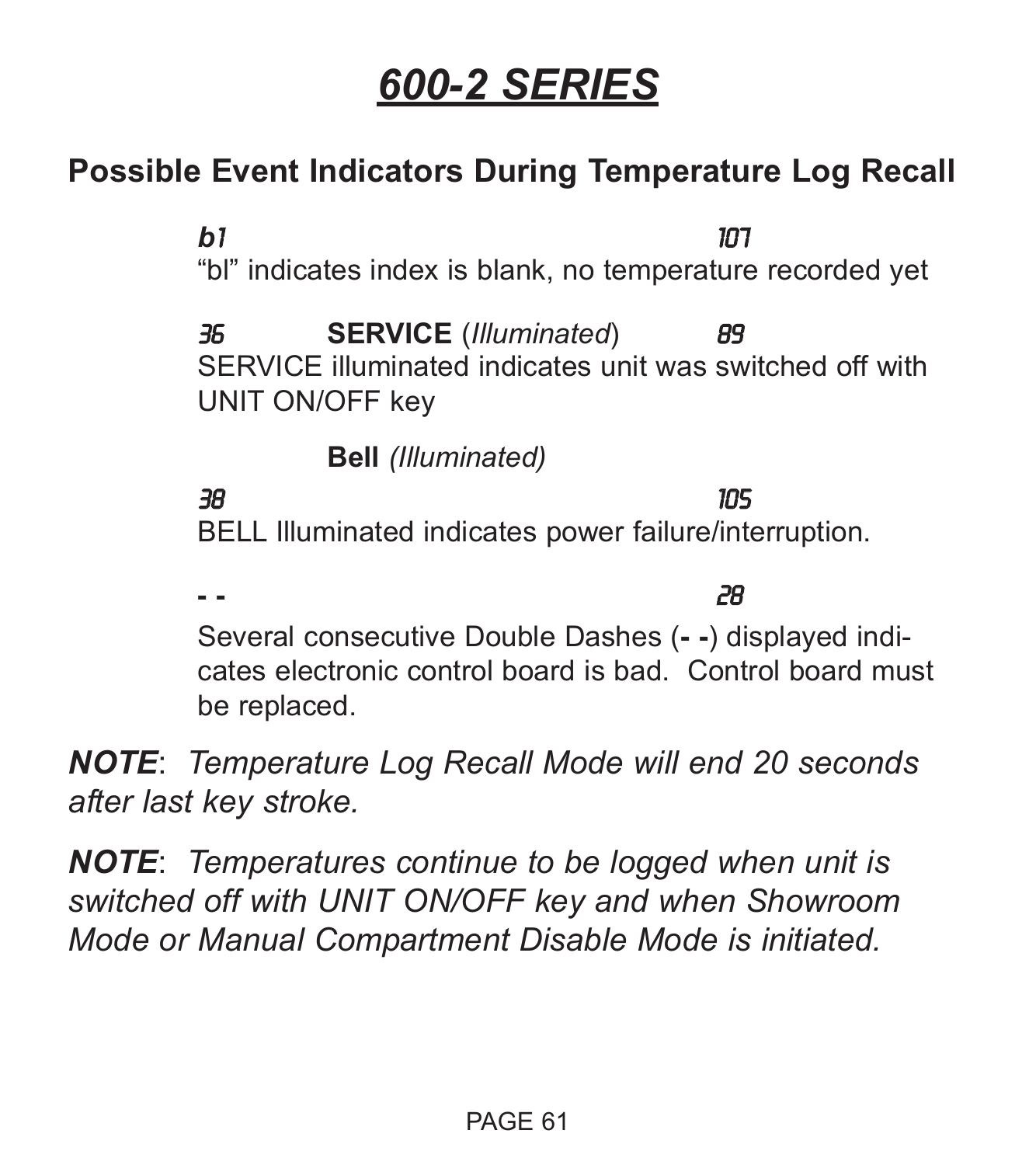# *600-2 SERIES NOTES*

| <u> 1989 - Johann Stoff, amerikansk politiker (d. 1989)</u>                                                           |  |  |
|-----------------------------------------------------------------------------------------------------------------------|--|--|
| <u> 1989 - Johann Stoff, amerikansk politiker (d. 1989)</u>                                                           |  |  |
| <u> 1989 - Johann Barn, amerikan bernama di sebagai bernama dan bernama di sebagai bernama di sebagai bernama di</u>  |  |  |
| <u> 1989 - Johann Stoff, amerikansk politiker (d. 1989)</u>                                                           |  |  |
| <u> 1989 - Andrea Andrew Maria (h. 1989).</u>                                                                         |  |  |
| <u> 1989 - Johann Stoff, amerikansk politiker (d. 1989)</u>                                                           |  |  |
| <u> 1989 - Johann Harry Harry Harry Harry Harry Harry Harry Harry Harry Harry Harry Harry Harry Harry Harry Harry</u> |  |  |
| <u> 1989 - Johann Stoff, amerikansk politiker (d. 1989)</u>                                                           |  |  |
| <u> 1989 - Andrea Andrew Maria (h. 1989).</u>                                                                         |  |  |
| <u> 1989 - Johann Stoff, amerikansk politiker (d. 1989)</u>                                                           |  |  |
|                                                                                                                       |  |  |
|                                                                                                                       |  |  |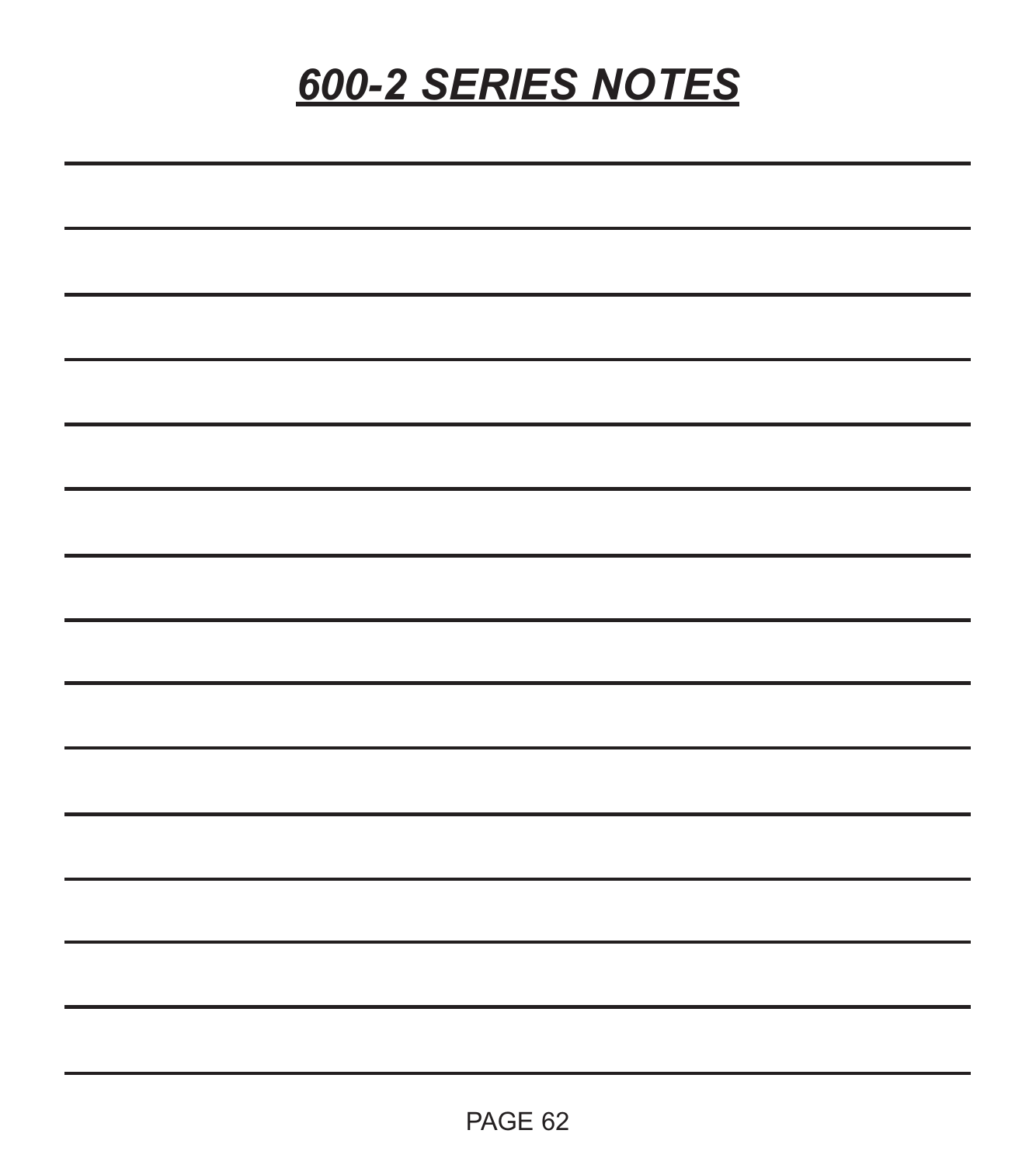# *700 SERIES*

## **Basic Input Operations**

- **» Adjusting Set-Point** *(Temperature Adjust)*
	- 1. Initiate Temperature Set Mode by pressing Zone key in multiple keystrokes until desired zone/compartment is reached
	- 2. Press COLDER or WARMER keys to set temperature

*NOTE: Temperature set mode will remain active for five seconds after the last keystroke.*

## » **Door / Drawer Ajar ON/OFF**

Press ALARM key to activate or deactivate alarm (Bell annunciator will appear on the LCD when activated.)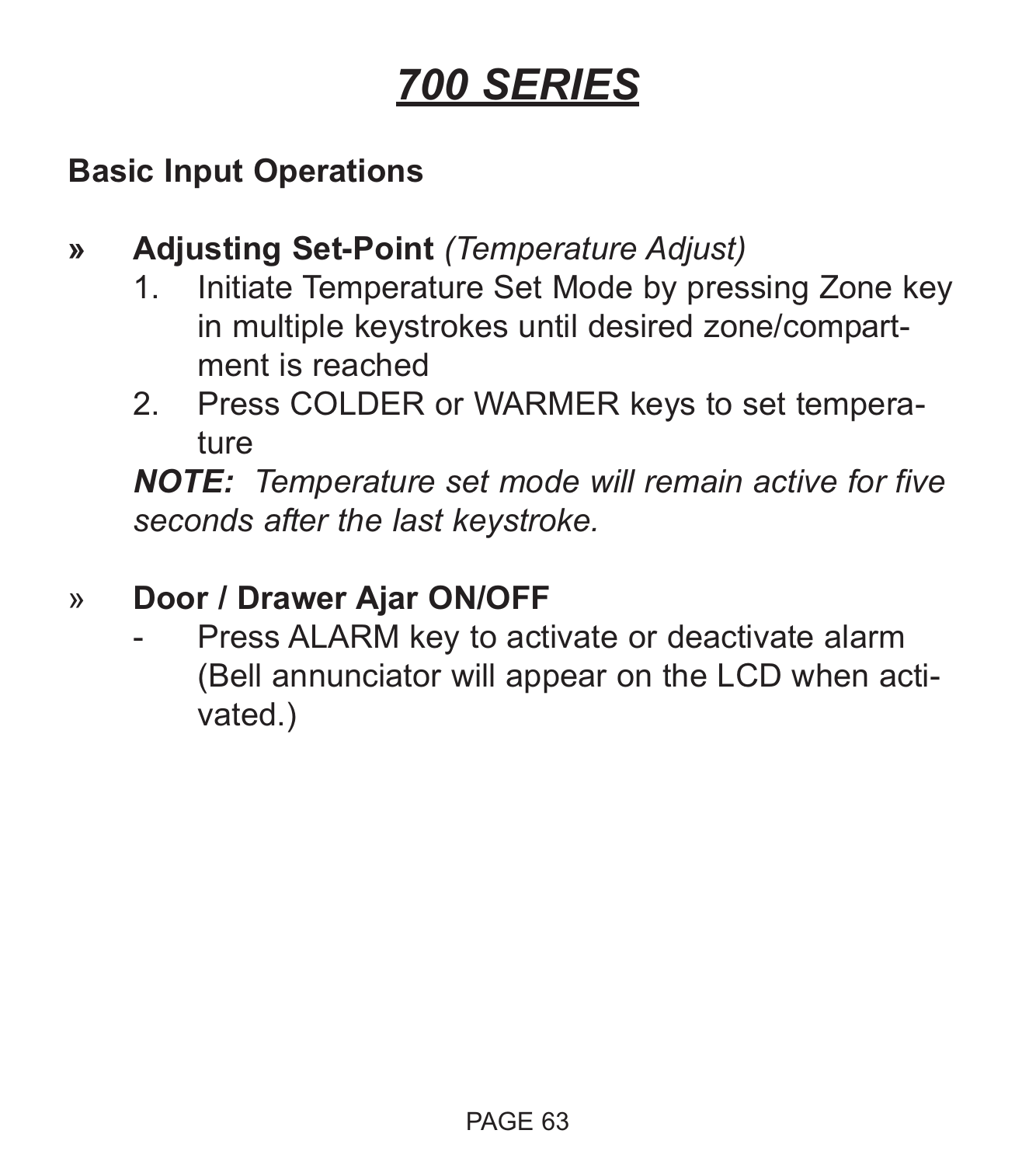# *700 SERIES*

## **Possible Error Indicators**

*- -* "*- -*" = Control is shut off. Press COLDER key to start unit.

#### *-* 20

"*-* 20 " = Zone/Compartment thermistor fault. Repair wiring or replace thermistor.

#### 55

"55" = Zone/Compartment thermistor shorted. Repair wiring or replace thermistor.

#### S*u*

"S*u*" = Blue wire of display cable unhooked or faulty. Repair wiring.

#### *-* 88

"*-* 88 " = Red Wire of display cable unhooked or faulty, top lights are off and keys are inoperative. Repair wiring.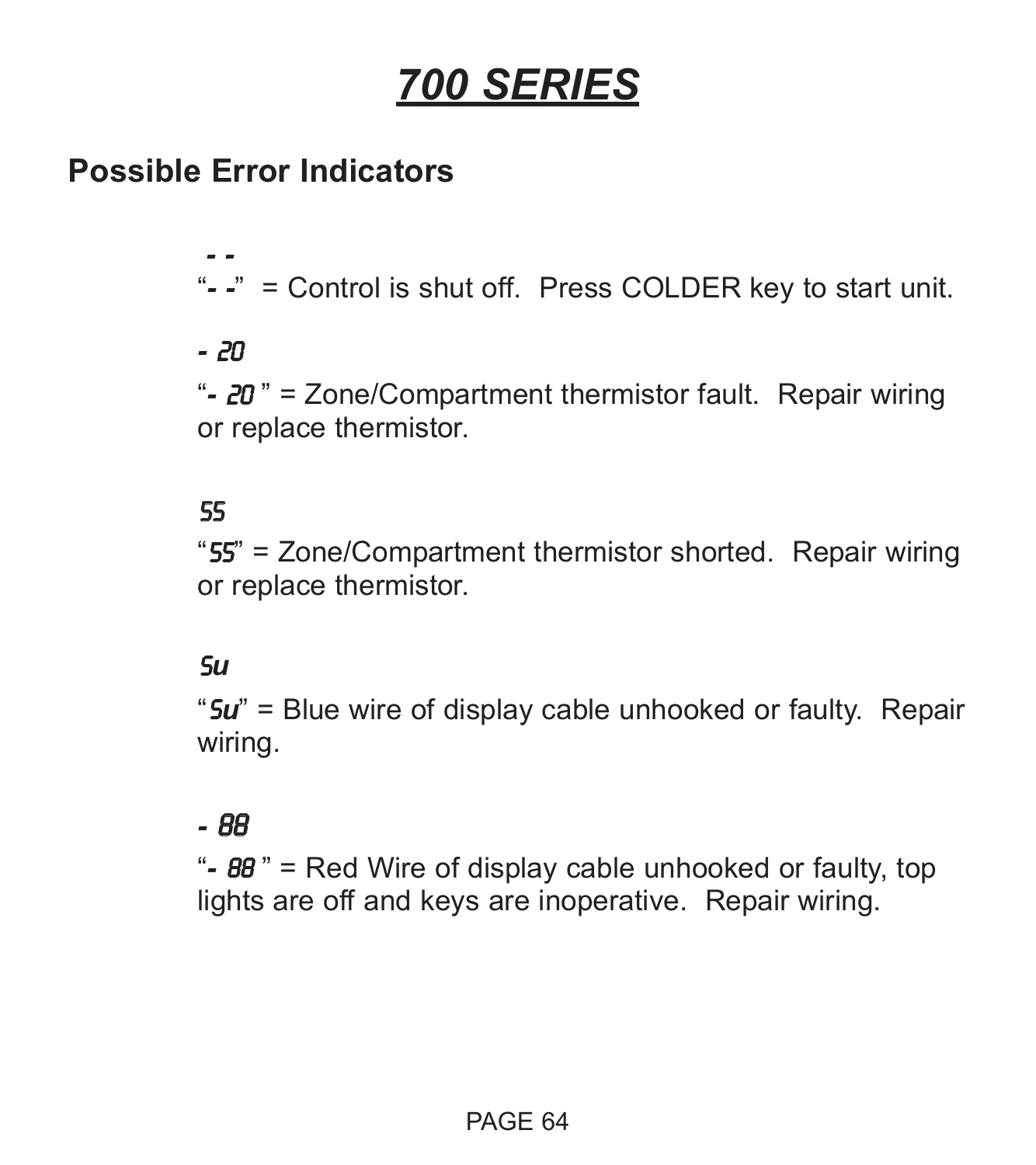# *700 SERIES NOTES*

| the contract of the contract of the contract of the contract of the contract of the contract of the contract of<br>the contract of the contract of the contract of the contract of the contract of |  |  |  |
|----------------------------------------------------------------------------------------------------------------------------------------------------------------------------------------------------|--|--|--|
|                                                                                                                                                                                                    |  |  |  |
| <u> 1989 - Johann Stoff, deutscher Stoff, der Stoff, der Stoff, der Stoff, der Stoff, der Stoff, der Stoff, der S</u>                                                                              |  |  |  |
|                                                                                                                                                                                                    |  |  |  |
| → South Control of Control of Control of Control of Control of Control of Control of Control of Control of Con                                                                                     |  |  |  |
|                                                                                                                                                                                                    |  |  |  |
|                                                                                                                                                                                                    |  |  |  |
| the contract of the contract of the contract of the contract of the contract of the contract of                                                                                                    |  |  |  |
|                                                                                                                                                                                                    |  |  |  |
|                                                                                                                                                                                                    |  |  |  |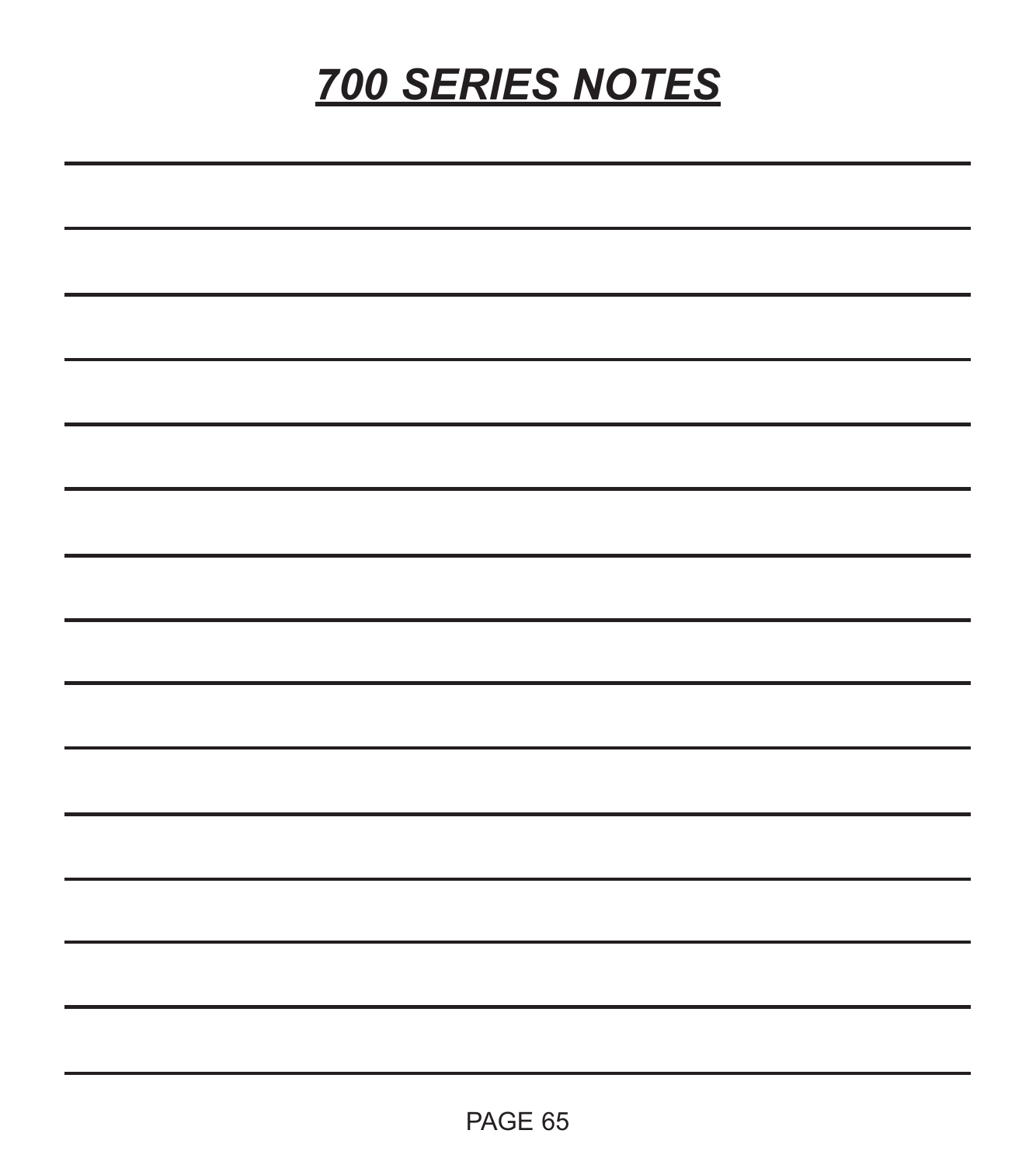## **Basic Input Operations**

- **» Power ON/OFF**
	- Press UNIT ON/OFF key
- **» Adjusting Set-Point** *(Temperature Adjust)*
	- Press COLDER or WARMER keys of desired compartment

*NOTE: Actual compartment temp. is displayed 10 seconds after last keystroke.*

- **» Icemaker ON/OFF**
	- Press ICE ON/OFF key
- **» Door Ajar Alarm ON/OFF**
	- Press Bell ON/OFF key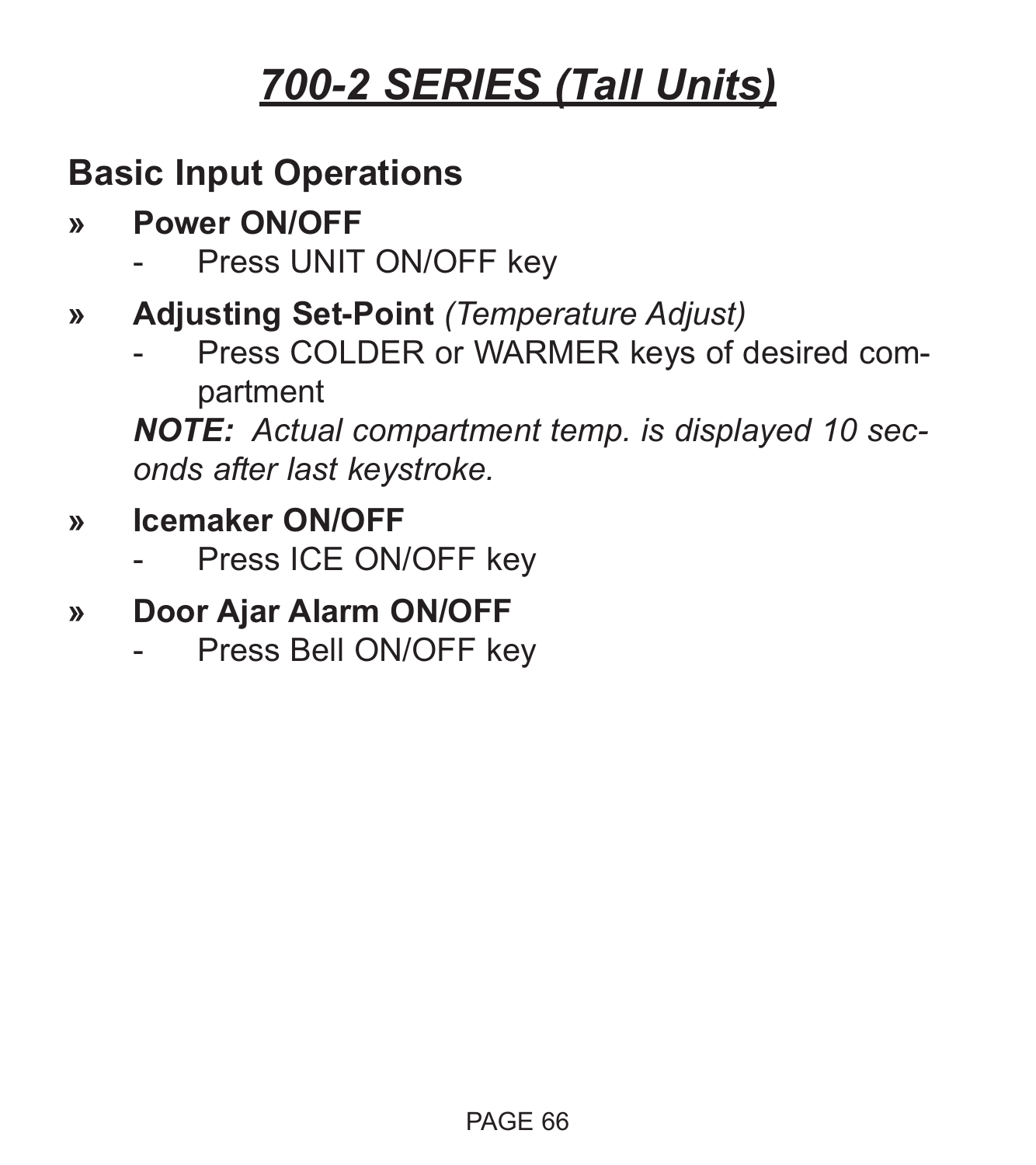## **Unique Input Operations**

- **» Temperature Units Selection Mode** *(°F or °C Display)*
	- Within first minute of power up, press Bell ON/OFF key & UNIT ON/OFF key simultaneously for 5 seconds
- » **Sabbath Mode** *(Disables lighting)*
	- 1. Switch unit OFF
	- 2. Press & hold UNIT ON/OFF key for 10 seconds

*NOTE: To exit Sabbath Mode, repeat steps above.*

- **» Showroom Mode** *(Disables all but lighting)*
	- 1. Switch unit OFF
	- 2. Press COLDER, WARMER & UNIT ON/OFF keys simultaneously

*NOTE: To exit Showroom Mode, repeat steps above.*

- **» Compartment Disable Mode** *(Disables compartment cooling, "- -" appears on LCD)*
	- 1. Switch unit OFF
	- 2. Press desired WARMER & UNIT ON/OFF keys simultaneously

*NOTE: To return to normal operation, repeat steps above.*

**» Manual Defrost**

- Press & hold ICE ON/OFF key for 5 seconds.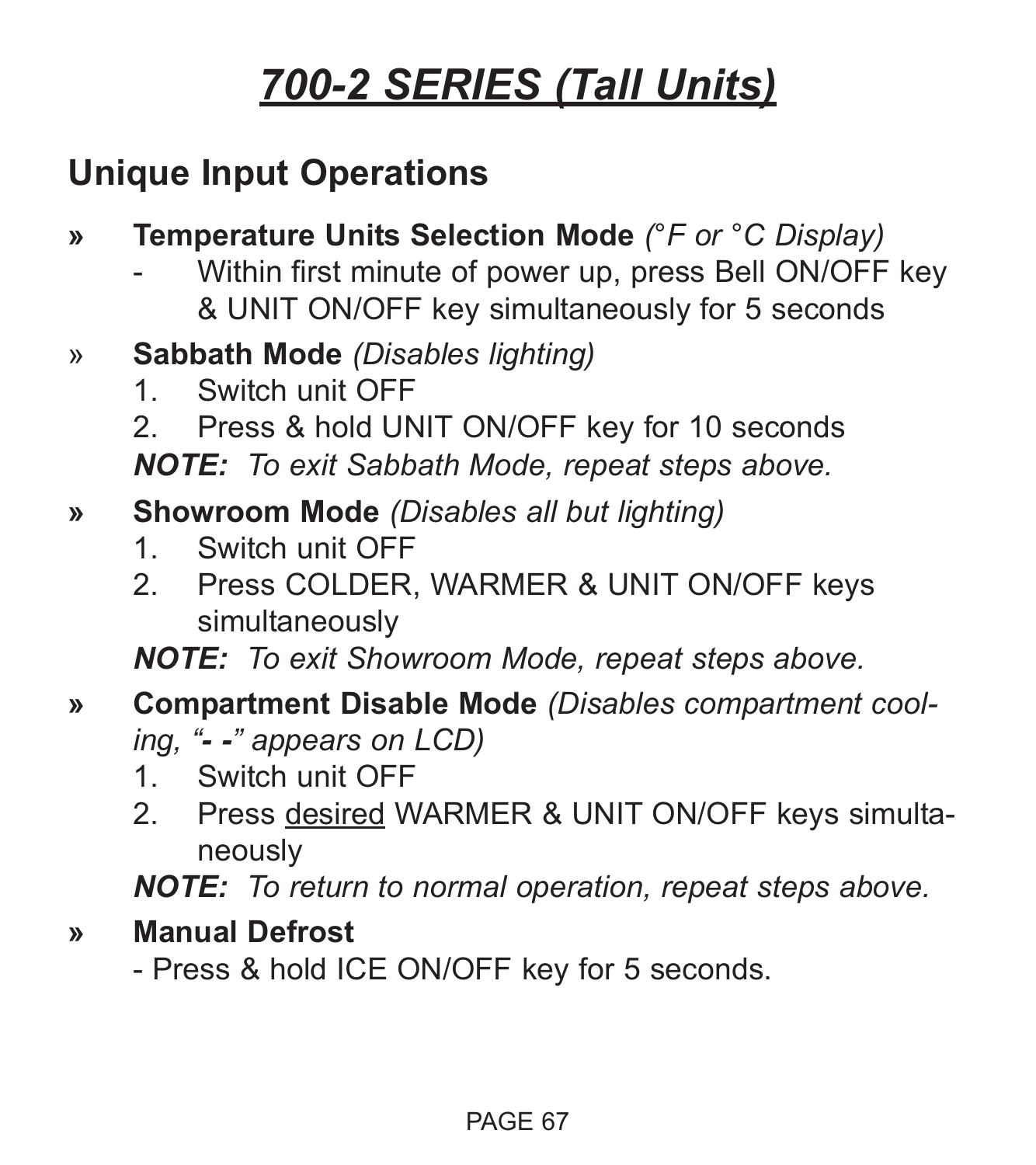## **Possible Error Indicators**

*NOTE: Temperatures shown are for reference only, actual temperatures may vary.*

> EE **SERVICE** (*Flashing*) 38 Freezer compartment thermistor Fault

> 00 **SERVICE** (*Flashing*) EE Refrigerator compartment thermistor fault

00 **SERVICE** (*Flashing*) 38 Several excessive compressor run periods OR Refrigerator evaporator thermistor fault

**SERVICE** (*Flashing*)

00 **ICE** *(Flashing)* 38 Water valve energized longer than 15 seconds. Icemaker system disabled.

*NOTE: A 45 minute dwell follows each IM cycles (no power to Icemaker). To bypass 45 minute dwell, Switch unit OFF then back ON.*

*NOTE:To clear Error Indicators, repair problem then switch unit OFF and back ON.*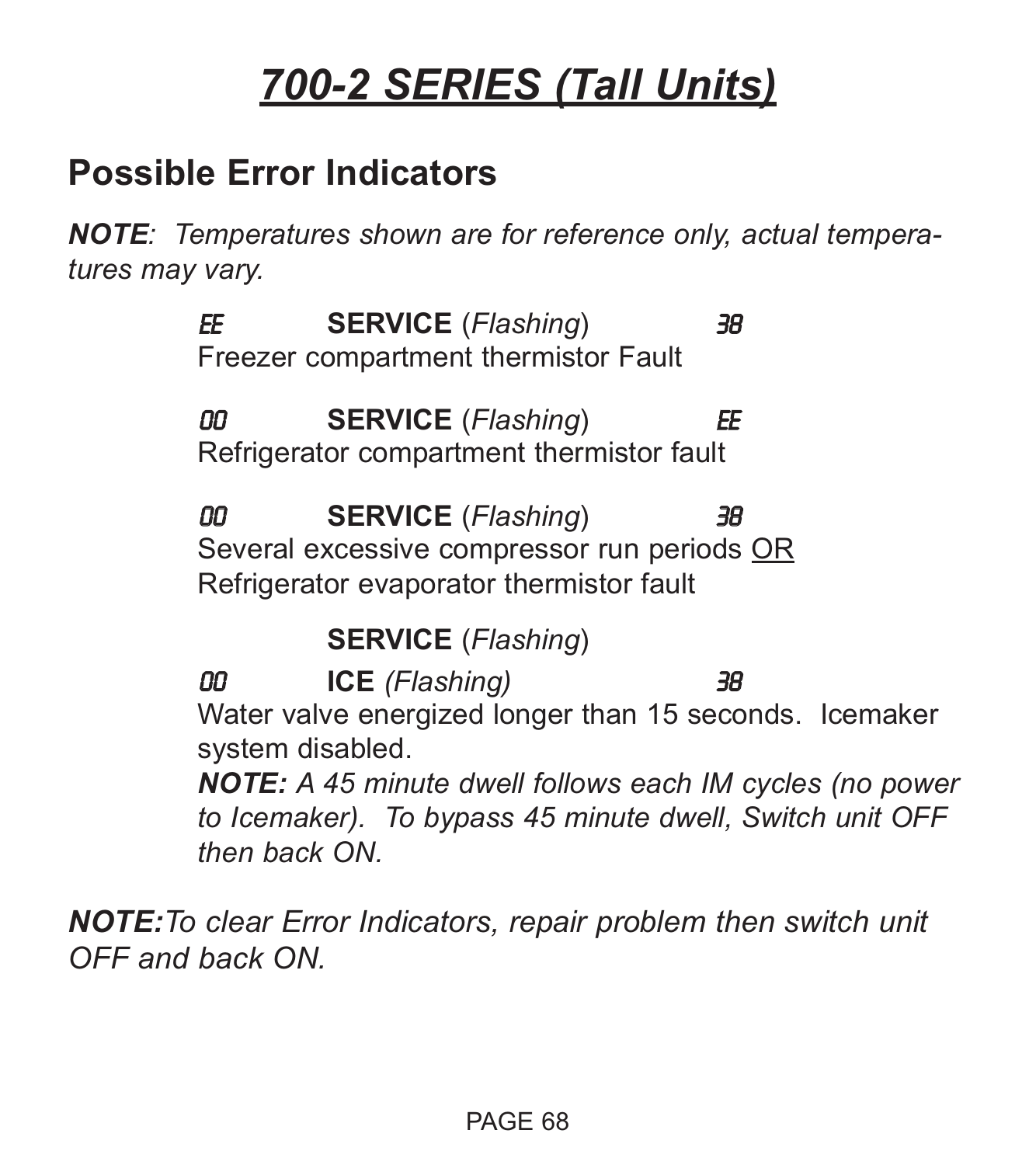## **Troubleshooting Input Operations**

## **» Diagnostic Mode**

- 1. Unit must be ON
- 2. Press COLDER & UNIT ON/OFF keys simultaneously, then release both keys

*NOTE: After performing the above key strokes, the following will appear on the LCD. Temperatures shown are for reference only, actual temperatures may vary.*

**-05 SERVICE** (*Illuminated*) *Temperature of F (Freezer Compartment)*

Press COLDER key to toggle to next reading

40 **SERVICE** (*Illuminated*) *r Temperature of r (Refrigerator Compartment)*

Press COLDER key to toggle to next reading

-12 **SERVICE** (*Illuminated*) FE *Temperature of FE (Freezer Evaporator)*

Press COLDER key to toggle to next reading

29 **SERVICE** (*Illuminated*) *r*E *Temperature of rE (Refrigerator Evaporator)*

Pressing the COLDER key at this time will take the display back to the first reading, the freezer compartment temperature.

*(CONTINUED)*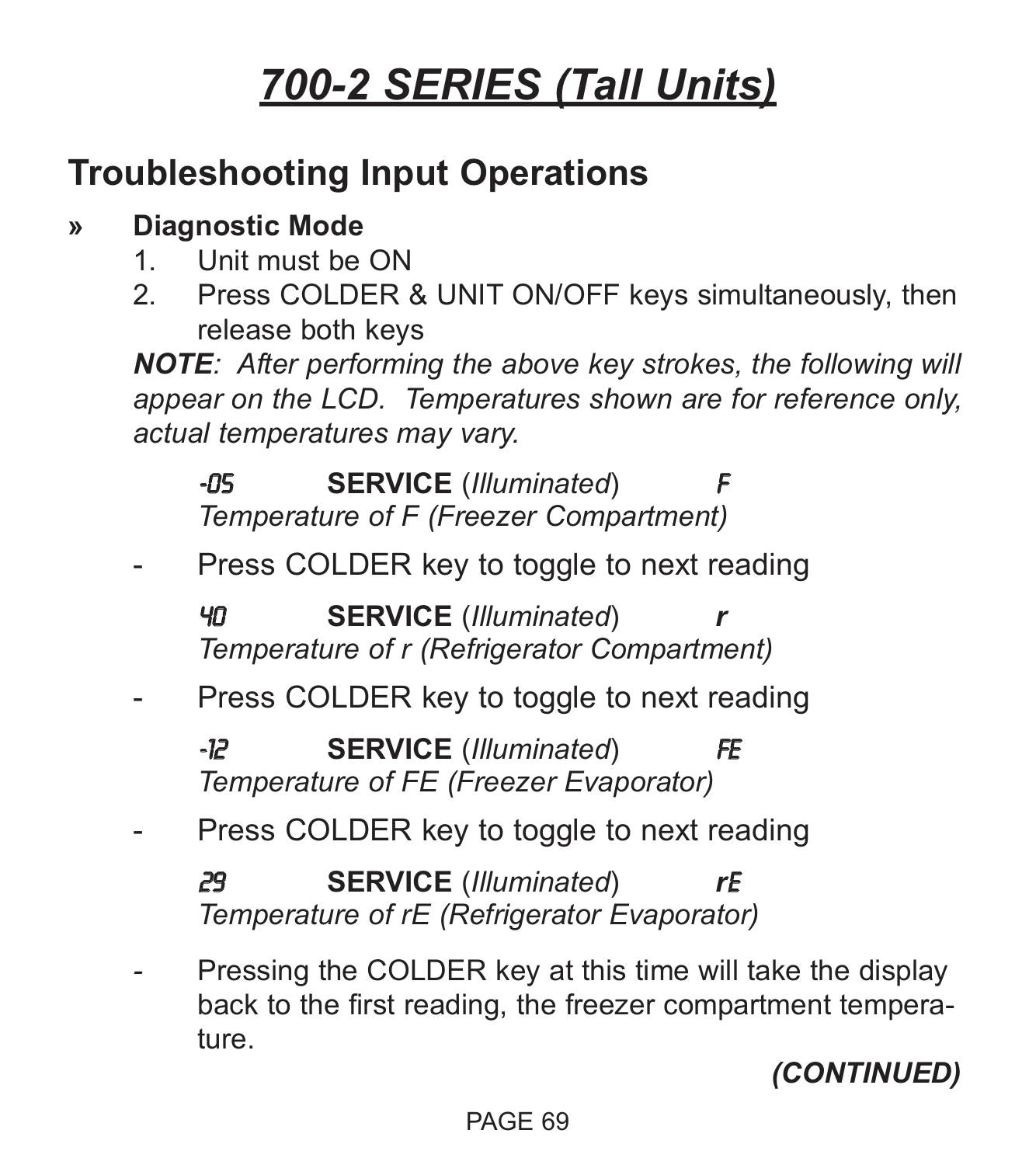### *(CONTINUED)*

*NOTE: If "*EC*" (Error Code) is displayed (after serial #1759163)*, see Error Code Table on next page.

*NOTE:* If "*EE*" is displayed in place of temperature, thermistor in that location is faulty.

*NOTE:* If "S*r*" is displayed in place of temperature, unit is in Showroom Mode.

*NOTE*: *Diagnostic Mode will end 10 seconds after last key stroke.*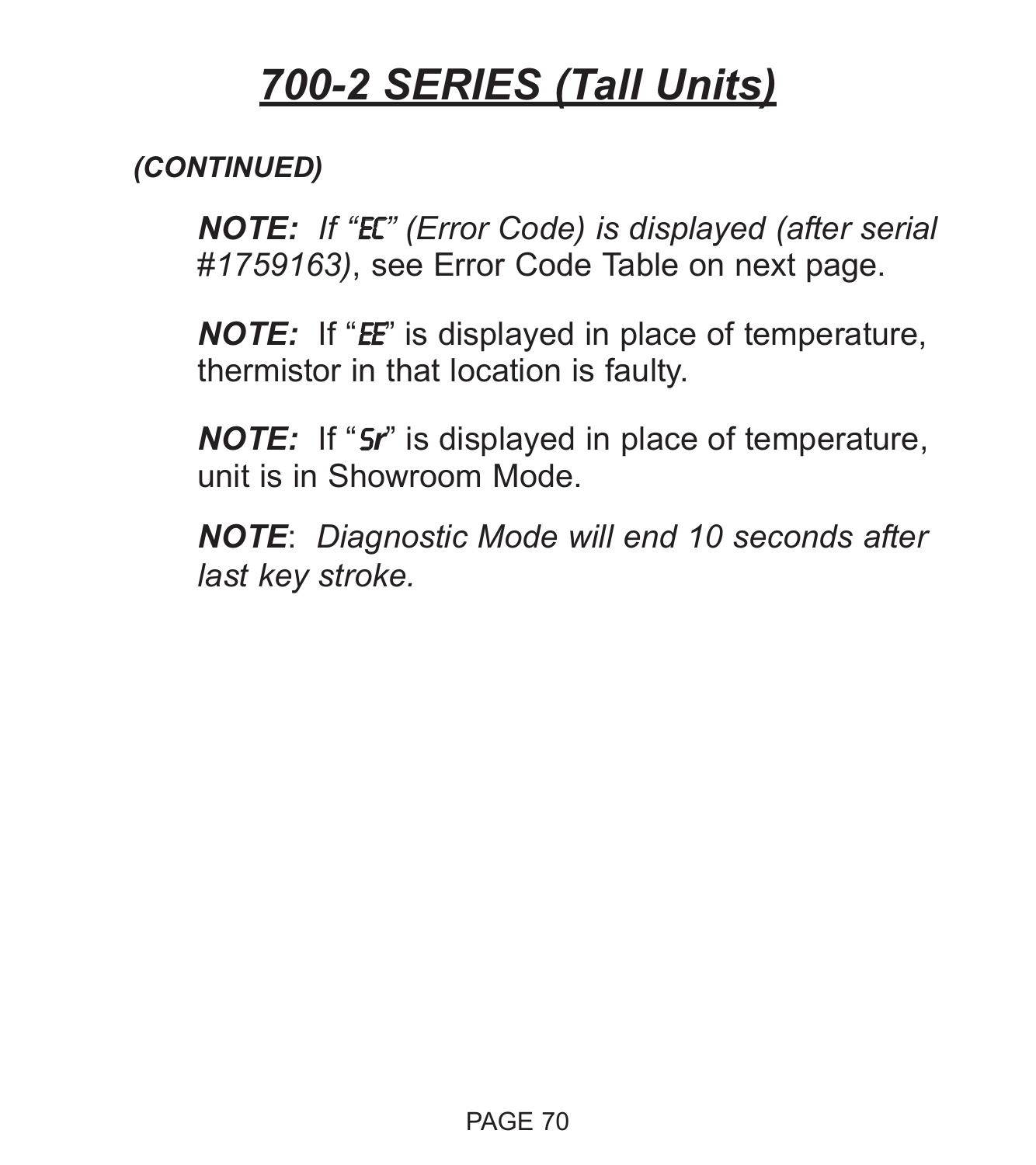# *700-2 SERIES (Tall Units)Starting W/ Serial #1759163*

|      | <b>Error Code Table</b>                                                                       |  |  |
|------|-----------------------------------------------------------------------------------------------|--|--|
| CODE | <b>INDICATION</b>                                                                             |  |  |
| 05   | Ref. cabinet therm. read open, short or erratic temp for 10+ sec's                            |  |  |
| 06   | Ref. evap. therm. read open, short or erratic temp for 10+ sec's                              |  |  |
| 07   | Fre. cabinet therm. read open, short or erratic temp for 10+ sec's                            |  |  |
| 08   | Fre. evap. therm. read open, short or erratic temp for 10+ sec's                              |  |  |
| 20   | Defrost underheat & no feedback thru Gr/Wh wire at defrst start                               |  |  |
| 21   | Defrost overheat                                                                              |  |  |
| 22   | No feedback thru Gr/Wh wire at defrost start                                                  |  |  |
| 23   | Defrost overheat & no feedback thru Gr/Wh wire at defrost start                               |  |  |
| 24   | <b>Defrost underheat</b>                                                                      |  |  |
| 80   | High VS compressor differential pressures or low voltage sup-<br>plied to VS compressor       |  |  |
| 81   | <b>High Amperage Draw at VS compressor</b>                                                    |  |  |
| 82   | VS comp. couldn't maintain min. speed at highest current draw                                 |  |  |
| 83   | <b>Locked VS compressor Rotor</b>                                                             |  |  |
| 84   | Short circuit at VS compressor controller output circuit                                      |  |  |
| 85   | VS compressor inverter overheated & shut down VS compressor                                   |  |  |
| 86   | Serial communication failure between VS compressor controller<br>and electronic control board |  |  |
| 87   | Speed information from electronic control board is out of spec.                               |  |  |
| 88   | Electronic control board not receiving status data in response to<br>speed commands           |  |  |

*NOTE: VS Compressor = Variable Speed Compressor*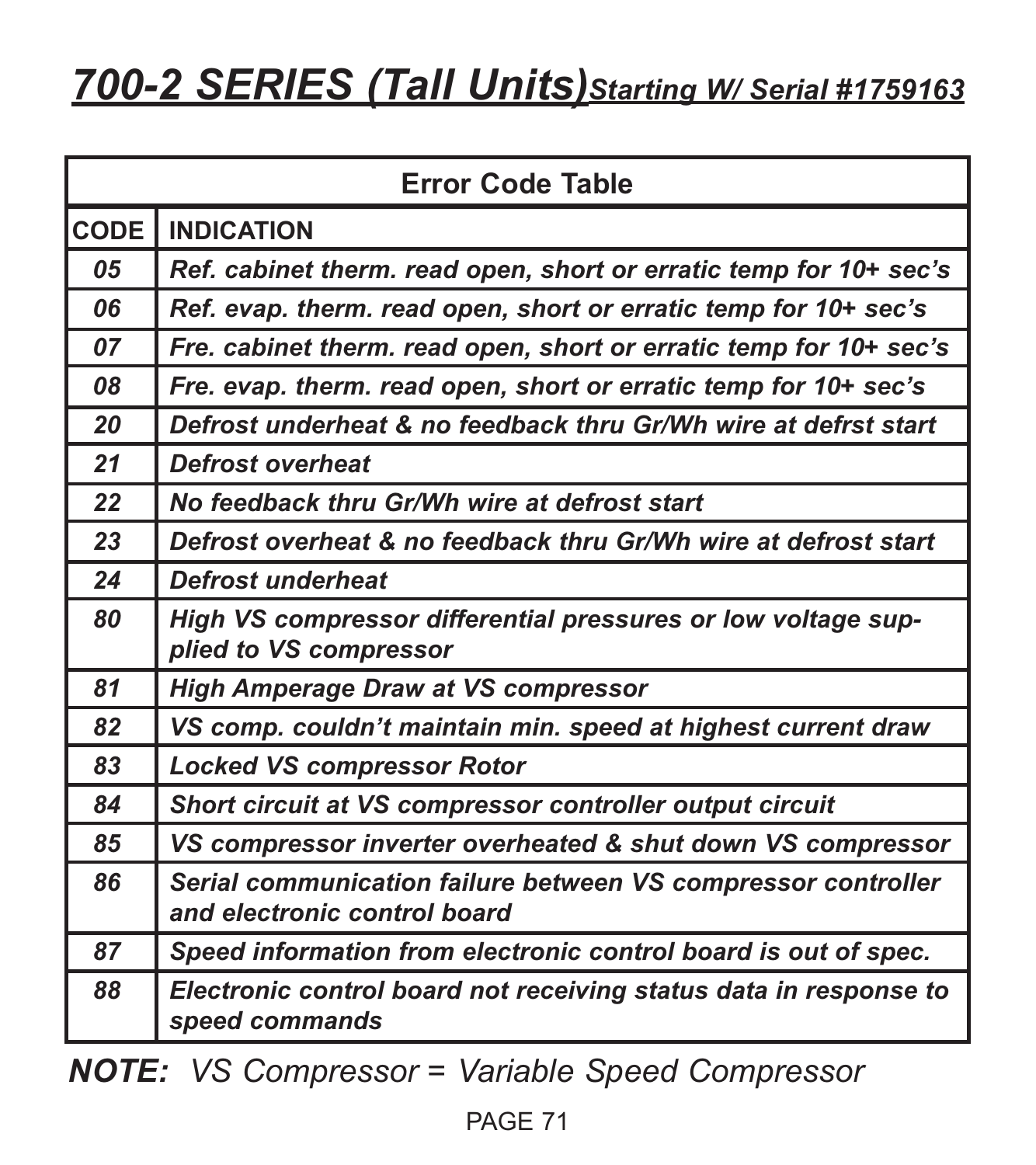# *700-2 SERIES (Tall Units)Starting W/ Serial #1759163*

*NOTE: The table on the preceding page will be updated through addendums when subsequent software and electrical changes occur and more error codes are added. Error Codes 80 - 88 apply to the 700TF/I-2V only, which started at serial ##1898164.*

#### **» Clearing Error Codes**

- 1. Unit must be ON
- 2. Repair problem
- 3. Press and hold Bell ON/OFF key for 15 seconds

#### **» Manual Component Activation Mode**

(Energizes cooling system for 5 minutes)

- 1. Unit must be ON
- 2. Press desired COLDER & UNIT ON/OFF keys simultaneously for 10 seconds

*NOTE: After performing the above key strokes (depending on COLDER key chosen), the following will appear on the LCD. Temperatures shown are for reference only, actual temperatures may vary.*

-18 **SERVICE** (*Illuminated*) FE *Temperature of FE (Freezer Evaporator)*

#### *OR*

29 **SERVICE** (*Illuminated*) *r*E *Temperature of rE (Refrigerator Evaporator)*

#### PAGE 72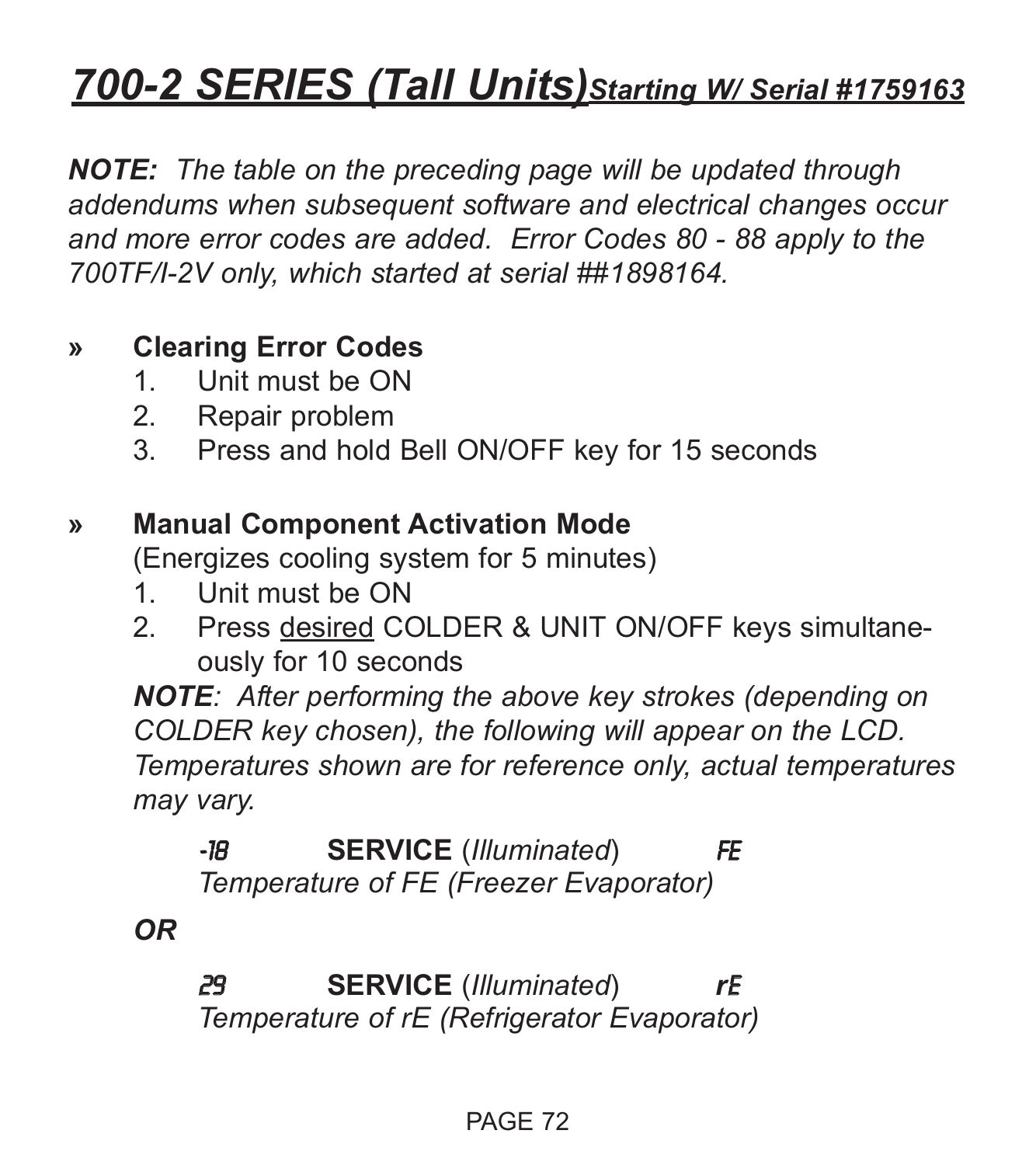# *700-2 SERIES (Tall Units)*

#### **» Temperature Log Recall Mode**

(Compartment Temperature History Only)

- 1. Unit must be ON
- 2. Press desired WARMER & UNIT ON/OFF keys simultaneously, then release both keys

*NOTE: After performing the above key strokes (depending on COLDER key chosen), the following will appear on the LCD. Temperatures shown are for reference only, actual temperatures may vary.*

38 **SERVICE** (*Illuminated*) 01 2 hour compartment temperature average (at left) with index number. Number 1 is most recent 2 hour period.

*NOTE*: *SERVICE is always illuminated at first index.*

- Press WARMER key in multiple keystrokes to toggle up through indexes, from 1 to 168.

36 168 2 hour compartment temperature average (at left) with index number. Number 168 is oldest recorded 2 hour period.

- Press COLDER key in multiple keystrokes to toggle down through indexes, from 168 to 1.

*NOTE: Possible event indicators during Temperature Log Recall Mode is covered later. Temperature Log Recall Mode ends 10 seconds after last key stroke.*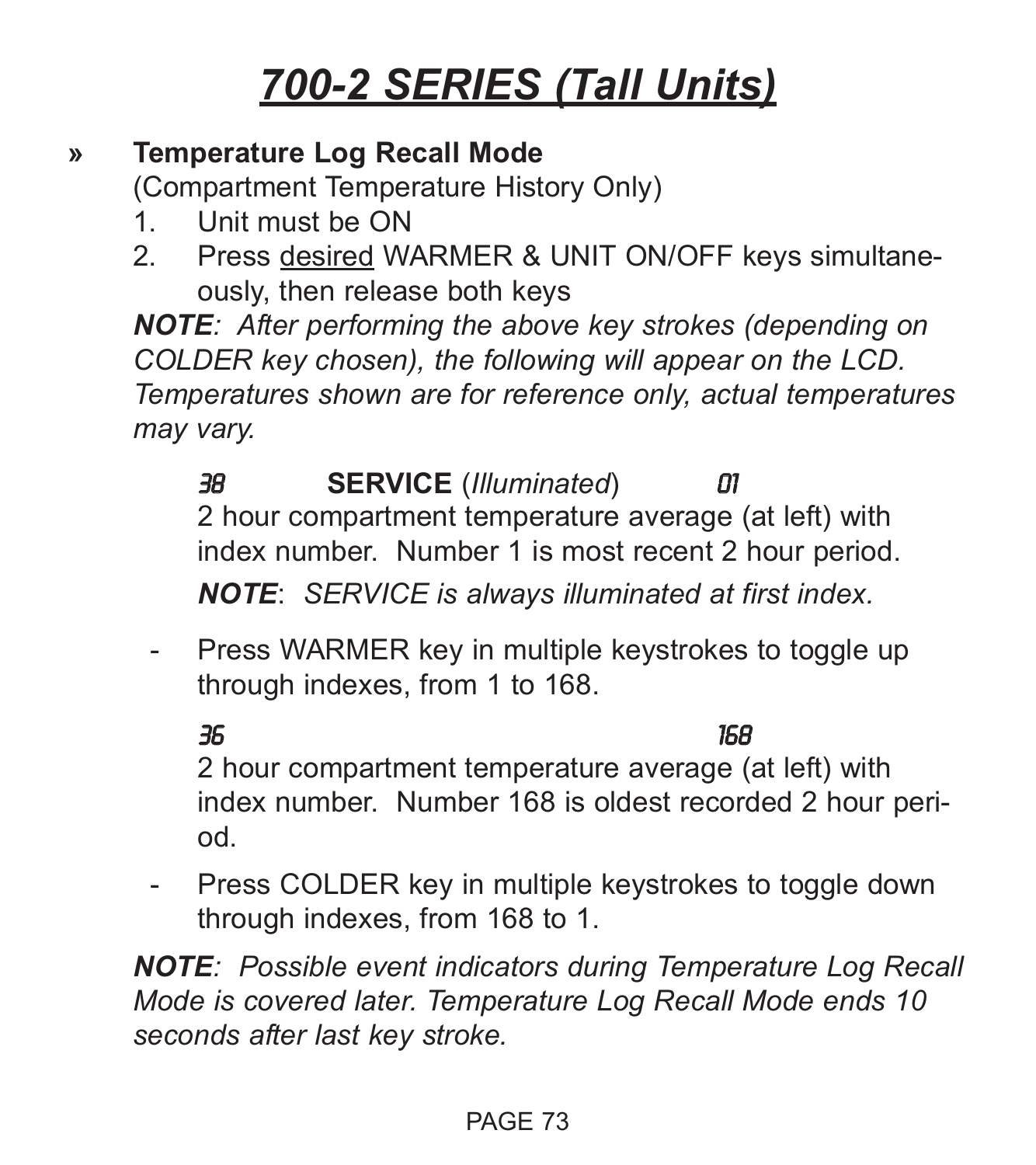## *700-2 SERIES (Tall Units)Starting W/ Serial #1759163*

#### **» Temperature Log Recall Mode**

(Compartment &/or Evaporator temperature History)

- 1. With unit on, initiate Diagnostic Mode Press either COLD-ER key & UNIT ON/OFF keys simultaneously, then release
- 3. Toggle through temperature readings by pressing COLDER or WARMER key until desired thermistor temperature is observed
- 4. Press WARMER key for that compartment and UNIT ON/OFF simultaneously

*NOTE: After performing the above key strokes (depending on WARMER key chosen), the following will appear on the LCD. Temperatures shown are for reference only, actual temperatures may vary.*

- -10 **SERVICE** (*Illuminated*) 01 2 hour thermistor temperature average (at left) with index number. Number 1 is most recent 2 hour period.
- Press WARMER key in multiple keystrokes to toggle up through indexes, from 1 to 168.

-12 168

2 hour thermistor temperature average (at left) with index number. Number 168 is oldest recorded 2 hour period.

- Press COLDER key in multiple keystrokes to toggle down through indexes, from 168 to 1.

*NOTE: Possible event indicators during Temperature Log Recall Mode is on next page. Temperature Log Recall Mode ends 10 seconds after last key stroke.*

#### PAGE 74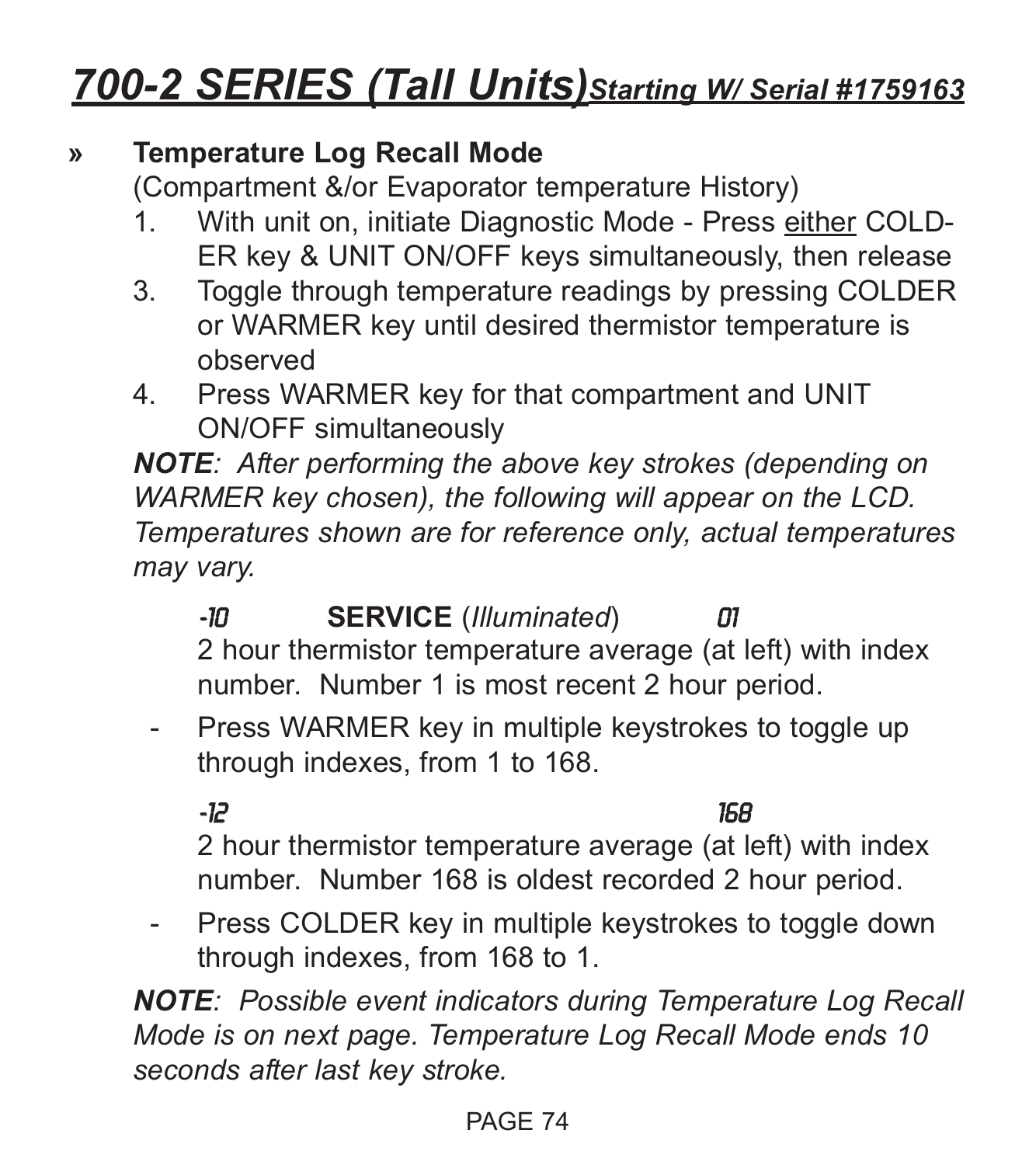# *700-2 SERIES (Tall Units)*

#### **Possible Event Indicators During Temperature Log Recall**

*b*1 107 "bl" indicates index is blank, no temperature recorded yet 36 **SERVICE** (*Illuminated*) 89 SERVICE illuminated indicates unit was switched off with UNIT ON/OFF key **Bell** *(Illuminated)* 38 105 BELL Illuminated indicates power failure/interruption. **- -** 28

Several consecutive Double Dashes (**- -**) displayed indicates electronic control board is bad. Control board must be replaced.

*NOTE*: *Temperature Log Recall Mode will end 15 seconds after last key stroke.*

*NOTE*: *Temperatures continue to be logged when unit is switched off with UNIT ON/OFF key and when Showroom Mode or Manual Compartment Disable Mode is initiated.*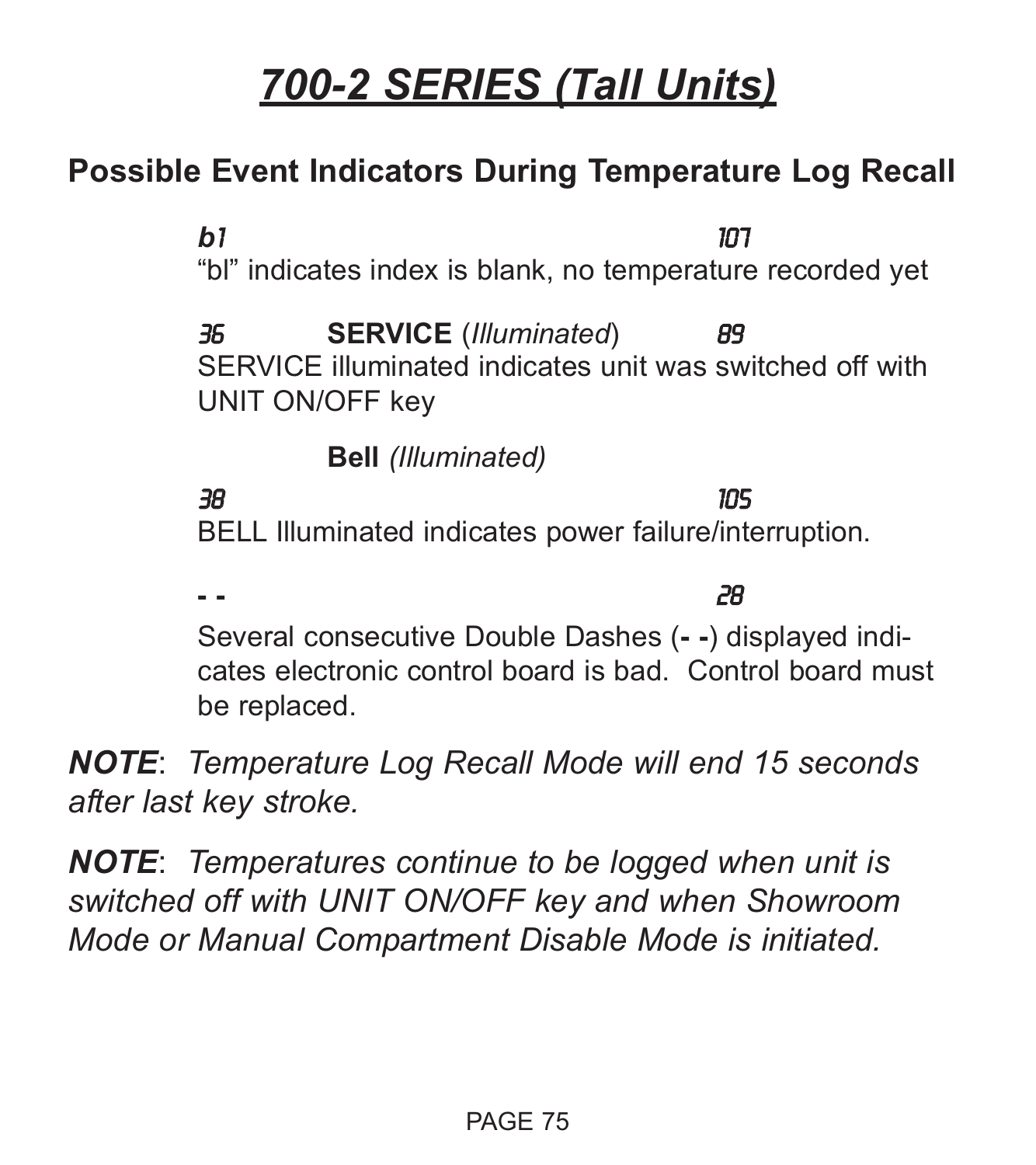# *700-2 SERIES (Tall Units) NOTES*

| <u>. In the contract of the contract of the contract of the contract of the contract of the contract of the contract of the contract of the contract of the contract of the contract of the contract of the contract of the cont</u> |  |  |
|--------------------------------------------------------------------------------------------------------------------------------------------------------------------------------------------------------------------------------------|--|--|
|                                                                                                                                                                                                                                      |  |  |
|                                                                                                                                                                                                                                      |  |  |
|                                                                                                                                                                                                                                      |  |  |
|                                                                                                                                                                                                                                      |  |  |
|                                                                                                                                                                                                                                      |  |  |
|                                                                                                                                                                                                                                      |  |  |
| <u> 1989 - Johann Barnett, fransk politiker (d. 1989)</u>                                                                                                                                                                            |  |  |
| the contract of the contract of the contract of the contract of the contract of                                                                                                                                                      |  |  |
|                                                                                                                                                                                                                                      |  |  |
| <u> 1989 - Johann Barbara, marka a shekara ta 1989 - Anna a tsarann an tsarann an tsarann an tsarann an tsarann a</u>                                                                                                                |  |  |
|                                                                                                                                                                                                                                      |  |  |
|                                                                                                                                                                                                                                      |  |  |
|                                                                                                                                                                                                                                      |  |  |
|                                                                                                                                                                                                                                      |  |  |
|                                                                                                                                                                                                                                      |  |  |
|                                                                                                                                                                                                                                      |  |  |
|                                                                                                                                                                                                                                      |  |  |
|                                                                                                                                                                                                                                      |  |  |
|                                                                                                                                                                                                                                      |  |  |
|                                                                                                                                                                                                                                      |  |  |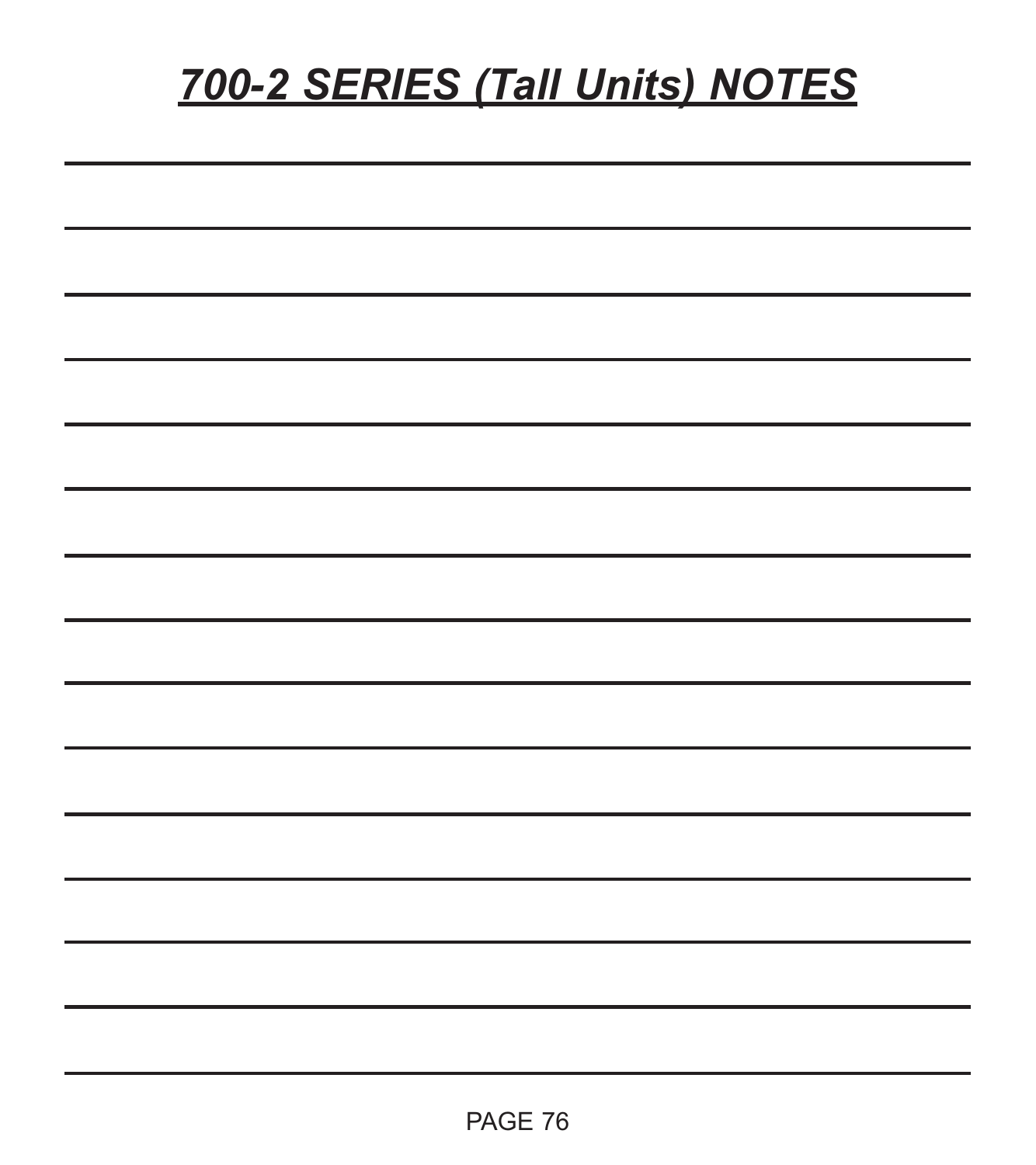### **Basic Input Operations**

- **» Power ON/OFF**
	- Press UNIT ON/OFF key
- **» Adjusting Set-Point** *(Temperature Adjust)*
	- Press COLDER or WARMER keys of desired compartment

*NOTE: Actual compartment temp. is displayed 10 seconds after last keystroke.*

- **» Icemaker ON/OFF**
	- Press ICE ON/OFF key
- **» Door Ajar Alarm ON/OFF**
	- Press Bell ON/OFF key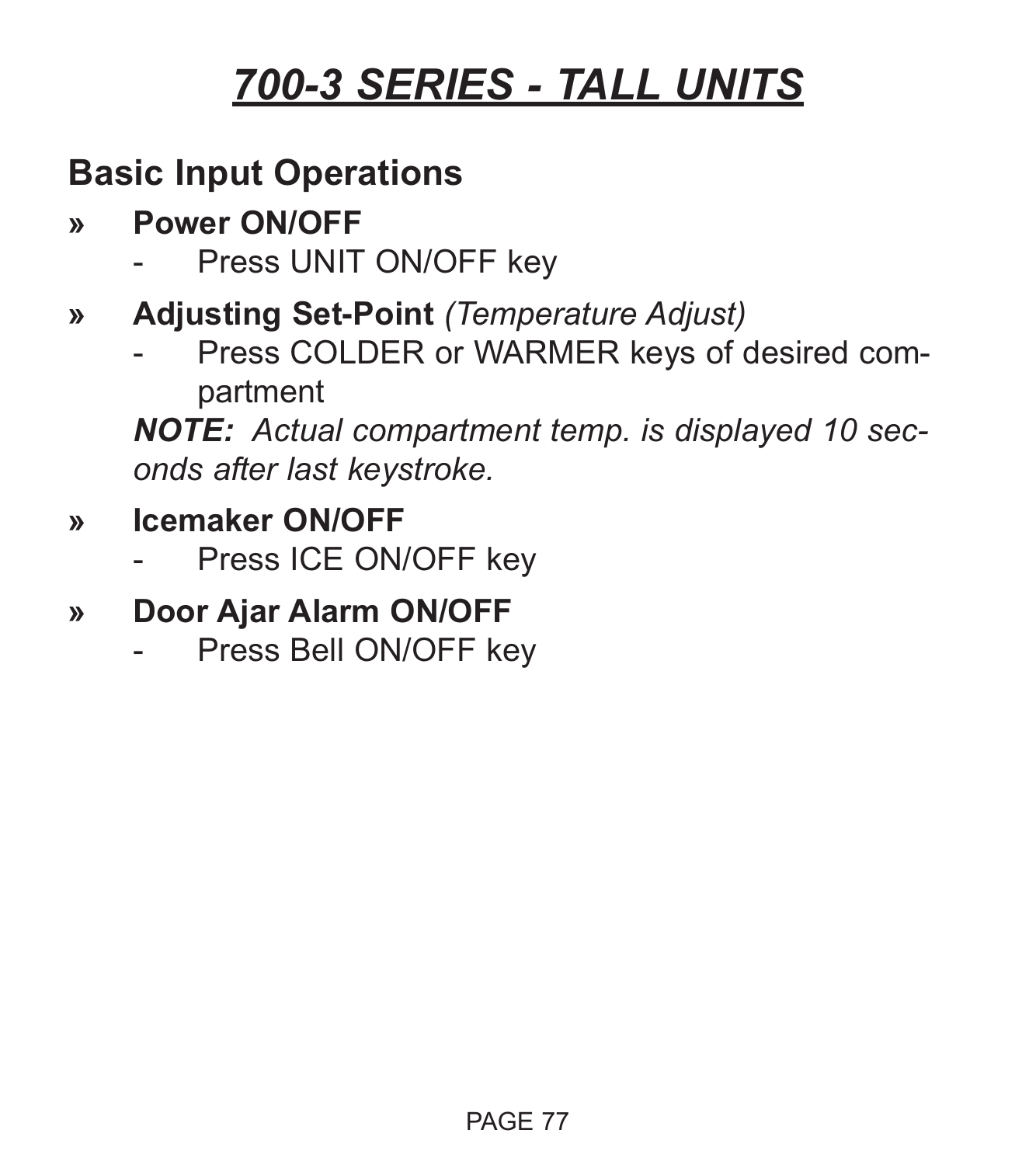### **Unique Input Operations**

- **» Temperature Units Selection Mode** *(°F or °C Display)*
	- Within first minute of power up, press Bell ON/OFF key & UNIT ON/OFF key simultaneously for 5 seconds
- » **Sabbath Mode** *(Disables lighting)*
	- 1. Switch unit OFF
	- 2. Press & hold UNIT ON/OFF key for 10 seconds

*NOTE: To exit Sabbath Mode, press UNIT ON/OFF Key.*

- **» Showroom Mode** *(Disables all but lighting)*
	- 1. Switch unit OFF
	- 2. Press COLDER, WARMER & UNIT ON/OFF keys simultaneously

*NOTE: To exit Showroom Mode, repeat steps above.*

- **» Compartment Disable Mode** *(Disables compartment cooling, "- -" appears on LCD)*
	- 1. Switch unit OFF
	- 2. Press desired WARMER & UNIT ON/OFF keys simultaneously

*NOTE: To return to normal operation, repeat steps above.*

**» Manual Defrost**

- Press & hold ICE ON/OFF key for 5 seconds.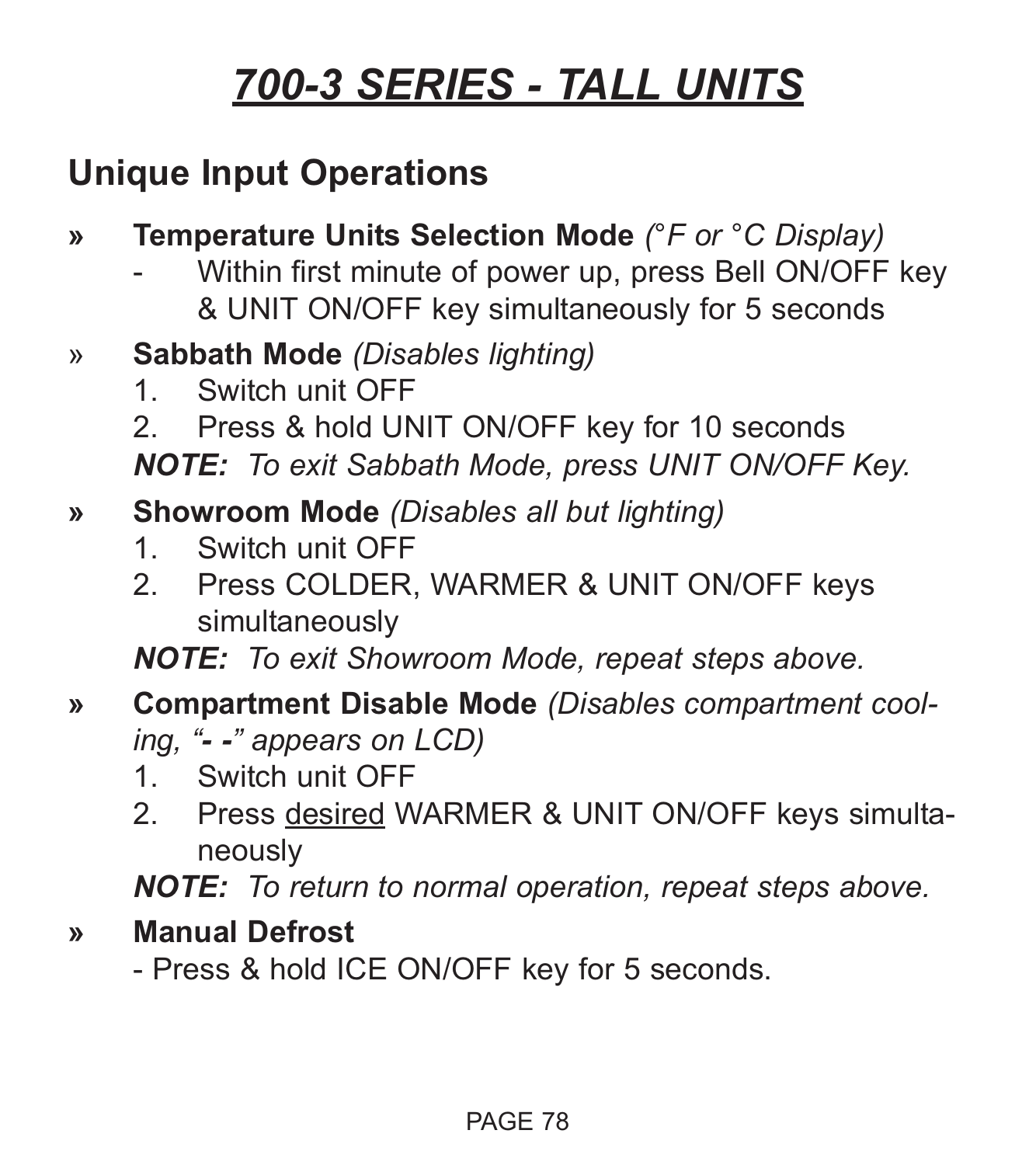#### **Possible Error Indicators**

*NOTE: Temperatures shown are for reference only, actual temperatures may vary.*

> EE **SERVICE** (*Flashing*) 38 Freezer compartment thermistor fault

> 00 **SERVICE** (*Flashing*) EE Refrigerator compartment thermistor fault

00 **SERVICE** (*Flashing*) 38 Several excessive compressor run periods OR Refrigerator evaporator thermistor fault

**SERVICE** (*Flashing*)

00 **ICE** *(Flashing)* 38 Water valve energized longer than 15 seconds, five consecutive times. Icemaker system disabled 24 hours each time. *NOTE: A 45 minute dwell follows each IM cycles (no power to Icemaker). To bypass 45 minute dwell, Switch ice maker system OFF then back ON.*

00 **SERVICE** (Steady, not *Flashing*)38 Error Codes logged and observed but not cleared.

*NOTE: To clear Error Codes, press bell ON/OFF key for 15 seconds.*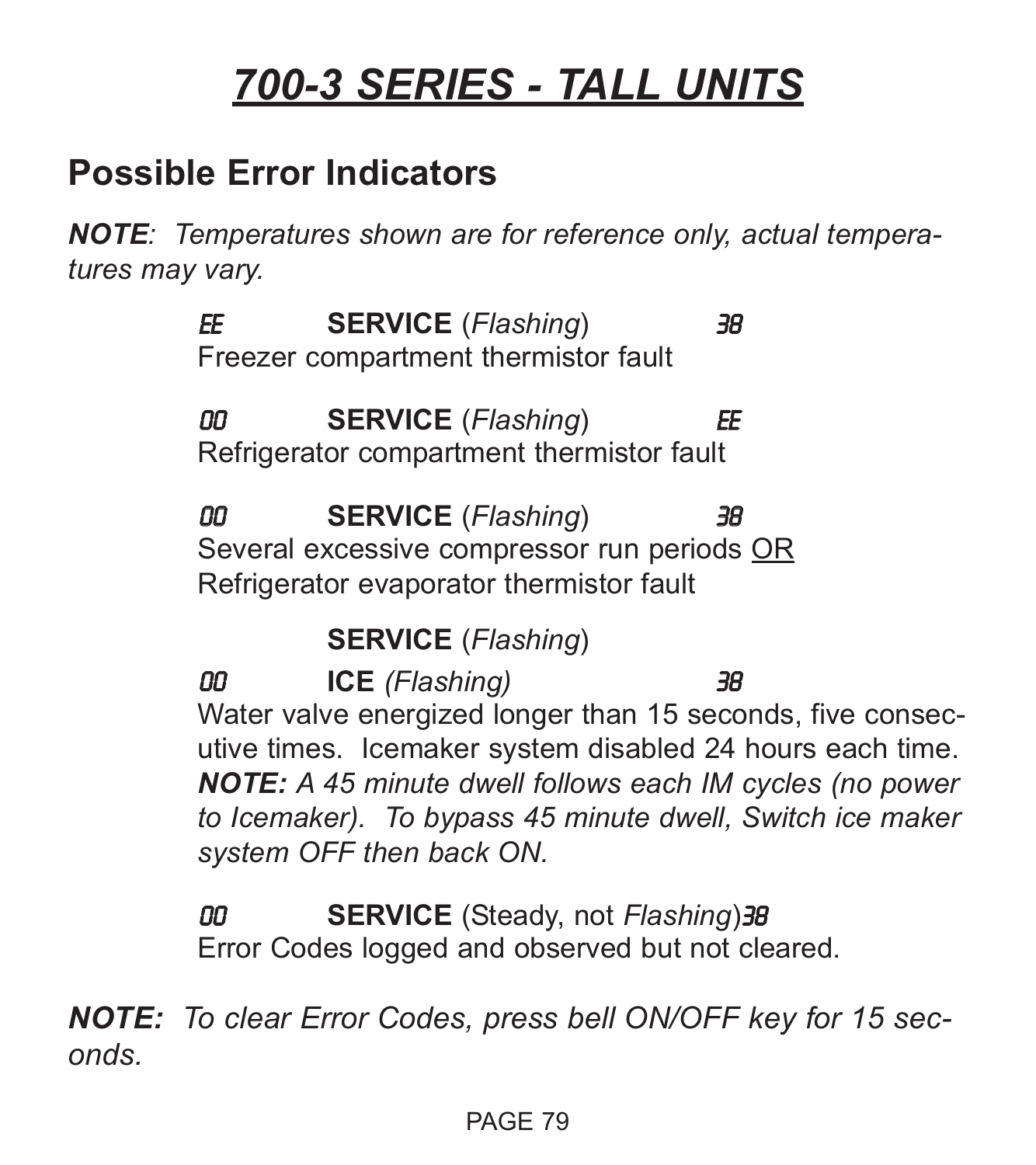### **Troubleshooting Input Operations**

#### **» Diagnostic Mode**

- 1. Unit must be ON
- 2. Press COLDER & UNIT ON/OFF keys simultaneously, then release both keys
- *NOTE: After performing the above key strokes, the following will appear on the LCD. Temperatures shown are for reference only, actual temperatures may vary.*

**-05 SERVICE** (*Illuminated*) *Temperature of F (Freezer Compartment)*

Press COLDER key to toggle to next reading

40 **SERVICE** (*Illuminated*) *r Temperature of r (Refrigerator Compartment)*

Press COLDER key to toggle to next reading

-12 **SERVICE** (*Illuminated*) FE *Temperature of FE (Freezer Evaporator)*

Press COLDER key to toggle to next reading

29 **SERVICE** (*Illuminated*) *r*E *Temperature of rE (Refrigerator Evaporator)*

Pressing the COLDER key at this time will take the display back to the first reading, the freezer compartment temperature.

*(CONTINUED)*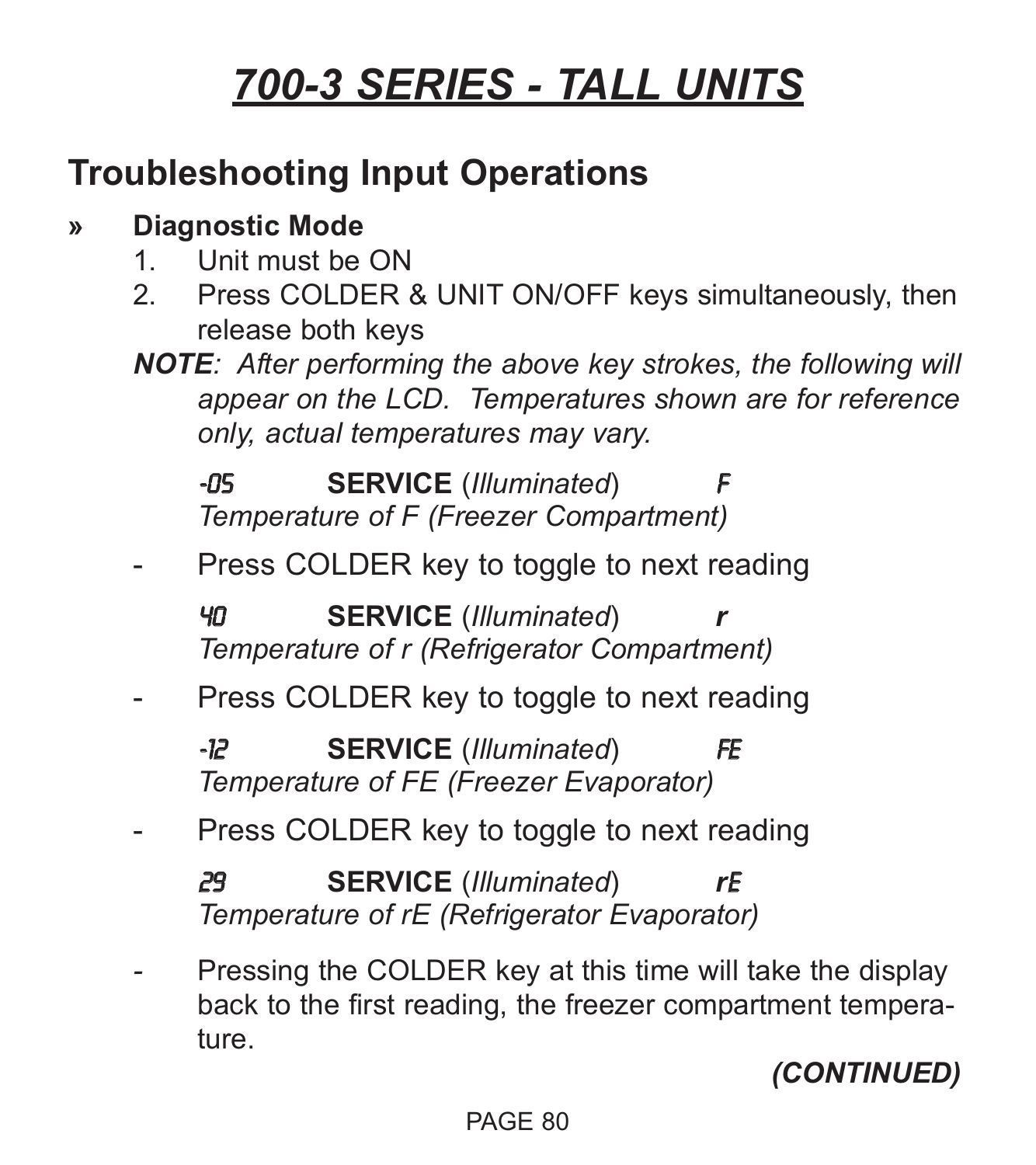*(CONTINUED)*

- *NOTE: If "*EC*" (Error Code) is displayed, see Error Code Table on next page.*
- **NOTE:** If "**E** is displayed in place of temperature, ther*mistor in that location is faulty.*
- *NOTE: If "*S*r" is displayed in place of temperature, unit is in Showroom Mode.*
- *NOTE: If "*SP"*"is displayed, that is the speed the variable speed compressor is operating at.*
- *NOTE: Diagnostic Mode will end 10 seconds after last key stroke.*

*NOTE: To clear Error Indicators, repair problem then switch unit OFF and back ON. To clear Error Codes, press bell ON/OFF key for 15 seconds.*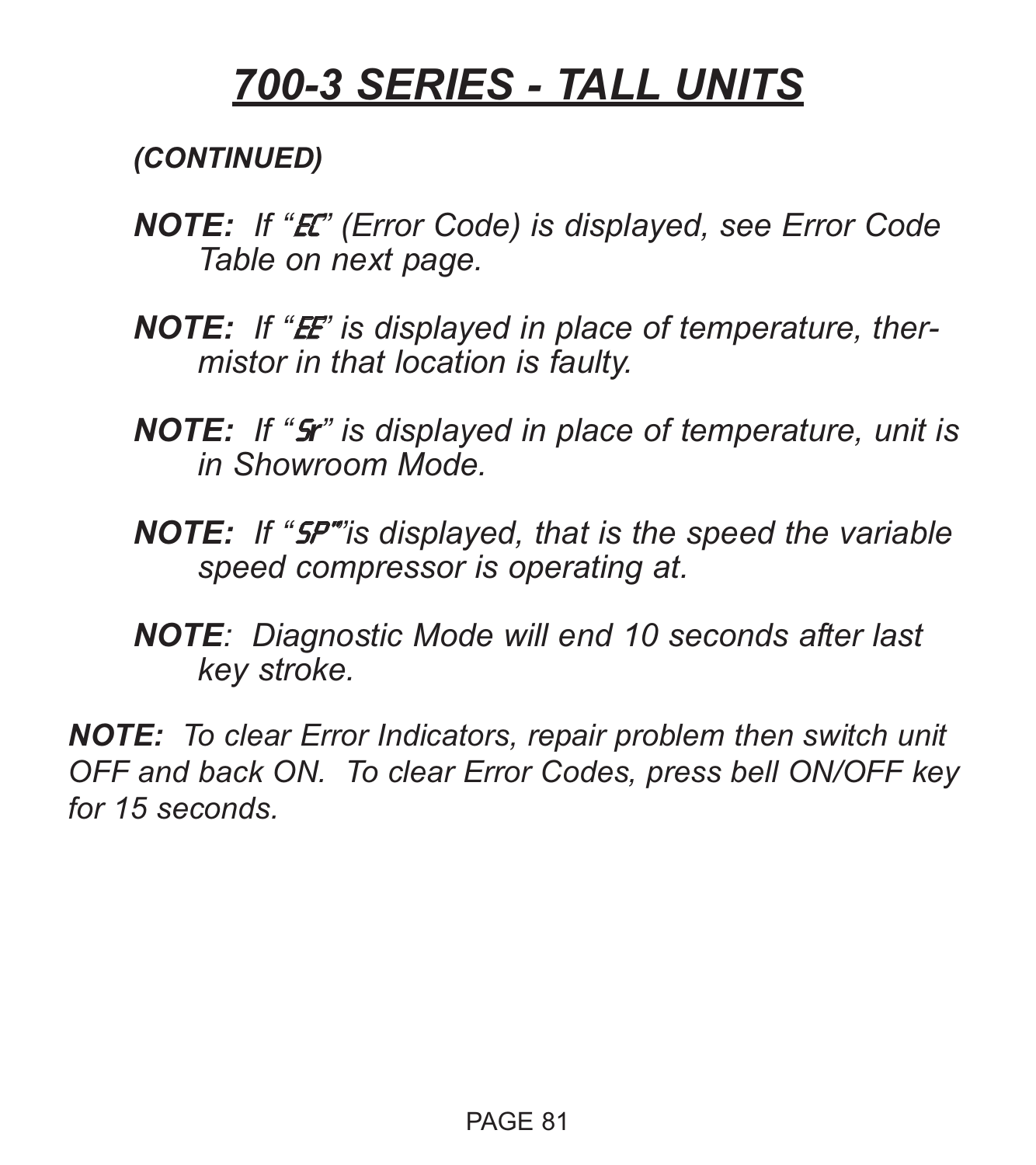| <b>Error Code Table</b> |                                                                    |  |  |  |
|-------------------------|--------------------------------------------------------------------|--|--|--|
| <b>CODE</b>             | <b>INDICATION</b>                                                  |  |  |  |
| 05                      | Ref. cabinet therm. read open, short or erratic temp for 10+ sec's |  |  |  |
| 06                      | Ref. evap. therm. read open, short or erratic temp for 10+ sec's   |  |  |  |
| 07                      | Fre. cabinet therm. read open, short or erratic temp for 10+ sec's |  |  |  |
| 08                      | Fre. evap. therm. read open, short or erratic temp for 10+ sec's   |  |  |  |
| 20                      | Defrost underheat & no feedback thru Gr/Wh wire at defrst start    |  |  |  |
| 21                      | <b>Defrost overheat</b>                                            |  |  |  |
| 22                      | No feedback thru Gr/Wh wire at defrost start                       |  |  |  |
| 23                      | Defrost overheat & no feedback thru Gr/Wh wire at defrost start    |  |  |  |
| 24                      | Defrost underheat                                                  |  |  |  |
| 30                      | <b>Excess IM Water Valve Solenoid Activation (&gt; 15 Seconds)</b> |  |  |  |
| 40                      | <b>Excessive Freezer Comp Run</b>                                  |  |  |  |
| 50                      | <b>Excessive Refrigerator Comp Run</b>                             |  |  |  |

*NOTE: To clear Error Codes, see next page.*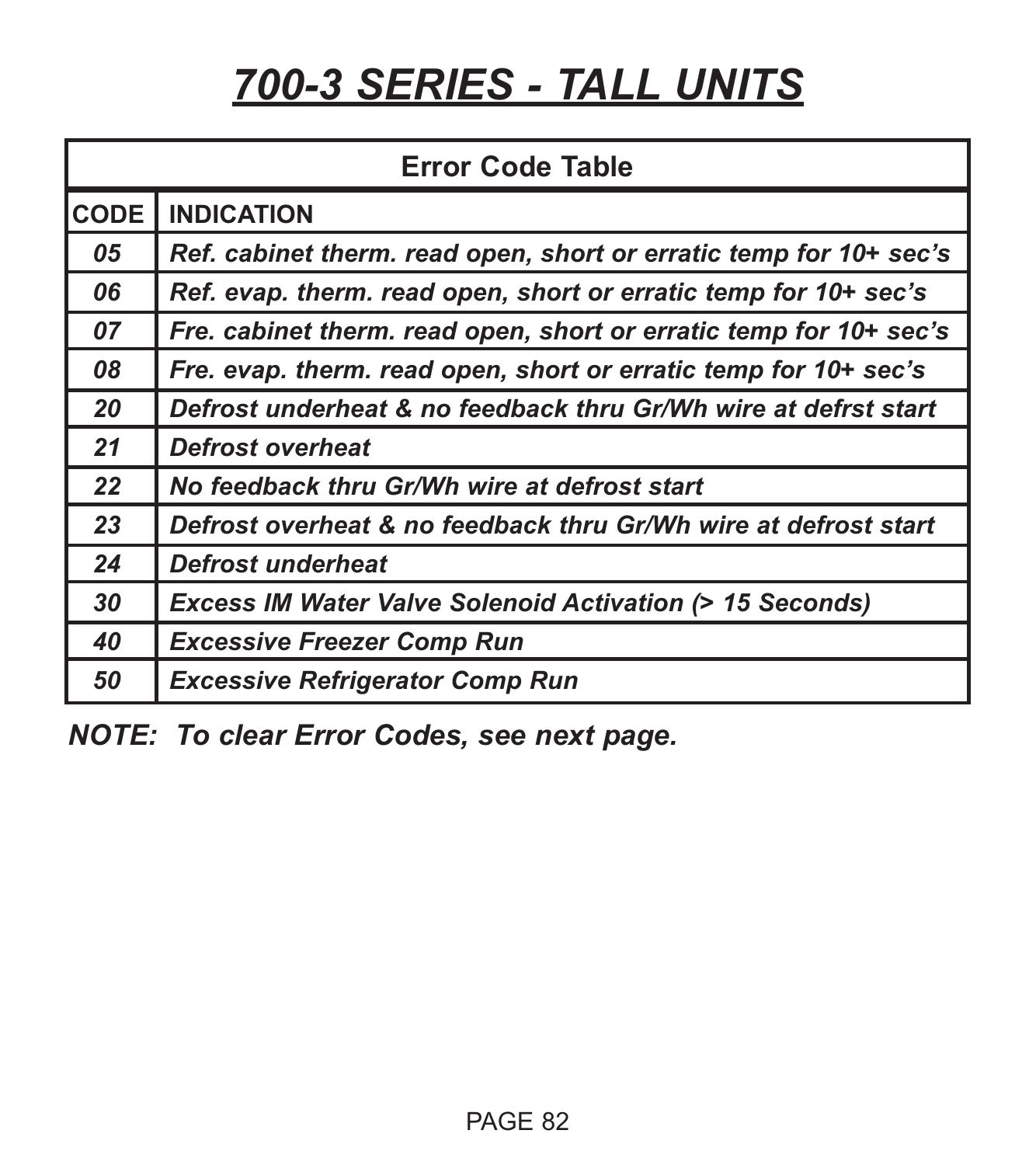#### **» Clearing Error Codes**

- 1. Unit must be ON
- 2. Repair problem
- 3. Press and hold Bell ON/OFF key for 15 seconds

#### **» Manual Component Activation Mode**

(Energizes cooling system for 5 minutes)

- 1. Unit must be ON
- 2. Press desired COLDER & UNIT ON/OFF keys simultaneously for 10 seconds

*NOTE: After performing the above key strokes (depending on COLDER key chosen), the following will appear on the LCD. Temperatures shown are for reference only, actual temperatures may vary.*

-18 **SERVICE** (*Illuminated*) FE *Temperature of F (Freezer Evaporator)*

*OR*

29 **SERVICE** (*Illuminated*) *r*E *Temperature of rE (Refrigerator Evaporator)*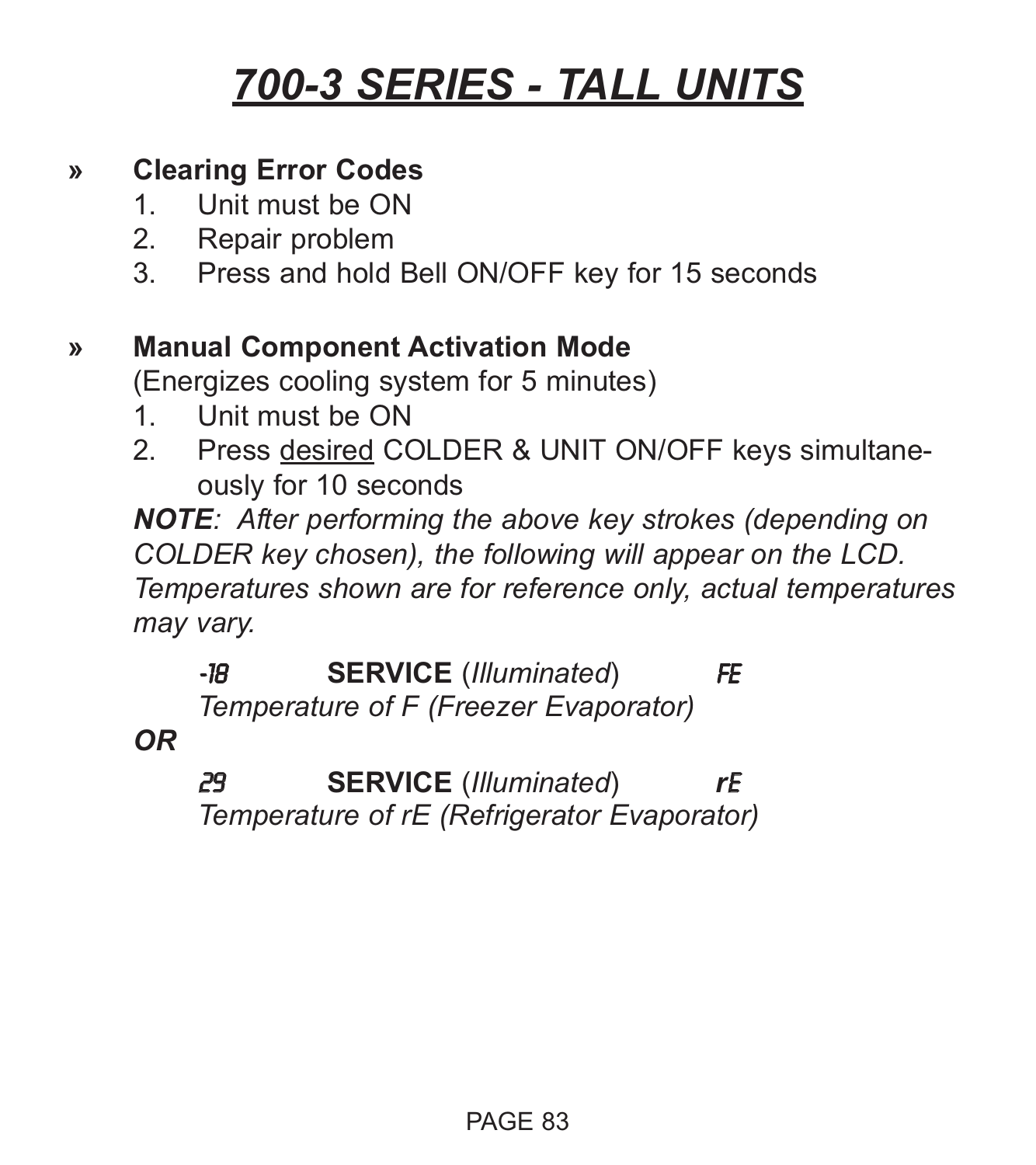#### **» Temperature Log Recall Mode**

(Compartment Temperature History Only)

- 1. Unit must be ON
- 2. Press desired WARMER & UNIT ON/OFF keys simultaneously, then release both keys

*NOTE: After performing the above key strokes (depending on COLDER key chosen), the following will appear on the LCD. Temperatures shown are for reference only, actual temperatures may vary.*

38 **SERVICE** (*Illuminated*) 01 2 hour compartment temperature average (at left) with index number. Number 1 is most recent 2 hour period.

*NOTE*: *SERVICE is always illuminated at first index.*

- Press WARMER key in multiple keystrokes to toggle up through indexes, from 1 to 168.

36 168 2 hour compartment temperature average (at left) with index number. Number 168 is oldest recorded 2 hour period.

- Press COLDER key in multiple keystrokes to toggle down through indexes, from 168 to 1.

*NOTE: Possible event indicators during Temperature Log Recall Mode is covered later. Temperature Log Recall Mode ends 15 seconds after last key stroke.*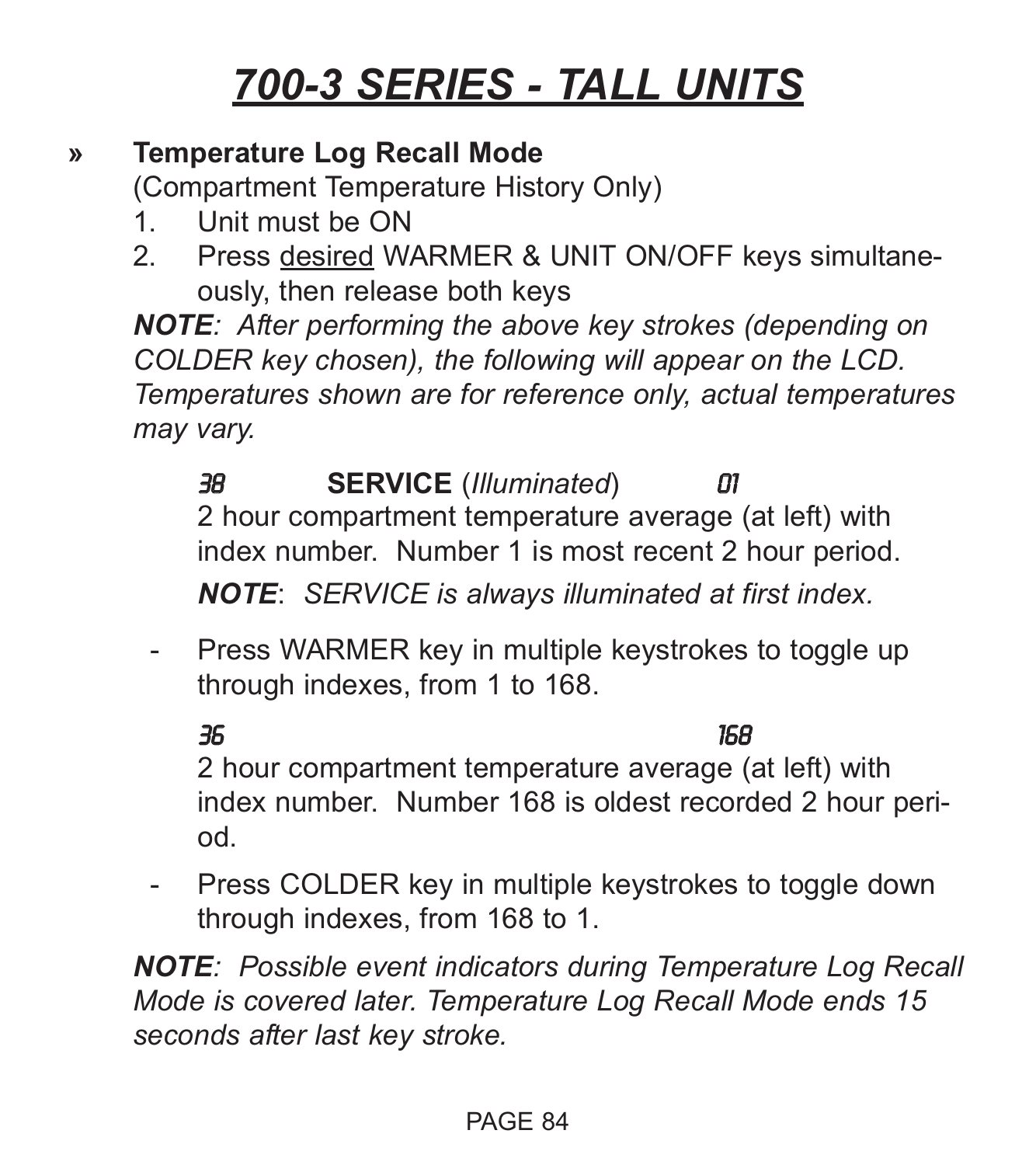#### **» Temperature Log Recall Mode**

(Compartment &/or Evaporator temperature History)

- 1. With unit on, initiate Diagnostic Mode Press either COLD-ER key & UNIT ON/OFF keys simultaneously, then release
- 3. Toggle through temperature readings by pressing COLDER or WARMER key until desired thermistor temperature is observed
- 4. Press WARMER key for that compartment and UNIT ON/OFF simultaneously

*NOTE: After performing the above key strokes (depending on WARMER key chosen), the following will appear on the LCD. Temperatures shown are for reference only, actual temperatures may vary.*

-10 **SERVICE** (*Illuminated*) 01 2 hour thermistor temperature average (at left) with index number. Number 1 is most recent 2 hour period.

- Press WARMER key in multiple keystrokes to toggle up through indexes, from 1 to 168.

-12 168

2 hour thermistor temperature average (at left) with index number. Number 168 is oldest recorded 2 hour period.

- Press COLDER key in multiple keystrokes to toggle down through indexes, from 168 to 1.

*NOTE: Possible event indicators during Temperature Log Recall Mode is on next page. Temperature Log Recall Mode ends 15 seconds after last key stroke.*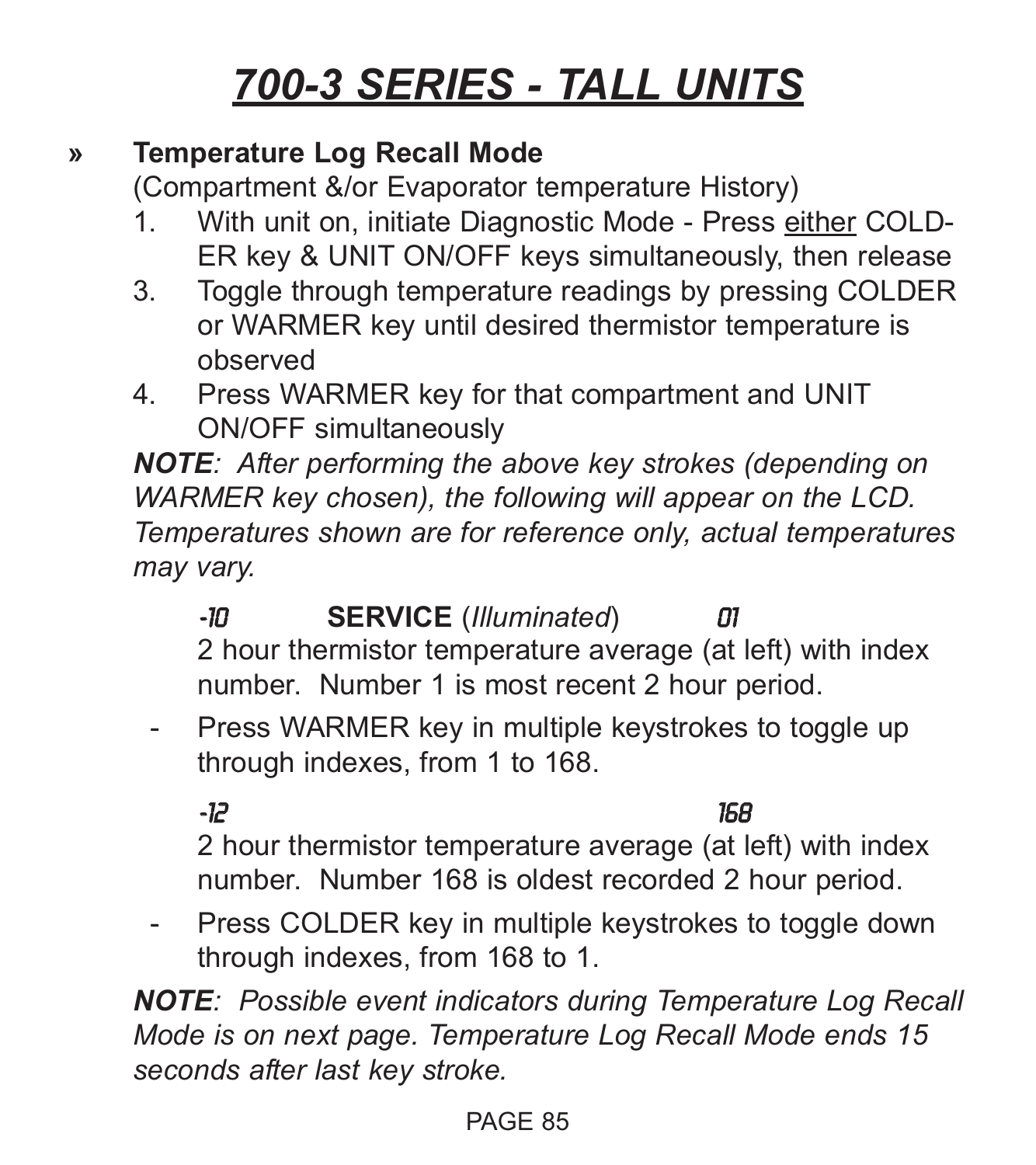#### **Possible Event Indicators During Temperature Log Recall**

*b*1 107 "bl" indicates index is blank, no temperature recorded yet 36 **SERVICE** (*Illuminated*) 89 SERVICE illuminated indicates unit was switched off with UNIT ON/OFF key **Bell** *(Illuminated)* 38 105 BELL Illuminated indicates power failure/interruption.

**- -** 28 Several consecutive Double Dashes (**- -**) displayed indicates electronic control board is bad. Control board must be replaced.

*NOTE*: *Temperature Log Recall Mode will end 20 seconds after last key stroke.*

*NOTE*: *Temperatures continue to be logged when unit is switched off with UNIT ON/OFF key and when Showroom Mode or Manual Compartment Disable Mode is initiated.*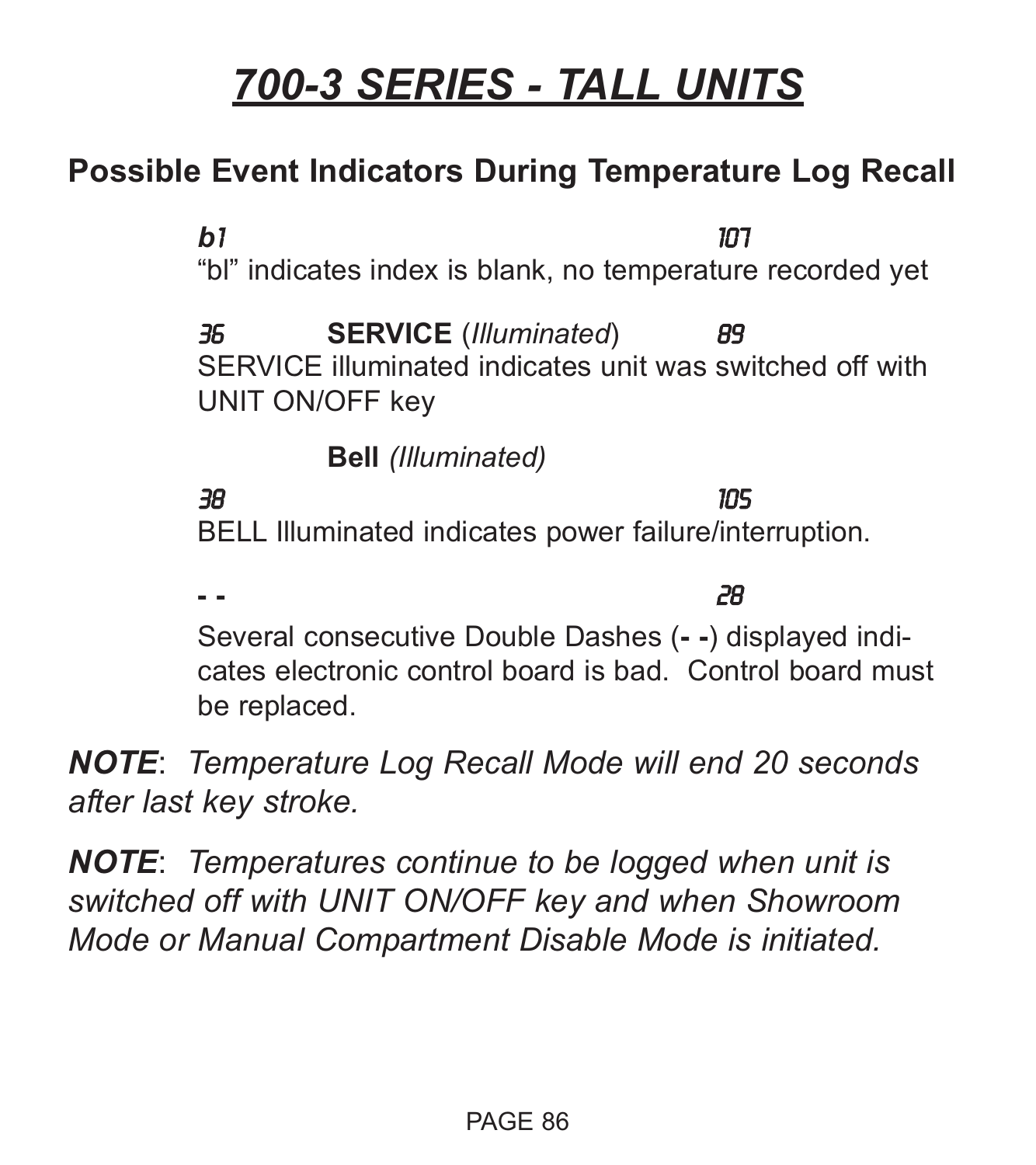# *700-3 SERIES - TALL UNITS NOTES*

| <u> 1989 - Johann Stoff, amerikansk politiker (d. 1989)</u>                                                                                                                                                                   |  |  |
|-------------------------------------------------------------------------------------------------------------------------------------------------------------------------------------------------------------------------------|--|--|
| <u> 1989 - Andrea Santa Andrea Andrea Andrea Andrea Andrea Andrea Andrea Andrea Andrea Andrea Andrea Andrea Andr</u>                                                                                                          |  |  |
| <u> 1989 - Johann Barn, amerikan bernama di sebagai bernama dan bernama di sebagai bernama di sebagai bernama di</u>                                                                                                          |  |  |
| ,我们也不能在这里的时候,我们也不能在这里的时候,我们也不能会在这里的时候,我们也不能会在这里的时候,我们也不能会在这里的时候,我们也不能会在这里的时候,我们也                                                                                                                                              |  |  |
| <u> 1989 - Andrea Santa Andrea Andrea Andrea Andrea Andrea Andrea Andrea Andrea Andrea Andrea Andrea Andrea Andr</u>                                                                                                          |  |  |
| <u> 1989 - Andrea Santa Andrea Andrea Andrea Andrea Andrea Andrea Andrea Andrea Andrea Andrea Andrea Andrea Andr</u>                                                                                                          |  |  |
|                                                                                                                                                                                                                               |  |  |
|                                                                                                                                                                                                                               |  |  |
| <u> 1989 - Johann Barn, amerikan bernama di sebagai bernama dan bernama di sebagai bernama di sebagai bernama di</u>                                                                                                          |  |  |
| <u> 1989 - Andrea Andrew Maria (h. 1989).</u>                                                                                                                                                                                 |  |  |
| <u> 1989 - Johann Stoff, deutscher Stoff, der Stoff, der Stoff, der Stoff, der Stoff, der Stoff, der Stoff, der S</u>                                                                                                         |  |  |
| the control of the control of the control of the control of the control of the control of the control of the control of the control of the control of the control of the control of the control of the control of the control |  |  |
|                                                                                                                                                                                                                               |  |  |
|                                                                                                                                                                                                                               |  |  |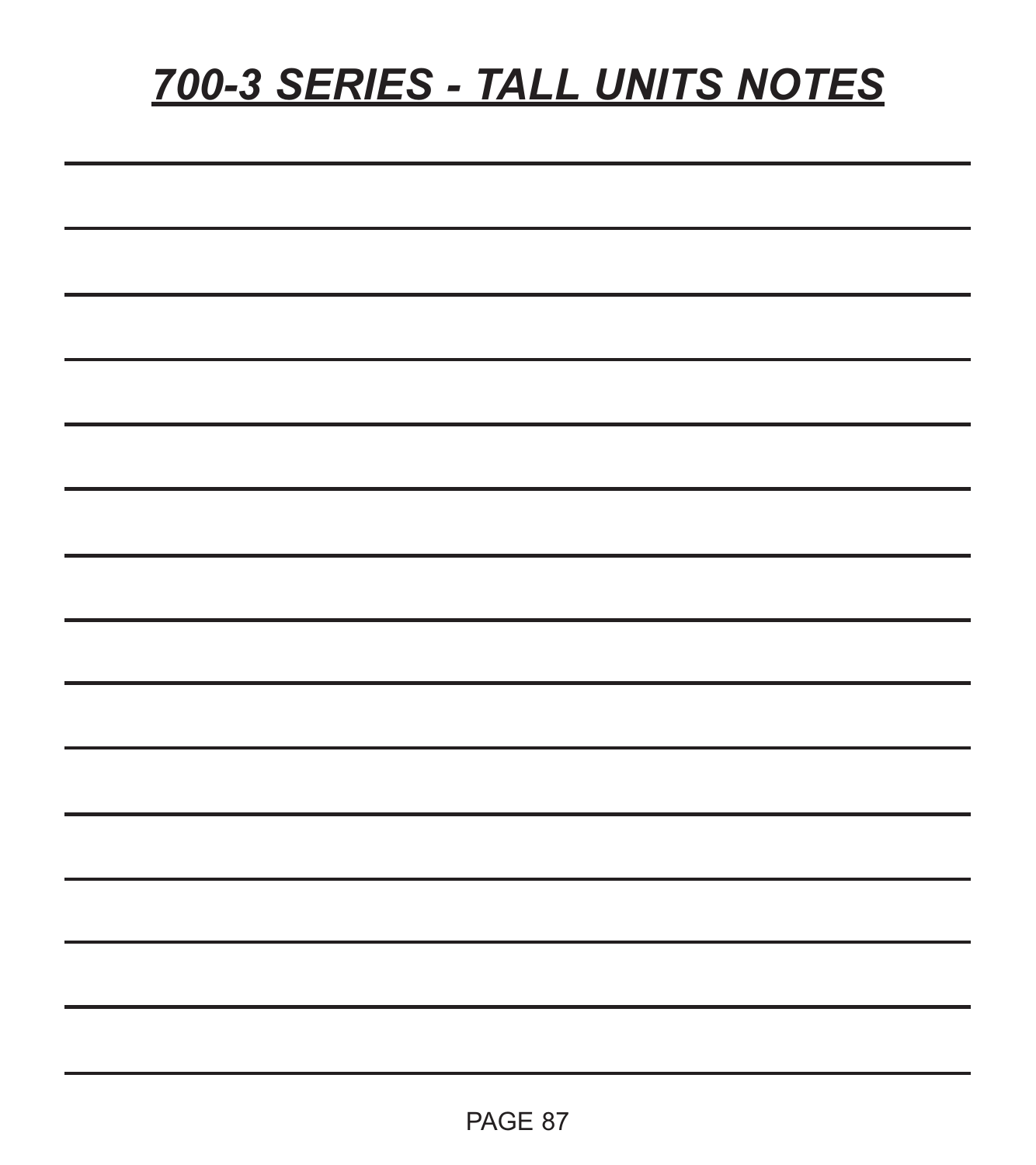### **Basic Input Operations**

- **» Power ON/OFF**
	- Press UNIT ON/OFF key
- **» Adjusting Set-Point** *(Temperature Adjust)*
	- Press COLDER or WARMER keys of desired compartment

*NOTE: Actual compartment temp. is displayed 10 seconds after last keystroke.*

- **» Icemaker ON/OFF**
	- Press ICE ON/OFF key
- **» Door Ajar Alarm ON/OFF**
	- Press Bell ON/OFF key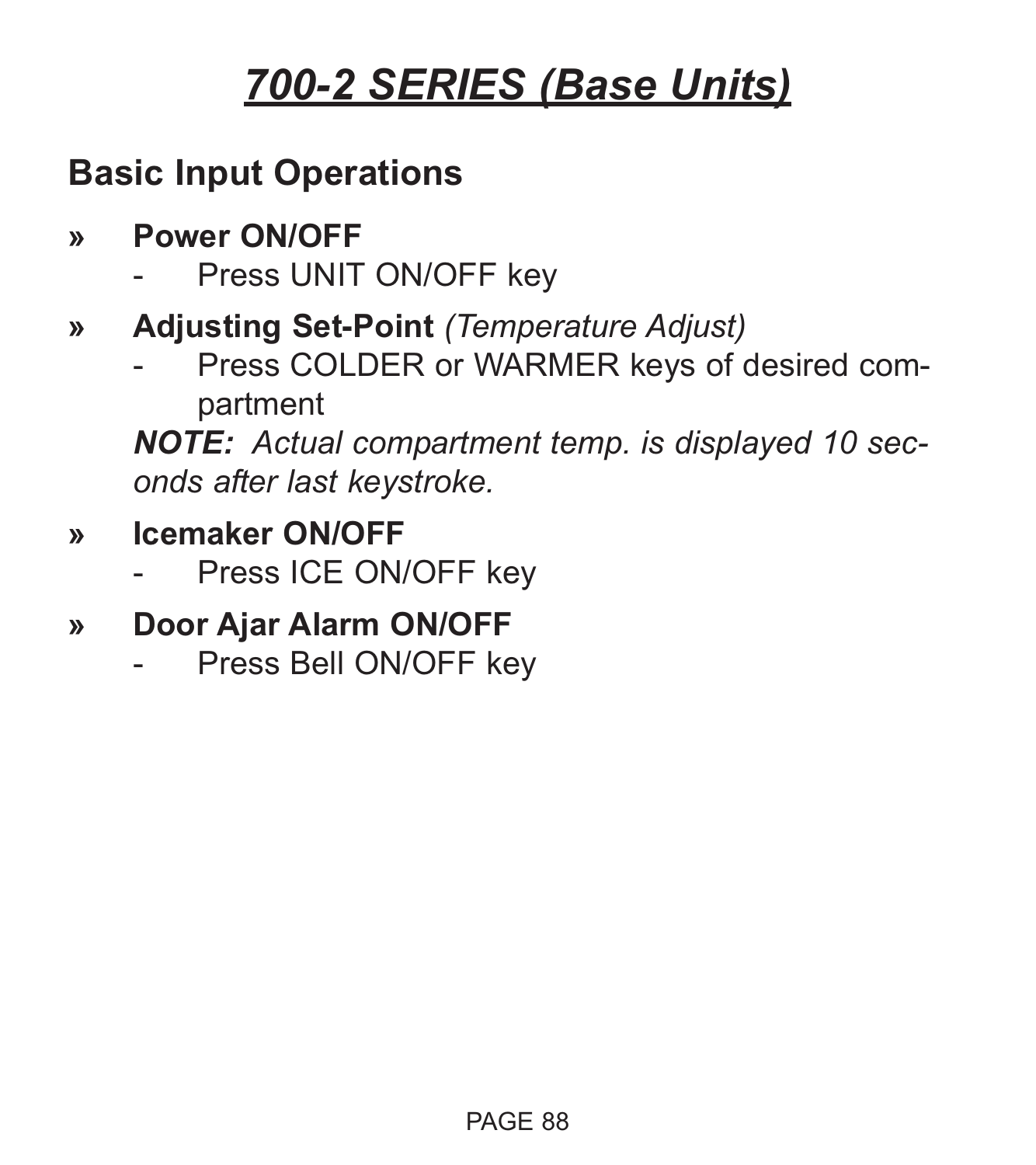### **Unique Input Operations**

- **» Temperature Units Selection Mode** *(°F or °C Display)*
	- Within first minute of power up, press Bell ON/OFF key & UNIT ON/OFF key simultaneously for 5 seconds
- » **Sabbath Mode** *(Disables lighting)*
	- 1. Switch unit OFF
	- 2. Press & hold UNIT ON/OFF key for 10 seconds

*NOTE: To exit Sabbath Mode, repeat steps above.*

#### **» Showroom Mode** *(Disables all but lighting)*

- 1. Switch unit OFF
- 2. Press COLDER, WARMER & UNIT ON/OFF keys simultaneously

*NOTE: To exit Showroom Mode, repeat steps above.*

#### **» Manual Defrost**

- Press & hold ICE ON/OFF key for 5 seconds.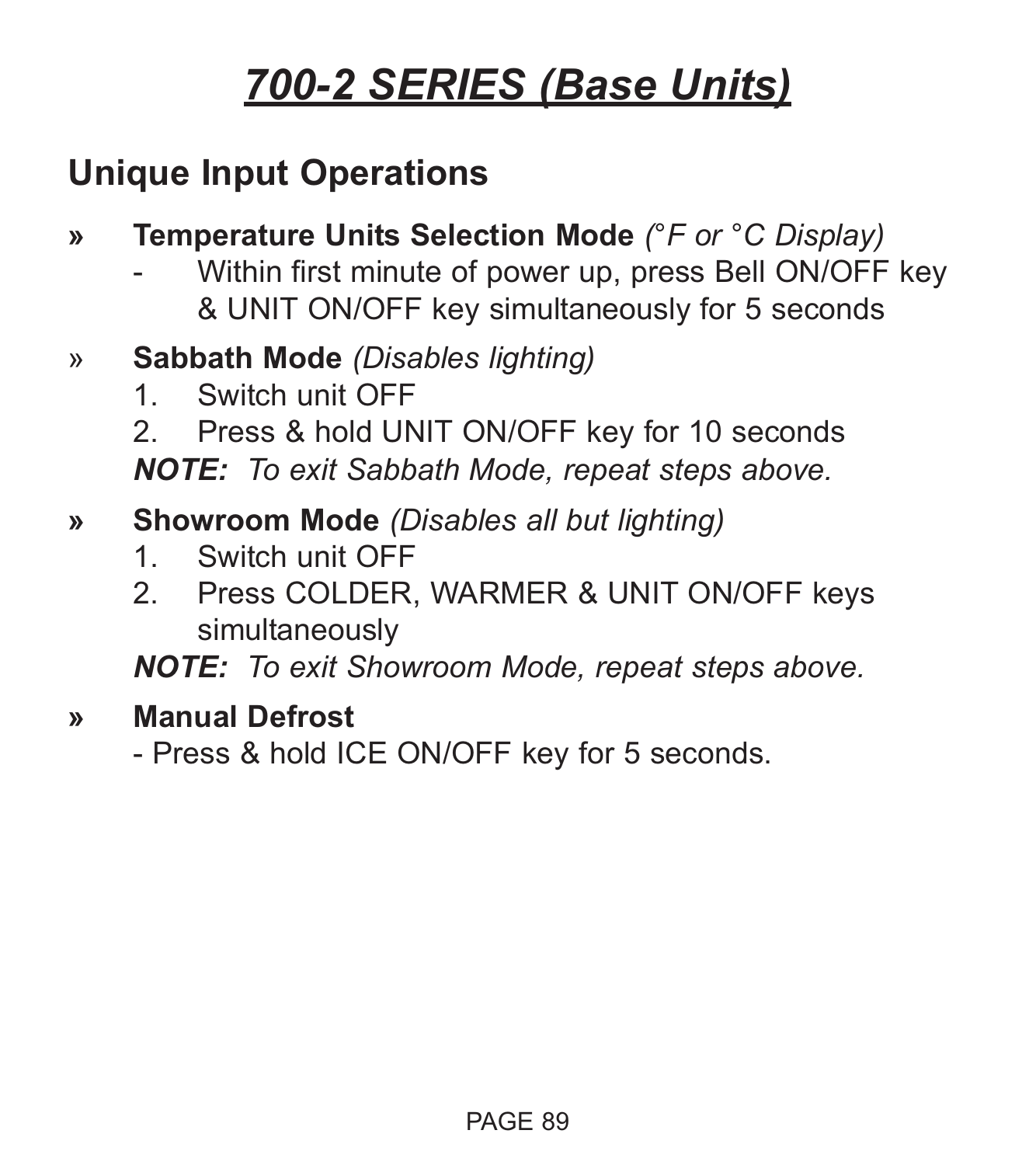#### **Possible Error Indicators**

*NOTE: Temperatures shown are for reference only, actual temperatures may vary.*

> EE **SERVICE** (*Flashing*) 38 700BR lower compartment thermistor Fault

38 **SERVICE** (*Flashing*) EE 700BR upper compartment thermistor fault

45 **SERVICE** (*Flashing*) 45 700BR evaporator thermistor fault

E0

700BR & 700BF communication error between control board & control panel

 $\mathbf{B}$ 700BR & 700BF communication error between control board & control panel

EE **SERVICE** (*Flashing*) 700BF compartment thermistor Fault

*NOTE:To clear Error Indicators, repair problem.*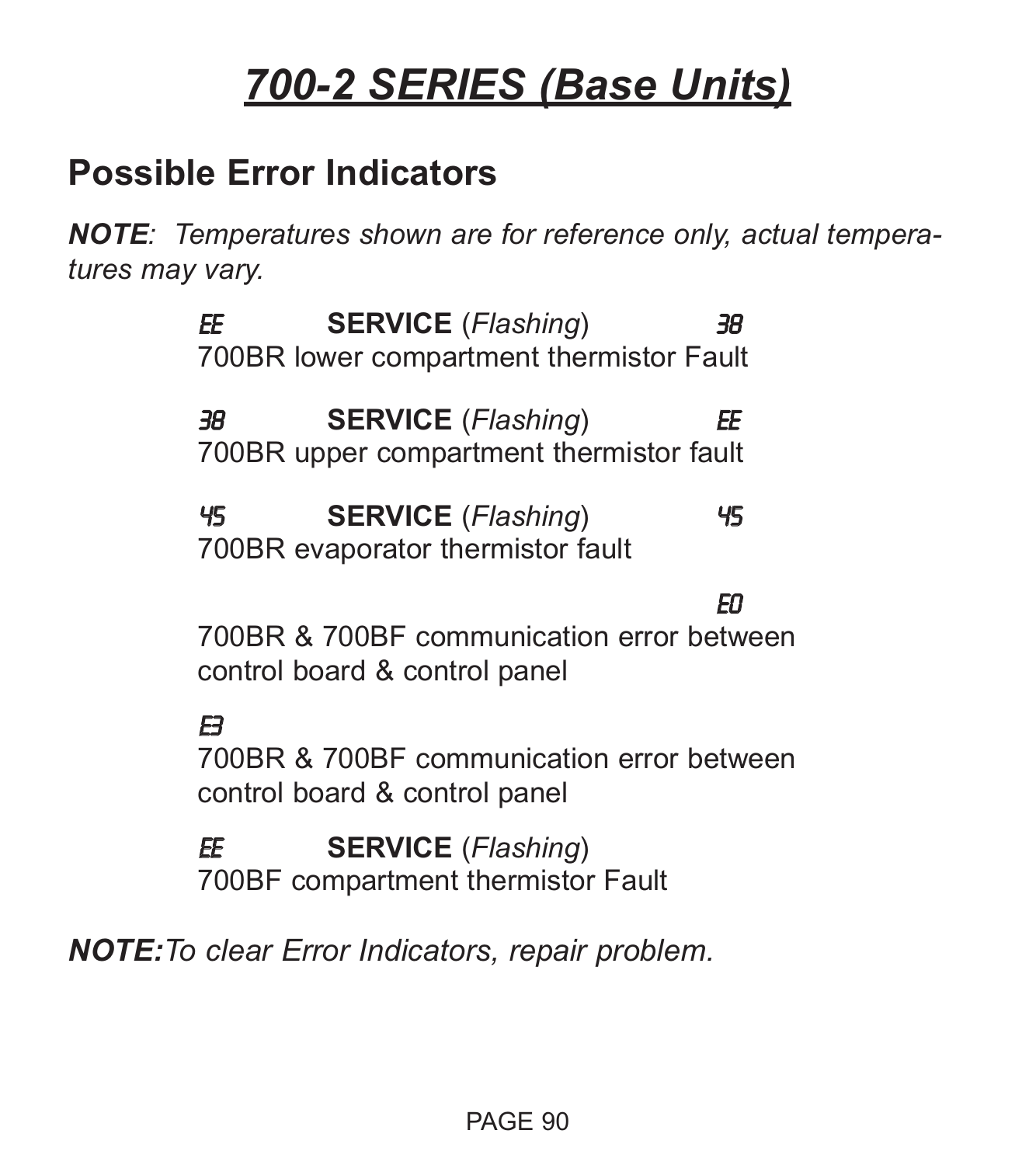### **Troubleshooting Input Operations**

#### **» Diagnostic Mode**

- 1. Unit must be ON
- 2. Press COLDER & UNIT ON/OFF keys simultaneously, then release both keys

*NOTE: After performing the above key strokes, the following will appear on the LCD. Temperatures shown are for reference only, actual temperatures may vary.*

*If Model 700BF:*

00 **SERVICE** (*Illuminated*) F *Temperature of F (Freezer Compartment)*

Press COLDER key to toggle to next reading

-10 **SERVICE** (*Illuminated*) E *Temperature of E (Freezer Evaporator)*

*If Model 700BR:*

36 **SERVICE** (*Illuminated*) L *Temperature of L (Lower Compartment)*

36 **SERVICE** (*Illuminated*) U *Temperature of U (Upper Compartment)*

29 **SERVICE** (*Illuminated*) E *Temperature of E (Refrigerator Evaporator)*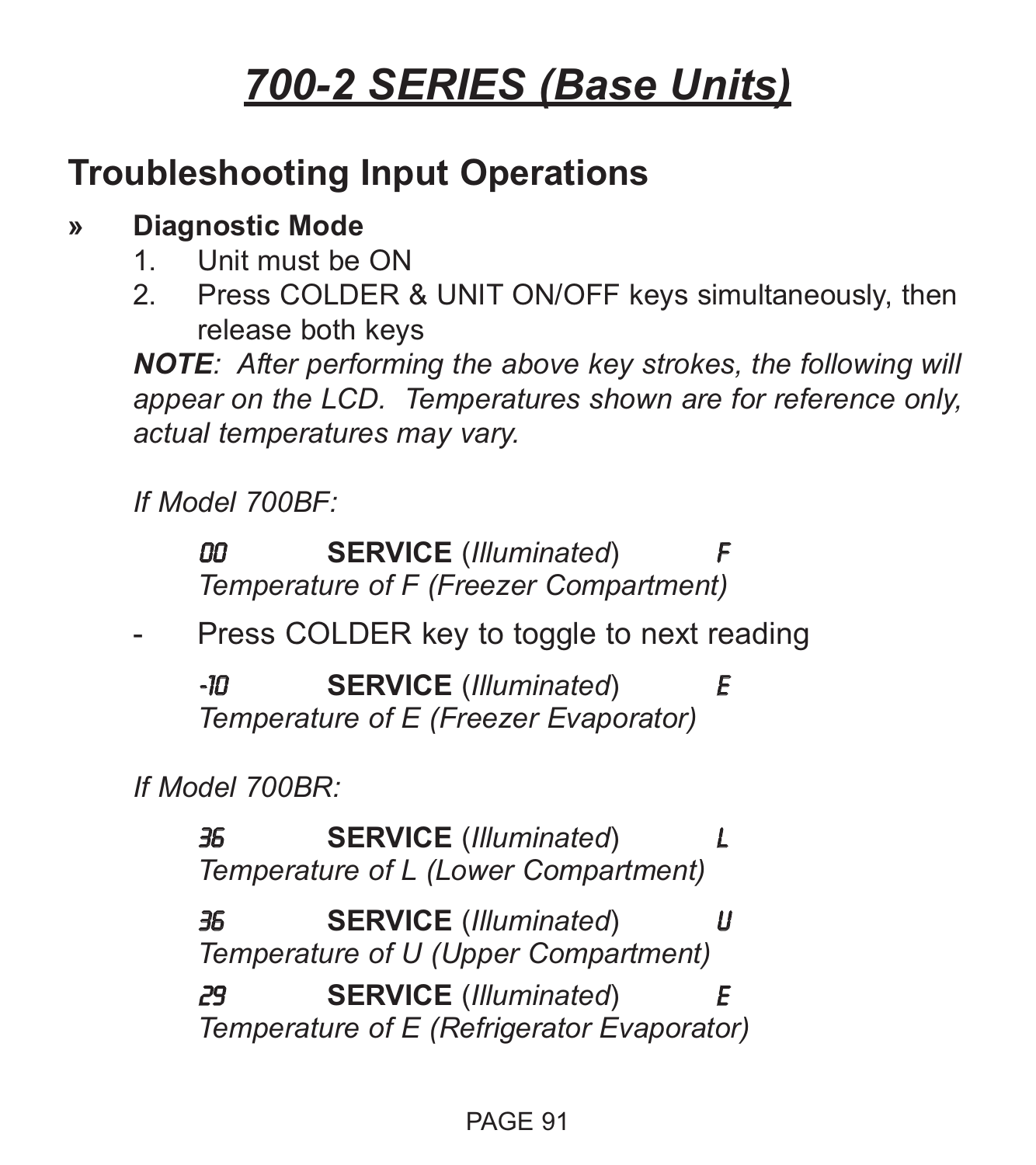# *700-2 SERIES (Base Units) Notes*

| -  |  |  |  |
|----|--|--|--|
| -  |  |  |  |
|    |  |  |  |
|    |  |  |  |
|    |  |  |  |
|    |  |  |  |
| -- |  |  |  |
| ۰  |  |  |  |
| ۰  |  |  |  |
|    |  |  |  |
|    |  |  |  |
|    |  |  |  |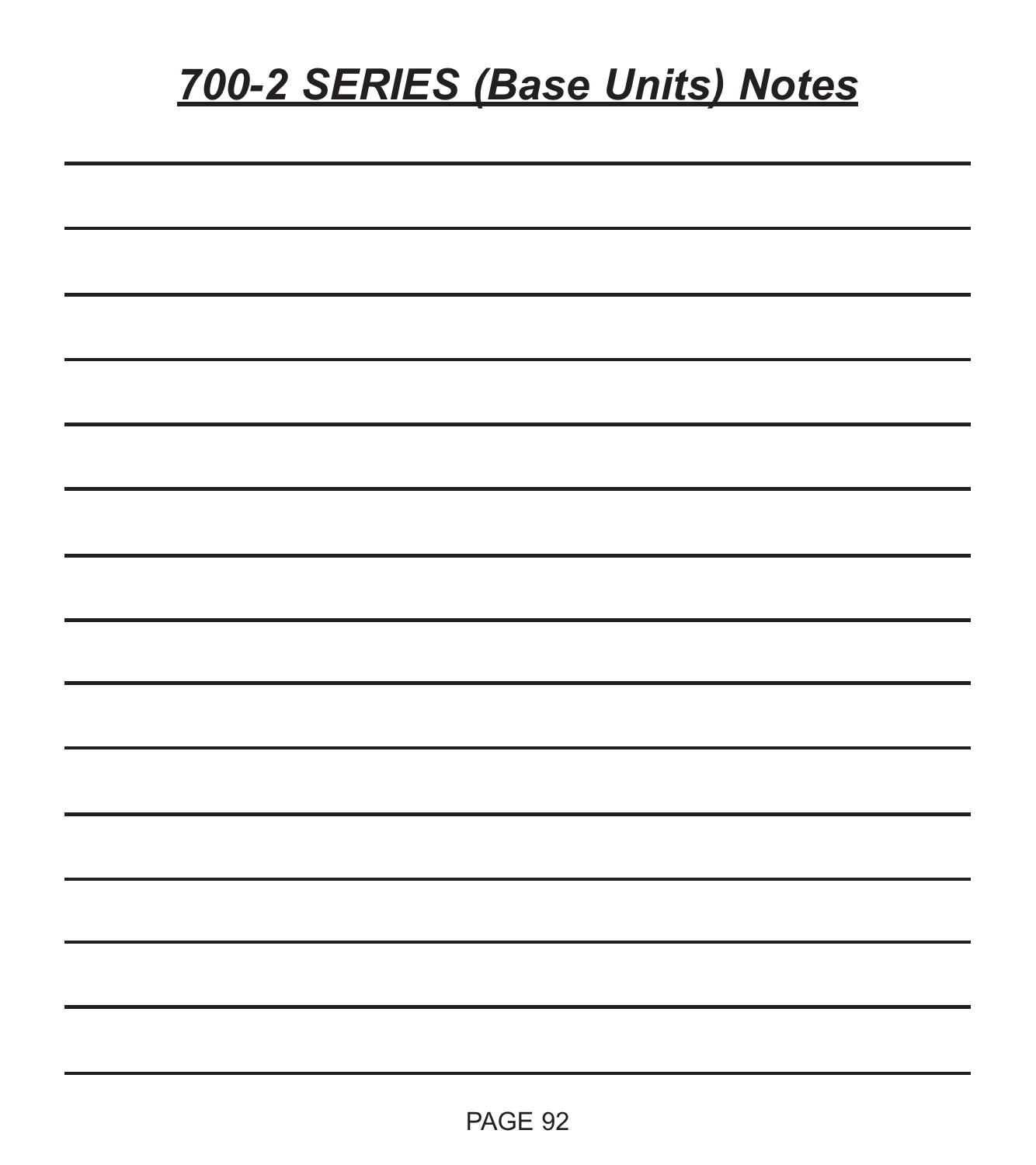### **Basic Input Operations**

- **» Power ON/OFF**
	- Press UNIT ON/OFF key
- **» Adjusting Set-Point** *(Temperature Adjust)*
	- Press COLDER or WARMER keys of desired compartment

*NOTE: Actual compartment temp. is displayed 10 seconds after last keystroke.*

- **» Icemaker ON/OFF**
	- Press ICE ON/OFF key
- **» Door Ajar Alarm ON/OFF**
	- Press Bell ON/OFF key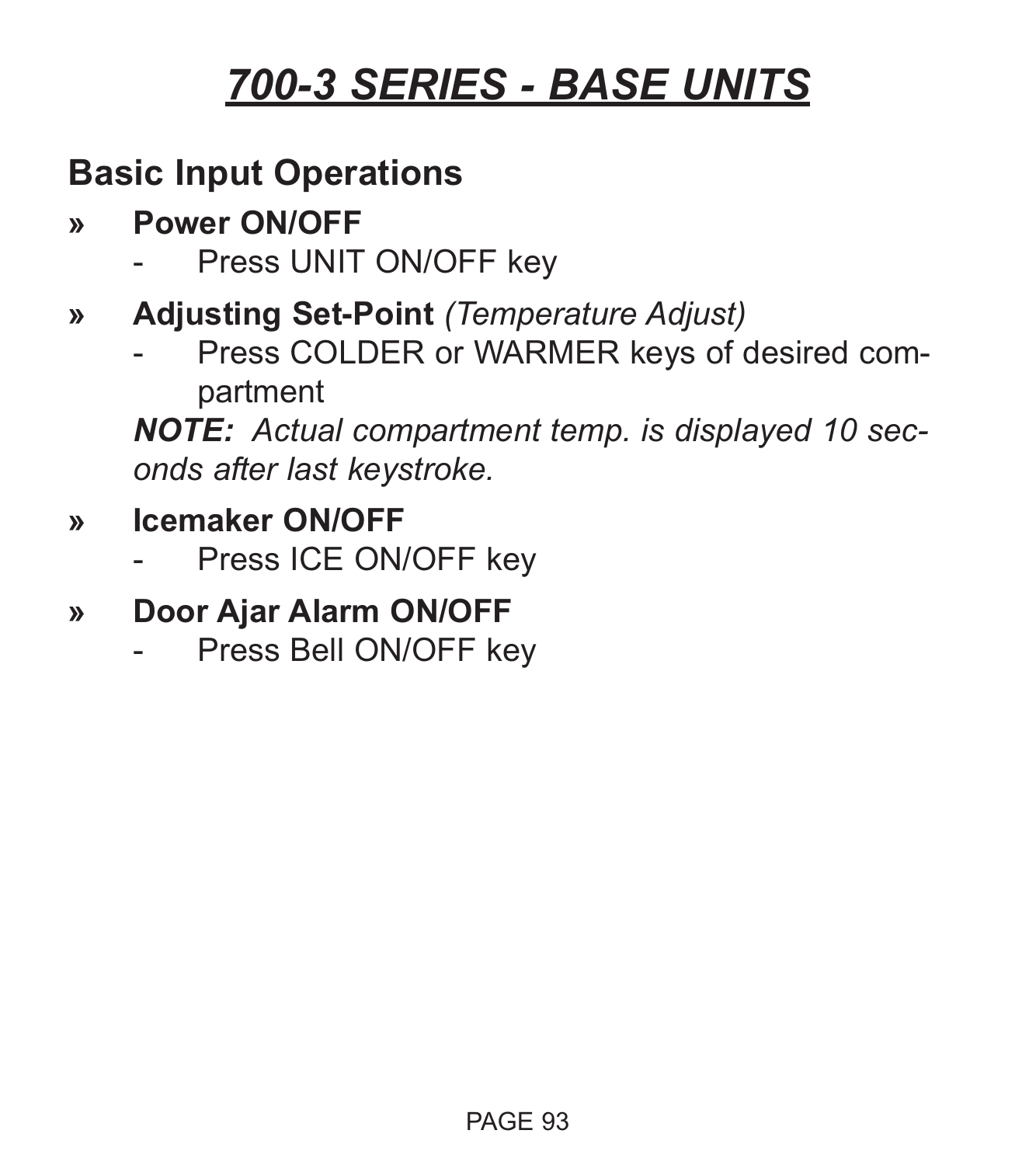### **Unique Input Operations**

- **» Temperature Units Selection Mode** *(°F or °C Display)*
	- Within first minute of power up, press Bell ON/OFF key & UNIT ON/OFF key simultaneously for 5 seconds
- » **Sabbath Mode** *(Disables lighting)*
	- 1. Switch unit OFF
	- 2. Press & hold UNIT ON/OFF key for 10 seconds

*NOTE: To exit Sabbath Mode, press UNIT ON/OFF Key.*

- **» Showroom Mode** *(Disables all but lighting)*
	- 1. Switch unit OFF
	- 2. Press COLDER, WARMER & UNIT ON/OFF keys simultaneously

*NOTE: To exit Showroom Mode, repeat steps above.*

- **» Compartment Disable Mode** *(Disables compartment cooling, "- -" appears on LCD)*
	- 1. Switch unit OFF
	- 2. Press desired WARMER & UNIT ON/OFF keys simultaneously

*NOTE: To return to normal operation, repeat steps above.*

**» Manual Defrost**

- Press & hold ICE ON/OFF key for 5 seconds.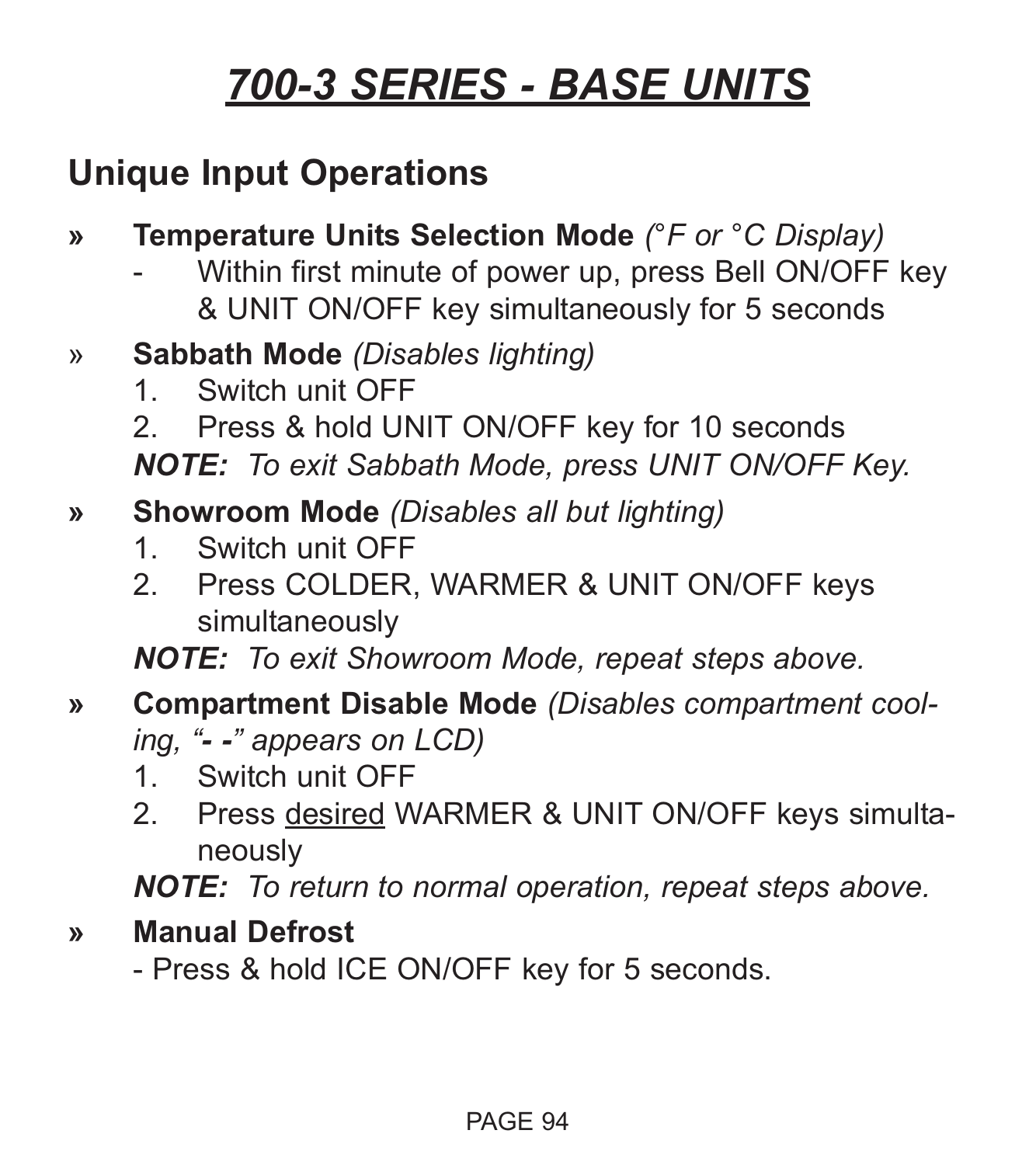#### **Possible Error Indicators**

*NOTE: Temperatures shown are for reference only, actual temperatures may vary.*

> EE **SERVICE** (*Flashing*) 38 Freezer compartment thermistor fault

> 00 **SERVICE** (*Flashing*) EE Refrigerator compartment thermistor fault

00 **SERVICE** (*Flashing*) 38 Several excessive compressor run periods OR Refrigerator evaporator thermistor fault

**SERVICE** (*Flashing*)

00 **ICE** *(Flashing)* 38 Water valve energized longer than 15 seconds, five consecutive times. Icemaker system disabled 24 hours each time. *NOTE: A 45 minute dwell follows each IM cycles (no power to Icemaker). To bypass 45 minute dwell, Switch ice maker system OFF then back ON.*

00 **SERVICE** (Steady, not *Flashing*)38 Error Codes logged and observed but not cleared.

*NOTE: To clear Error Codes, press bell ON/OFF key for 15 seconds.*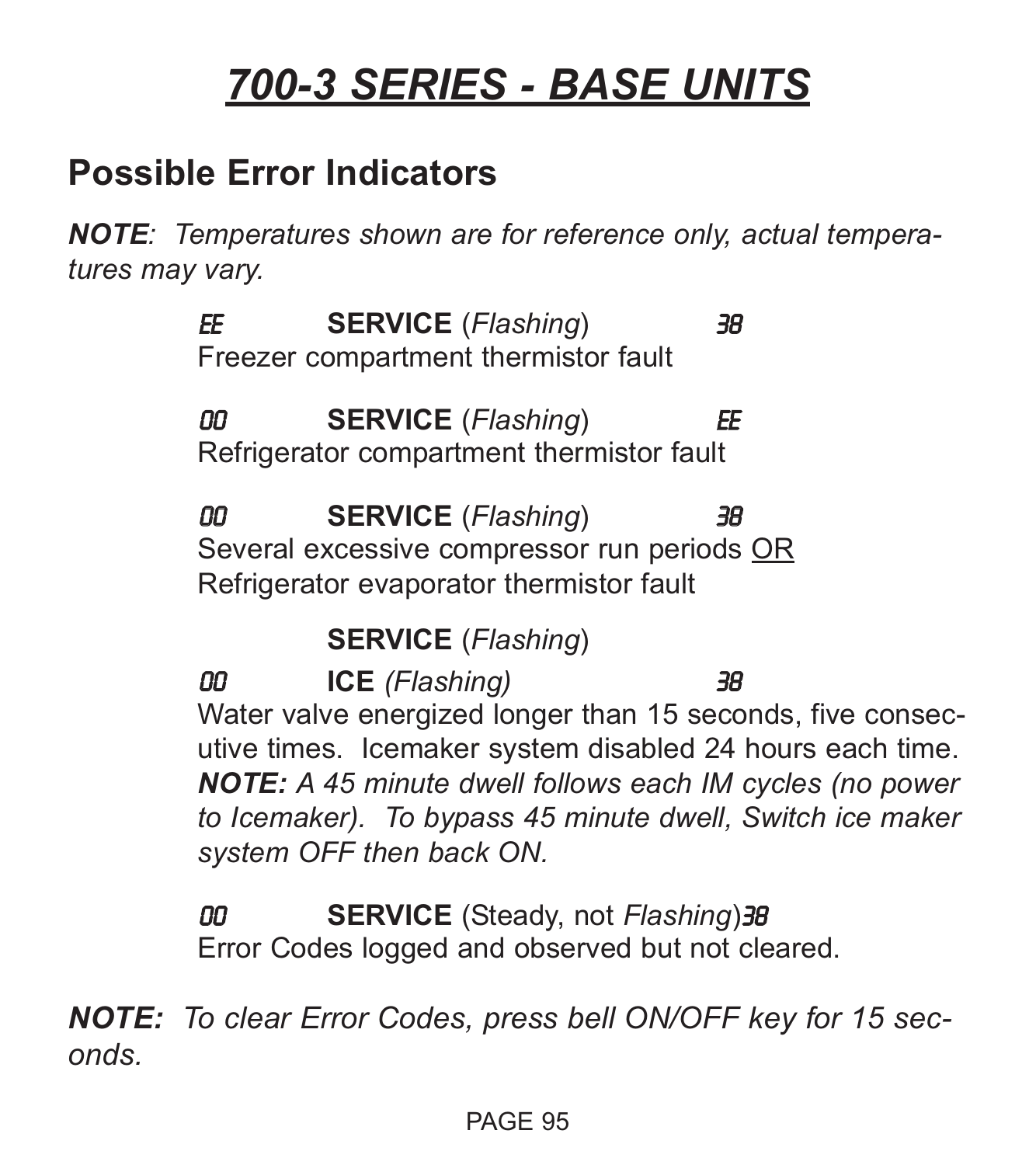### **Troubleshooting Input Operations**

#### **» Diagnostic Mode**

- 1. Unit must be ON
- 2. Press COLDER & UNIT ON/OFF keys simultaneously, then release both keys
- *NOTE: After performing the above key strokes, the following will appear on the LCD. Temperatures shown are for reference only, actual temperatures may vary.*

**-05 SERVICE** (*Illuminated*) *Temperature of F (Freezer Compartment)*

Press COLDER key to toggle to next reading

40 **SERVICE** (*Illuminated*) *r Temperature of r (Refrigerator Compartment)*

Press COLDER key to toggle to next reading

-12 **SERVICE** (*Illuminated*) E *Temperature of E (Evaporator)*

Pressing the COLDER key at this time will take the display back to the first reading, the freezer compartment temperature.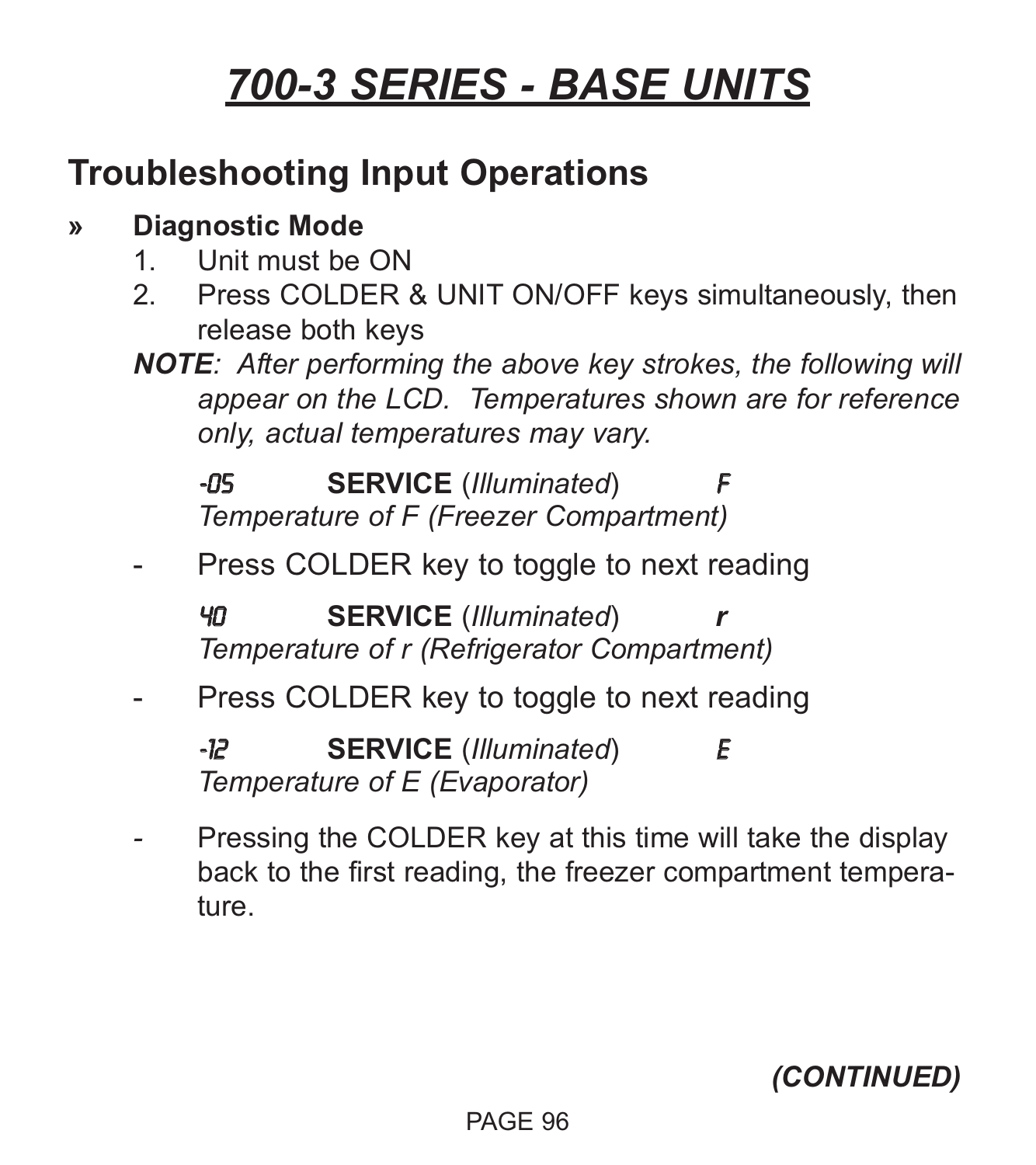*(CONTINUED)*

- *NOTE: If "*EC*" (Error Code) is displayed, see Error Code Table on next page.*
- **NOTE:** If "**E** is displayed in place of temperature, ther*mistor in that location is faulty.*
- *NOTE: If "*S*r" is displayed in place of temperature, unit is in Showroom Mode.*
- *NOTE: Diagnostic Mode will end 10 seconds after last key stroke.*

*NOTE: To clear Error Indicators, repair problem then switch unit OFF and back ON. To clear Error Codes, press bell ON/OFF key for 15 seconds.*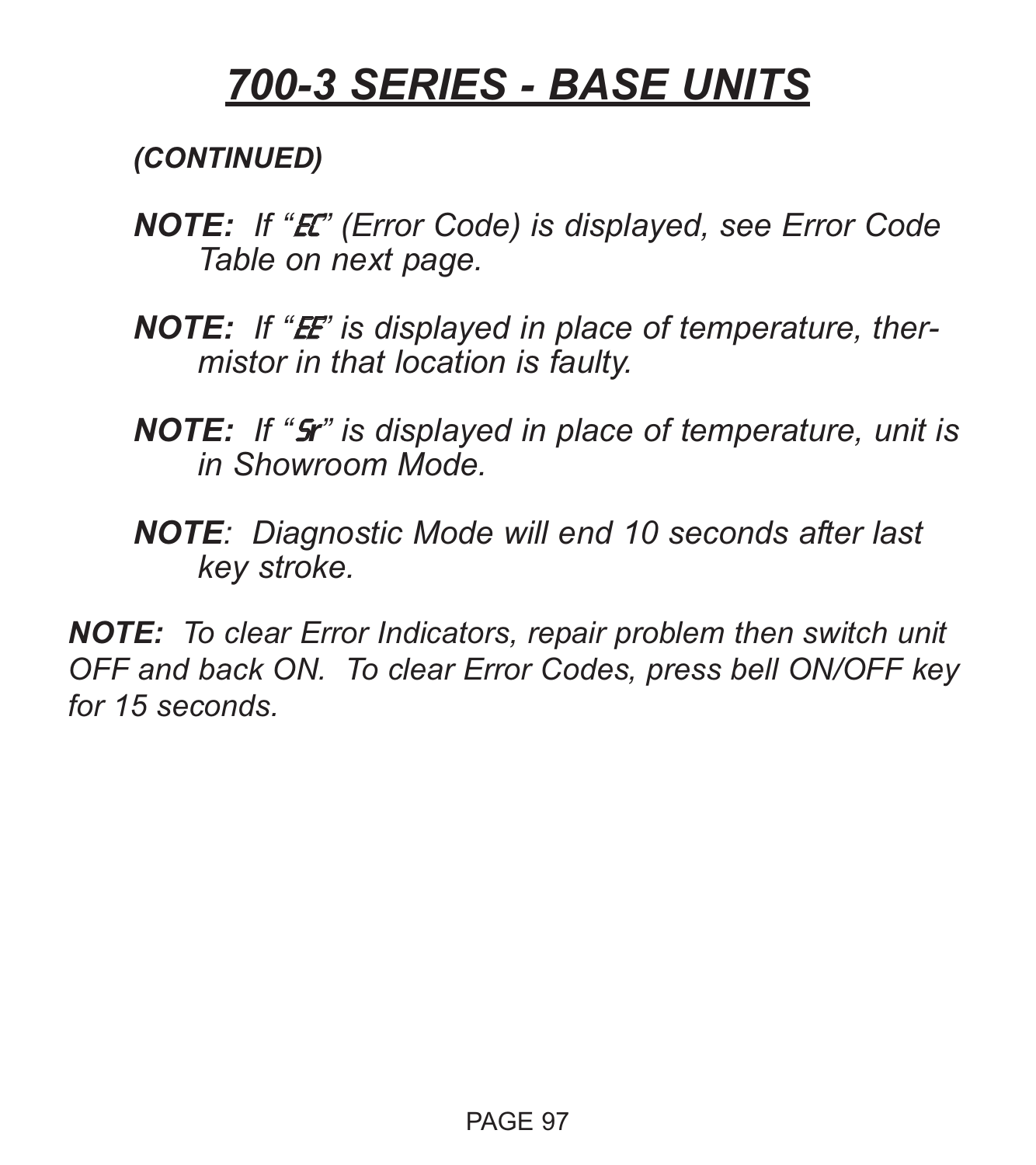| <b>Error Code Table</b> |                                                                    |  |  |  |
|-------------------------|--------------------------------------------------------------------|--|--|--|
| CODE                    | <b>INDICATION</b>                                                  |  |  |  |
| 05                      | Ref. cabinet therm. read open, short or erratic temp for 10+ sec's |  |  |  |
| 06                      | Ref. evap. therm. read open, short or erratic temp for 10+ sec's   |  |  |  |
| 07                      | Fre. cabinet therm. read open, short or erratic temp for 10+ sec's |  |  |  |
| 08                      | Fre. evap. therm. read open, short or erratic temp for 10+ sec's   |  |  |  |
| 20                      | Defrost underheat & no feedback thru Gr/Wh wire at defrst start    |  |  |  |
| 21                      | <b>Defrost overheat</b>                                            |  |  |  |
| 22                      | No feedback thru Gr/Wh wire at defrost start                       |  |  |  |
| 23                      | Defrost overheat & no feedback thru Gr/Wh wire at defrost start    |  |  |  |
| 24                      | Defrost underheat                                                  |  |  |  |
| 30                      | <b>NA</b>                                                          |  |  |  |
| 40                      | <b>Excessive Freezer Comp Run</b>                                  |  |  |  |
| 50                      | Excessive Refrig. Comp Run (Excessive Ref Fan Run 700BC/I)         |  |  |  |

*NOTE: To clear Error Codes, see next page.*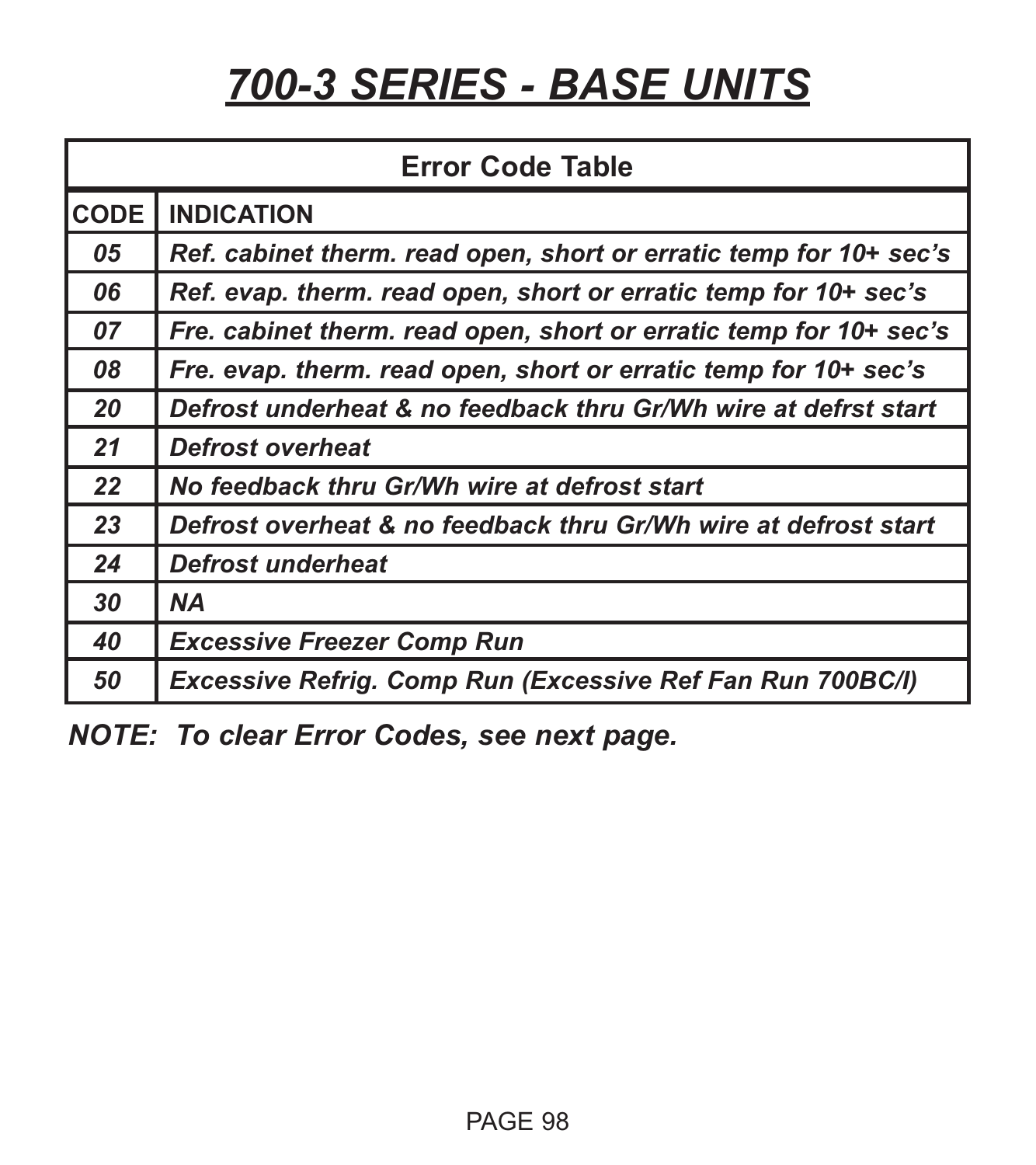#### **» Clearing Error Codes**

- 1. Unit must be ON
- 2. Repair problem
- 3. Press and hold Bell ON/OFF key for 15 seconds

#### **» Manual Component Activation Mode**

(Energizes cooling system for 5 minutes)

- 1. Unit must be ON
- 2. Press desired COLDER & UNIT ON/OFF keys simultaneously for 10 seconds

*NOTE: After performing the above key strokes (depending on COLDER key chosen), the following will appear on the LCD. Temperatures shown are for reference only, actual temperatures may vary.*

-05 **SERVICE** (*Illuminated*) E *Temperature of E (Evaporator)*

*OR*

36 **SERVICE** (*Illuminated*) *Temperature of r (Refrigerator Compartment)*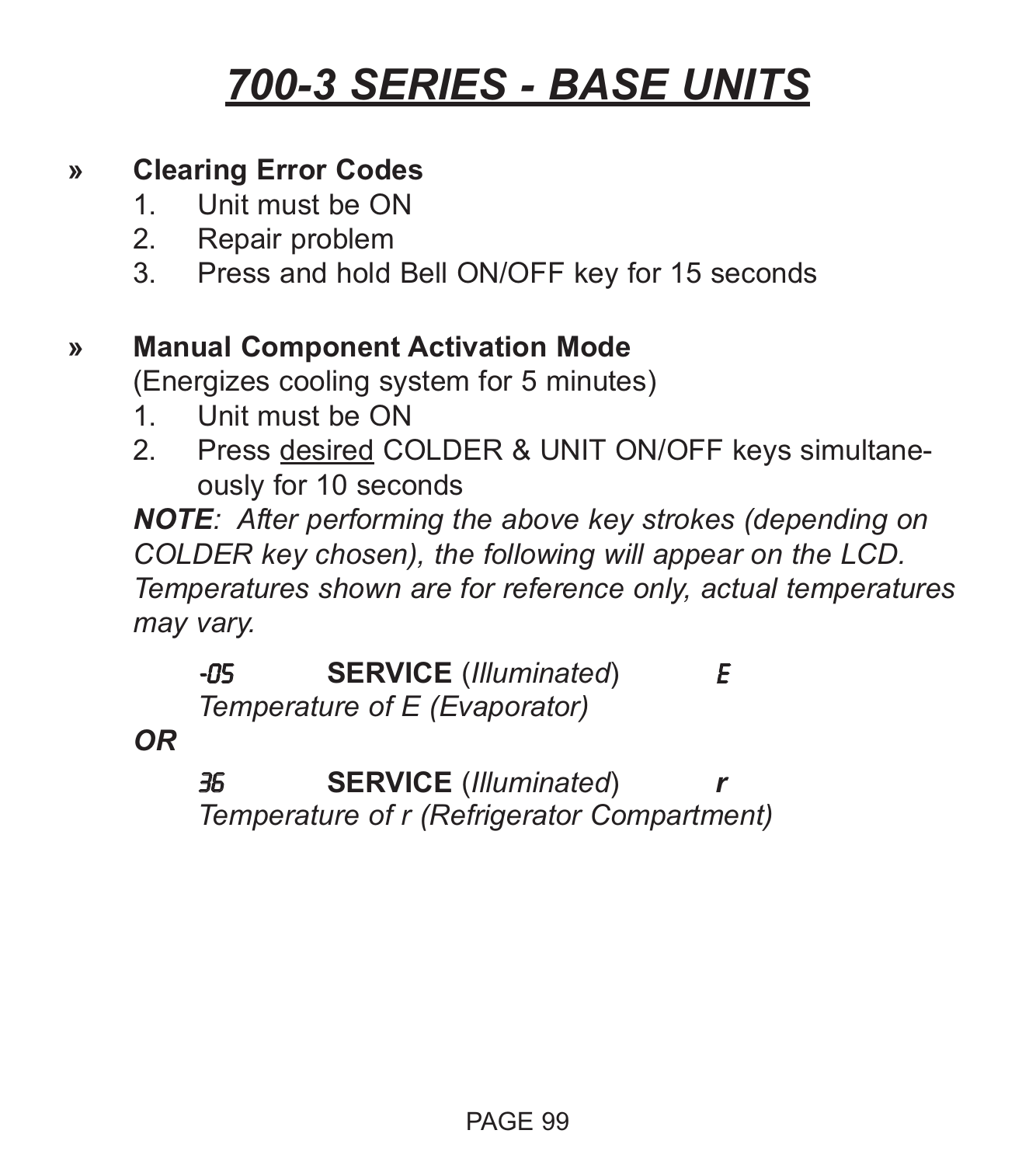#### **» Temperature Log Recall Mode**

(Compartment Temperature History Only)

- 1. Unit must be ON
- 2. Press desired WARMER & UNIT ON/OFF keys simultaneously, then release both keys

*NOTE: After performing the above key strokes (depending on COLDER key chosen), the following will appear on the LCD. Temperatures shown are for reference only, actual temperatures may vary.*

38 **SERVICE** (*Illuminated*) 01 2 hour compartment temperature average (at left) with index number. Number 1 is most recent 2 hour period.

*NOTE*: *SERVICE is always illuminated at first index.*

- Press WARMER key in multiple keystrokes to toggle up through indexes, from 1 to 168.

#### 36 168

2 hour compartment temperature average (at left) with index number. Number 168 is oldest recorded 2 hour period.

- Press COLDER key in multiple keystrokes to toggle down through indexes, from 168 to 1.

*NOTE: Possible event indicators during Temperature Log Recall Mode is covered later. Temperature Log Recall Mode ends 15 seconds after last key stroke.*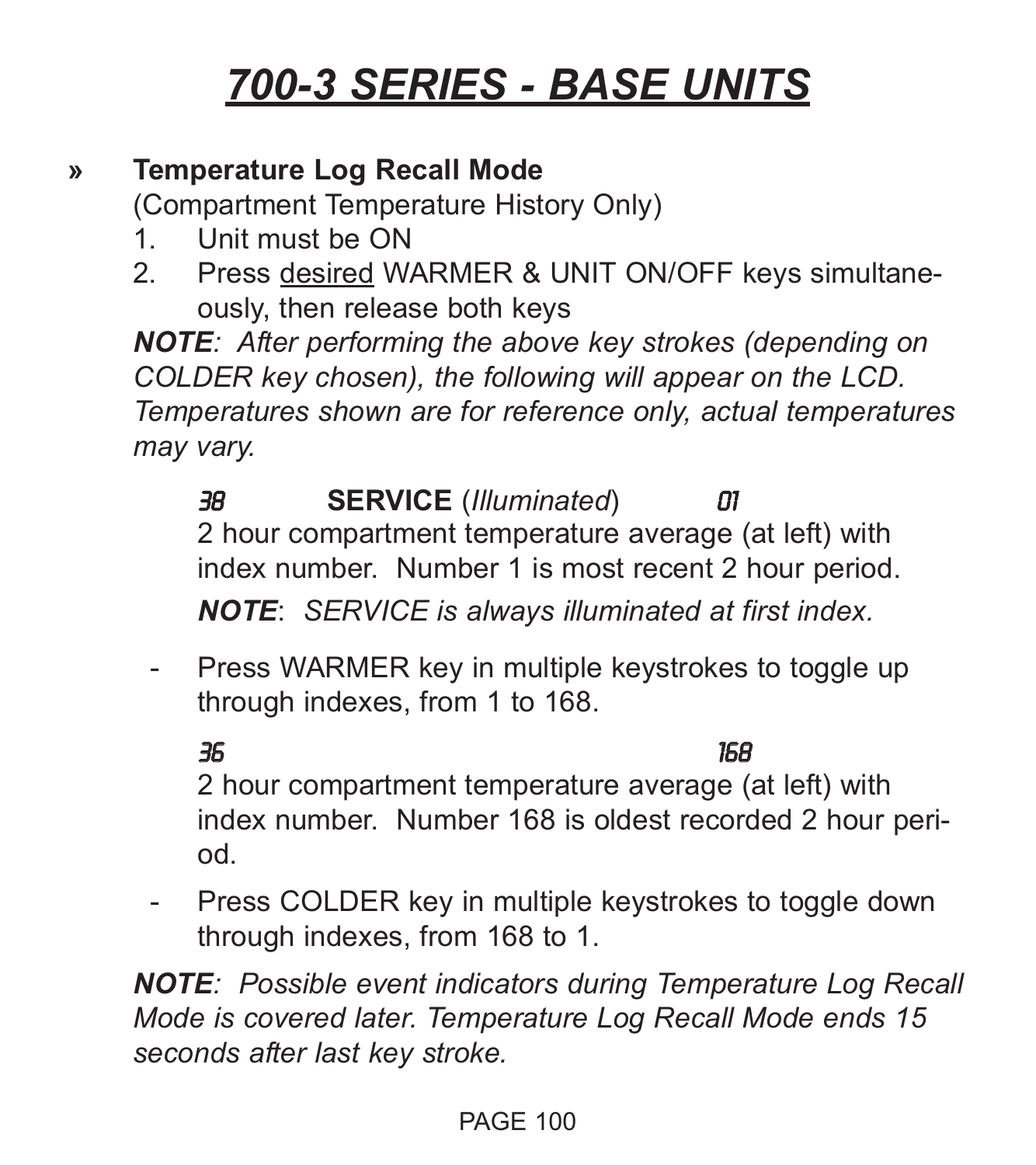#### **» Temperature Log Recall Mode**

(Compartment &/or Evaporator temperature History)

- 1. With unit on, initiate Diagnostic Mode Press either COLD-ER key & UNIT ON/OFF keys simultaneously, then release
- 3. Toggle through temperature readings by pressing COLDER or WARMER key until desired thermistor temperature is observed
- 4. Press WARMER key for that compartment and UNIT ON/OFF simultaneously

*NOTE: After performing the above key strokes (depending on WARMER key chosen), the following will appear on the LCD. Temperatures shown are for reference only, actual temperatures may vary.*

-10 **SERVICE** (*Illuminated*) 01 2 hour thermistor temperature average (at left) with index number. Number 1 is most recent 2 hour period.

- Press WARMER key in multiple keystrokes to toggle up through indexes, from 1 to 168.

-12 168

2 hour thermistor temperature average (at left) with index number. Number 168 is oldest recorded 2 hour period.

- Press COLDER key in multiple keystrokes to toggle down through indexes, from 168 to 1.

*NOTE: Possible event indicators during Temperature Log Recall Mode is on next page. Temperature Log Recall Mode ends 15 seconds after last key stroke.*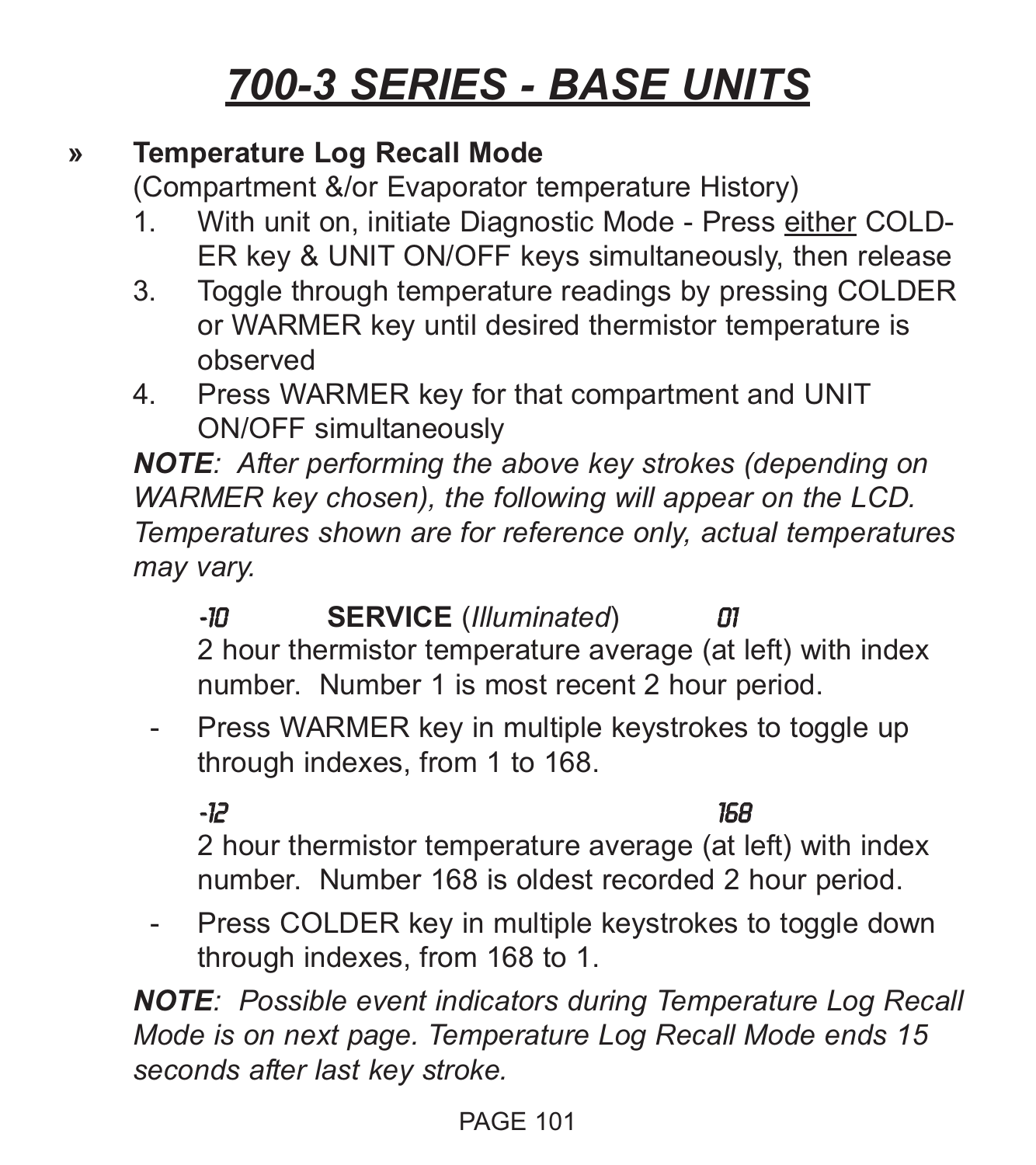#### **Possible Event Indicators During Temperature Log Recall**

*b*1 107 "bl" indicates index is blank, no temperature recorded yet 36 **SERVICE** (*Illuminated*) 89 SERVICE illuminated indicates unit was switched off with UNIT ON/OFF key **Bell** *(Illuminated)* 38 105 BELL Illuminated indicates power failure/interruption.

**- -** 28 Several consecutive Double Dashes (**- -**) displayed indicates electronic control board is bad. Control board must be replaced.

*NOTE*: *Temperature Log Recall Mode will end 20 seconds after last key stroke.*

*NOTE*: *Temperatures continue to be logged when unit is switched off with UNIT ON/OFF key and when Showroom Mode or Manual Compartment Disable Mode is initiated.*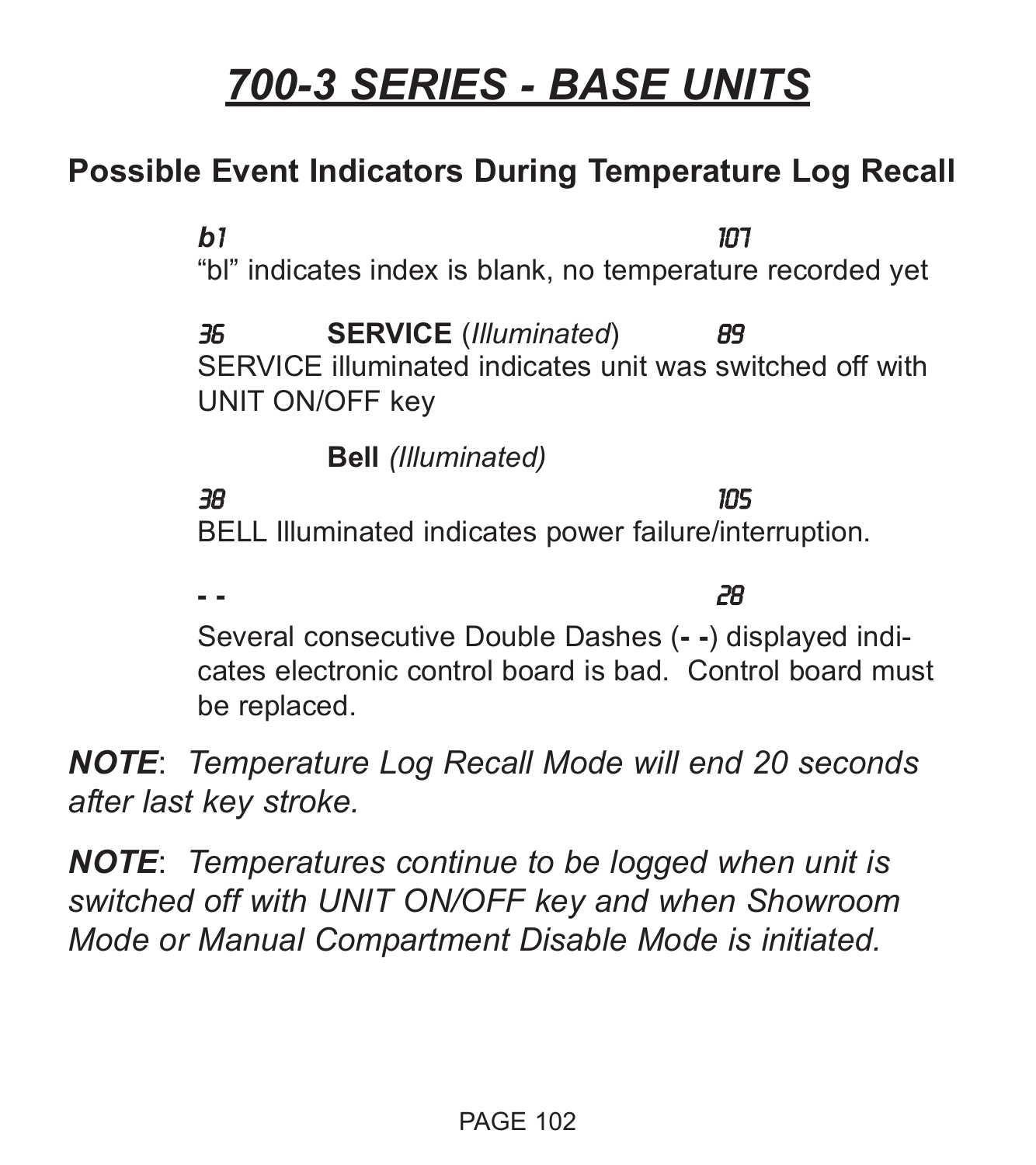#### **Service Input Operations**

#### **» Auto Model Configuration Mode**

If a new main control board is installed during a service call, double dashes ( - - ) will appear on the LCD indicating the board must be configured for the model it was installed into.

- 1. Open bottom drawer.
- 2. With unit on Press COLDER or WARMER key to toggle through model codes, then stop when proper code is displayed (See Model Code Table on next page).
- 3. Press UNIT ON/OFF key to store configuration.

#### **» Manual Entry Model Configuration Mode**

If control board configuration needs to be verified or changed:

- 1. Open bottom drawer.<br>2. With unit on Press 0
- With unit on Press COLDER and UNIT ON/OFF keys simultaneously, then release.
- 3. Press Bell ON/OFF and UNIT ON/OFF keys simultaneously, then release.
- 4. Press COLDER or WARMER key to toggle through model codes, then stop when proper code is displayed (See Model Code Table on next page).
- 3. Press UNIT ON/OFF key to store configuration.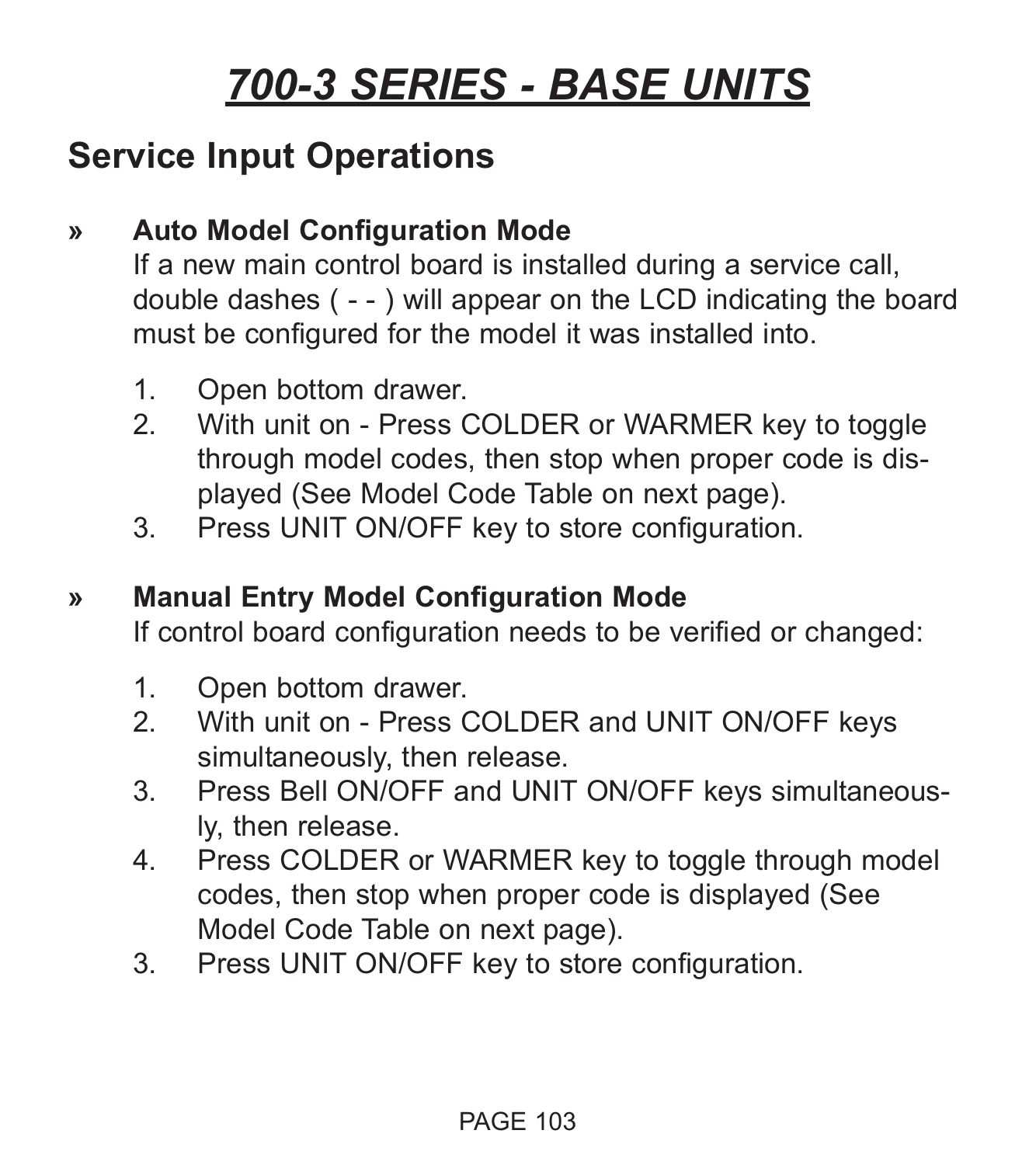| <b>MODEL CODE TABLE</b> |                         |  |  |  |
|-------------------------|-------------------------|--|--|--|
| <b>CODE</b>             | <b>MODEL</b>            |  |  |  |
| br                      | <b>700BR</b>            |  |  |  |
| bC                      | <b>700BC</b>            |  |  |  |
| 27                      | 427R                    |  |  |  |
| bF                      | <b>700BFI</b>           |  |  |  |
| 2r                      | <b>UC-24R / UC-24RO</b> |  |  |  |
| 2C                      | <b>UC-24C</b>           |  |  |  |
| 2 <sub>b</sub>          | <b>UC-24B</b>           |  |  |  |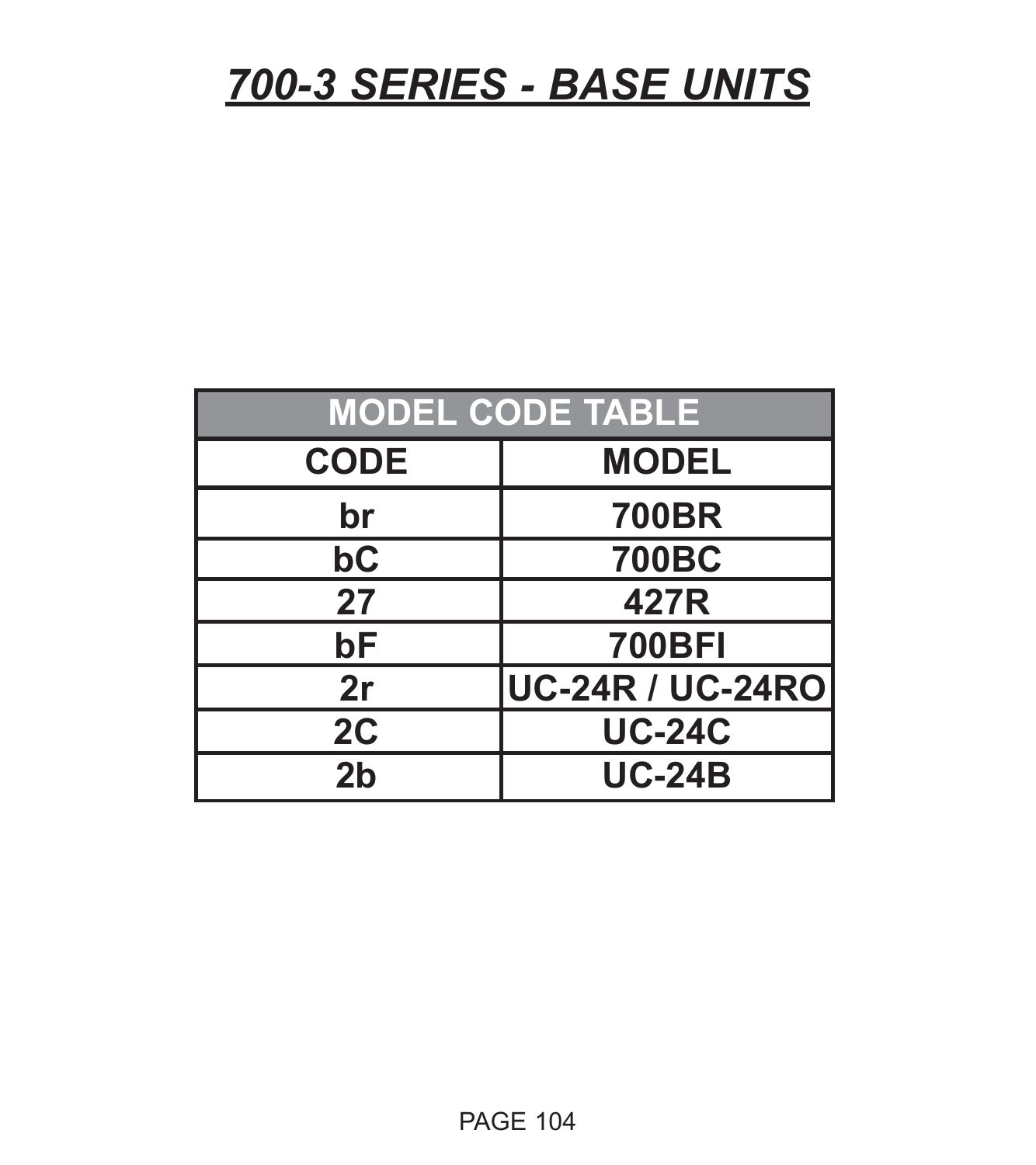# *700-2 SERIES BASE UNITS Notes*

| ۰ |  |  |
|---|--|--|
|   |  |  |
|   |  |  |
|   |  |  |
|   |  |  |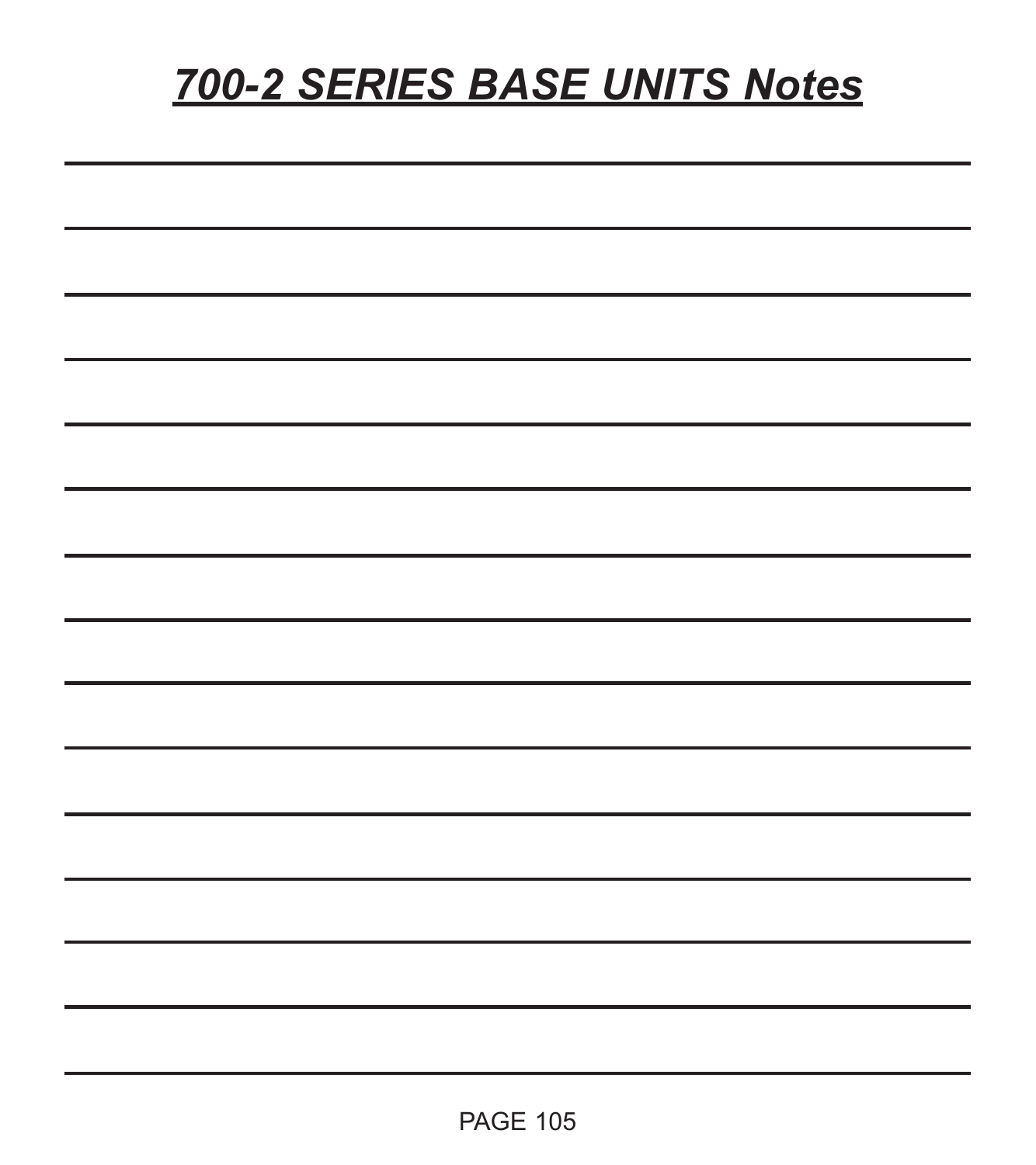# *MODEL 648PRO & ICB648PRO*

### **Basic Input Operations**

- **» Power ON/OFF**
	- Press POWER key
- **» Adjusting Set-Point** *(Temperature Adjust)*
	- Press COLDER or WARMER keys of desired compartment

*NOTE: Actual compartment temp. is displayed 10 seconds after last keystroke.*

- **» Icemaker ON/OFF**
	- Press ICE MAKER key
- **» Door Ajar Alarm ON/OFF**
	- Press ALARM key
- **» Accent Lights ON/OFF**
	- Press LIGHT key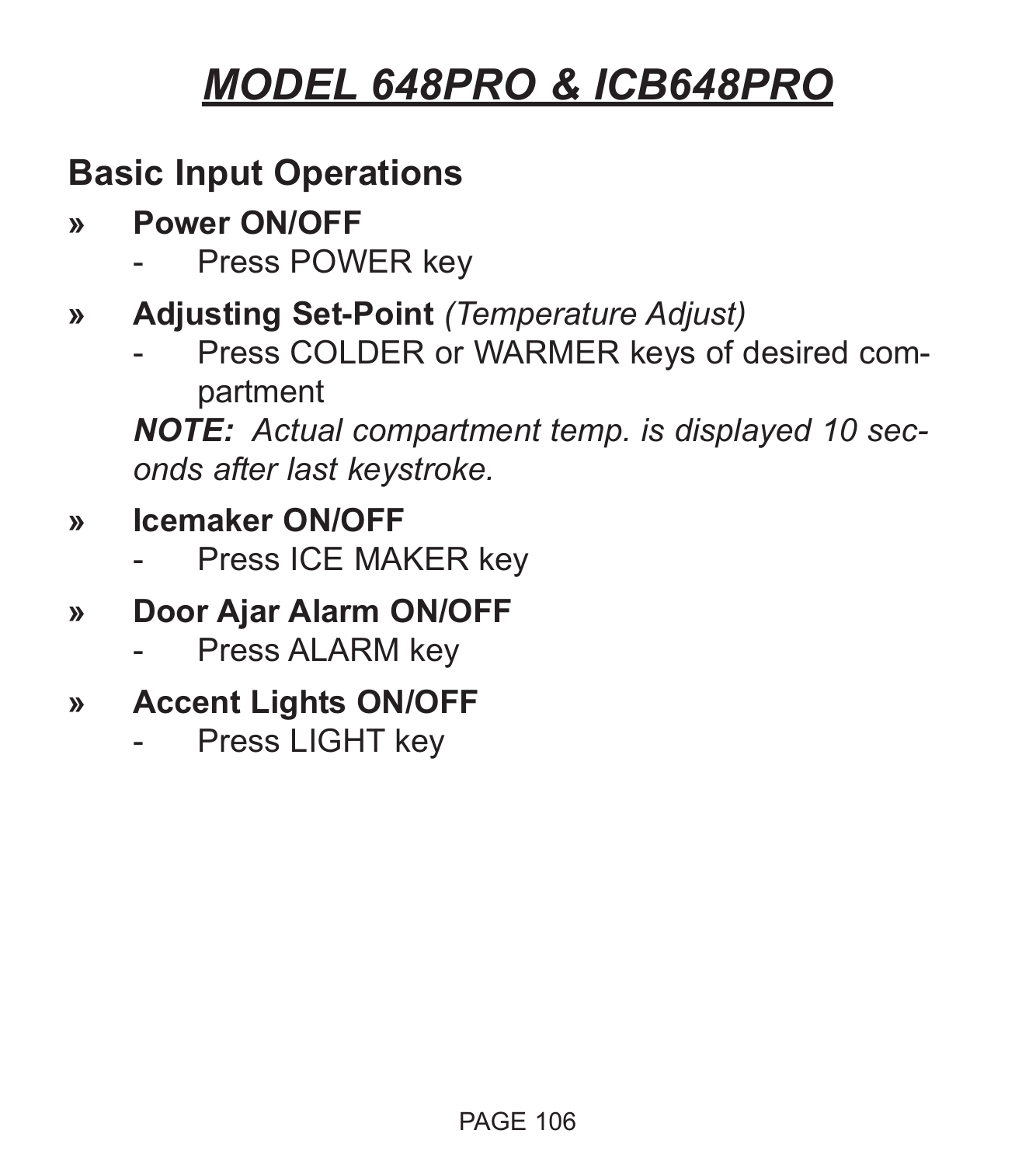# *MODEL 648PRO & ICB648PRO*

### **Unique Input Operations**

- **» Temperature Units Selection Mode** *(°F or °C Display)*
	- Within first minute of power up, press ALARM key & POWER key simultaneously for 5 seconds

#### » **Sabbath Mode**

- 1. Switch unit OFF
- 2. Press & hold POWER key for 10 seconds

*NOTE: To exit Sabbath Mode, repeat steps above.*

#### **» Showroom Mode** *(Disables all but lighting)*

- 1. Switch unit OFF
- 2. Press COLDER, WARMER & POWER keys simultaneously

*NOTE: To exit Showroom Mode, repeat steps above.*

#### **» Zone Disable Mode** *(Disables compartment cooling, "- -" appears on LCD)*

- 1. Switch unit OFF
- 2. Press desired WARMER & POWER keys simultaneously

*NOTE: To return to normal operation, repeat steps above.*

#### **» Manual Defrost**

- Press & hold ICE MAKER key for 5 seconds.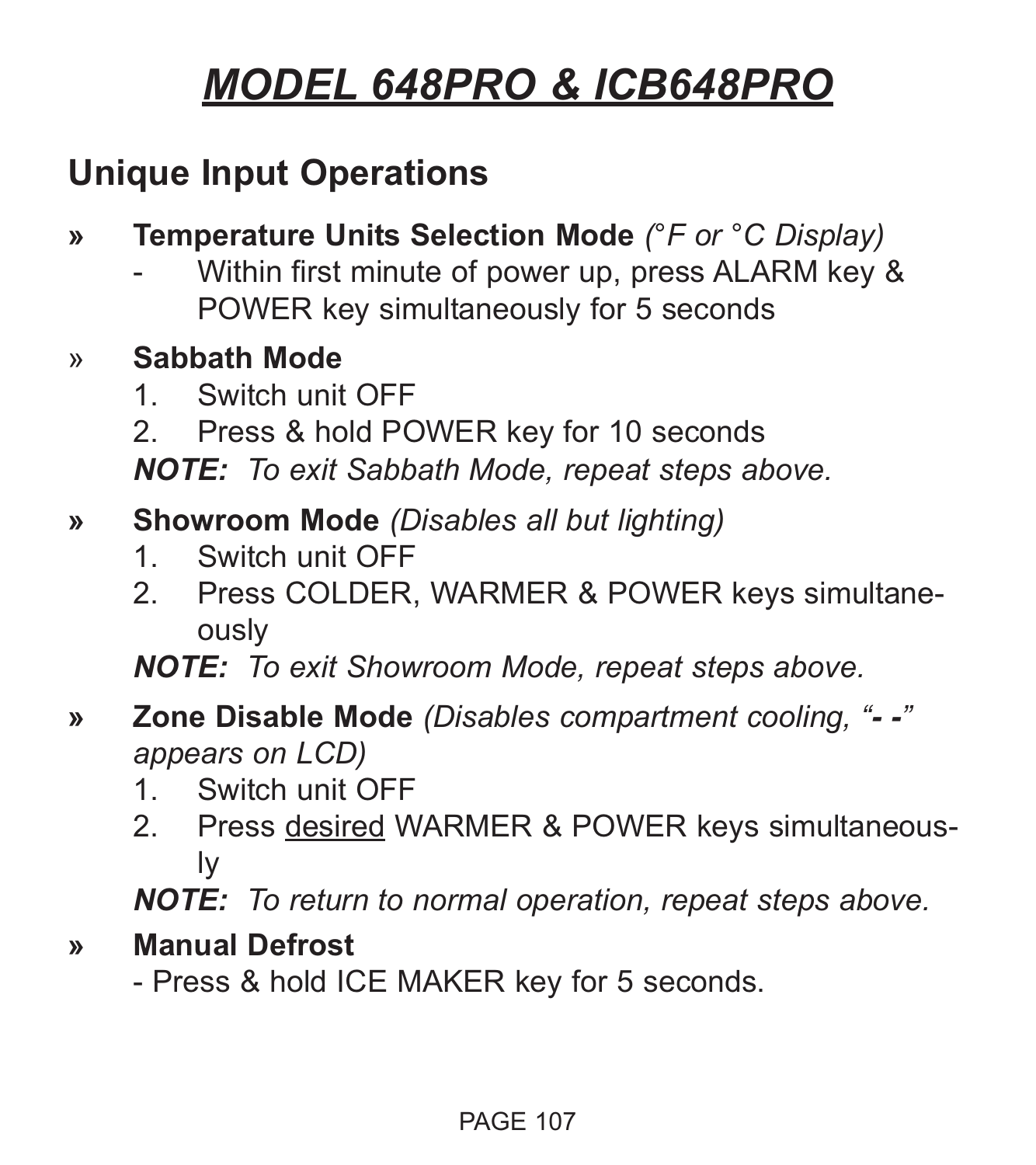### *MODEL 648PRO & ICB648PRO*

#### **Possible Error Indicators**

*NOTE: Temperatures shown are for reference only, actual temperatures may vary.*

> EE 38 **SERVICE** (*Flashing*) 38 Freezer zone thermistor fault

0 EE **SERVICE** (*Flashing*) 38 Upper Refrigerator zone thermistor fault

0 38 **SERVICE** (*Flashing*) EE Lower Refrigerator zone thermistor fault

**Icemaker Icon** (*Flashing*)

0 38 **SERVICE** (*Flashing*) 38 Water valve energized longer than 15 seconds, five consecutive times. Icemaker system disabled 24 hours each time. *NOTE: A 45 minute dwell follows each IM cycles (no power to Icemaker). To bypass 45 minute dwell, Switch ice maker system OFF then back ON.*

# 0 38 **SERVICE** (*Flashing*) 38

Multiple possibilities, see error code table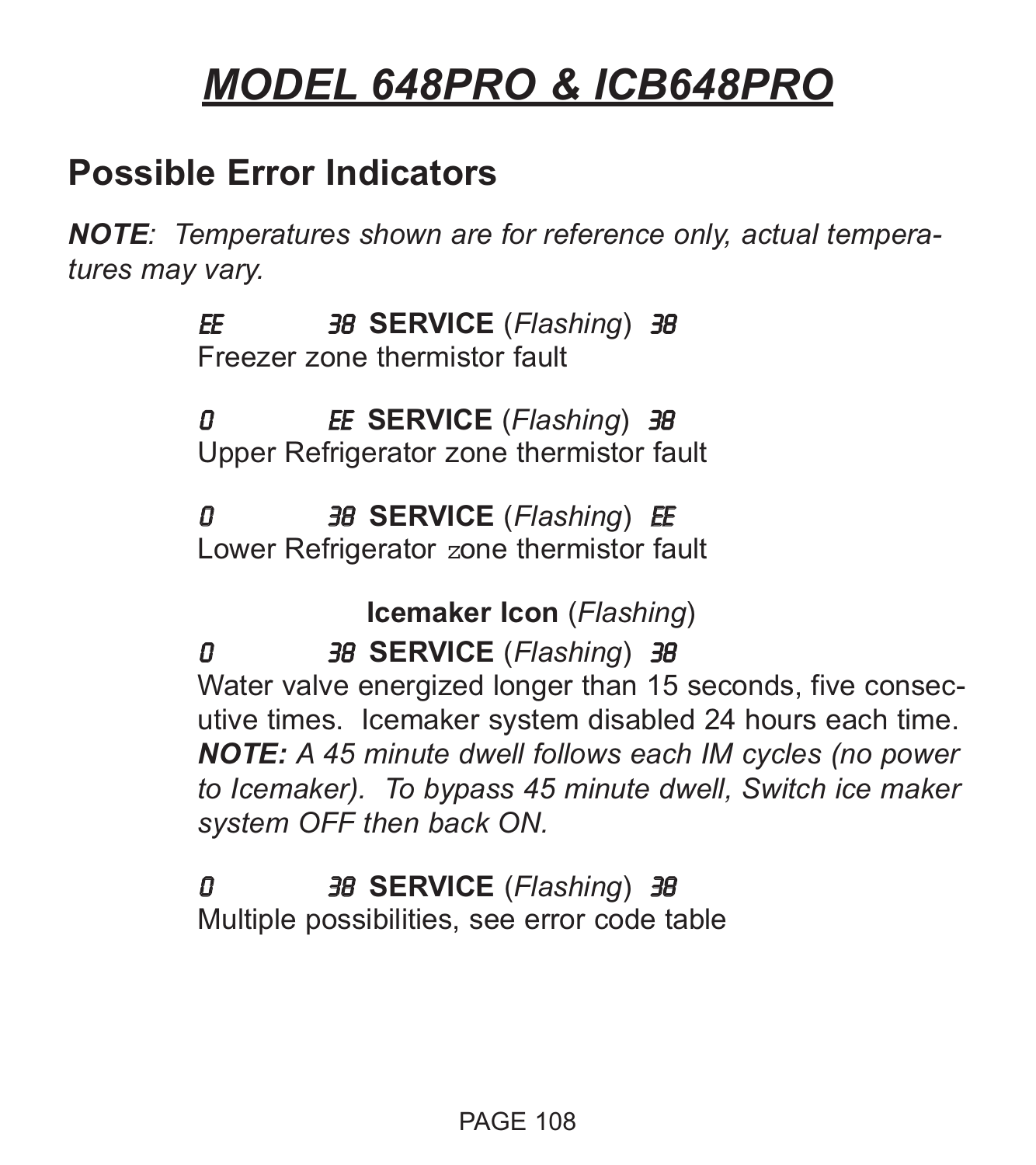# *MODEL 648PRO & ICB648PRO*

## **Initiating Service Mode:**

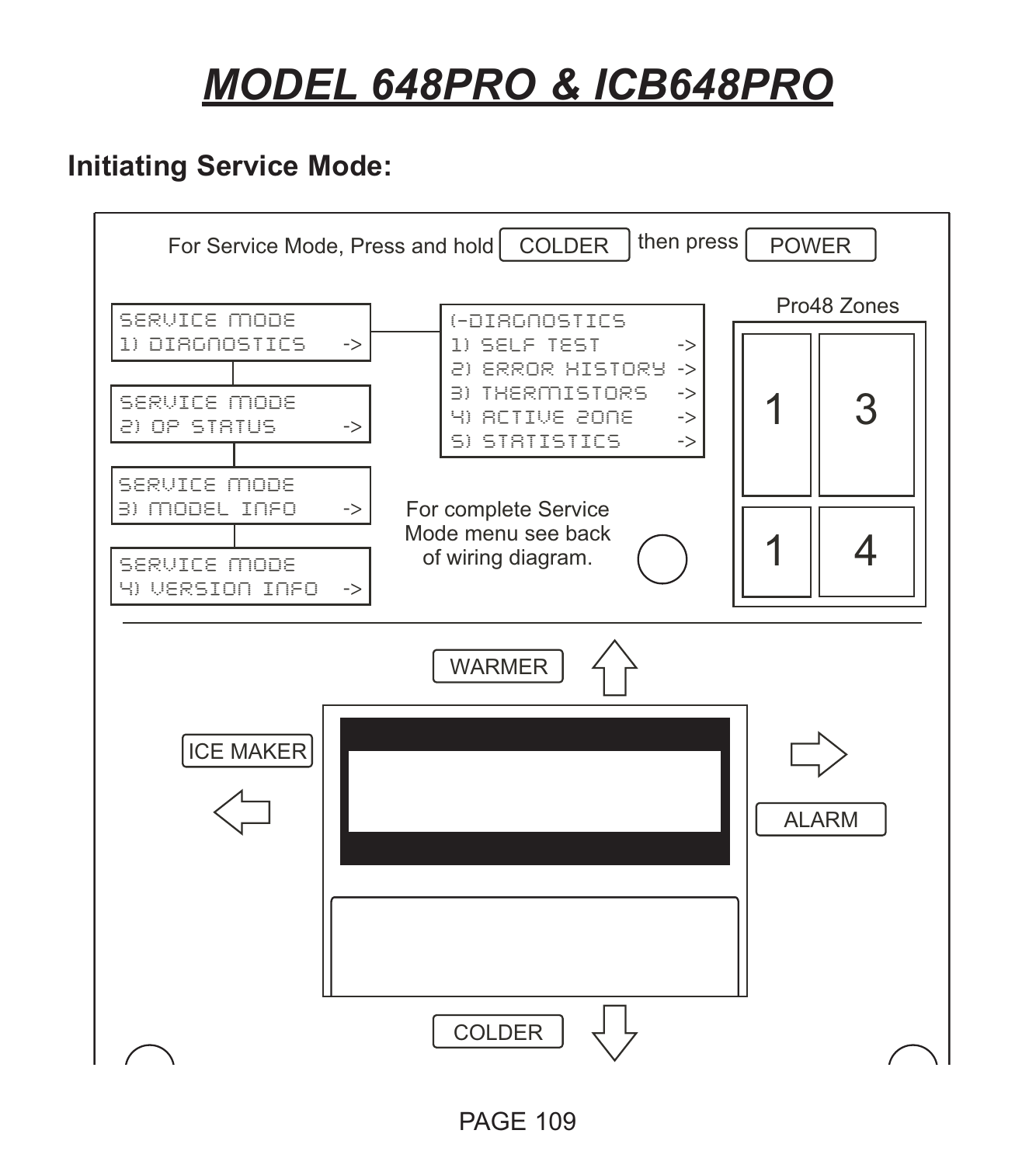# *648PRO & ICB648PRO Error Code Table*

|                 | EC ZONE                                | <b>SERVICE INSTRUCTION</b>                                    |  |  |
|-----------------|----------------------------------------|---------------------------------------------------------------|--|--|
| 01              | $\overline{\mathsf{x}}$                | Zone "X" Cabinet Thermistor Failure (Device or Wiring)        |  |  |
| 02              | $\overline{\mathsf{x}}$                | Zone "X" Evaporator Thermistor Failure (Device or Wiring)     |  |  |
| 03              | $\overline{\mathsf{x}}$                | Zone "X" Condenser Thermistor Failure (Device or Wiring)      |  |  |
| 04              | 0                                      | <b>Ambient Thermistor Failure (Device or Wiring)</b>          |  |  |
| 20              | $\overline{\textsf{x}}$                | Check Zone "X" Defrost Bi-metal for Proper Operation          |  |  |
| $\overline{21}$ | $\overline{\mathbf{x}}$                | Check Zone "X" Defrost Bi-metal for Proper Operation          |  |  |
| 22              | $\overline{\mathsf{x}}$                | <b>Check Zone "X" Defrost Wiring</b>                          |  |  |
| $\overline{23}$ | $\overline{\mathsf{x}}$                | <b>Check Zone "X" Defrost Wiring</b>                          |  |  |
| 24              | $\boldsymbol{x}$                       | <b>Check Zone "X" Defrost Heater Ohms</b>                     |  |  |
| 30              | $\overline{\mathfrak{o}}$              | Check for Stuck Icemaker or Water Valve Failure               |  |  |
| 35              | $\overline{\textsf{x}}$                | Check Zone "X" Fan, Fan Speed Error                           |  |  |
| 40              | $\overline{\textsf{x}}$                | Zone "X" Excessive Run                                        |  |  |
| $\overline{41}$ | $\overline{\mathsf{x}}$                | <b>Check Zone "X" Compressor and Wiring</b>                   |  |  |
| $\overline{42}$ | $\overline{\boldsymbol{\mathfrak{o}}}$ | <b>Check Condenser Fan and/or Wiring</b>                      |  |  |
| $\overline{43}$ | $\overline{\textsf{x}}$                | <b>Check Left Refrigerant Valve and Wiring</b>                |  |  |
| 44              | $\overline{\textsf{x}}$                | <b>Check Zone "X" Glass Door Heater and Wiring</b>            |  |  |
| 45              | $\overline{\mathsf{x}}$                | <b>Errors Detectable with Red Door Switches-Disabled Now.</b> |  |  |
|                 |                                        | <b>Check Overhead Lighting</b>                                |  |  |
| 46              | 0                                      | <b>Check Ice Accessory Wiring for Open Circuit</b>            |  |  |
| 47              | $\overline{\mathbf{3}}$                | <b>Check Accent Lighting Wiring for Short Circuit</b>         |  |  |
| 80              | X                                      | Check Power to Compressor Controller for Zone "X",            |  |  |
|                 |                                        | <b>Troubleshoot with Manual Activation Mode</b>               |  |  |
| 83              | x                                      | Replace Zone "X" VS Compressor and Filter-Drier               |  |  |
| 84              | x                                      | Check Zone "X" VS Compressor Wiring                           |  |  |
| 85              | x                                      | Zone "X" VS Compressor Control Overheat                       |  |  |
| 86              | X                                      | Check Communication Wiring, Replace Zone "X" VS               |  |  |
|                 |                                        | <b>Controller</b>                                             |  |  |
| 87              | x                                      | <b>Check for Broken Wiring or Open Defrost Heater</b>         |  |  |
| 89              | x                                      | <b>Check Icemaker Solenoid Valve and Wiring</b>               |  |  |
| 90              | $\boldsymbol{x}$                       | <b>Change Main Control Board</b>                              |  |  |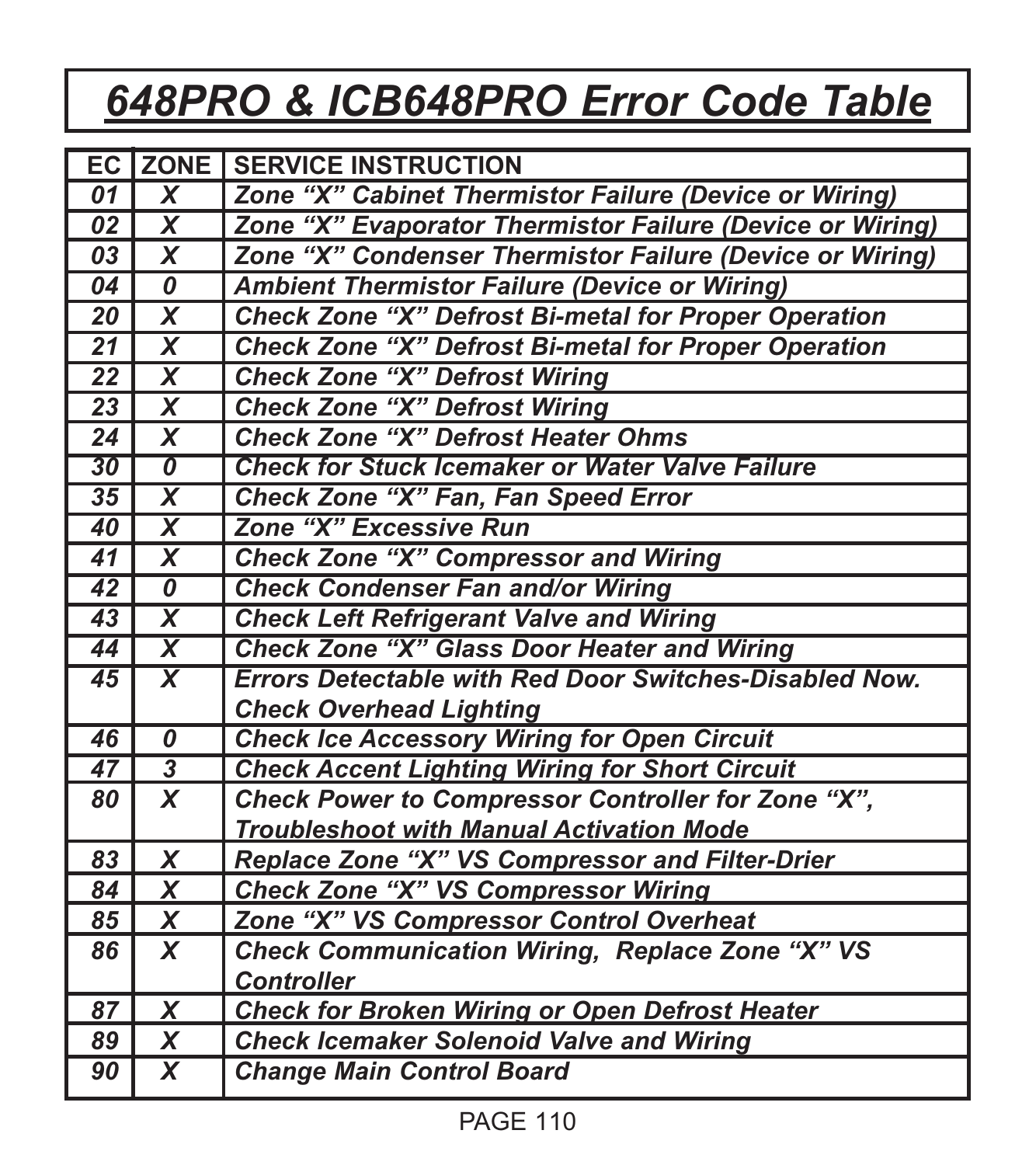# *648PRO & ICB648PRO Error Code Table*

| 92 | 0 | <b>Check Keypad Wiring</b>                      |
|----|---|-------------------------------------------------|
| 93 | 0 | <b>Replace Keypad</b>                           |
| 94 |   | Check Wiring / Replace User Display #1          |
| 94 | 3 | Check Wiring / Replace User Display #2          |
| 96 | 0 | <b>Datalogger Malfunction</b>                   |
| 97 | 0 | <b>Check Communications Cables / Connectors</b> |
| 98 | 0 | <b>Brownout Check Input Power Supply</b>        |

## **Explanation of zone error codes**

If "X" = 0, Failure was with a common component.

If "X" = 1, Failure occurred in Zone 1 or left system.

If "X" = 2, Failure occurred in Zone 2.

If "X" = 3, Failure occurred in Zone 3 or right system.

If "X" = 4, Failure occurred in Zone 4.

*Note: Zone 2 and zone 4 may or may not be present depending on model.*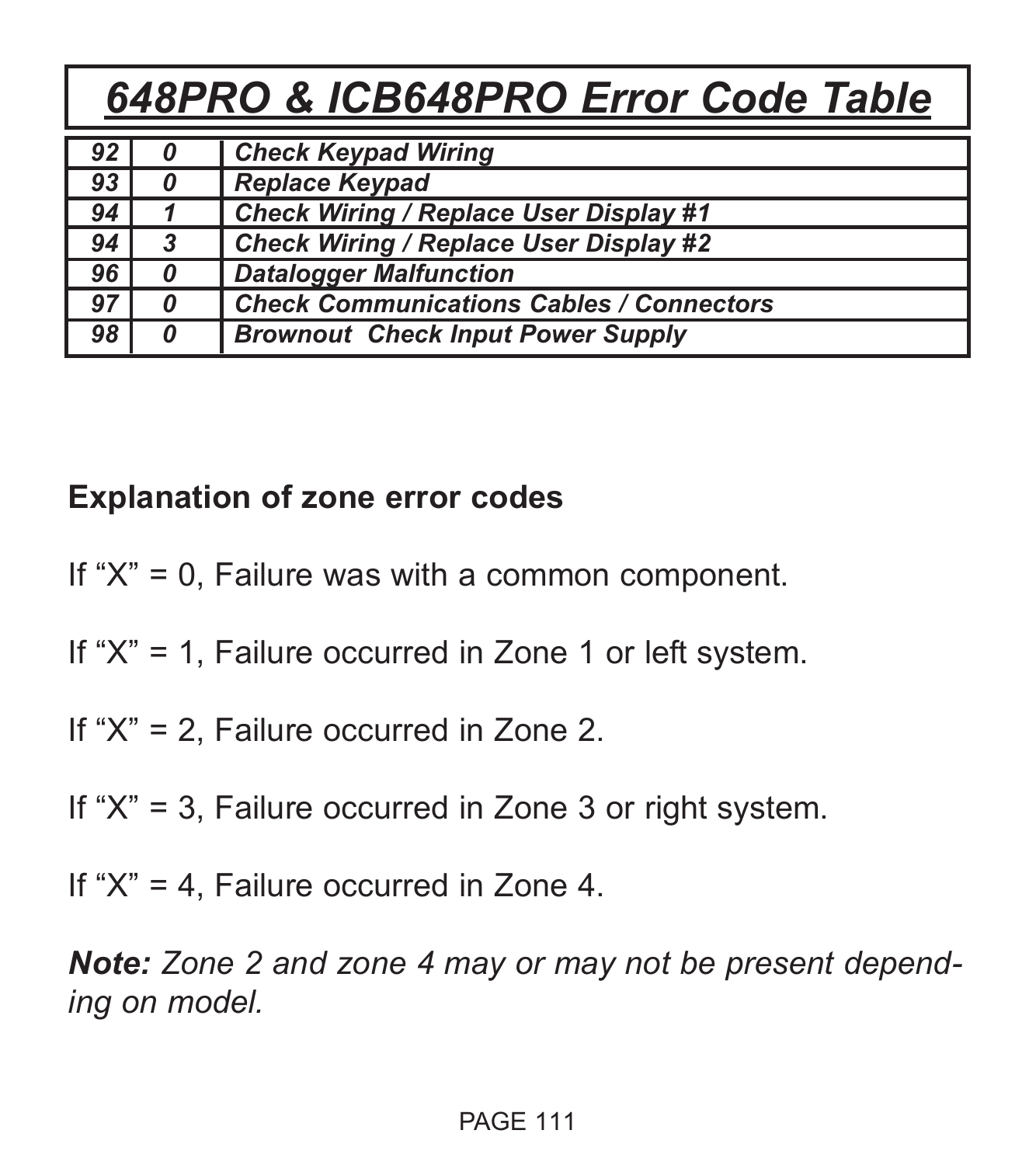# *MODEL 648PRO & ICB648PRO Notes*

| ۰  |  |  |  |
|----|--|--|--|
|    |  |  |  |
| -- |  |  |  |
|    |  |  |  |
|    |  |  |  |
| ۰  |  |  |  |
| ۰  |  |  |  |
| ۰  |  |  |  |
|    |  |  |  |
|    |  |  |  |
|    |  |  |  |
|    |  |  |  |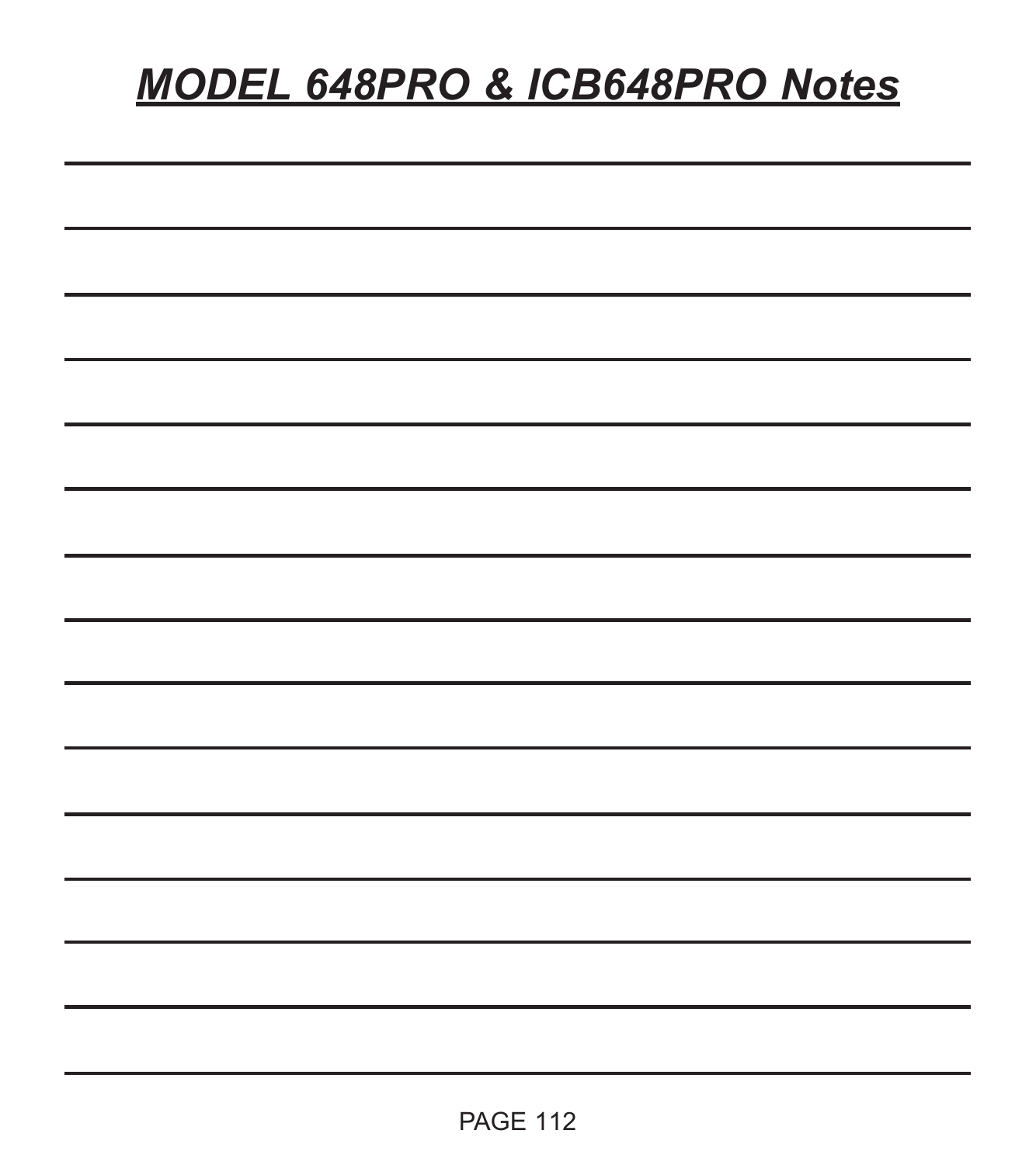# **Basic Input Operations**

- **» Power ON/OFF**
	- Press POWER key
- **» Adjusting Set-Point** *(Temperature Adjust)*
	- Press COLDER or WARMER keys of desired compartment

*NOTE: Actual compartment temp. is displayed 10 seconds after last keystroke.*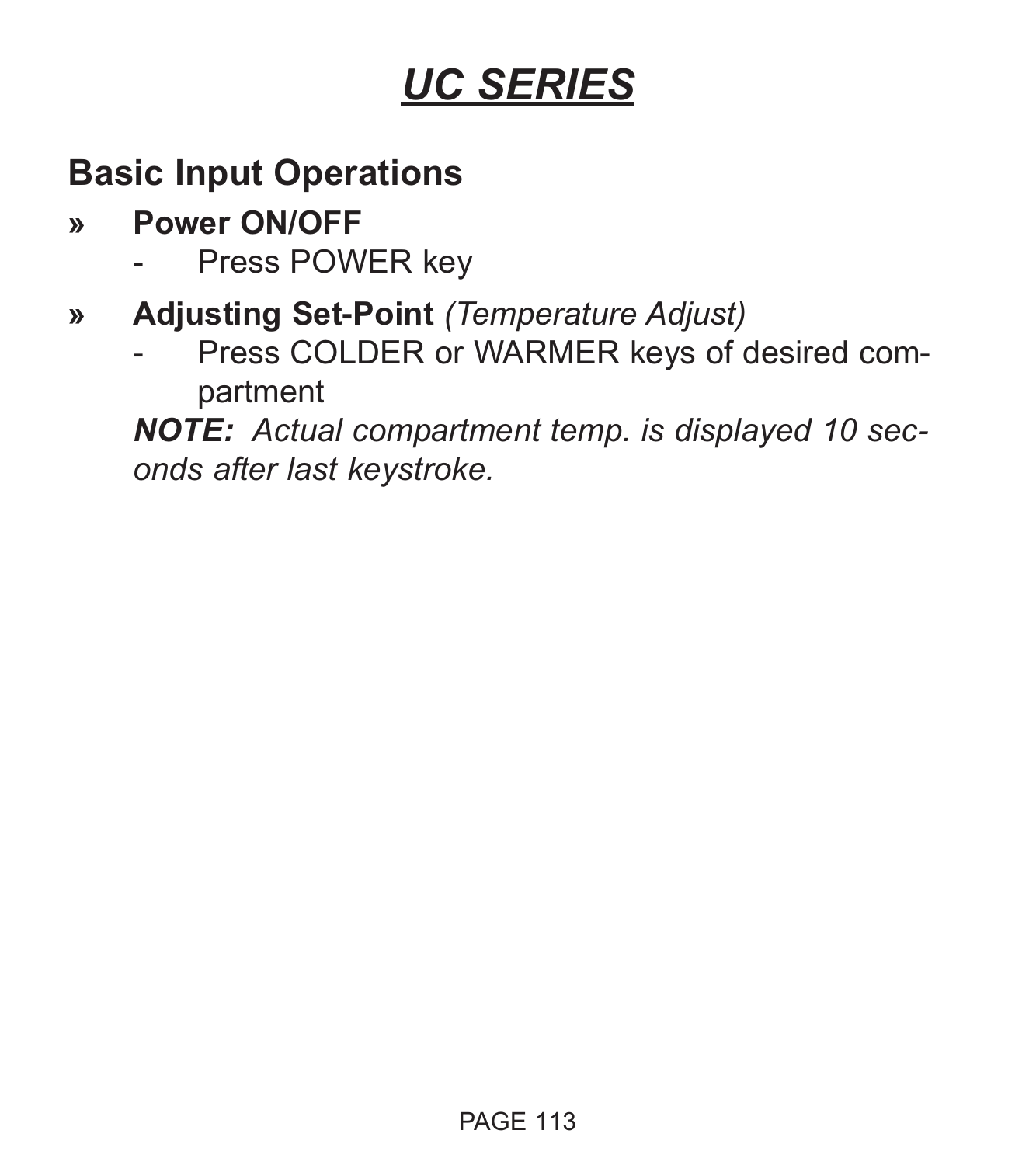## **Unique Input Operations**

- **» Temperature Units Selection Mode** *(°F or °C Display) (Model UC-24C ONLY)* Within 1st minute of power up:
	- 1. Press Freezer WARMER & POWER keys simultaneously
	- 2. Press Freezer WARMER & COLDER keys simultaneously for 15 seconds

*(Models UC-24B/R/RO ONLY)* Within 1st min. of power up:

- 1. Press WARMER & POWER keys simultaneously
- 2. Press WARMER & COLDER keys simultaneously for 15 seconds
- » **Sabbath Mode** *(Disables lighting)*
	- 1. Switch unit OFF
	- 2. Press & hold POWER key for 10 seconds

*NOTE: To exit Sabbath Mode, press UNIT ON/OFF Key.*

- **» Showroom Mode** *(Disables all but lighting)*
	- 1. Switch unit OFF
	- 2. Press COLDER, WARMER & POWER keys simultaneously

*NOTE: To exit Showroom Mode, repeat steps above.*

- **» Manual Defrost (UC-24C ONLY)**
	- Press & hold Freezer WARMER, COLDER & POWER keys simultaneously for 5 seconds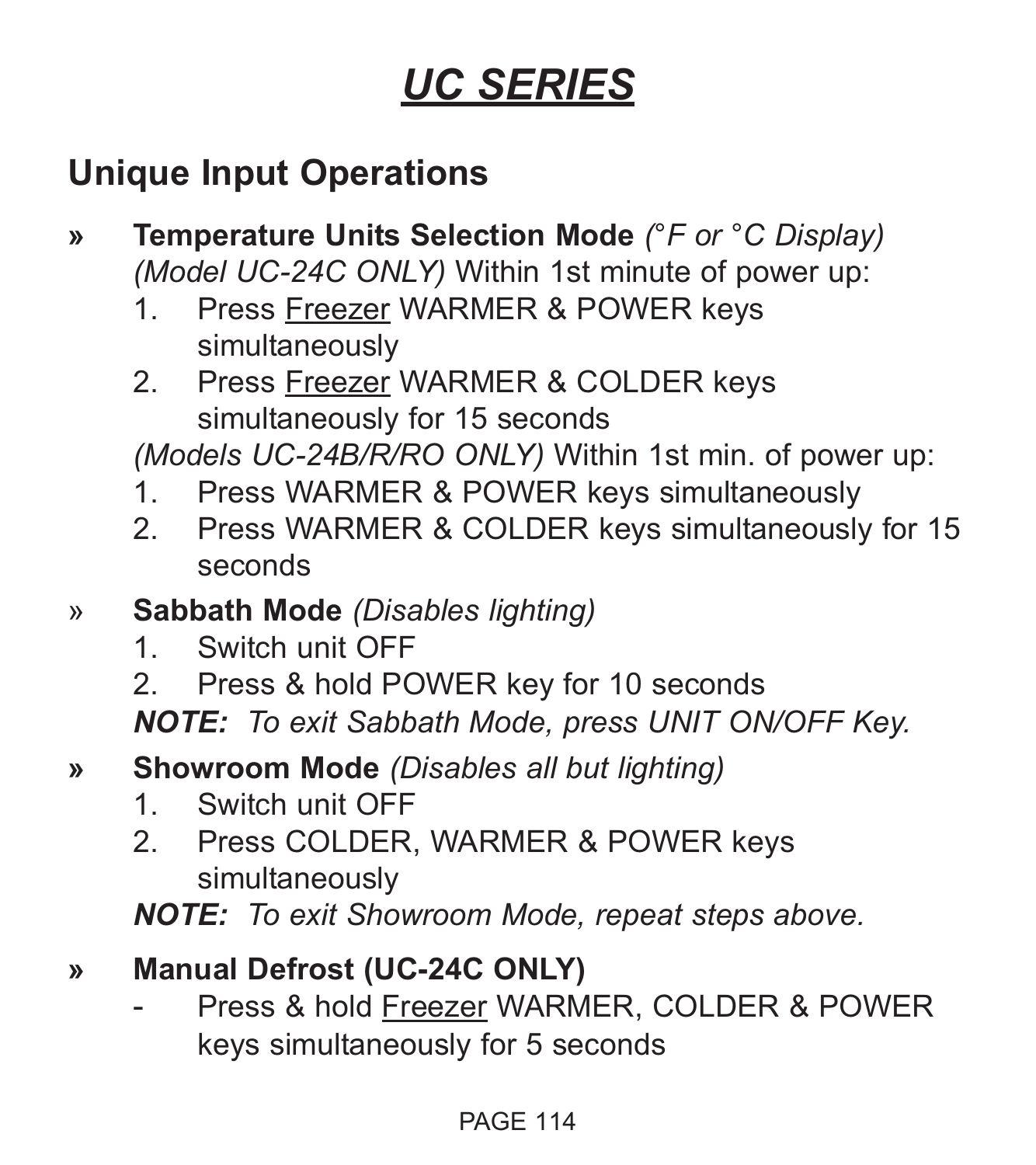## **Possible Error Indicators**

*NOTE: Temperatures shown are for reference only, actual temperatures may vary.*

> EE **SERVICE** (*Flashing*) 38 Freezer compartment thermistor fault

> 00 **SERVICE** (*Flashing*) EE Refrigerator compartment thermistor fault

00 **SERVICE** (*Flashing*) 38 Several excessive compressor run periods OR evaporator thermistor fault

00 **SERVICE** (Steady, not *Flashing*)38 Error Codes logged and observed but not cleared.

*NOTE: To clear Error Codes:*

- *» Model UC-24C ONLY: Press Freezer WARMER & COLDER keys simultaneously for 15 seconds*
- *» Models UC-24B/R/RO ONLY: Press WARMER & COLDER keys simultaneously for 15 seconds*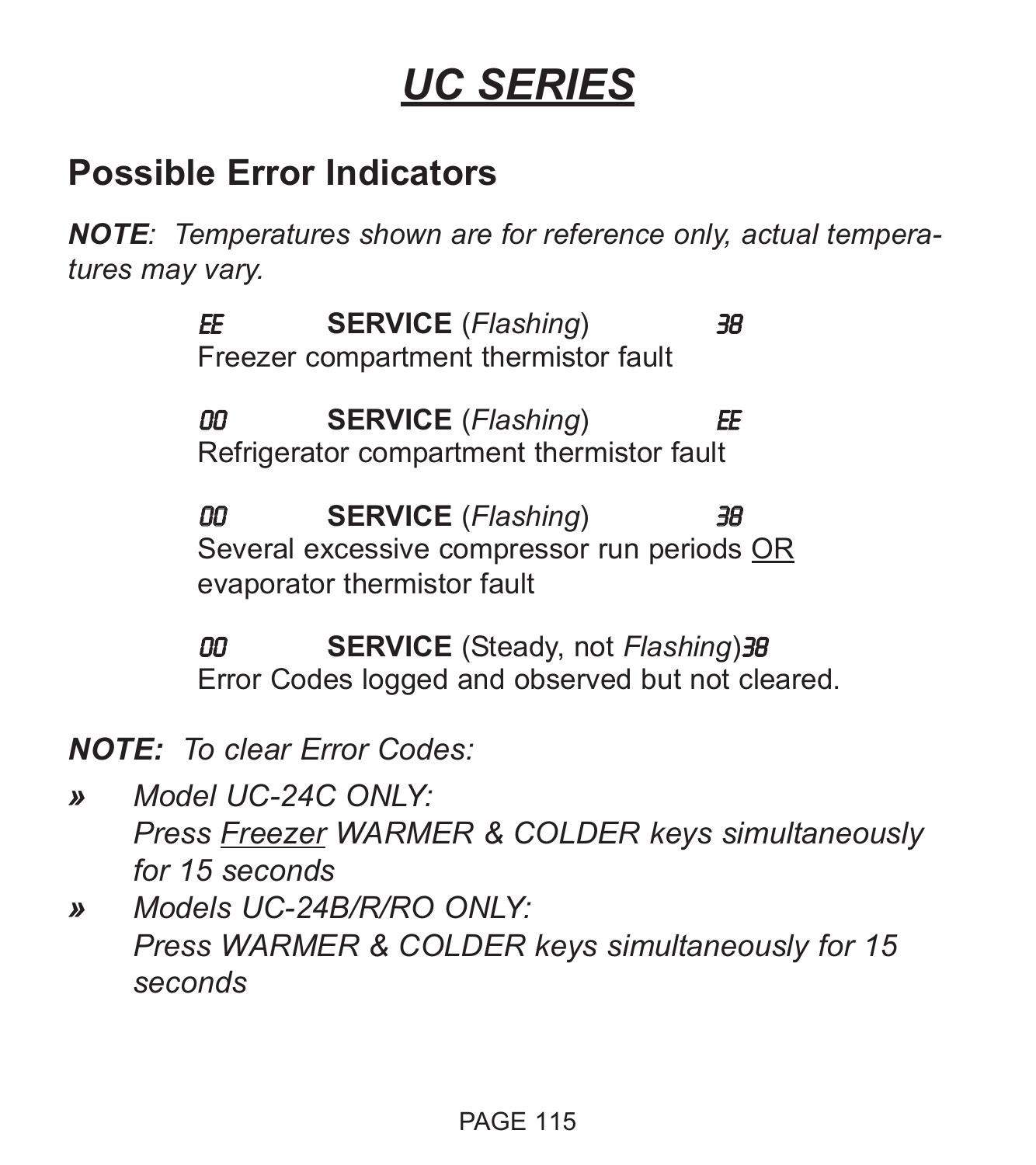# **Troubleshooting Input Operations**

## **» Diagnostic Mode**

- 1. Unit must be ON
- 2. Press COLDER & POWER keys simultaneously, then release both keys
- *NOTE: After performing the above key strokes, the following will appear on the LCD. Temperatures shown are for reference only, actual temperatures may vary.*

**-05 SERVICE** (*Illuminated*) *Temperature of F (Freezer Compartment)*

Press COLDER key to toggle to next reading

40 **SERVICE** (*Illuminated*) *r Temperature of r (Refrigerator Compartment)*

Press COLDER key to toggle to next reading

-12 **SERVICE** (*Illuminated*) E *Temperature of E (Evaporator)*

Pressing the COLDER key at this time will take the display back to the first reading, the freezer compartment temperature.

*(CONTINUED)*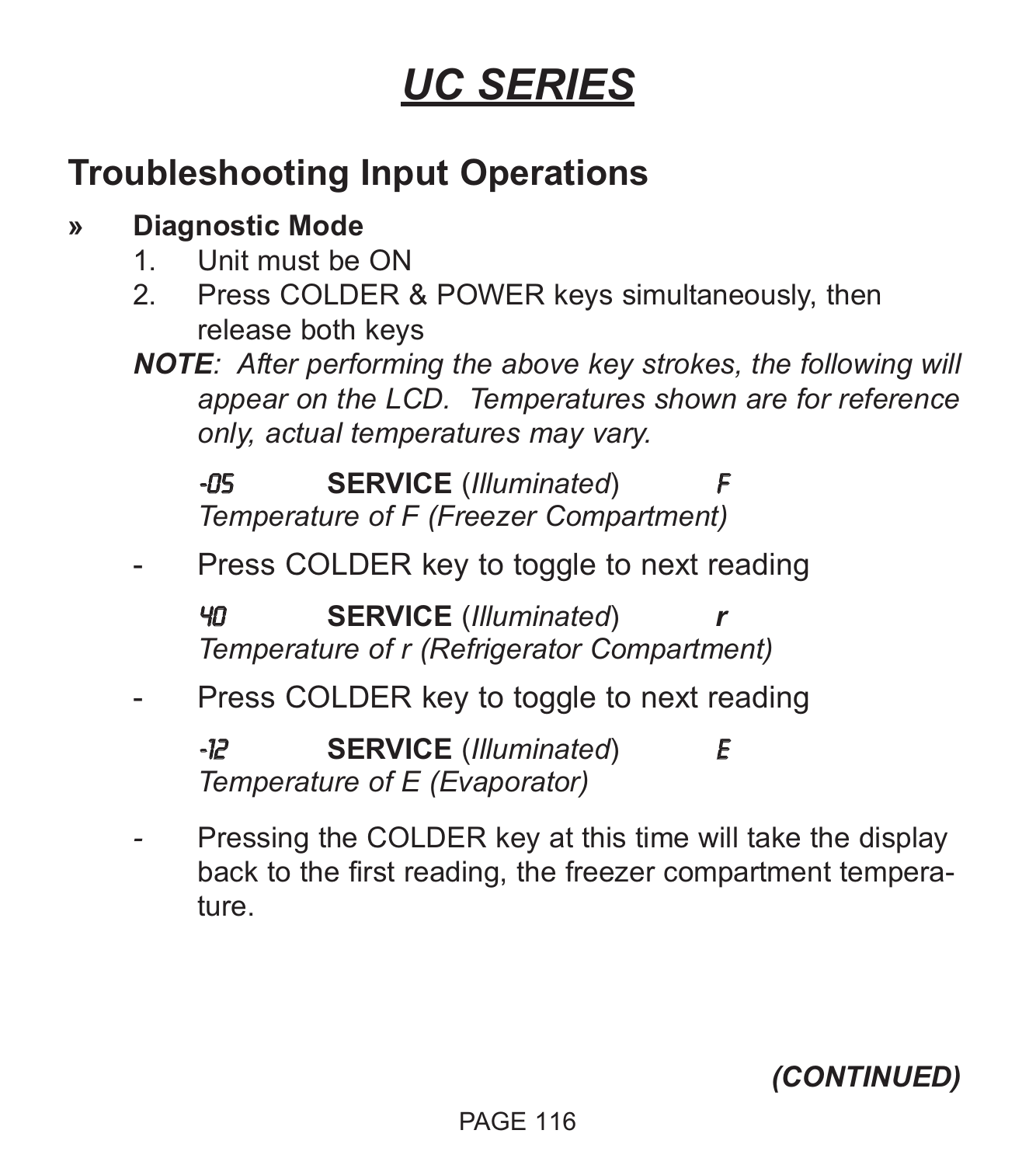*(CONTINUED)*

- *NOTE: If "*EC*" (Error Code) is displayed, see Error Code Table on next page.*
- **NOTE:** If "**E** is displayed in place of temperature, ther*mistor in that location is faulty.*
- *NOTE: If "*S*r" is displayed in place of temperature, unit is in Showroom Mode.*
- *NOTE: Diagnostic Mode will end 10 seconds after last key stroke.*

*NOTE: To clear Error Indicators, repair problem then switch unit OFF and back ON. To clear Error Codes:*

- **»** *Model UC-24C ONLY*: Press Freezer WARMER & COLDER keys simultaneously for 15 seconds
- **»** *Models UC-24B/R/RO ONLY*: Press WARMER & COLDER keys simultaneously for 15 seconds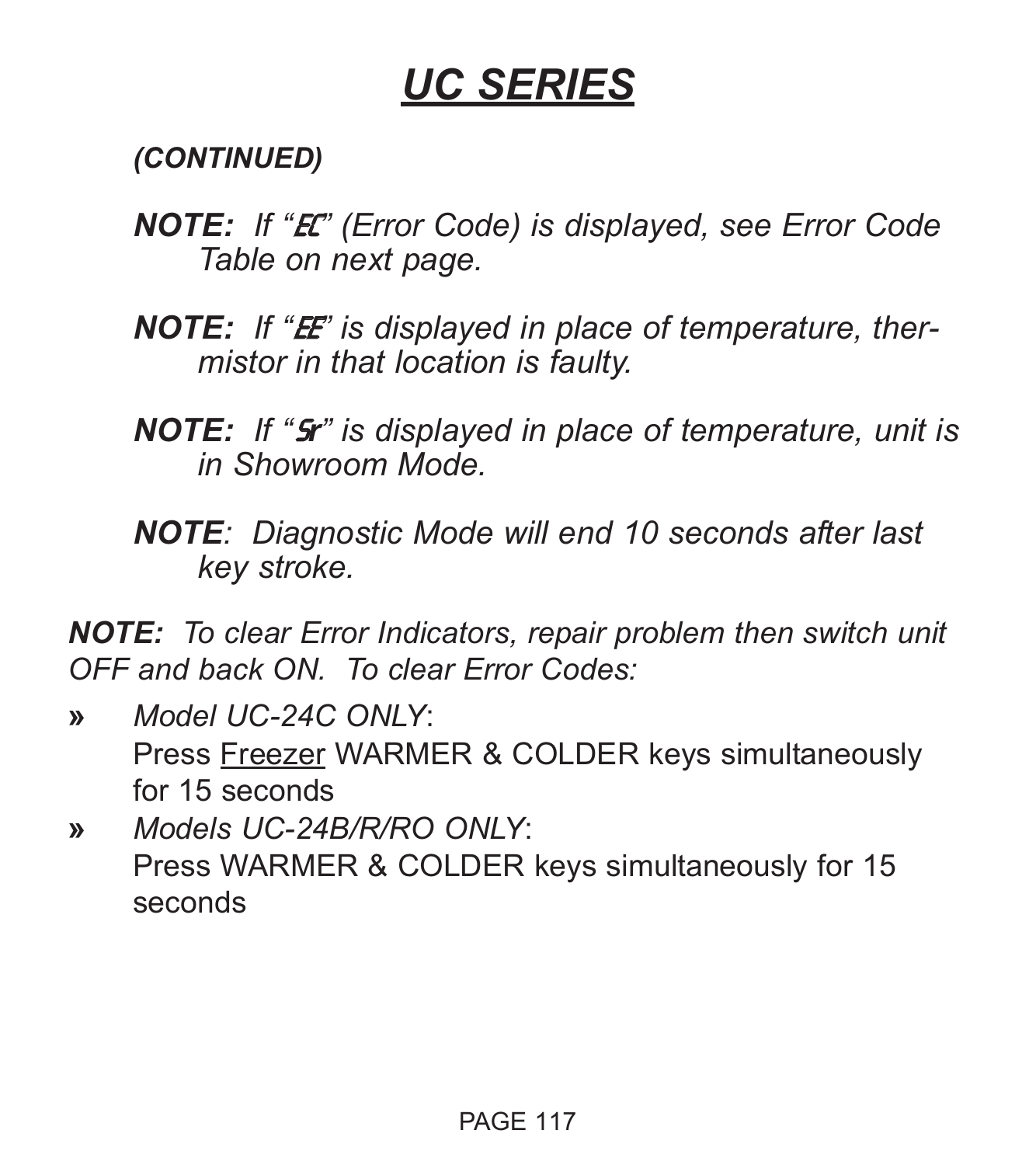| <b>Error Code Table</b> |                                                                    |  |  |
|-------------------------|--------------------------------------------------------------------|--|--|
| <b>CODE</b>             | <b>INDICATION</b>                                                  |  |  |
| 05                      | Ref. cabinet therm. read open, short or erratic temp for 10+ sec's |  |  |
| 06                      | Ref. evap. therm. read open, short or erratic temp for 10+ sec's   |  |  |
| 07                      | Fre. cabinet therm. read open, short or erratic temp for 10+ sec's |  |  |
| 08                      | Fre. evap. therm. read open, short or erratic temp for 10+ sec's   |  |  |
| 20                      | Defrost underheat & no feedback thru Gr/Wh wire at defrst start    |  |  |
| 21                      | <b>Defrost overheat</b>                                            |  |  |
| 22                      | No feedback thru Gr/Wh wire at defrost start                       |  |  |
| 23                      | Defrost overheat & no feedback thru Gr/Wh wire at defrost start    |  |  |
| 24                      | Defrost underheat                                                  |  |  |
| 30                      | ΝA                                                                 |  |  |
| 40                      | <b>Excessive Freezer Comp Run</b>                                  |  |  |
| 50                      | <b>Excessive Refrigerator Comp Run</b>                             |  |  |

*NOTE: To clear Error Codes, see next page.*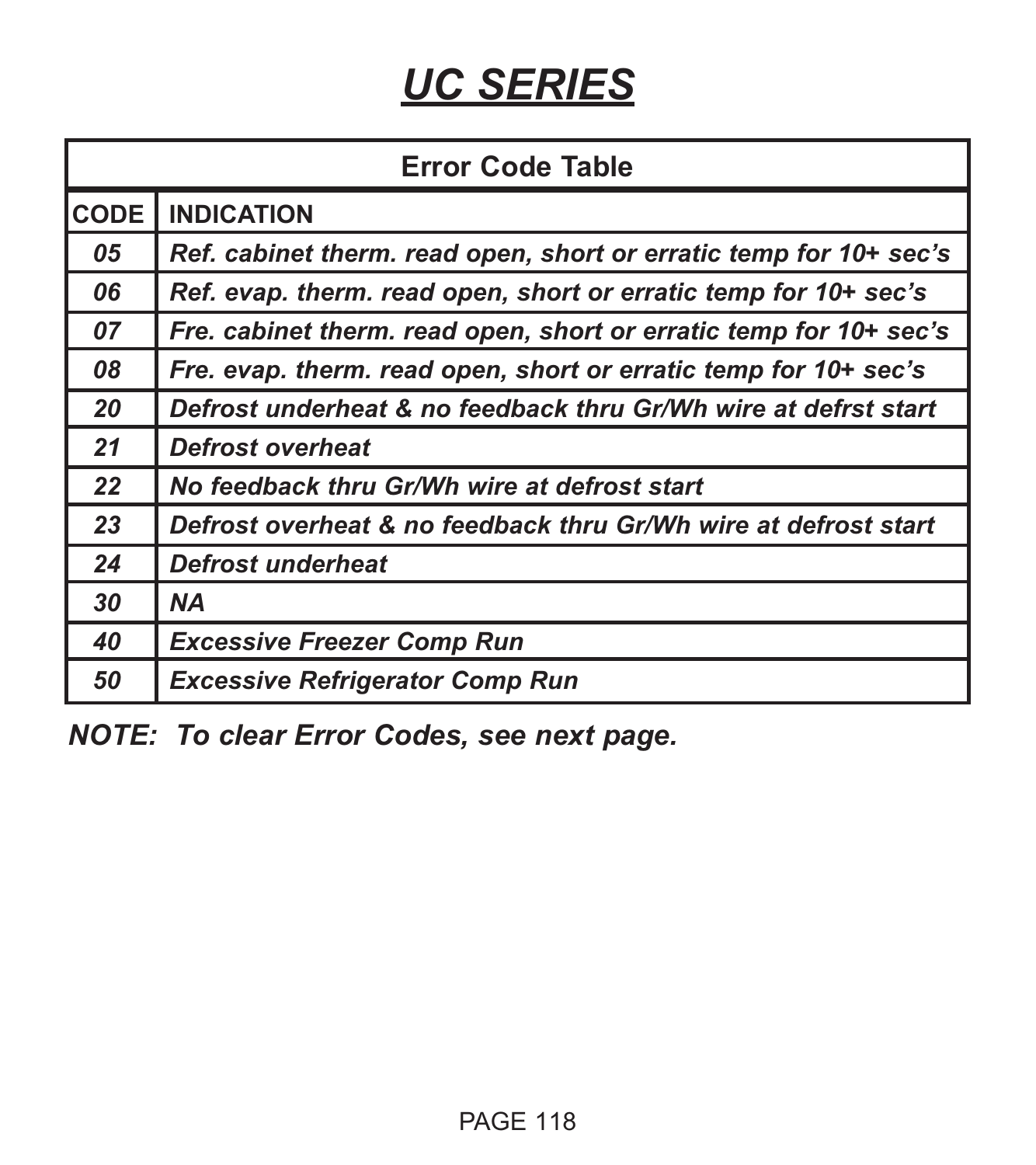## **» Clearing Error Codes**

- 1. Unit must be ON
- 2. Repair problem
- 3a. Press Freezer WARMER & COLDER keys simultaneously for 15 seconds (*Model UC-24C ONLY)*
	- 3b. Press WARMER & COLDER keys simultaneously for 15 seconds (*Models UC-24B/R/RO ONLY)*

## **» Manual Component Activation Mode**

(Energizes cooling system for 5 minutes)

- 1. Unit must be ON
- 2. Press desired COLDER & POWER keys simultaneously for 10 seconds

*NOTE: After performing the above key strokes (depending on COLDER key chosen), the following will appear on the LCD. Temperatures shown are for reference only, actual temperatures may vary.*

# -02 **SERVICE** (*Illuminated*) F

*Temperature of E (Evaporator)*

*OR*

40 **SERVICE** (*Illuminated*) *r Temperature of r (Refrigerator Compartment)*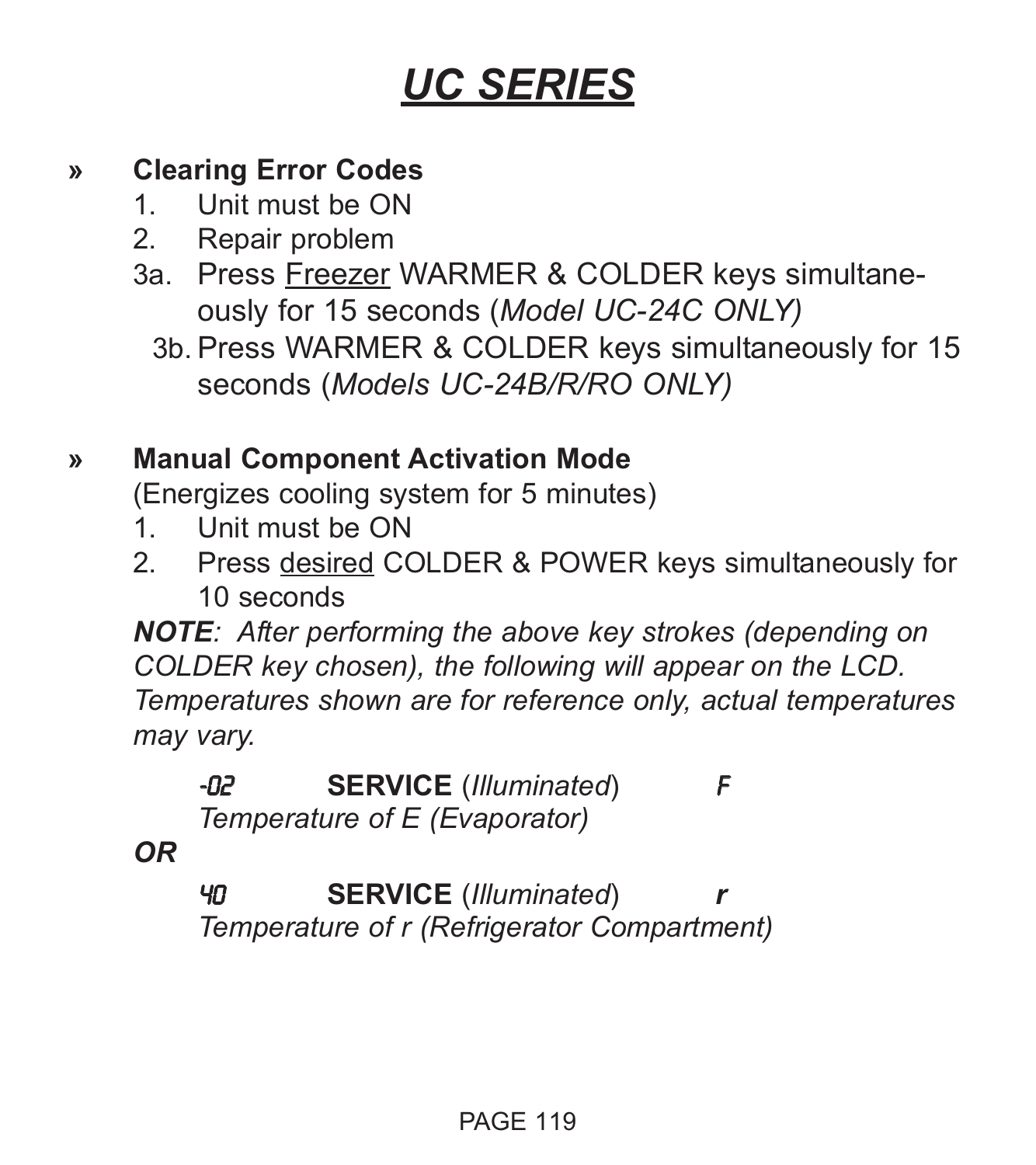## **» Temperature Log Recall Mode**

(Compartment Temperature History Only)

- 1. Unit must be ON
- 2. Press desired WARMER & POWER keys simultaneously, then release both keys

*NOTE: After performing the above key strokes (depending on COLDER key chosen), the following will appear on the LCD. Temperatures shown are for reference only, actual temperatures may vary.*

38 **SERVICE** (*Illuminated*) 01 2 hour compartment temperature average (at left) with index number. Number 1 is most recent 2 hour period.

*NOTE*: *SERVICE is always illuminated at first index.*

- Press WARMER key in multiple keystrokes to toggle up through indexes, from 1 to 168.

## 36 168

2 hour compartment temperature average (at left) with index number. Number 168 is oldest recorded 2 hour period.

- Press COLDER key in multiple keystrokes to toggle down through indexes, from 168 to 1.

*NOTE: Possible event indicators during Temperature Log Recall Mode is covered later. Temperature Log Recall Mode ends 15 seconds after last key stroke.*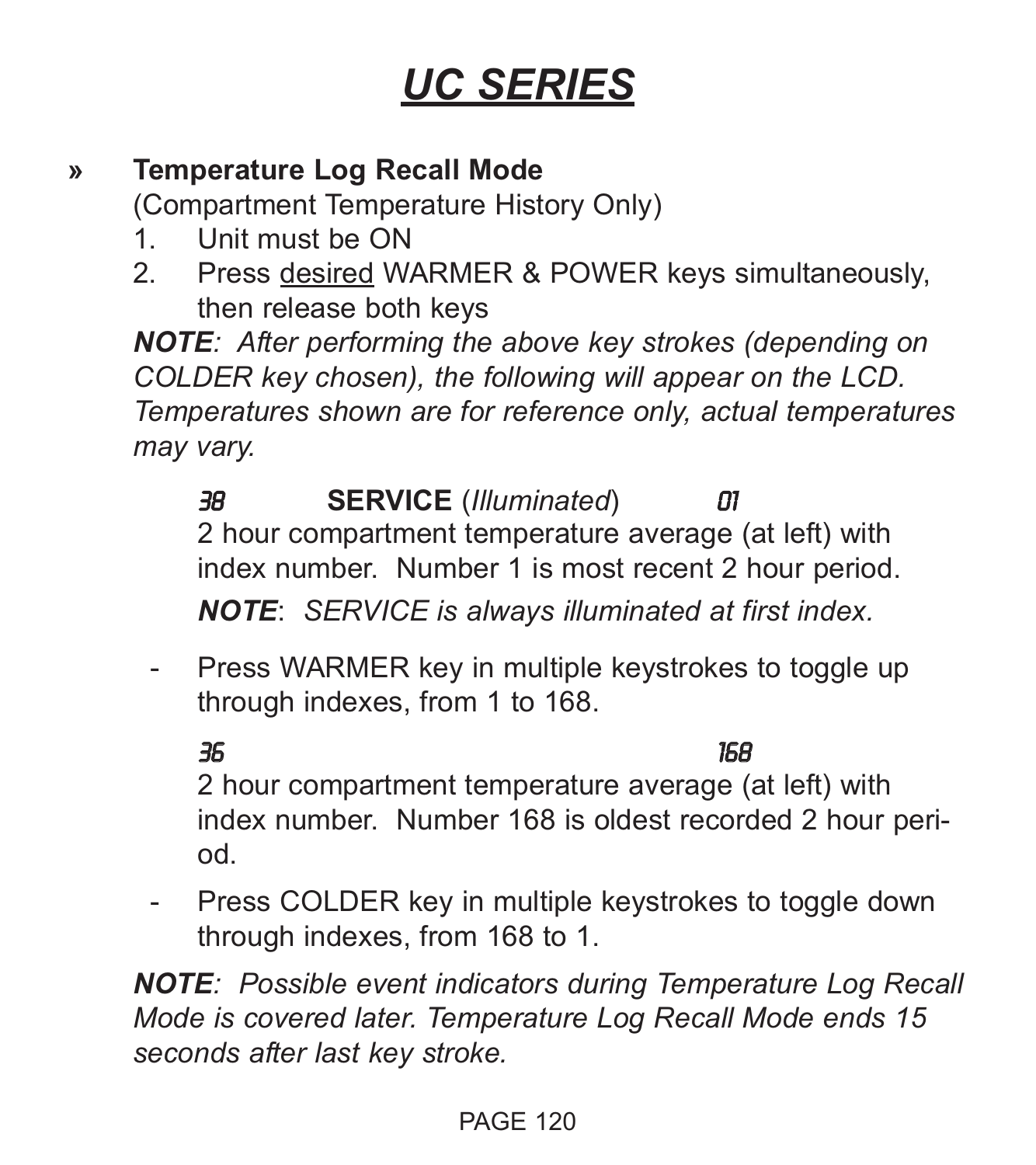## **» Temperature Log Recall Mode**

(Compartment &/or Evaporator temperature History)

- 1. With unit on, initiate Diagnostic Mode Press either COLD-ER key & UNIT ON/OFF keys simultaneously, then release
- 3. Toggle through temperature readings by pressing COLDER or WARMER key until desired thermistor temperature is observed
- 4. Press WARMER key for that compartment and POWER simultaneously

*NOTE: After performing the above key strokes (depending on WARMER key chosen), the following will appear on the LCD. Temperatures shown are for reference only, actual temperatures may vary.*

-10 **SERVICE** (*Illuminated*) 01 2 hour thermistor temperature average (at left) with index number. Number 1 is most recent 2 hour period.

- Press WARMER key in multiple keystrokes to toggle up through indexes, from 1 to 168.

-12 168

2 hour thermistor temperature average (at left) with index number. Number 168 is oldest recorded 2 hour period.

- Press COLDER key in multiple keystrokes to toggle down through indexes, from 168 to 1.

*NOTE: Possible event indicators during Temperature Log Recall Mode is on next page. Temperature Log Recall Mode ends 15 seconds after last key stroke.*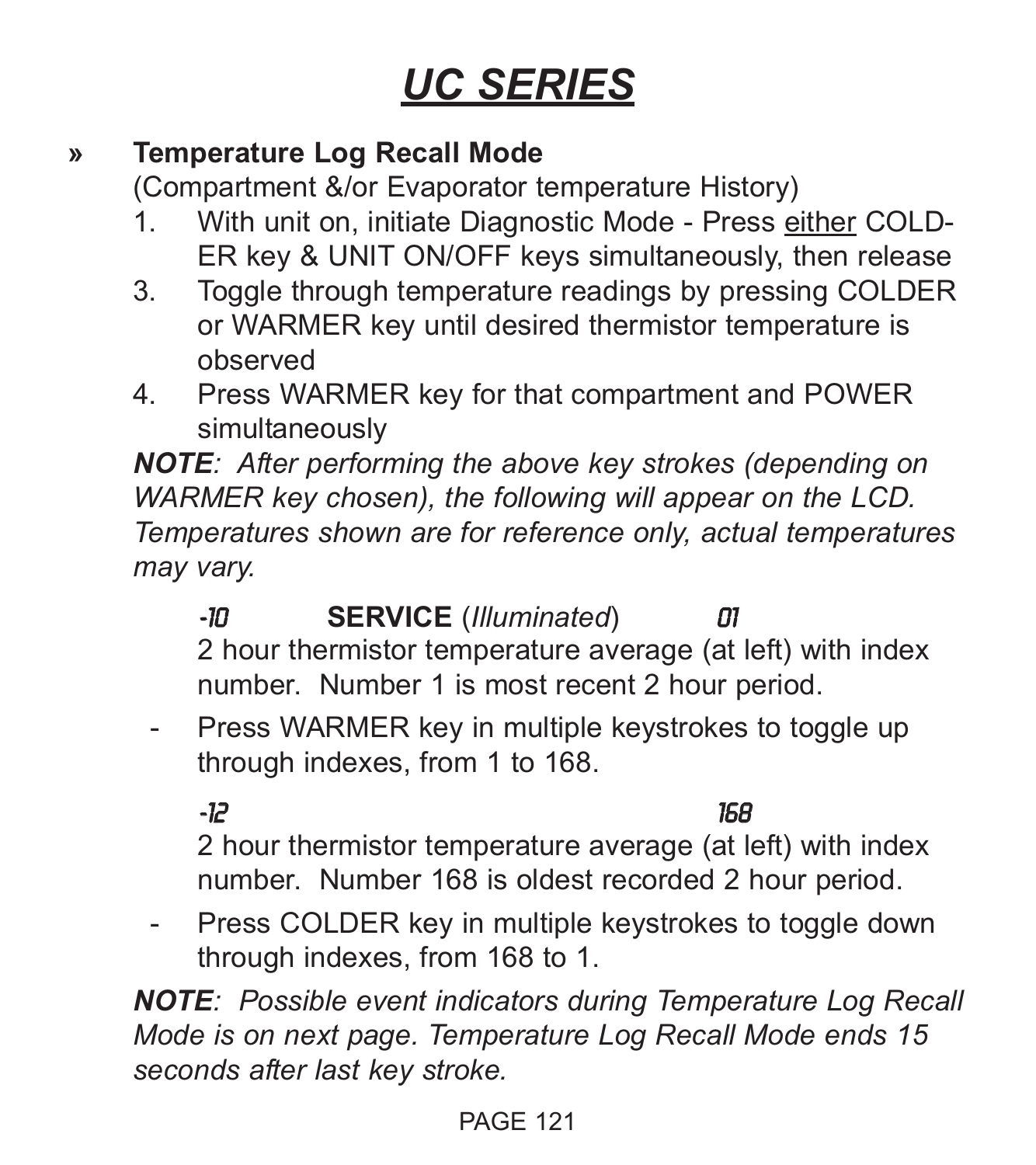## **Possible Event Indicators During Temperature Log Recall**

*b*1 107 "bl" indicates index is blank, no temperature recorded yet 36 **SERVICE** (*Illuminated*) 89

SERVICE illuminated indicates unit was switched off with POWER key

**Bell** *(Illuminated)*

## 38 105

BELL Illuminated indicates power failure/interruption.

**- -** 28 Several consecutive Double Dashes (**- -**) displayed indicates electronic control board is bad. Control board must be replaced.

*NOTE*: *Temperature Log Recall Mode will end 20 seconds after last key stroke.*

*NOTE*: *Temperatures continue to be logged when unit is switched off with UNIT ON/OFF key and when Showroom Mode or Manual Compartment Disable Mode is initiated.*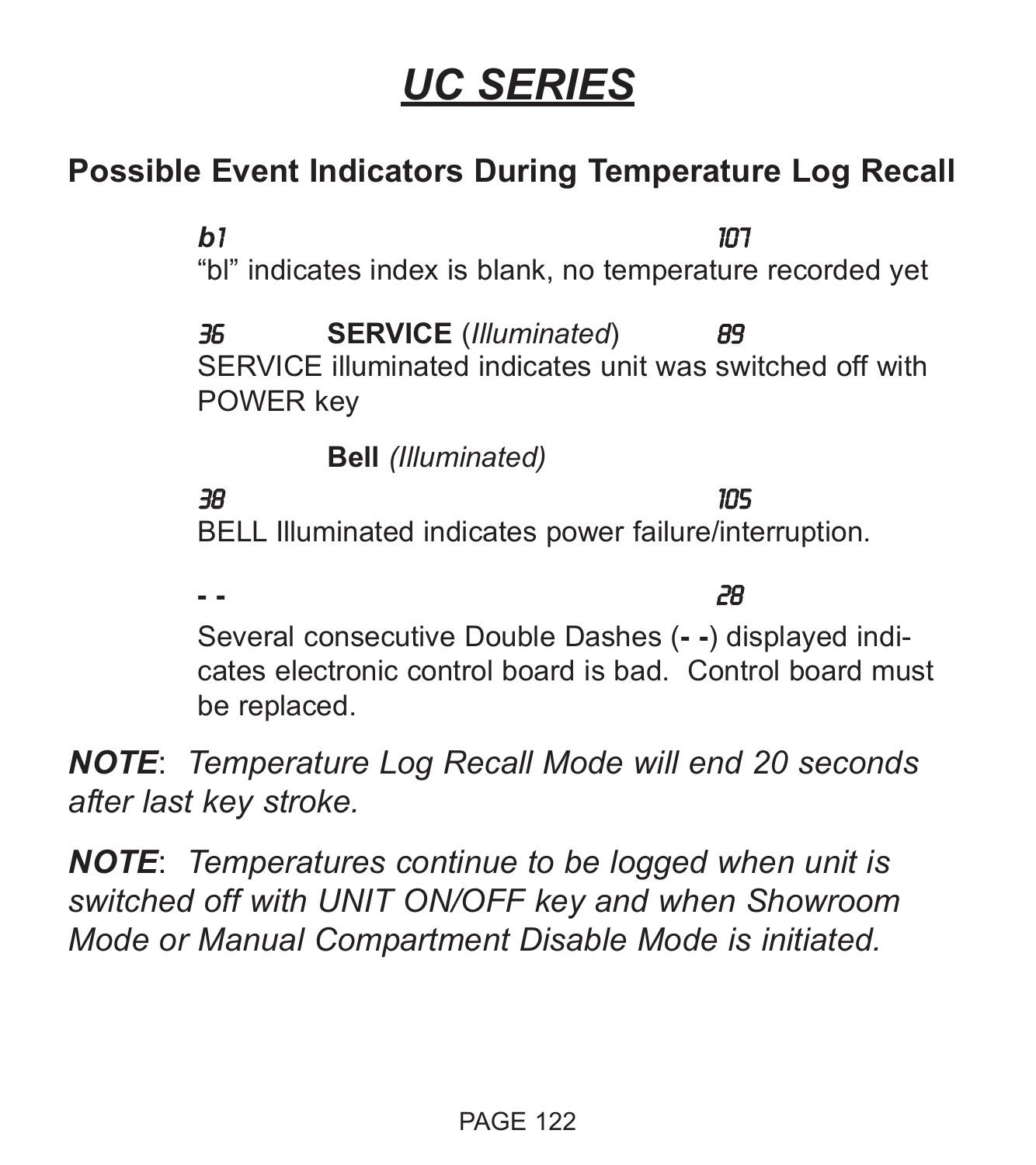## **Service Input Operations**

## **» Auto Model Configuration Mode**

If a new main control board is installed during a service call, double dashes ( - - ) will appear on the LCD indicating the board must be configured for the model it was installed into.

- 1. With unit on Press COLDER or WARMER key to toggle through model codes, then stop when proper code is displayed (See Model Code Table on next page).
- 2. Press UNIT ON/OFF key to store configuration.

### **» Manual Entry Model Configuration Mode**

If control board configuration needs to be verified or changed:

- 1. With unit on Press & hold either COLDER Key and POWER key simultaneously.
- 2. Press POWER key for 15 seconds.
- 3. Press COLDER or WARMER key to toggle through model codes, then stop when proper code is displayed (See Model Code Table on next page).
- 4. Press POWER key to store configuration.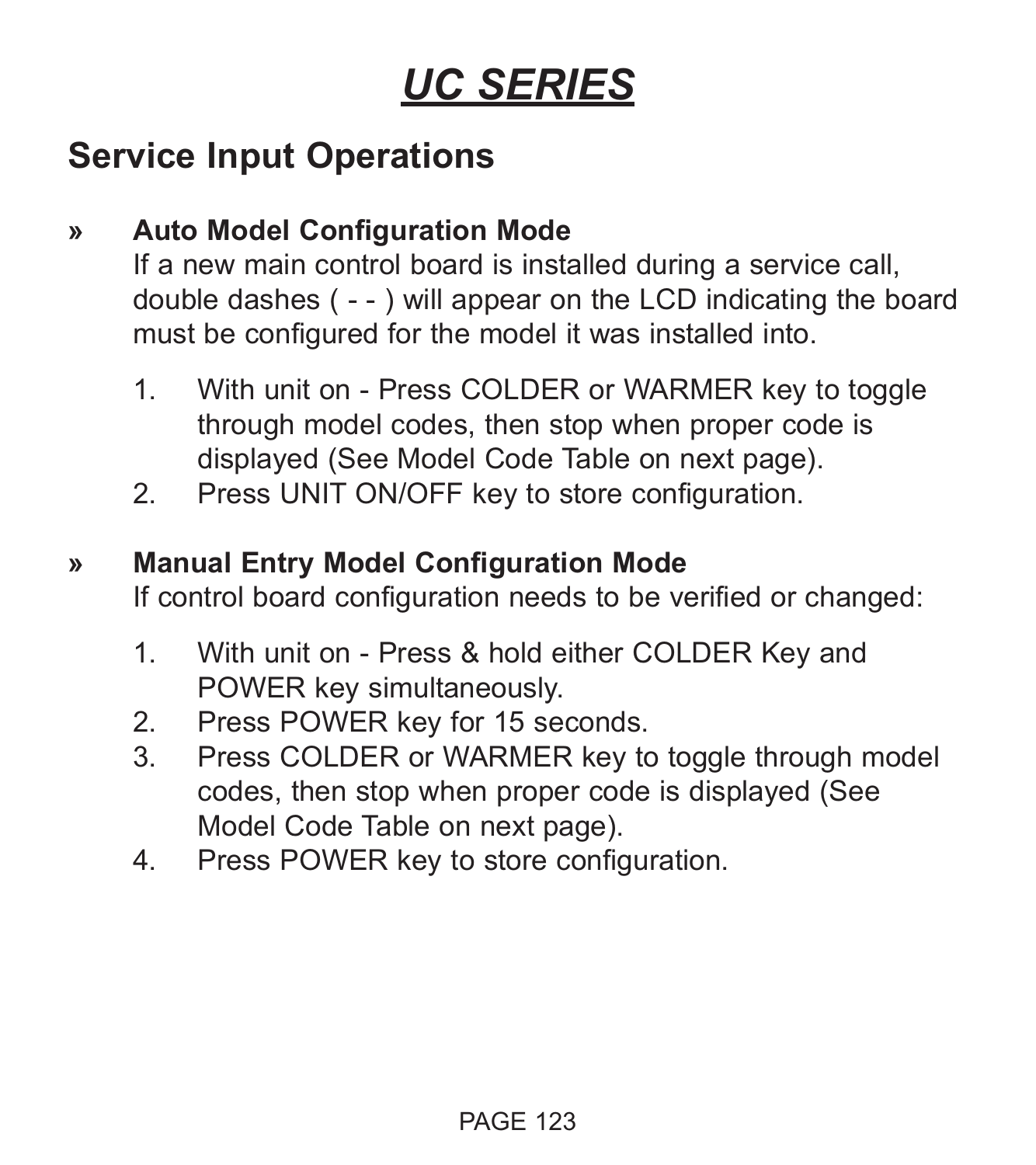| <b>MODEL CODE TABLE</b> |                         |  |  |
|-------------------------|-------------------------|--|--|
| <b>CODE</b>             | <b>MODEL</b>            |  |  |
| br                      | <b>700BR</b>            |  |  |
| bC                      | <b>700BC</b>            |  |  |
| 27                      | 427R                    |  |  |
| bF                      | <b>700BFI</b>           |  |  |
| 2r                      | <b>UC-24R / UC-24RO</b> |  |  |
| 2C                      | <b>UC-24C</b>           |  |  |
| 2 <sub>b</sub>          | <b>UC-24B</b>           |  |  |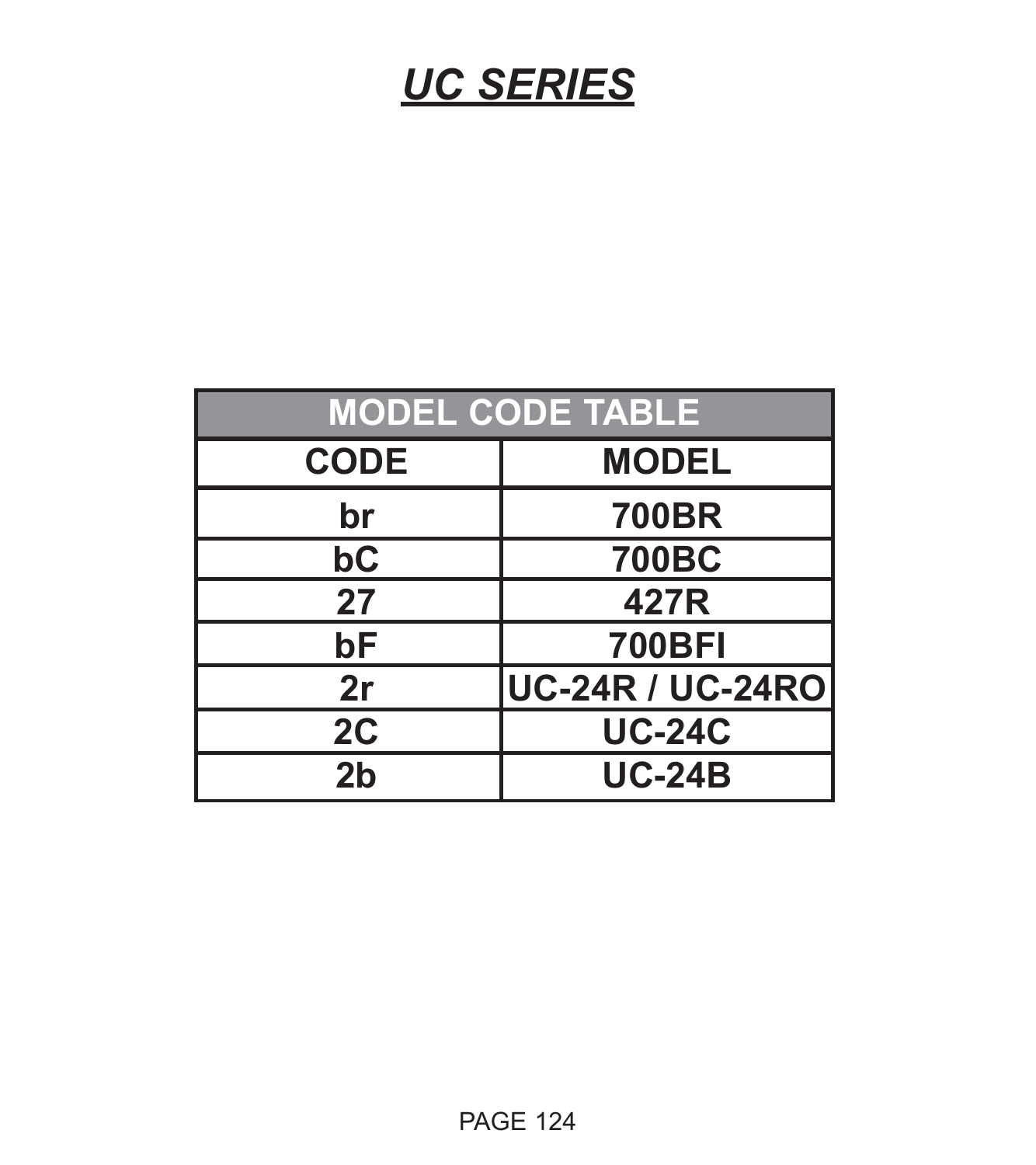# *UC SERIES Notes*

| ,一个人的人都是一个人的人,但是我们的人,我们也不会不会不会。""我们的人,我们也不会不会不会。""我们的人,我们也不会不会不会。""我们的人,我们也不会不会不 |  |  |
|----------------------------------------------------------------------------------|--|--|
|                                                                                  |  |  |
|                                                                                  |  |  |
|                                                                                  |  |  |
|                                                                                  |  |  |
|                                                                                  |  |  |
|                                                                                  |  |  |